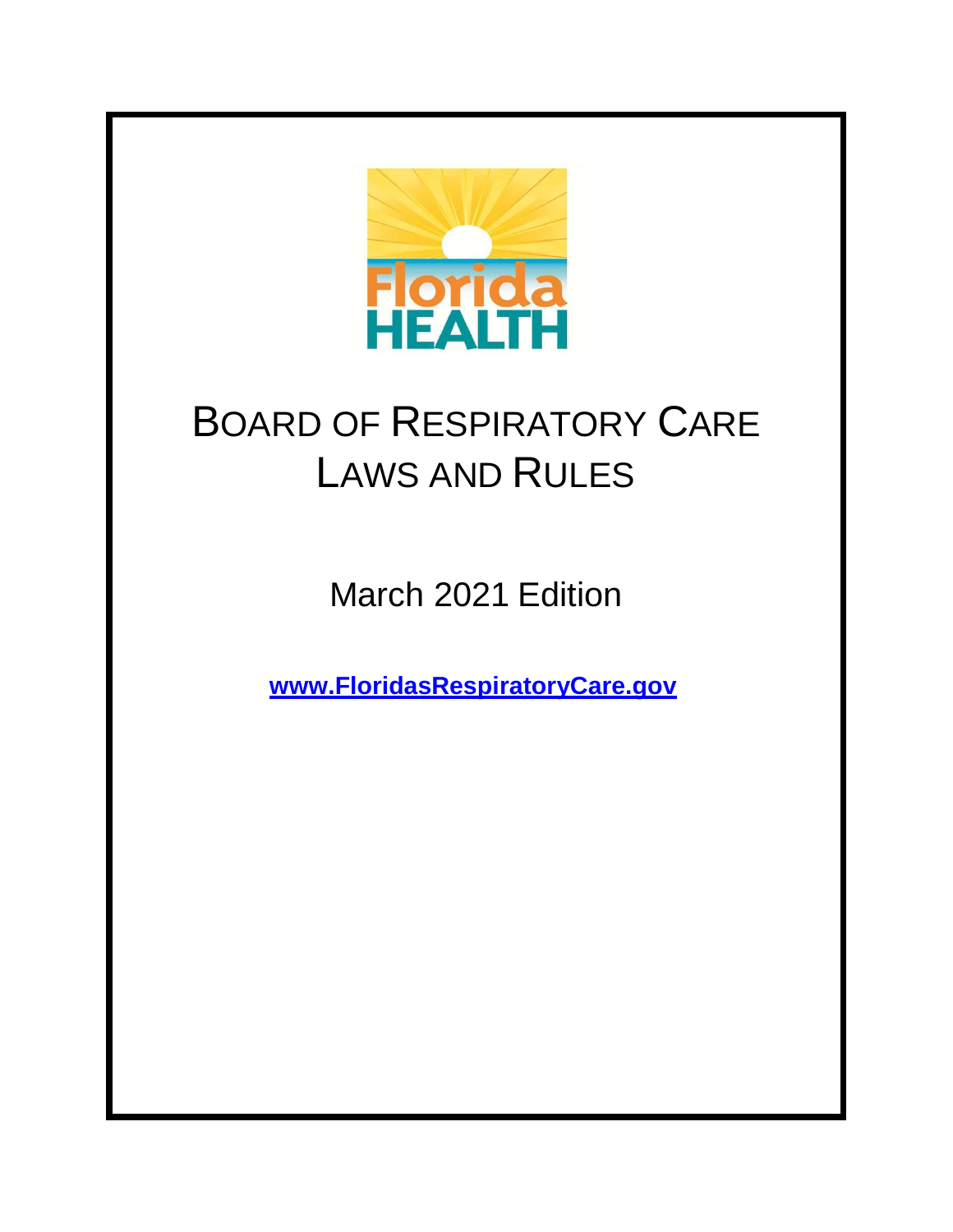# **RESPIRATORYTHERAPY**

- 468.35 Short title.
- 468.351 Purpose and intent; application.
- 468.352 Definitions.
- 468.353 Board of Respiratory Care; powers and duties.
- 468.354 Board of Respiratory Care; organization; function.
- 468.355 Licensure requirements.
- 468.358 Licensure by endorsement.
- 468.359 Assumption of title and use of abbreviations.
- 468.36 Current address.
- 468.361 Renewal of licensure; continuing education.
- 468.363 Reactivation of licensure; continuing education.
- 468.364 Fees; establishment; disposition.
- 468.365 Disciplinary grounds and actions.
- 468.366 Penalties for violations.
- 468.367 Injunctive relief.
- 468.368 Exemptions.
- 468.369 Payment or reimbursement by hospitals of costs of compliance with part.

**468.35 Short title.**—This part shall be known and may be cited as the "Respiratory Care Act." **History.**—ss. 1, 3, ch. 84-252; s. 4, ch. 91-429.

#### **468.351 Purpose and intent; application.**—

(1)(a) The purpose in enacting this part is to provide for the licensure of persons who deliver respiratory care services and who meet certain requirements. The delivery of respiratory care services by persons licensed pursuant to this part shall not be construed to permit the practice of medicine.

(b) It is the finding of the Legislature that the delivery of respiratory care services by unskilled and incompetent persons presents a danger to the public health and safety. Because it is difficult for the public to make informed choices related to respiratory care services and since the consequences of wrong choices can seriously endanger public health and safety, it is the intent of the Legislature to prohibit the delivery of respiratory care services by persons who are determined to possess less than minimum competencies or who otherwise present a danger to the public.

(2) It is the intent of the Legislature that the department regulate blood gas laboratories and that the supervision of health care practitioners performing blood gas analysis and specimen collection for the purpose of such analysis be specified in rules pursuant to the applicable practice act. Further, it is the intent of the Legislature that personnel licensed pursuant to this part shall be exempt from the licensure provisions of chapter 483.

**History.**—ss. 1, 3, ch. 84-252; s. 1, ch. 86-60; s. 1, ch. 87-553; s. 4, ch. 91-429; s. 129, ch. 97-264.

**468.352 Definitions.**—As used in this part, the term:

(1) "Board" means the Board of Respiratory Care.

(2) "Certified respiratory therapist" means any person licensed pursuant to this part who is certified by the National Board for Respiratory Care or its successor; who is employed to deliver respiratory care services, under the order of a physician licensed pursuant to chapter 458 or chapter 459, in accordance with protocols established by a hospital or other health care provider or the board; and who functions in situations of unsupervised patient contact requiring individual judgment.

(3) "Critical care" means care given to a patient in any setting involving a life-threatening emergency.

(4) "Department" means the Department of Health.

(5) "Direct supervision" means practicing under the direction of a licensed, registered, or certified

respiratory therapist who is physically on the premises and readily available, as defined by the board.

(6) "Physician supervision" means supervision and control by a physician licensed under chapter 458 or chapter 459 who assumes the legal liability for the services rendered by the personnel employed in his or her office. Except in the case of an emergency, physician supervision requires the easy availability of the physician within the office or the physical presence of the physician for consultation and direction of the actions of the persons who deliver respiratory care services.

(7) "Practice of respiratory care" or "respiratory therapy" means the allied health specialty associated with the cardiopulmonary system that is practiced under the orders of a physician licensed under chapter 458 or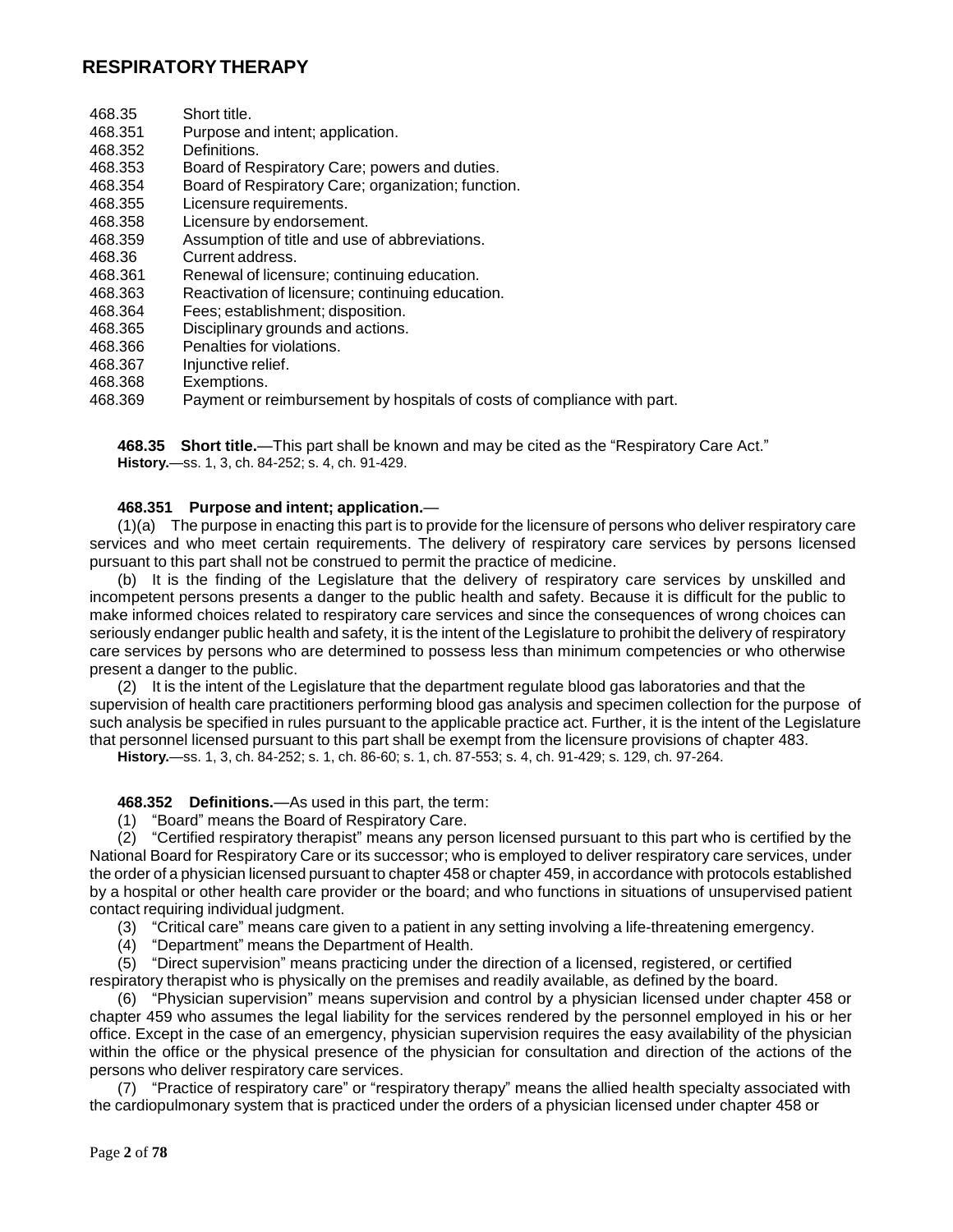chapter 459 and in accordance with protocols, policies, and procedures established by a hospital or other health care provider or the board, including the assessment, diagnostic evaluation, treatment, management, control, rehabilitation, education, and care of patients in all care settings.

(8) "Registered respiratory therapist" means any person licensed under this part who is registered by the National Board for Respiratory Care or its successor, and who is employed to deliver respiratory care services under the order of a physician licensed under chapter 458 or chapter 459, in accordance with protocols established by a hospital or other health care provider or the board, and who functions in situations of unsupervised patient contact requiring individual judgment.

(9) "Respiratory care practitioner" means any person licensed under this part who is employed to deliver respiratory care services, under direct supervision, pursuant to the order of a physician licensed under chapter 458 or chapter 459.

(10) "Respiratory care services" includes:

(a) Evaluation and disease management.

(b) Diagnostic and therapeutic use of respiratory equipment, devices, or medical gas.

(c) Administration of drugs, as duly ordered or prescribed by a physician licensed under chapter 458 or chapter 459 and in accordance with protocols, policies, and procedures established by a hospital or other health care provider or the board.

(d) Initiation, management, and maintenance of equipment to assist and support ventilation and respiration.

(e) Diagnostic procedures, research, and therapeutic treatment and procedures, including measurement of ventilatory volumes, pressures, and flows; specimen collection and analysis of blood for gas transport and acid/base determinations; pulmonary-function testing; and other related physiological monitoring of cardiopulmonary systems.

(f) Cardiopulmonary rehabilitation.

(g) Cardiopulmonary resuscitation, advanced cardiac life support, neonatal resuscitation, and pediatric advanced life support, or equivalent functions.

(h) Insertion and maintenance of artificial airways and intravascular catheters.

(i) Education of patients, families, the public, or other health care providers, including disease process and management programs and smoking prevention and cessation programs.

(j) Initiation and management of hyperbaric oxygen.

**History.**—ss. 1, 3, ch. 84-252; s. 2, ch. 86-60; s. 2, ch. 87-553; s. 4, ch. 91-429; s. 135, ch. 94-218; s. 291, ch. 97-103; s. 130, ch. 97-264; s. 176, ch. 99-397; s. 109, ch. 2001-277; s. 1, ch. 2004-299.

#### **468.353 Board of Respiratory Care; powers and duties.**—

(1) The board is authorized to establish minimum standards for the delivery of respiratory care services and to adopt those rules necessary to administer this part.

(2) The board may administer oaths, summon witnesses, and take testimony in all matters relating to its duties under this part.

(3) The board may adopt rules to administer this part, including rules governing the investigation, inspection, and review of schools and colleges that offer courses in respiratory care in order to ascertain their compliance with standards established by the board or appropriate accrediting agencies.

**History.**—ss. 1, 2, 3, ch. 84-252; ss. 4, 5, ch. 91-429; s. 25, ch. 95-146; s. 177, ch. 99-397.

#### **468.354 Board of Respiratory Care; organization; function.**—

(1) There is created within the department, the Board of Respiratory Care, composed of seven members appointed by the Governor and confirmed by the Senate.

- (2) The board shall include:
- (a) A registered respiratory therapist.
- (b) A certified respiratory therapist.
- (c) A respiratory care professional from each of the following areas:
- 1. Respiratory care education.
- 2. Respiratory care management and supervision.
- 3. Homecare/subacute.

(d) Two consumer members, who are residents of this state and have never been licensed as health care practitioners.

Each respiratory care professional on the board must have been actively engaged in the delivery of respiratory care services in this state for at least 4 consecutive years prior to appointment.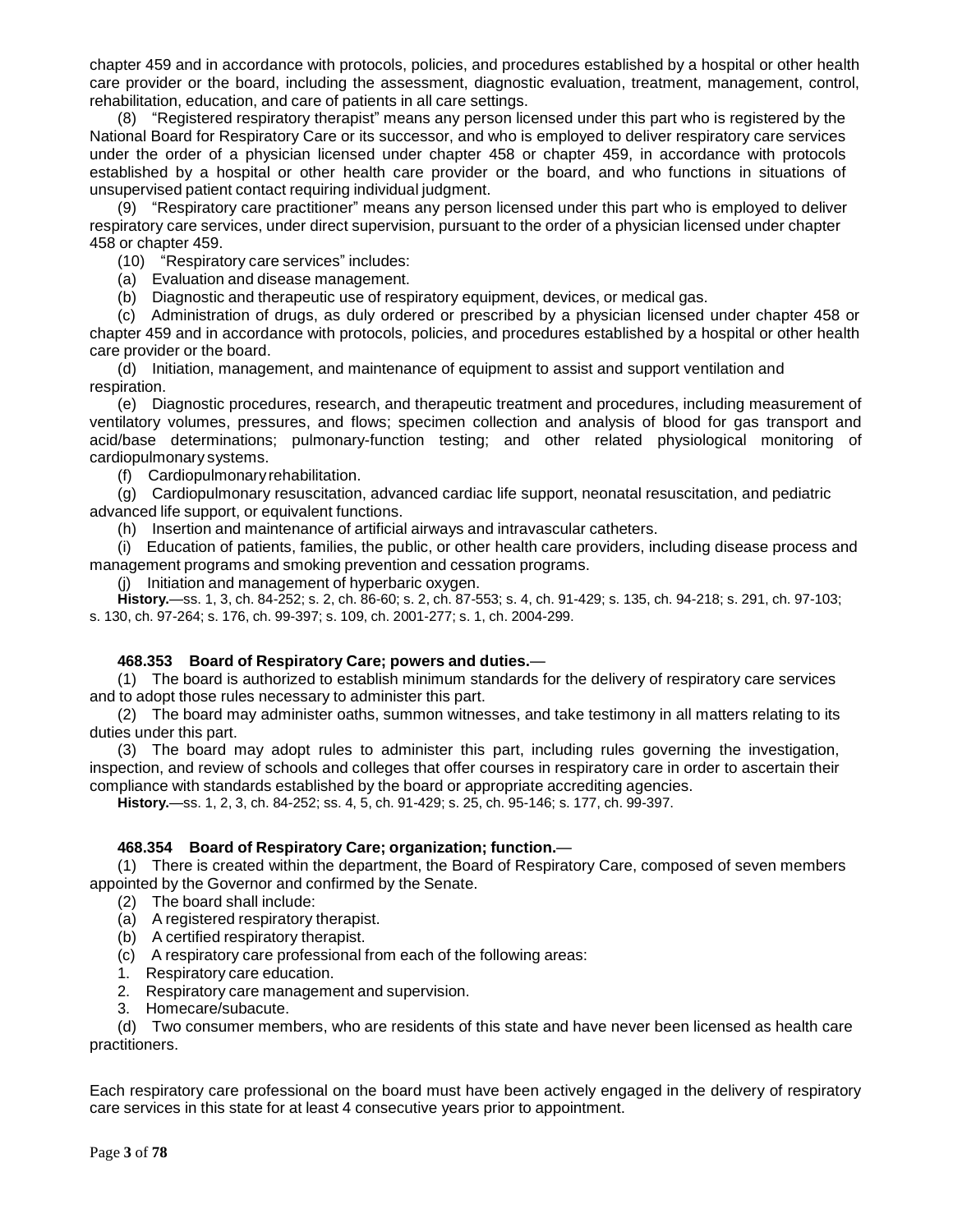(3)(a) Except as provided in paragraph (b), the term of office for each board member shall be 4 years. No member shall serve for more than two consecutive terms. Any time there is a vacancy to be filled, all professional organizations dealing with respiratory therapy incorporated within the state as not for profit which register their interest shall recommend at least twice as many persons to fill the vacancy as the number of vacancies to be filled, and the Governor may appoint from the submitted list, in his or her discretion, any of those persons so recommended. The Governor shall, insofar as possible, appoint persons from different geographical areas.

(b) To achieve staggering of terms, within 120 days after July 1, 1999, the Governor shall appoint the board members as follows:

- 1. Two members shall be appointed for terms of 2 years.
- 2. Two members shall be appointed for terms of 3 years.
- 3. Three members shall be appointed for terms of 4 years.
- (c) All provisions of chapter 456, relating to boards apply to this part.
- (4)(a) The board shall annually elect from among its members a chair and vice chair.

(b) The board shall meet at least twice a year and shall hold additional meetings as are deemed

necessary. Four members of the council constitute a quorum.

(c) Unless otherwise provided by law, a board member shall be compensated \$50 for each day he or she attends an official board meeting and for each day he or she participates in any other board business. A board member shall also be entitled to reimbursement for expenses pursuant to s. 112.061. Travel out of the state shall require the prior approval of the State Surgeon General.

(5) The board may recommend to the department a code of ethics for those persons licensed pursuant to this part.

**History.**—ss. 1, 2, 3, ch. 84-252; s. 3, ch. 86-60; s. 3, ch. 87-553; ss. 4, 5, ch. 91-429; s. 25, ch. 95-146; s. 292, ch. 97- 103; s. 131, ch. 97-264; s. 57, ch. 99-5; s. 178, ch. 99-397; s. 11, ch. 2000-159; s. 142, ch. 2000-160; s. 80, ch. 2001-62; s. 93, ch. 2008-6.

**468.355 Licensure requirements.**—To be eligible for licensure by the board, an applicant must be an active "certified respiratory therapist" or an active "registered respiratory therapist" as designated by the National Board for Respiratory Care, or its successor.

**History.**—ss. 1, 3, ch. 84-252; s. 4, ch. 86-60; s. 4, ch. 91-429; s. 132, ch. 97-264; s. 179, ch. 99-397; s. 110, ch. 2001- 277; s. 2, ch. 2004-299.

#### **468.358 Licensure by endorsement.**—

(1) Licensure as a certified respiratory therapist shall be granted by endorsement to an individual who holds the "Certified Respiratory Therapist" credential issued by the National Board for Respiratory Care or an equivalent credential acceptable to the board. Licensure by this mechanism requires verification by oath and submission of evidence satisfactory to the board that such credential is held.

(2) Licensure as a registered respiratory therapist shall be granted by endorsement to an individual who holds the "Registered Respiratory Therapist" credential issued by the National Board for Respiratory Care or an equivalent credential acceptable to the board. Licensure by this mechanism requires verification by oath and submission of evidence satisfactory to the board that such credential is held.

(3) An individual who has been granted licensure, certification, registration, or other authority, by whatever name known, to deliver respiratory care services in another state or country may petition the board for consideration for licensure in this state and, upon verification by oath and submission of evidence of licensure, certification, registration, or other authority acceptable to the board, may be granted licensure by endorsement.

(4) Licensure shall not be granted by endorsement as provided in this section without the submission of a proper application and the payment of the requisite fees therefor.

**History.**—ss. 1, 3, ch. 84-252; s. 6, ch. 86-60; s. 4, ch. 91-429; s. 135, ch. 97-264; s. 112, ch. 2001-277.

#### **468.359 Assumption of title and use of abbreviations.**—

(1) Only persons who are licensed pursuant to this part as respiratory care practitioners have the right to use the title "Respiratory Care Practitioner" and the abbreviation "RCP."

(2) Only persons who are licensed pursuant to this part as registered respiratory therapists have the right to use the title "Registered Respiratory Therapist" and the abbreviation "RRT" when delivering services pursuant to this part.

(3) Only persons who are licensed pursuant to this part as certified respiratory therapists have the right to use the title "Certified Respiratory Therapist" and the abbreviation "CRT" when delivering services pursuant to this part.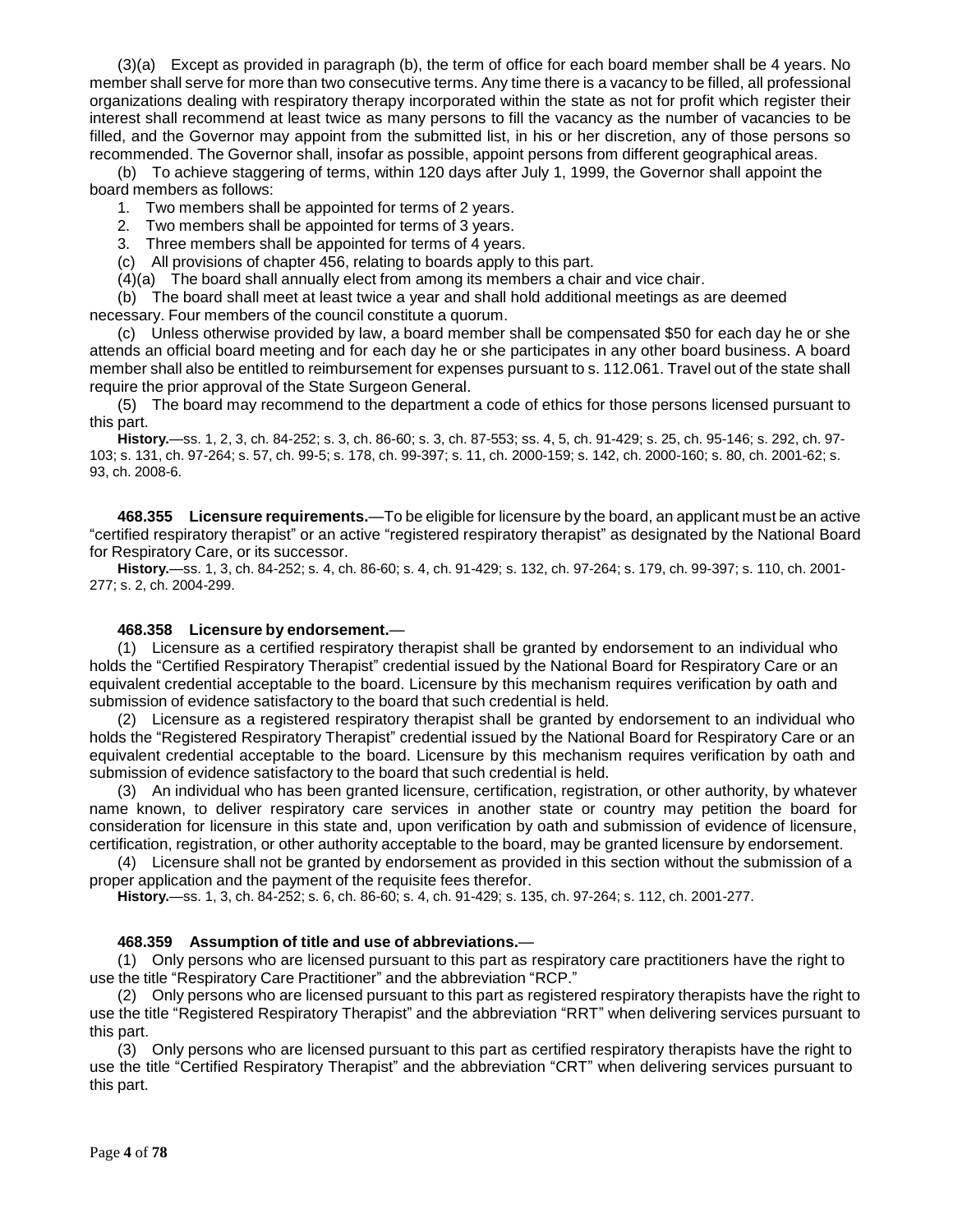(4) No person in this state shall deliver respiratory care services; advertise as, or assume the title of, respiratory care practitioner, certified respiratory therapist, or registered respiratory therapist; or use the abbreviation "RCP," "CRT," or "RRT" that would lead the public to believe that such person is licensed pursuant to this part unless such person is so licensed; or take any other action that would lead the public to believe that such person is licensed pursuant to this part unless such person is so licensed.

**History.**—ss. 1, 3, ch. 84-252; s. 7, ch. 86-60; s. 4, ch. 91-429; s. 136, ch. 97-264; s. 113, ch. 2001-277.

**468.36 Current address.**—Every licensee shall file with the department the licensee's current residence address as defined by board rule.

**History.**—ss. 1, 3, ch. 84-252; s. 4, ch. 91-429; s. 293, ch. 97-103; s. 137, ch. 97-264.

#### **468.361 Renewal of licensure; continuing education.**—

(1) The department shall provide by rule a method for the biennial renewal of licensure at fees set by the board.

(2) The board shall prescribe by rule continuing education requirements, not to exceed 24 hours biennially, as a condition for renewal of licensure. The program criteria with respect thereto shall be approved by the board.

(3) The board shall approve continuing education courses which may be accepted in meeting the requirements of this part. Providers of such courses shall also be approved by the board.

(4) The board may make exceptions from the requirements of this section in emergency or hardship cases.

**History.**—ss. 1, 3, ch. 84-252; s. 4, ch. 91-429; s. 197, ch. 94-119; s. 138, ch. 97-264.

**468.363 Reactivation of licensure; continuing education.**—The board shall prescribe by rule continuing education requirements as a condition of reactivating a license. The continuing education requirements for reactivating a license may not exceed 12 classroom hours for each year the license was inactive.

**History.**—ss. 1, 3, ch. 84-252; s. 4, ch. 91-429; s. 198, ch. 94-119; s. 139, ch. 97-264.

#### **468.364 Fees; establishment; disposition.**—

- (1) The board shall establish by rule fees for the following purposes:
- (a) Application, a fee not to exceed \$50.
- (b) Initial licensure, a fee not to exceed \$200.
- (c) Renewal of licensure, a fee not to exceed \$200 biennially.
- (d) Renewal of inactive licensure, a fee not to exceed \$50.
- (e) Reactivation, a fee not to exceed \$50.

(2) The fees established pursuant to subsection (1) shall be based upon the actual costs incurred by the department in carrying out its responsibilities under this part.

(3) All moneys collected by the department under this part shall be deposited as required by s. 456.025.

**History.**—ss. 1, 3, ch. 84-252; s. 5, ch. 87-553; s. 18, ch. 88-205; s. 4, ch. 91-429; s. 140, ch. 97-264; s. 84, ch. 98-166; s. 181, ch. 99-397; s. 143, ch. 2000-160.

#### **468.365 Disciplinary grounds and actions.**—

(1) The following acts constitute grounds for denial of a license or disciplinary action, as specified in s. 456.072(2):

(a) Procuring, attempting to procure, or renewing a license as provided by this part by bribery, by fraudulent misrepresentation, or through an error of the department or the board.

(b) Having licensure, certification, registration, or other authority, by whatever name known, to deliver respiratory care services revoked, suspended, or otherwise acted against, including the denial of licensure, certification, registration, or other authority to deliver respiratory care services by the licensing authority of another state, territory, or country.

(c) Being convicted or found guilty of, or entering a plea of nolo contendere to, regardless of adjudication, a crime in any jurisdiction which directly relates to respiratory care services or to the ability to deliver such services.

(d) Willfully making or filing a false report or record, willfully failing to file a report or record required by state or federal law, or willfully impeding or obstructing such filing or inducing another person to do so. Such reports or records include only those reports or records which require the signature of a respiratory care practitioner or respiratory therapist licensed pursuant to this part.

(e) Circulating false, misleading, or deceptive advertising.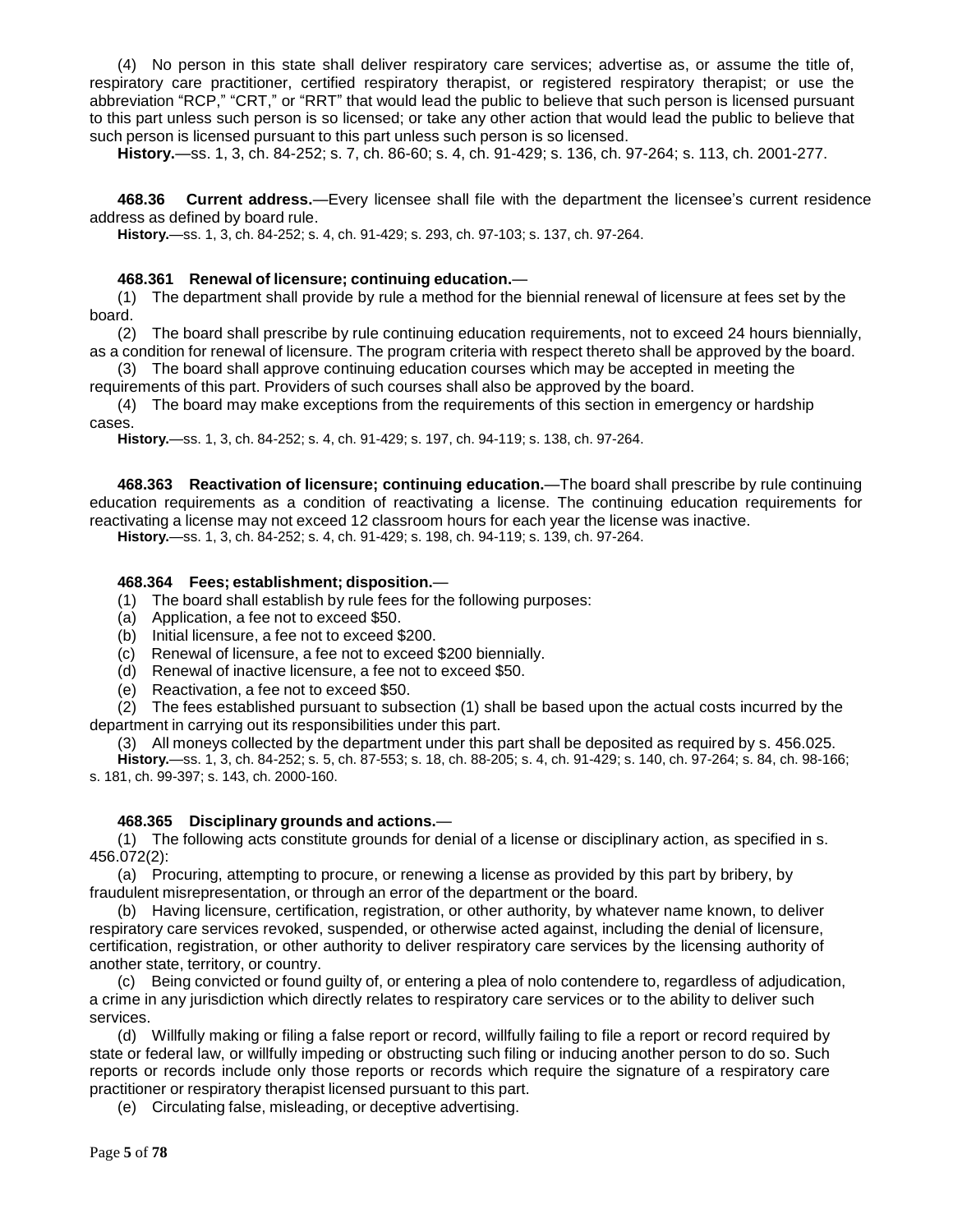(f) Unprofessional conduct, which includes, but is not limited to, any departure from, or failure to conform to, acceptable standards related to the delivery of respiratory care services, as set forth by the board in rules adopted pursuant to this part.

(g) Engaging or attempting to engage in the possession, sale, or distribution of controlled substances, as set forth by law, for any purpose other than a legitimate purpose.

(h) Willfully failing to report any violation of this part.

(i) Violating a lawful order of the board or department previously entered in a disciplinary hearing.

(j) Engaging in the delivery of respiratory care services with a revoked, suspended, or inactive license.

(k) Permitting, aiding, assisting, procuring, or advising any person who is not licensed pursuant to this part, contrary to this part or to any rule of the department or the board.

(l) Failing to perform any statutory or legal obligation placed upon a respiratory care practitioner or respiratory therapist licensed pursuant to this part.

(m) Accepting and performing professional responsibilities which the licensee knows, or has reason to know, she or he is not competent to perform.

(n) Delegating professional responsibilities to a person when the licensee delegating such responsibilities knows, or has reason to know, that such person is not qualified by training, experience, or licensure to perform them.

(o) Gross or repeated malpractice or the failure to deliver respiratory care services with that level of care, skill, and treatment which is recognized by a reasonably prudent respiratory care practitioner or respiratory therapist with similar professional training as being acceptable under similar conditions and circumstances.

(p) Paying or receiving any commission, bonus, kickback, or rebate to or from, or engaging in any split-fee arrangement in any form whatsoever with, a person, organization, or agency, either directly or indirectly, for goods or services rendered to patients referred by or to providers of health care goods and services, including, but not limited to, hospitals, nursing homes, clinical laboratories, ambulatory surgical centers, or pharmacies. The provisions of this paragraph shall not be construed to prevent the licensee from receiving a fee for professional consultation services.

(q) Exercising influence within a respiratory care relationship for the purpose of engaging a patient in sexual activity. A patient is presumed to be incapable of giving free, full, and informed consent to sexual activity with the patient's respiratory care practitioner or respiratory therapist.

(r) Making deceptive, untrue, or fraudulent representations in the delivery of respiratory care services or employing a trick or scheme in the delivery of respiratory care services if such a scheme or trick fails to conform to the generally prevailing standards of other licensees within the community.

(s) Soliciting patients, either personally or through an agent, through the use of fraud, deception, or otherwise misleading statements or through the exercise of intimidation or undue influence.

(t) Failing to keep written respiratory care records justifying the reason for the action taken by the licensee.

(u) Exercising influence on the patient in such a manner as to exploit the patient for the financial gain of the licensee or a third party, which includes, but is not limited to, the promoting or selling of services, goods, appliances, or drugs.

(v) Performing professional services which have not been duly ordered by a physician licensed pursuant to chapter 458 or chapter 459 and which are not in accordance with protocols established by the hospital, other health care provider, or the board, except as provided in ss. 743.064, 766.103, and 768.13.

(w) Being unable to deliver respiratory care services with reasonable skill and safety to patients by reason of illness or use of alcohol, drugs, narcotics, chemicals, or any other type of material as a result of any mental or physical condition. In enforcing this paragraph, the department shall, upon probable cause, have authority to compel a respiratory care practitioner or respiratory therapist to submit to a mental or physical examination by physicians designated by the department. The cost of examination shall be borne by the licensee being examined. The failure of a respiratory care practitioner or respiratory therapist to submit to such an examination when so directed constitutes an admission of the allegations against her or him, upon which a default and a final order may be entered without the taking of testimony or presentation of evidence, unless the failure was due to circumstances beyond her or his control. A respiratory care practitioner or respiratory therapist affected under this paragraph shall at reasonable intervals be afforded an opportunity to demonstrate that she or he can resume the competent delivery of respiratory care services with reasonable skill and safety to her or his patients. In any proceeding under this paragraph, neither the record of proceedings nor the orders entered by the board shall be used against a respiratory care practitioner or respiratory therapist in any other proceeding.

(x) Violating any provision of this chapter or chapter 456, or any rules adopted pursuant thereto.

(2) The board may enter an order denying licensure or imposing any of the penalties in s. 456.072(2) against any applicant for licensure or licensee who is found guilty of violating any provision of subsection (1) of this section or who is found guilty of violating any provision of s. 456.072(1).

(3) The board shall not reinstate licensure, or cause a license to be issued to a person it has deemed unqualified, until such time as it is satisfied that such person has complied with all the terms and conditions set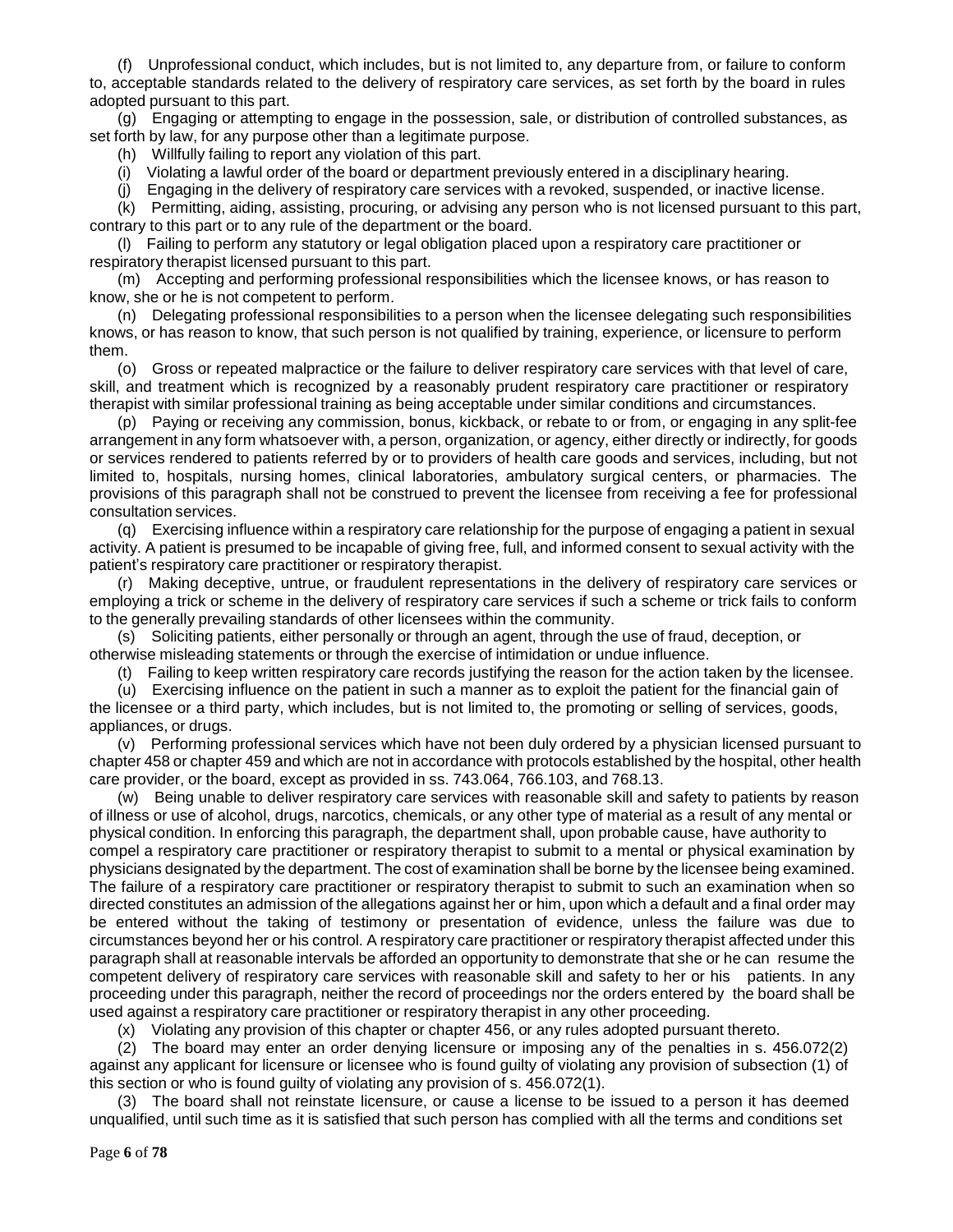forth in the final order and that the respiratory care practitioner or respiratory therapist is capable of safely engaging in the delivery of respiratory care services.

(4) The board may, by rule, establish guidelines for the disposition of disciplinary cases involving specific types of violations. Such guidelines may include minimum and maximum fines, periods of supervision on probation, or conditions upon probation or reissuance of a license.

**History.**—ss. 1, 3, ch. 84-252; s. 8, ch. 86-60; s. 4, ch. 91-429; s. 38, ch. 95-144; s. 295, ch. 97-103; s. 141, ch. 97-264; s. 85, ch. 98-166; s. 182, ch. 99-397; s. 144, ch. 2000-160; s. 40, ch. 2001-277; s. 16, ch. 2005-240.

#### **468.366 Penalties for violations.**—

(1) It is a violation of law for any person, including any firm, association, or corporation, to:

(a) Sell or fraudulently obtain, attempt to obtain, or furnish to any person a diploma, license, or record, or aid or abet in the sale, procurement, or attempted procurement thereof.

(b) Deliver respiratory care services, as defined by this part or by rule of the board, under cover of any diploma, license, or record that was illegally or fraudulently obtained or signed or issued unlawfully or under fraudulent representation.

(c) Deliver respiratory care services, as defined by this part or by rule of the board, unless such person is duly licensed to do so under the provisions of this part or unless such person is exempted pursuant to s. 468.368.

(d) Use, in connection with his or her name, any designation tending to imply that he or she is a respiratory care practitioner or a respiratory therapist, duly licensed under the provisions of this part, unless he or she is so licensed.

(e) Advertise an educational program as meeting the requirements of this part, or conduct an educational program for the preparation of respiratory care practitioners or respiratory therapists, unless such program has been approved by the board.

(f) Knowingly employ unlicensed persons in the delivery of respiratory care services, unless exempted by this part.

(g) Knowingly conceal information relative to any violation of this part.

(2) Any violation of this section is a felony of the third degree, punishable as provided in s. 775.082, s. 775.083, or s. 775.084.

**History.**—ss. 1, 3, ch. 84-252; s. 9, ch. 86-60; s. 4, ch. 91-429; s. 296, ch. 97-103; s. 142, ch. 97-264; s. 58, ch. 2000- 318.

**468.367 Injunctive relief.**—The department may, in its discretion, in lieu of or in addition to any remedy set forth in this part, file a proceeding in the name of the state seeking issuance of a restraining order, an injunction, or a writ of mandamus against any person who is or has been violating any of the provisions of this part or the lawful rules, orders, or subpoenas of the department or board.

**History.**—ss. 1, 3, ch. 84-252; s. 4, ch. 91-429.

**468.368 Exemptions.**—This part may not be construed to prevent or restrict the practice, service, or activities of:

(1) Any person licensed in this state by any other law from engaging in the profession or occupation for which he or she is licensed.

(2) Any legally qualified person in the state or another state or territory who is employed by the United States Government or any agency thereof while such person is discharging his or her official duties.

(3) A friend or family member who is providing respiratory care services to an ill person and who does not represent himself or herself to be a respiratory care practitioner or respiratory therapist.

(4) An individual providing respiratory care services in an emergency who does not represent himself or herself as a respiratory care practitioner or respiratory therapist.

(5) Any individual employed to deliver, assemble, set up, or test equipment for use in a home, upon the order of a physician licensed pursuant to chapter 458 or chapter 459. This subsection does not, however, authorize the practice of respiratory care without a license.

(6) Any individual certified or registered as a pulmonary function technologist who is credentialed by the National Board for Respiratory Care for performing cardiopulmonary diagnostic studies.

(7) Any student who is enrolled in an accredited respiratory care program approved by the board, while performing respiratory care as an integral part of a required course.

(8) The delivery of incidental respiratory care to noninstitutionalized persons by surrogate family members who do not represent themselves as registered or certified respiratory care therapists.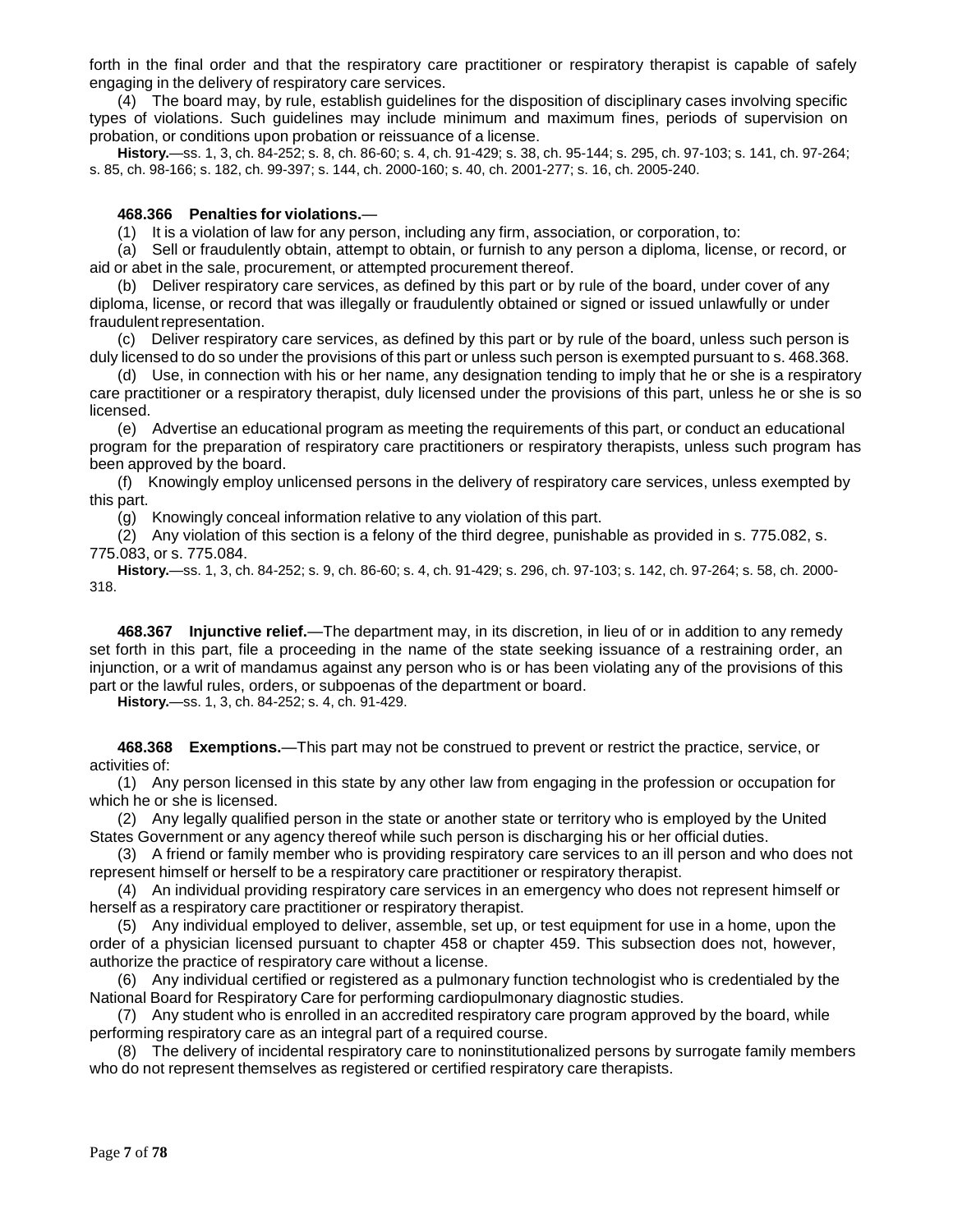(9) Any individual credentialed by the Underseas Hyperbaric Society in hyperbaric medicine or its equivalent as determined by the board, while performing related duties. This subsection does not, however, authorize the practice of respiratory care without a license.

**History.**—ss. 1, 3, ch. 84-252; s. 10, ch. 86-60; s. 6, ch. 87-553; s. 4, ch. 91-429; s. 297, ch. 97-103; s. 143, ch. 97-264; s. 3, ch. 2004-299.

**468.369 Payment or reimbursement by hospitals of costs of compliance with part.**—A hospital shall not be required to pay for or reimburse any person for the costs of compliance with any of the requirements of this part, including costs of continuing education.

**History.**—ss. 1, 3, ch. 84-252; s. 4, ch. 91-429.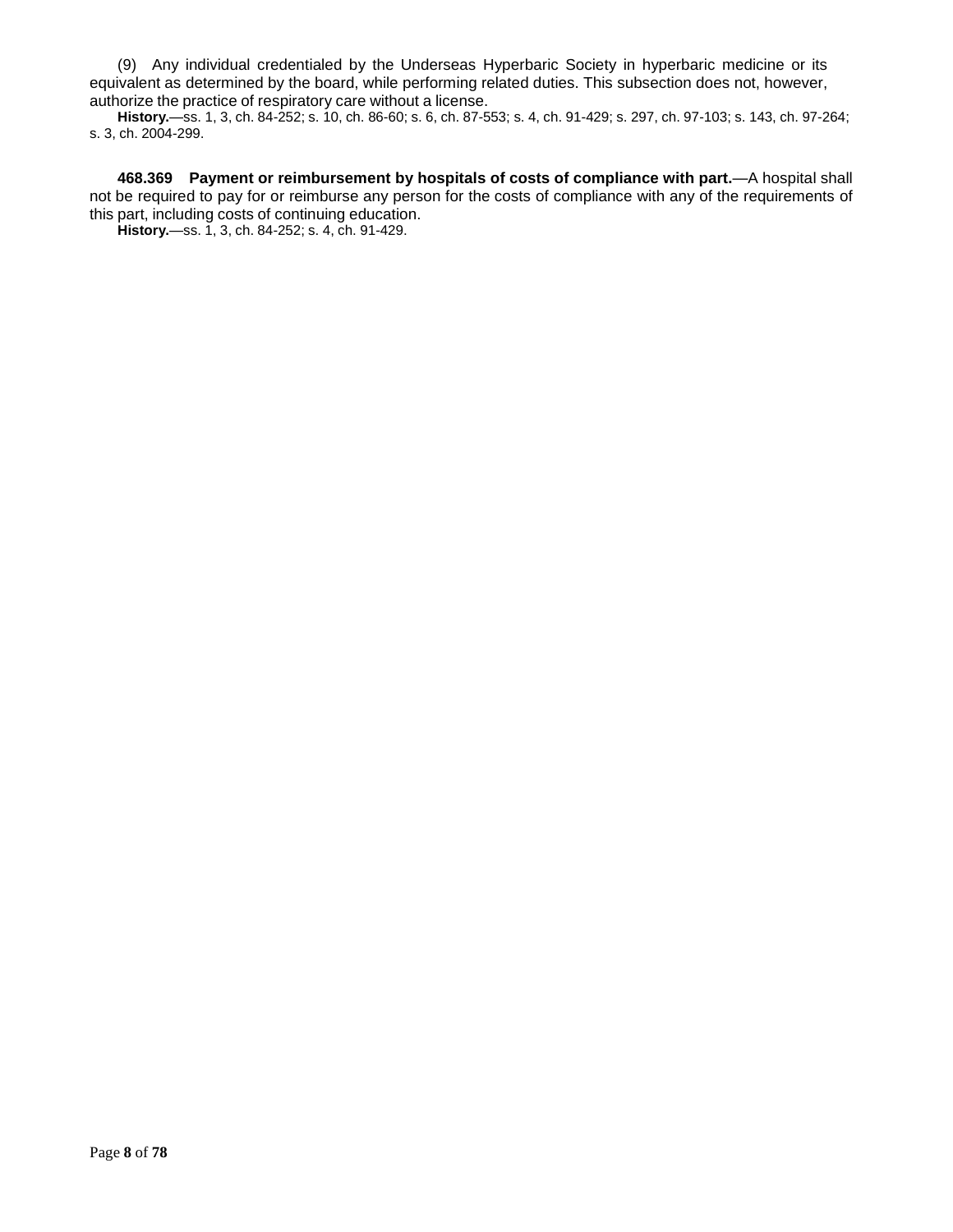Please note: This is a transcription of the Florida Administrative Code; however, it is not the official Code. All attempts have been made to verify the complete accuracy of the text. If you are concerned about the accuracy, please consult the Florida Administrative Code *which can be found in any law library.*

#### **CHAPTER 64B32-1 BOARD OF RESPIRATORY CARE - ORGANIZATION, PROCEDURES, AND GENERAL PROVISIONS**

- 64B32-1.001 Organization. (Repealed)
- 64B32-1.002 Delegation of Powers and Duties to Respiratory Care Council. (Repealed)
- 64B32-1.003 Final Orders. (Repealed)
- 64B32-1.004 Designation of Official Reporter. (Repealed)
- 64B32-1.005 Exemptions and Student Registration. (Repealed)
- 64B32-1.006 Address of Licensee.
- 64B32-1.007 Certification of Public Records. (Repealed)
- 64B32-1.008 Attendance at Board Meetings.
- 64B32-1.009 Other Business Involving the Board.
- 64B32-1.010 Spouses of Members of Armed Forces Exemption.
- 64B32-1.011 Public Comment.

#### **64B32-1.006 Address of Licensee.**

Each person holding a license issued pursuant to Part V of Chapter 468, Florida Statutes, must maintain on file with the Board the current place of practice and the residence address at which any notice required by law may be served by the Department, the Board, or its agents. Within 60 days of changing either address, whether or not within this state, the licensee shall notify the Department by serving written notification of the new address to the Board.

Specific Authority 468.36 FS. Law Implemented 456.035, 468.36 FS. History-New 5-10-92, Formerly 21M-33.009, 61F6-33.009, *59R-70.009, Amended 3-16-98, Formerly 64B8-70.009, Amended 7-1-02.*

#### **64B32-1.007 Certification of Public Records. (Repealed)**

*Rulemaking Authority 456.025(8), 468.353 FS. Law Implemented 456.025(8) FS. History–New 5-10-92, Formerly 21M-33.010, 61F6- 33.010, 59R-70.010, 64B8-70.010, Repealed 1-7-16.*

#### **64B32-1.008 Attendance at Board Meetings.**

(1) Board members shall attend all regularly scheduled Board meetings unless prevented from doing so by reason of court order, subpoena, business with a court with the sole prerogative of setting the date of such business, death of a family member, illness of the Board member, or illness of the member's family, or other similar extenuating circumstances.

(2) No Board member may be absent from three consecutive regularly scheduled Board meetings unless the absence is excused for one of the reasons stated in subsection (1) of this rule. Other absences constitute unexcused absences for the purpose of declaring a vacancy on the Board. An otherwise excused absence is not excused if the Board member fails to notify the Board office of the impending absence prior to the regularly scheduled Board meeting at which the absence will occur unless the failure to notify is the result of emergency circumstances that would reasonably tend to preclude timely notification.

*Specific Authority 456.011(3) FS. Law Implemented 456.011(3) FS. History–New 1-6-02.*

#### **64B32-1.009 Other Business Involving the Board.**

For purposes of Board member compensation pursuant to Section 456.011(4), Florida Statutes, "other business involving the Board" does not include telephone conference calls that last less than four hours, but otherwise is defined to include:

(1) Board meetings;

(2) Meetings of committees of the Board;

(3) Meetings of a Board member with staff or with a member or members of other regulatory boards at the request of the Board or the Department;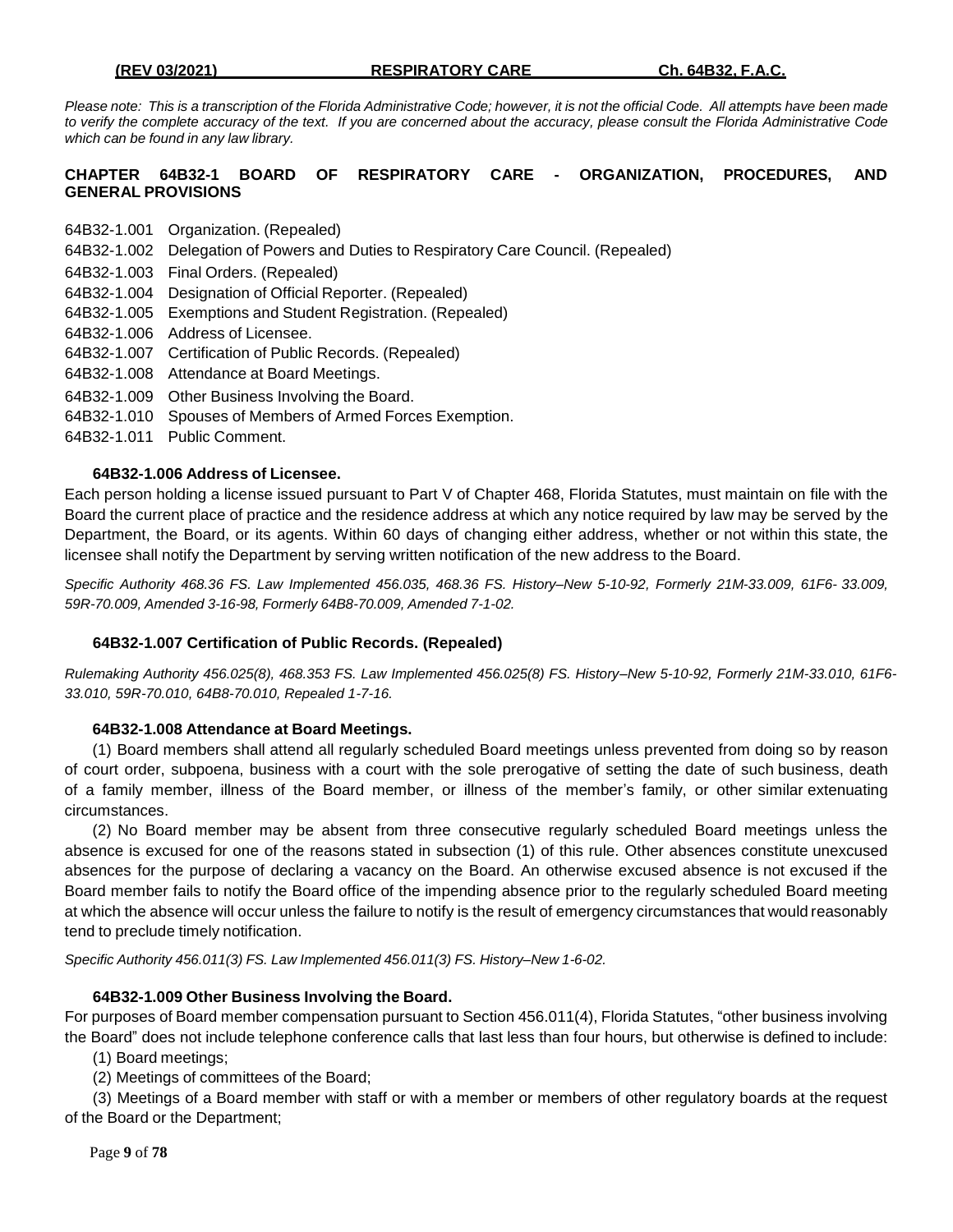(4) Probable cause panel meetings;

(5) Attendance at legislative workshops or committee meetings at the request of the Board or Department;

(6) Attendance at meetings of National and State Associations as an authorized representative of the Board;

(7) Attendance at continuing education programs for the purpose of auditing a Board-approved provider when such attendance has been approved by the Board;

(8) Attendance at any function relating to Board business and authorized by the Board or Department.

*Specific Authority 456.011(4) FS. Law Implemented 456.011(4) FS. History–New 1-6-02.*

#### **64B32-1.010 Spouses of Members of Armed Forces Exemption.**

A licensee who is the spouse of a member of the Armed Forces of the United States shall be exempt from all licensure renewal provisions for any period of time when the licensee is absent from the State of Florida due to the spouse's duties with the Armed Forces. The licensee must document the absence and the spouse's military status to the Board. The licensee is required to notify the Board of a change in status within six months of the licensee's return to the State of Florida or the spouse's discharge from active duty. If the change of status occurs within the second half of the biennium, the licensee is exempt from the continuing education requirement for that biennium.

*Specific Authority 456.024(2) FS. Law implemented 456.024(2) FS. History–New 1-6-02, Amended 5-23-04.*

#### **64B32-1.011 Public Comment.**

The Board of Respiratory Care invites and encourages all members of the public to provide comment on matters or propositions before the Board or a committee of the Board. The opportunity to provide comment shall be subject to the following:

(1) Members of the public will be given an opportunity to provide comment on subject matters before the Board after an agenda item is introduced at a properly noticed board meeting.

(2) Members of the public shall be limited to 10 minutes to provide comment. This time shall not include time spent by the presenter responding to questions posed by Board members, staff or board counsel. The chair of the Board may extend the time to provide comment if time permits.

(3) A member of the public shall notify board staff in writing of his or her interest to be heard on a proposition

or matter before the Board. The notification shall identify the person or entity, indicate support, opposition, or neutrality, and identify who will speak on behalf of a group or faction of persons consisting of three or more persons. Any person or entity appearing before the Board may use a pseudonym if he or she does not wish to be identified.

*Rulemaking Authority 286.0114 FS. Law Implemented 286.0114 FS. History‒New 4-9-14.*

#### **CHAPTER 64B32-2 LICENSURE REQUIREMENTS**

64B32-2.001 Licensure by Endorsement.

64B32-2.002 Issuance of Temporary Certificates. (Repealed)

64B32-2.003 Fees for Application and Initial Licensure.

#### **64B32-2.001 License by Endorsement.**

(1) Applicants for licensure as a Registered Respiratory Therapist or Certified Respiratory Therapist in the state of Florida shall apply on Form DH-MQA 1145, Application for Registered Respiratory Therapist or Certified Respiratory Therapist, Revised 07/2020, incorporated herein as this Board's application form and available on the web at [http://www.flrules.org/Gateway/reference.asp?No=Ref-12222,](http://www.flrules.org/Gateway/reference.asp?No=Ref-12222) or at http://www.doh.state.fl.us/mqa/respiratory/index.html.

(2) Each applicant applying for licensure shall pay an application fee in the form of a check or money order payable to the Department of Health. The initial application must be accompanied by the application fee. The application fee is nonrefundable and may not be used for more than one year from the original submission of the application. After one year from the date of the original submission of an application and application fee, a new application and new fee shall be required from any applicant who desires to be considered for licensure.

(3) Every applicant for licensure as a registered respiratory therapist or certified respiratory therapist shall demonstrate the following:

(a)1. That the applicant holds the "Registered Respiratory Therapist" or "Certified Respiratory Therapist" credential issued by the National Board for Respiratory Care, or an equivalent credential acceptable to the Board, or

2. That the applicant holds licensure, or the equivalent, to deliver respiratory care in another state and such licensure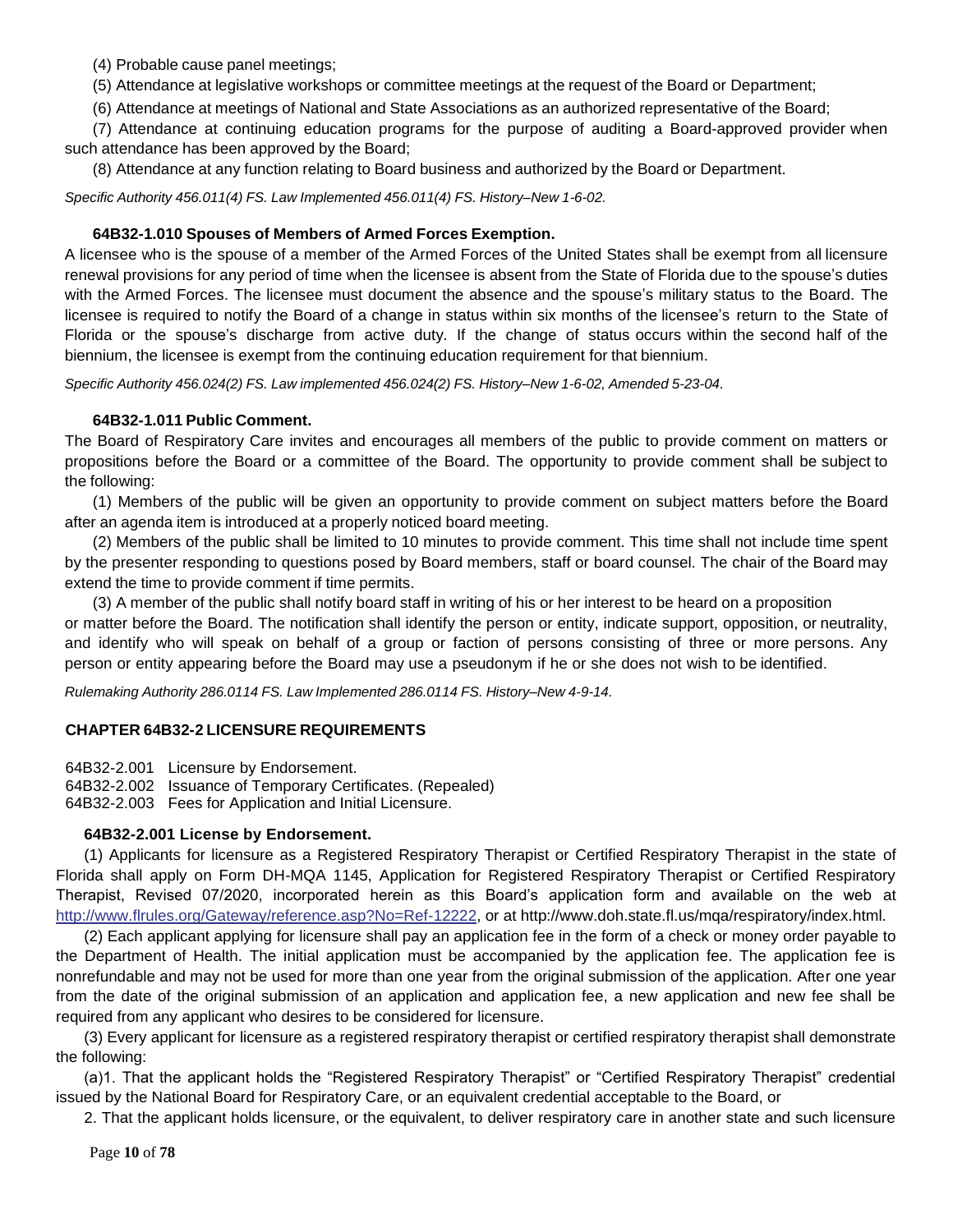was granted pursuant to requirements determined to be equivalent to, or more stringent than, the requirements in Florida.

(b) That the applicant is not otherwise disqualified by reason of a violation of chapter 456 or 468, part V, F.S., or the rules promulgated thereunder.

(c) An applicant who has not practiced respiratory care for 2 years or more must complete a Board-approved comprehensive review course within two (2) years immediately prior to the filing of the licensure application or be recredentialed in the level in which he or she is applying to practice in order to ensure that he or she has the sufficient skills to re-enter the profession. Board-approved comprehensive course means any course or courses which includes, at a minimum, fourteen (14) hours in the topics and numbers of hours as follows:

| Patient assessment                              | 3 hours |
|-------------------------------------------------|---------|
| Hemodynamics                                    | 2 hours |
| <b>Pulmonary Function</b>                       | 1 hour  |
| Arterial blood gases                            | 1 hour  |
| Respiratory equipment                           | 2 hours |
| Airway Care                                     | 1 hour  |
| Mechanical ventilation                          | 2 hours |
| Emergency care/special procedures               | 1 hour  |
| General respiratory care (including medication) | 1 hour  |

*Rulemaking Authority 456.013, 468.353(1), 468.364 FS. Law Implemented 456.013, 456.072(1), (2), 456.0635, 468.353, 468.358, 468.364, 468.365(1), (2) FS. History–New 4-29-85, Formerly 21M-34.02, 21M-34.002, 61F6-34.002, 59R-71.002, 64B8-71.002, Amended 7-22-02, 8-28-05, 6-12-07, 5-15-08, 5-25-09, 5-10-10, 10-6-10, 3-28-12, 1-16-13, 12-4-14, 4-7-16, 10-17-16, 4-3-18, 1-23-19, 10-10-19, 10-29-20.*

#### **CHAPTER 64B32-3 ADMISSION OF CERTIFIED RESPIRATORY THERAPISTS (Repealed)**

#### **64B32-2.003 Fees for Application and Initial Licensure.**

(1) The application fee for a person desiring to be granted licensure shall be \$50.00.

(2) The initial licensure fee for a person who becomes licensed shall be \$50.00.

(3) In addition to all other fees collected, there shall be a \$5.00 fee collected for each initial licensure and each renewal for the purpose of combating unlicensed activity.

*Rulemaking Authority 456.013(2), 468.364 FS. Law Implemented 456.013(2), 456.065, 468.364 FS. History–New 4-29-85, Formerly 21M-34.04, 21M-34.004, Amended 2-15-94, Formerly 61F6-34.004, Amended 9-29-94, Formerly 59R-71.004, 64B8-71.004, Amended 4-27- 00, 8-28-05, 10-10-19.*

#### **CHAPTER 64B32-4 BOARD OF RESPIRATORY CARE - LICENSE RENEWAL AND REACTIVATION; INACTIVE LICENSES**

64B32- 4.001 Fees.

64B32- 4.002 Reactivation of Retired Status License

# **64B32-4.001 Fees.**

(1) The biennial renewal fee for licensure shall be \$120.00, with the exception that for the 2019 renewal period the fee shall be \$50.00.

(2) The reactivation fee for activating an inactive license shall be \$50.00.

(3) The renewal fee for renewing the inactive status of a license shall be \$50.00.

(4) If a licensee wishes to request the Board or the Department to provide a duplicate license for replacement of a lost or destroyed license, the Board will issue the duplicate if the request is in writing and accompanied by a payment of \$25.00.

(5) In addition to all other fees collected from each licensee, there shall be a \$5.00 fee collected upon license renewal for the purpose of combating unlicensed activity.

- (6) The delinquency fee shall be \$120.00.
- (7) The change in status fee shall be \$35.00.
- (8) The retired status fee shall be \$50.00.

Page **11** of **78** *Rulemaking Authority 456.025(1), 456.036(4)(b), (7), (8), 456.065, 468.353(1), 468.364 FS. Law Implemented 456.025(1), (4), (6),*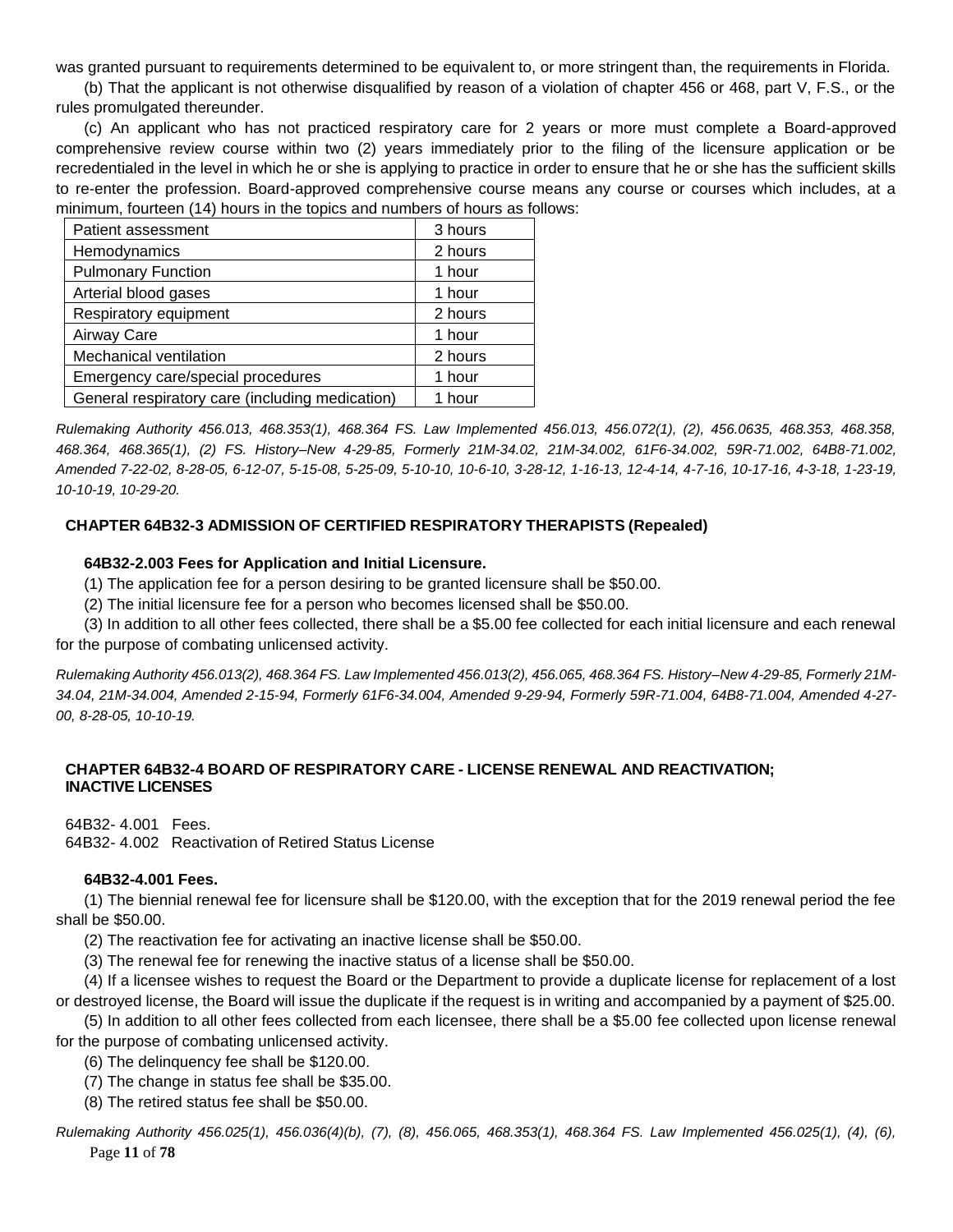*456.036, 456.065, 468.364 FS. History–New 4-29-85, Formerly 21M-36.04, Amended 5-10-92, Formerly 21M-36.004, Amended 9-21- 93, 1-3-94, Formerly 61F6-36.004, Amended 7-18-95, Formerly 59R-73.004, 64B8-73.004, Amended 4-27-00, 8-13-02, 5-15-05, 2-23- 06, 1-1-15, 1-1-19.*

#### **64B32-4.002 Reactivation of Retired Status License.**

(1) A retired status licensee for less than five years may change to active status provided:

(a) A licensee pay any renewal fees imposed on an active status license for all biennial licensure periods during which the licensee was on retired status.

(b) A licensee must provide evidence of licensure as either a Certified Respiratory Therapist (CRT) or a Registered Respiratory Therapist (RRT), pursuant to Section 468.355, F.S.

(c) A licensee must meet the continuing educational requirements for Rule 64B32-6.001, F.A.C., for each biennium the licensee was in retired status.

(d) A licensee must take a medical errors course pursuant to Rule 64B32-6.007, F.A.C.

(2) A retired status licensee for five years or more may change to active status provided:

(a) A licensee pay any renewal fees imposed on an active status license for all biennial licensure periods during which the licensee was on retired status.

(b) A licensee must provide evidence of licensure as either a Certified Respiratory Therapist (CRT) or a Registered Respiratory Therapist (RRT), pursuant to Section 468.358, F.S.

(c) A licensee must meet the continuing educational requirements for Rule 64B32-6.001, F.A.C., for each biennium the licensee was in retired status.

(d) A licensee is required to provide evidence of attendance of a Board-approved comprehensive review course, within six months prior to reactivation of license, in order to ensure that he or she has the sufficient skills to re-enter the profession.

(e) A licensee must take a medical errors course pursuant to Rule 64B32-6.007, F.A.C.

(3) Board-approved comprehensive review course means any course or courses which includes, at a minimum, fourteen (14) hours in the topics and number of hours as follows:

| Patient assessment                              | 3 hours |
|-------------------------------------------------|---------|
| Hemodynamics                                    | 2 hours |
| Pulmonary function                              | 1 hour  |
| Arterial blood gases                            | 1 hour  |
| Respiratory equipment                           | 2 hours |
| Airway care                                     | 1 hour  |
| Mechanical ventilation                          | 2 hours |
| Emergency care/special procedures               | 1 hour  |
| General respiratory care (including medication) | 1 hour  |
|                                                 |         |

*Specific Authority 456.036(7), (9), 468.353(1) FS. Law Implemented 456.036(7), (9) FS. History–New 4-19-07, Amended 7- 27-08.*

# **CHAPTER 64B32-5 BOARD OF RESPIRATORY CARE - DISCIPLINE AND LICENSURE PROVISIONS**

64B32-5.001 Disciplinary Guidelines. 64B32-5.002 Payment of Fine. 64B32-5.003 Unprofessional Conduct; Acceptable Standards Definition. 64B32-5.004 Code of Ethics.(Repealed) 64B32-5.005 HIV/AIDS: Knowledge of Antibody Status, Action to Be Taken. (Repealed) 64B32-5.006 Mediation. 64B32-5.007 Citations. 64B32-5.008 Notice of Noncompliance.

#### **64B32-5.001 Disciplinary Guidelines.**

(1)The Board may impose disciplinary penalties upon a determination that an applicant or licensee:

(a) Has violated any provision of Chapter 468, Part V, F.S., or any rules promulgated thereunder;

(b) Has violated any provision of Chapter 456, F.S., or any rules promulgated thereunder;

Section 456.0635, F.S., outlines specific offenses for which the Board is prohibited from issuing or renewing a license,

Page **12** of **78**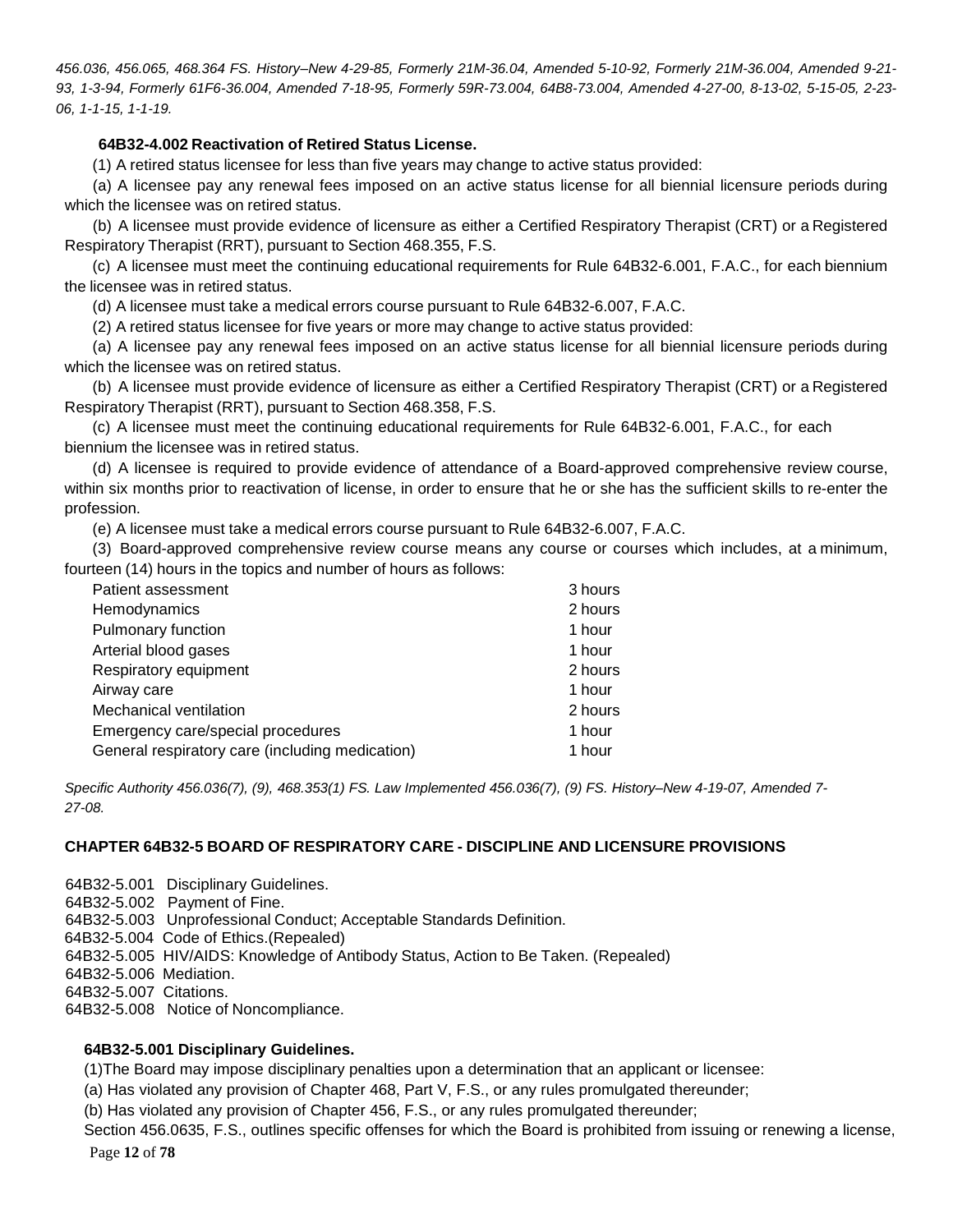certificate, or registration to any applicant if the candidate has been convicted of, pled nolo contendere, or guilty to, regardless of adjudication, a felony under Chapter 409, Chapter 817, Chapter 893, 21 U.S.C. ss. 801-970, or 42 U.S.C. ss 1395-1396, unless the sentence and any subsequent period of probation for such conviction or pleas ended more than 15 years prior to the date of the application.

(c) Has committed an act defined as "unprofessional conduct" in this rule chapter.

(2) The range of disciplinary penalties which the Board may impose includes any and all set forth in Section 456.072, F.S., unless the conduct to be disciplined falls within the purview of Section 456.0635, F.S., in which case the Board shall impose the penalty specified in Section 456.0635, F.S. In determining the appropriate disciplinary action to be imposed in each case, the Board shall take into consideration the following factors:

(a) The danger to the public;

- (b) The length of time since the date of the violation;
- (c) The number of previous disciplinary cases filed against the applicant or licensee;
- (d) The length of time the applicant or licensee has practiced;
- (e) The actual damage, physical or otherwise, to the patient;
- (f) The deterrent effect of the penalty imposed;
- (g) The effect of the penalty upon the applicant's or licensee's livelihood;
- (h) Any efforts for rehabilitation;
- (i) Any other mitigating or aggravating circumstances.

(3) Violations and Range of Penalties. In imposing discipline upon applicants and licensees, in proceedings pursuant to Sections 120.57(1) and (2), F.S., the Board shall act in accordance with the following disciplinary guidelines and shall impose a penalty within the range corresponding to the severity and repetition of the violations as set forth below. The mitigating or aggravating circumstances used to justify any deviation from the specified guidelines must be enunciated in the final order. The verbal identification of offenses are descriptive only; the full language of each statutory provision cited must be consulted in order to determine the conduct included. For applicants, any and all offenses listed herein are sufficient for refusal to certify an application for licensure. In addition to the penalty imposed, pursuant to Section 456.072(4), F.S., the Board shall recover the costs of the investigation and prosecution of the case. Additionally, if the Board makes a finding of pecuniary benefit or self-gain related to the violation, then the Board shall require refund of fees billed and collected from the patient or a third party on behalf of the patient.

| <b>VIOLATION</b>                          |                      | RECOMMENDED RANGE OF PENALTY                            |
|-------------------------------------------|----------------------|---------------------------------------------------------|
| (a) Attempting to obtain a license by     | First Offense        | From one year probation with conditions to revocation   |
| bribery, fraud or through an error of the |                      | and payment of a fine of \$250 to \$1,000.              |
| Department or the Board.                  | Second               | From revocation with ability to reapply and a fine from |
| (Sections 468.365(1)(a), 456.072(1)(h),   | Offense              | \$2,000 to \$6,000.                                     |
| F.S.                                      | <b>Third Offense</b> | From revocation with no ability to reapply and a fine   |
|                                           |                      | from \$6,000 to \$10,000.                               |

However, if the violation is not through an error but is for fraud or making a false or fraudulent representation, the fine is increased to \$10,000 per count or offense.

| (b) Actions taken against license by<br>another jurisdiction.<br>(Sections 468.365(1)(b), 456.072(l)(f),<br>F.S.               | <b>First Offense</b> | From imposition of discipline comparable to the<br>discipline which would have been imposed if the<br>substantive violation occurred in Florida to suspension<br>of the license until the license is unencumbered in the<br>jurisdiction in which disciplinary action was originally<br>taken, and an administrative fine ranging from \$300 to<br>\$1,000. Impaired practitioners working in this state<br>may be ordered into the PRN. |
|--------------------------------------------------------------------------------------------------------------------------------|----------------------|------------------------------------------------------------------------------------------------------------------------------------------------------------------------------------------------------------------------------------------------------------------------------------------------------------------------------------------------------------------------------------------------------------------------------------------|
|                                                                                                                                | Second<br>Offense    | Same as for a first offense except a fine shall range<br>from \$1,000 to \$2,000.                                                                                                                                                                                                                                                                                                                                                        |
|                                                                                                                                | <b>Third Offense</b> | Same minimum as for a first offense with a maximum<br>penalty of revocation and a fine from \$2,000 to<br>\$10,000.                                                                                                                                                                                                                                                                                                                      |
| (c) Guilt of crime directly relating to<br>practice or ability to practice.<br>(Sections 468.365(1)(c), 456.072(1)(c),<br>F.S. | <b>First Offense</b> | From a minimum of six months probation with<br>conditions to revocation of the license and an<br>administrative fine ranging from \$300 to \$1,000. Any<br>Board ordered probation shall be for no less time than                                                                                                                                                                                                                        |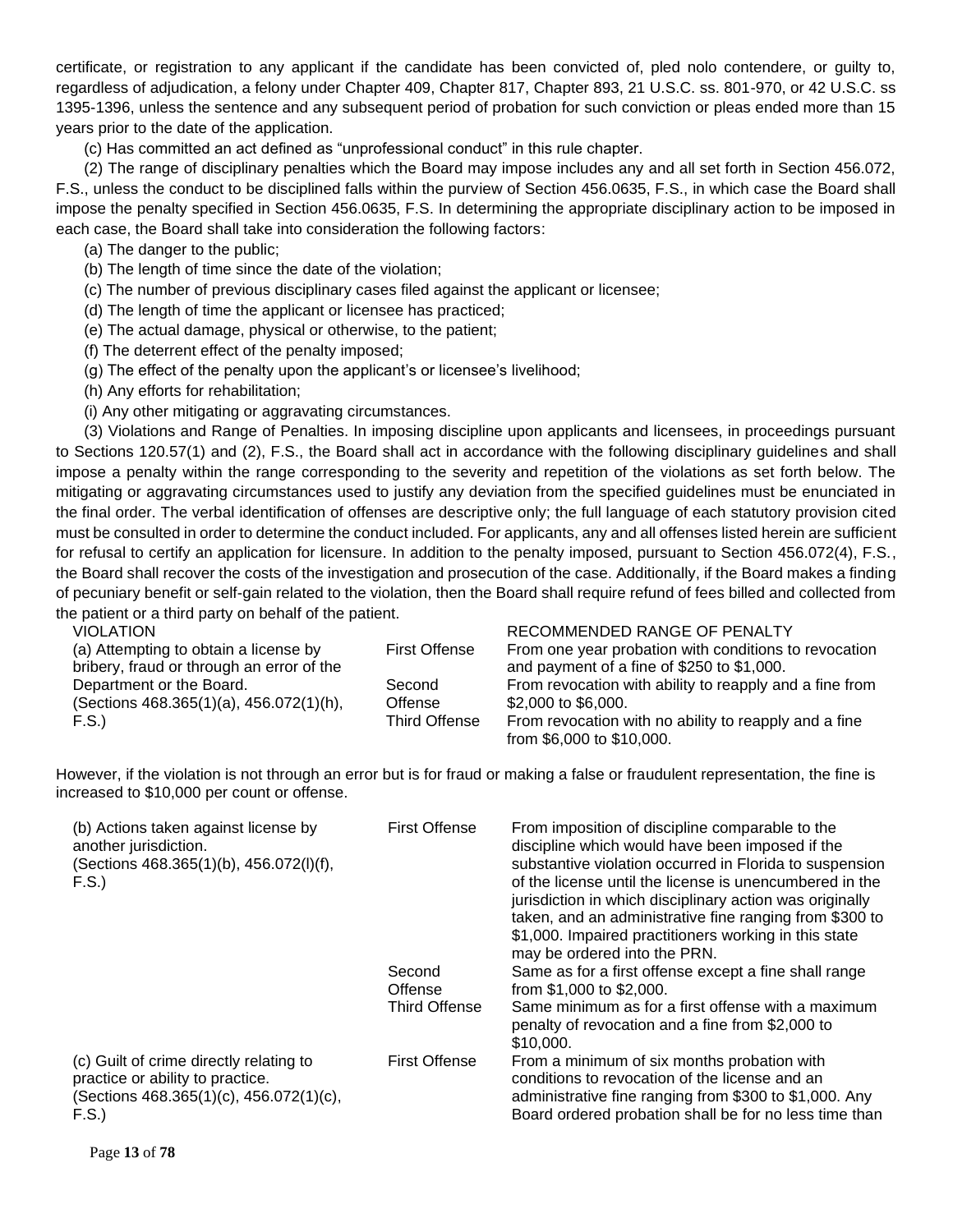| (d) Willfully failing to file a report as<br>required.<br>(Sections 468.365(1)(d), 456.072(1)(l),<br>F.S.) | Second<br>Offense<br><b>First Offense</b><br>Second | Court ordered sanctions.<br>From one year suspension and \$5,000 fine to<br>revocation and fine of \$10,000.<br>From six months to one year probation with<br>conditions, and an administrative fine from \$300 to<br>\$1,000.<br>From one year probation with conditions to six months |
|------------------------------------------------------------------------------------------------------------|-----------------------------------------------------|-----------------------------------------------------------------------------------------------------------------------------------------------------------------------------------------------------------------------------------------------------------------------------------------|
|                                                                                                            | Offense<br><b>Third Offense</b>                     | suspension and a fine from \$500 to \$3,000.<br>From one year suspension to revocation and a                                                                                                                                                                                            |
|                                                                                                            |                                                     | fine from \$3,000 to \$10,000.                                                                                                                                                                                                                                                          |
| count or offense.                                                                                          |                                                     | However, if the offense is for fraud or for willfully making a false or fraudulent report, the fine is increased to \$10,000 per                                                                                                                                                        |
| (e) False, deceptive, or misleading<br>advertising.                                                        | <b>First Offense</b>                                | From reprimand to one year suspension, and an<br>administrative fine from \$250 to \$1,000.                                                                                                                                                                                             |
| (Section 468.365(1)(e), F.S.)                                                                              | Second                                              | From one year probation with conditions to one year                                                                                                                                                                                                                                     |
|                                                                                                            | Offense                                             | suspension and a fine from \$500 to \$3,000.                                                                                                                                                                                                                                            |
|                                                                                                            | <b>Third Offense</b>                                | From one year suspension to revocation and a fine<br>from \$3,000 to \$10,000.                                                                                                                                                                                                          |
| (f) Unprofessional conduct.<br>(Section 468.365(1)(f), F.S.)                                               | <b>First Offense</b>                                | From a minimum of one year probation with conditions<br>to revocation, and an administrative fine from \$300 to<br>\$2,000.                                                                                                                                                             |
|                                                                                                            | Second<br>Offense                                   | From one year suspension to revocation and a fine<br>from \$2,000 to \$10,000.                                                                                                                                                                                                          |
| (g) Controlled substances.<br>(Section 468.365(1)(g), F.S.)                                                | <b>First Offense</b>                                | From a minimum of six months probation with<br>conditions to revocation of the license and an<br>administrative fine ranging from \$1,000 to \$5,000. Any<br>Board ordered probation shall be for no less time than                                                                     |
|                                                                                                            | Second<br>Offense                                   | Court ordered sanctions.<br>From one year suspension to revocation and a fine<br>from \$5,000 to \$10,000.                                                                                                                                                                              |
| (h) Failure to report another licensee in<br>violation.                                                    | <b>First Offense</b>                                | From a letter of concern to six months probation with<br>conditions, and an administrative fine from \$300 to                                                                                                                                                                           |
| (Sections 468.365(1)(h), 456.072(1)(i),                                                                    |                                                     | \$1,000.                                                                                                                                                                                                                                                                                |
| F.S.)                                                                                                      | Second                                              | From six months probation with conditions to one year                                                                                                                                                                                                                                   |
|                                                                                                            | Offense                                             | suspension and a fine from \$500 to \$3,000.                                                                                                                                                                                                                                            |
|                                                                                                            | <b>Third Offense</b>                                | From one year suspension to revocation and a fine<br>from \$3,000 to \$10,000.                                                                                                                                                                                                          |
| (i) Violation of order of the Board or<br>Department or failure to comply with<br>subpoena.                | <b>First Offense</b>                                | From a reprimand to six months suspension, and an<br>administrative fine from \$300 to \$1,000. For failure to<br>comply with subpoena, \$250 minimum fine and ninety                                                                                                                   |
| (Sections 468.365(1)(i), 456.072(1)(q),                                                                    |                                                     | day suspension and thereafter until compliance.                                                                                                                                                                                                                                         |
| F.S.)                                                                                                      | Second<br>Offense                                   | From one year suspension to revocation and a fine<br>from \$2,000 to \$10,000.                                                                                                                                                                                                          |
| (j) Unlicensed practice.<br>(Section 468.365(1)(j), F.S.)                                                  | <b>First Offense</b>                                | A reprimand to six months suspension followed by<br>one year, and probation with conditions, and an<br>administrative fine from \$500 to \$1,000.                                                                                                                                       |
|                                                                                                            | Second                                              | From six months suspension to revocation and a fine                                                                                                                                                                                                                                     |
|                                                                                                            | Offense<br><b>Third Offense</b>                     | from \$2,000 to \$10,000.<br>Revocation with no ability to reapply and a fine from                                                                                                                                                                                                      |
|                                                                                                            | <b>First Offense</b>                                | \$5,000 to \$10,000.                                                                                                                                                                                                                                                                    |
| (k) Aiding unlicensed practice.<br>(Sections 468.365(1)(k), 456.072(1)(j),<br>F.S.)                        |                                                     | From a minimum of one year probation with conditions<br>to six months suspension followed by one year of<br>probation with conditions, and an administrative fine<br>from \$500 to \$3,000.                                                                                             |
|                                                                                                            | Second<br>Offense                                   | From six months suspension followed by one year of<br>probation with conditions to revocation and a fine from                                                                                                                                                                           |
|                                                                                                            | <b>Third Offense</b>                                | \$2,000 to \$10,000.<br>From one year suspension followed by two years<br>probation with conditions to revocation with no ability<br>to reapply and a fine from \$6,000 to \$10,000.                                                                                                    |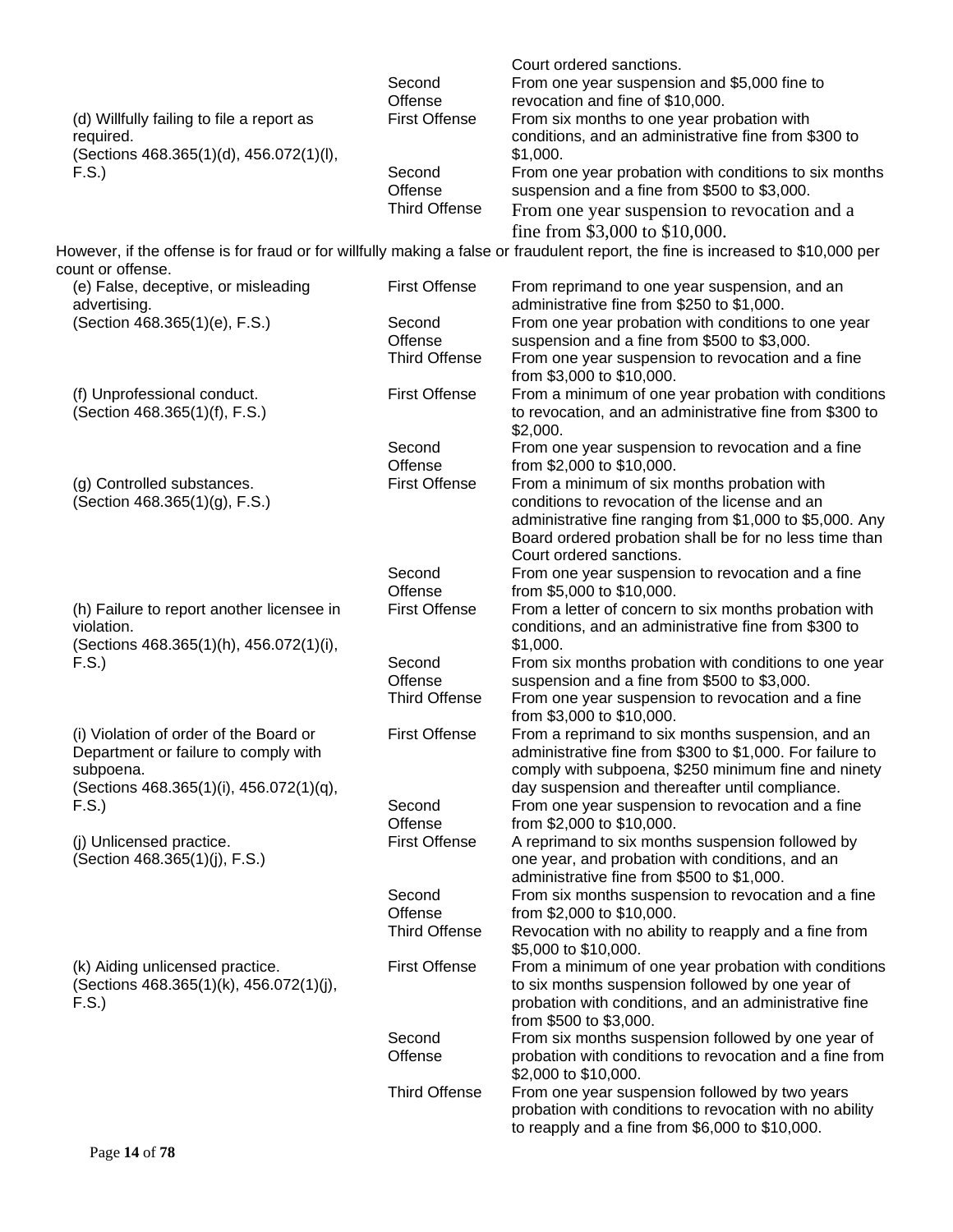| (I) Failure to perform legal obligation.<br>(Sections 468.365(1)(l), 456.072(1)(k), | <b>First Offense</b>            | From a reprimand to revocation, and an administrative<br>fine from \$300 to \$1,000.                                                         |
|-------------------------------------------------------------------------------------|---------------------------------|----------------------------------------------------------------------------------------------------------------------------------------------|
| F.S.                                                                                | Second                          | From one year probation with conditions to six months                                                                                        |
|                                                                                     | Offense<br><b>Third Offense</b> | suspension and a fine from \$500 to \$5,000.<br>From one year suspension to revocation with no                                               |
|                                                                                     |                                 | ability to reapply and a fine from \$3,000 to \$10,000.                                                                                      |
| (m) Practicing beyond competence level.                                             | <b>First Offense</b>            | From reprimand to one year suspension followed by                                                                                            |
| (Sections 468.365(1)(m), 456.072(1)(o),<br>F.S.)                                    |                                 | two years probation and an administrative fine from<br>\$300 to \$2,000.                                                                     |
|                                                                                     | Second                          | From six months suspension followed by one year                                                                                              |
|                                                                                     | Offense                         | probation with conditions to revocation and a fine from<br>\$1,000 to \$10,000.                                                              |
|                                                                                     | <b>Third Offense</b>            | From one year suspension followed by two years<br>probation to revocation with no ability to reapply and a<br>fine from \$3,000 to \$10,000. |
| (n) Delegation of professional                                                      | <b>First Offense</b>            | From one year probation with conditions to revocation,                                                                                       |
| responsibilities to unqualified person.<br>(Sections 468.365(1)(n), 456.072(1)(p),  | Second                          | and an administrative fine from \$300 to \$1,000.                                                                                            |
| F.S.)                                                                               | Offense                         | From six months suspension followed by one year of<br>probation with conditions to revocation and a fine from<br>\$1,000 to \$10,000.        |
|                                                                                     | <b>Third Offense</b>            | From one year suspension followed by two years                                                                                               |
|                                                                                     |                                 | probation to revocation with no ability to reapply and a<br>fine from \$3,000 to \$10,000.                                                   |
| (o) Malpractice.                                                                    | <b>First Offense</b>            | From one year probation with conditions to revocation,                                                                                       |
| (Section 468.365(1)(o), F.S.)                                                       | Second                          | and an administrative fine from \$500 to \$2,000.                                                                                            |
|                                                                                     | Offense                         | From two years probation with conditions to<br>revocation and a fine from \$2,000 to \$10,000.                                               |
|                                                                                     | <b>Third Offense</b>            | From one year suspension followed by two years                                                                                               |
|                                                                                     |                                 | probation to revocation with no ability to reapply and a<br>fine from \$3,000 to \$10,000.                                                   |
| (p) Kickbacks or split fee arrangements.                                            | <b>First Offense</b>            | From refund of fees billed and six months suspension                                                                                         |
| (Section 468.365(1)(p), F.S.)                                                       |                                 | followed by at least one year probation with conditions                                                                                      |
|                                                                                     |                                 | to revocation, and administrative fine from \$300 to<br>\$3,000.                                                                             |
|                                                                                     | Second                          | From one year suspension followed by two years                                                                                               |
|                                                                                     | Offense                         | probation with conditions to revocation with no ability                                                                                      |
|                                                                                     |                                 | to reapply and a fine from \$2,000 to \$10,000.                                                                                              |
| (q) Exercising influence or engage patient<br>in sex.                               | <b>First Offense</b>            | From one year suspension followed by at least one<br>year probation with conditions and possible referral to                                 |
| (Sections 468.365(1)(q), 456.072(1)(v),                                             |                                 | the PRN to revocation, and an administrative fine from                                                                                       |
| F.S.                                                                                | Second                          | \$500 to \$2,000.<br>From one year suspension followed by at least one                                                                       |
|                                                                                     | Offense                         | year probation with conditions to revocation with no                                                                                         |
|                                                                                     |                                 | ability to reapply and possible referral to PRN a fine<br>from \$1,000 to \$10,000.                                                          |
| (r) Deceptive, untrue, or fraudulent                                                | <b>First Offense</b>            | From a minimum of one year probation with conditions                                                                                         |
| representations in the practice of                                                  |                                 | to revocation, and an administrative fine from \$10,000                                                                                      |
| respiratory care.<br>(Sections 468.365(1)(r), 456.072(1)(a),                        | Second                          | per count or offense.<br>From two years of probation with conditions to                                                                      |
| $(m)$ , F.S.)                                                                       | Offense                         | revocation with no ability to reapply and a fine of                                                                                          |
|                                                                                     |                                 | \$10,000 per count or offense.                                                                                                               |
| (s) Improper solicitation of patients.                                              | <b>First Offense</b>            | From a minimum of one year probation with conditions                                                                                         |
| (Section 468.365(1)(s), F.S.)                                                       |                                 | to revocation, and an administrative fine from \$300 to<br>\$1,000.                                                                          |
|                                                                                     | Second                          | From two years probation with conditions to                                                                                                  |
|                                                                                     | Offense<br><b>Third Offense</b> | revocation and a fine from \$2,000 to \$10,000.<br>From one year suspension followed by two years                                            |
|                                                                                     |                                 | probation to revocation with no ability to reapply and a                                                                                     |
|                                                                                     |                                 | fine from \$3,000 to \$10,000.                                                                                                               |

However, if the violation is for fraud or soliciting patients by making a false or fraudulent representation, the fine is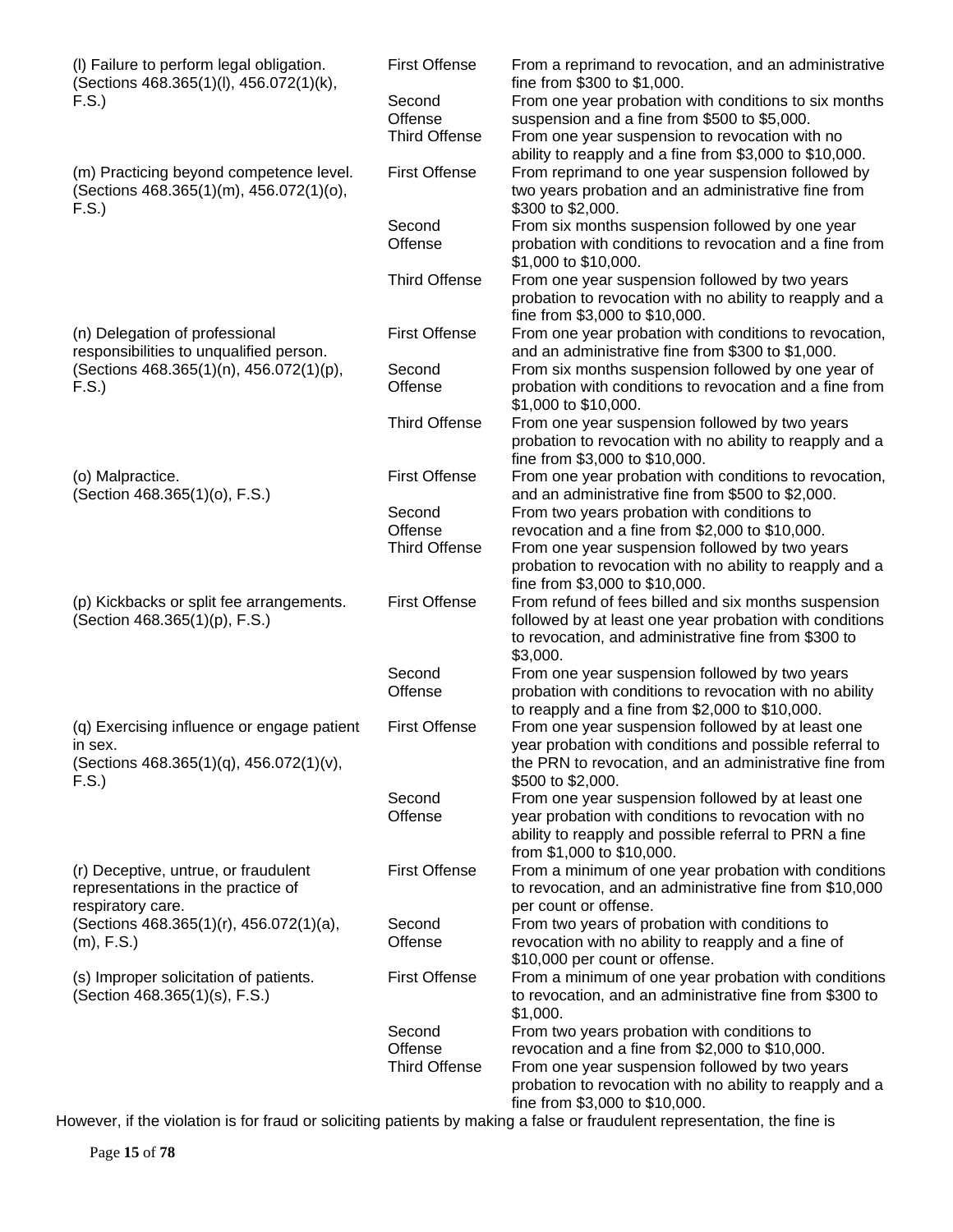| increased to \$10,000 per count or offense.                                                                              |                                           |                                                                                                                                                                                                                    |
|--------------------------------------------------------------------------------------------------------------------------|-------------------------------------------|--------------------------------------------------------------------------------------------------------------------------------------------------------------------------------------------------------------------|
| (t) Failure to keep written medical records.<br>(Section 468.365(1)(t), F.S.)                                            | <b>First Offense</b>                      | From a letter of concern to one year suspension,<br>followed by a minimum of one year probation with<br>conditions and an administrative fine from \$300 to<br>\$1,000.                                            |
|                                                                                                                          | Second<br>Offense<br><b>Third Offense</b> | From a reprimand to two years probation with<br>conditions and a fine from \$500 to \$5,000.<br>From six months suspension followed by one year<br>probation to revocation and a fine from \$3,000 to<br>\$10,000. |
| (u) Exercising influence on patient for<br>financial gain.<br>(Sections 468.365(1)(u), 456.072(1)(n),                    | <b>First Offense</b>                      | From refund of fees billed and a minimum of one year<br>probation with conditions, to two years suspension<br>and an administrative fine from \$500 to \$3,000.                                                    |
| F.S.                                                                                                                     | Second<br>Offense                         | From refund of fees billed and two years probation<br>with conditions to revocation and a fine from \$2,000 to<br>\$10,000.                                                                                        |
|                                                                                                                          | <b>Third Offense</b>                      | From refund of fees billed and one year suspension<br>followed by two years probation to revocation with no<br>ability to reapply and a fine from \$3,000 to \$10,000.                                             |
| (v) Performing professional services not<br>authorized by physician.<br>(Section 468.365(1)(v), F.S.)                    | <b>First Offense</b>                      | From a reprimand to one year suspension, followed<br>by a minimum of one year probation with conditions<br>and an administrative fine from \$300 to \$1,000.                                                       |
|                                                                                                                          | Second<br>Offense                         | From six months probation with conditions to<br>revocation and a fine from \$1,000 to \$10,000.                                                                                                                    |
|                                                                                                                          | <b>Third Offense</b>                      | From six months suspension followed by one year<br>probation to revocation with no ability to reapply and a<br>fine from \$3,000 to \$10,000.                                                                      |
| (w) Inability to practice respiratory care<br>with skill and safety.<br>(Sections 468.365(1)(w), 456.072(1)(z),<br>F.S.) | <b>First Offense</b>                      | From referral to PRN for submission to a mental or<br>physical examination directed towards the problem<br>and/or one year probation with conditions, to<br>revocation and an administrative fine from \$100 to    |
|                                                                                                                          |                                           | \$1,000.                                                                                                                                                                                                           |
|                                                                                                                          | Second<br>Offense                         | From referral to PRN and/or two years of probation<br>with conditions to revocation and a fine from \$300 to<br>\$5,000.                                                                                           |
| (x) Violation of this chapter, Chapter 456,<br>F.S., or any rules adopted pursuant                                       | <b>First Offense</b>                      | From a reprimand to revocation and a fine from \$300<br>to \$2,000.                                                                                                                                                |
| thereto.<br>(Sections 468.365(1)(x), 456.072(1)(b),<br>$(dd)$ , F.S.)                                                    | Second<br>Offense<br><b>Third Offense</b> | From six months of probation with conditions to<br>revocation and a fine from \$1,000 to \$10,000.<br>From one year of probation with conditions to<br>revocation and a fine from \$2,000 to \$10,000.             |
| (y) Improper interference with<br>investigation, inspection or discipline.                                               | <b>First Offense</b>                      | From six months of probation with conditions to<br>revocation and a fine from \$500 to \$5,000.                                                                                                                    |
| (Section 456.072(1)(r), F.S.)                                                                                            | Second<br>Offense                         | From six months suspension followed by one year<br>probation with conditions to revocation with no ability<br>to reapply and a fine from \$1,000 to \$10,000.                                                      |
| (z) Failure to report conviction or plea.<br>(Section 456.072(1)(x), F.S.)                                               | <b>First Offense</b>                      | From reprimand to six months suspension and a fine<br>from \$300 to \$1,000.                                                                                                                                       |
|                                                                                                                          | Second<br>Offense                         | From one year probation with conditions to revocation<br>with no ability to reapply and a fine from \$1,000 to<br>\$10,000.                                                                                        |
| (aa) Wrong patient, wrong site, or wrong or<br>unauthorized procedure.                                                   | <b>First Offense</b>                      | From one year probation with conditions to revocation<br>and a fine from \$500 to \$2,000.                                                                                                                         |
| (Section 456.072(1)(bb), F.S.)                                                                                           | Second<br>Offense<br><b>Third Offense</b> | From two years probation with conditions to<br>revocation and a fine from \$2,000 to \$10,000.<br>From one year suspension followed by two years<br>probation to revocation with no ability to reapply and a       |
| (bb) Leaving a foreign body in a patient.<br>(Section 456.072(1)(bb), (cc), F.S.)                                        | <b>First Offense</b>                      | fine from \$3,000 to \$10,000.<br>From one year probation with conditions to revocation<br>and a fine from \$500 to \$2,000.                                                                                       |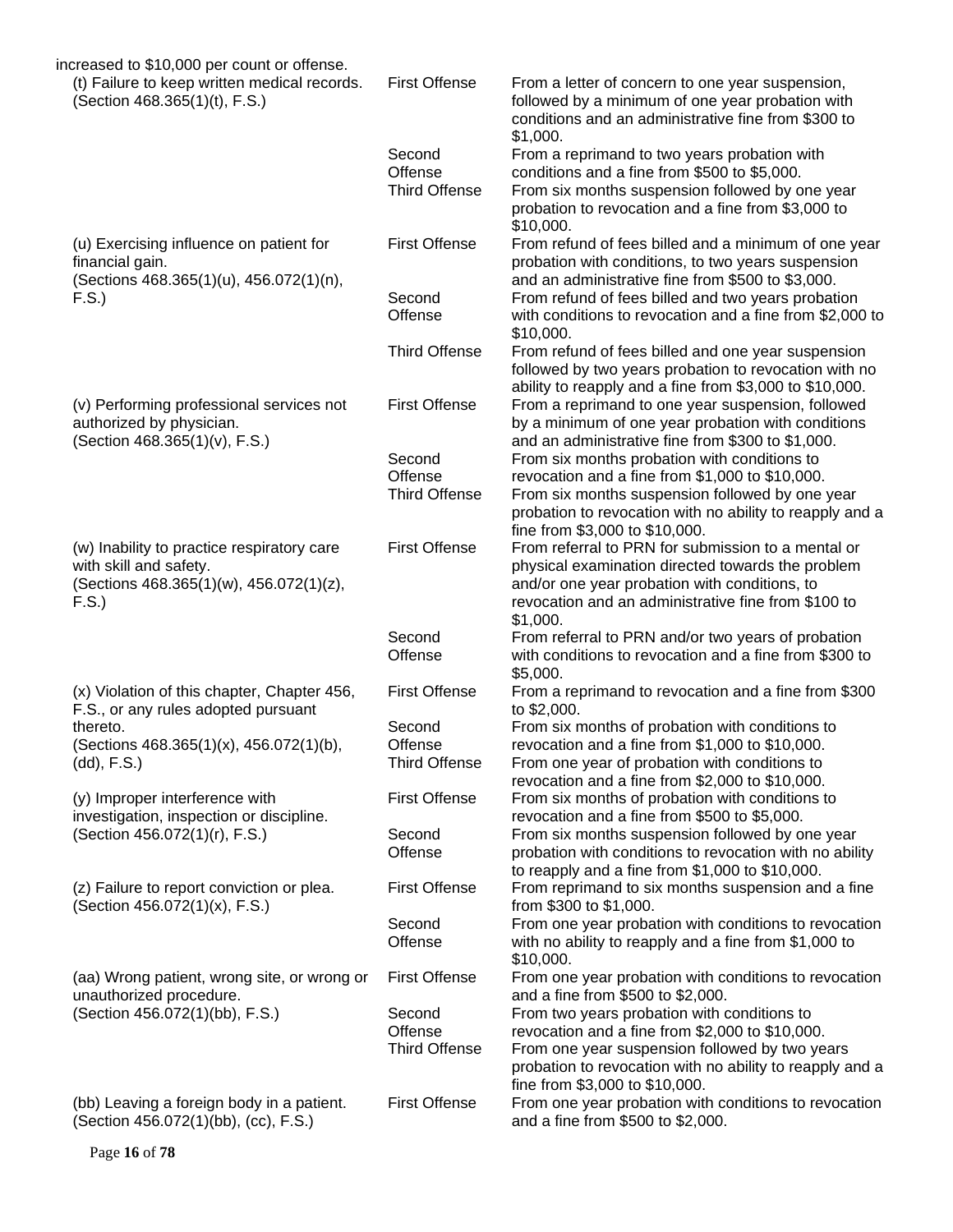|                                                                                                                                                                                           | Second<br>Offense<br><b>Third Offense</b> | From two years probation with conditions to<br>revocation and a fine from \$2,000 to \$10,000.<br>From one year suspension followed by two years<br>probation to revocation with no ability to reapply and a<br>fine from \$3,000 to \$10,000.                                                                                         |
|-------------------------------------------------------------------------------------------------------------------------------------------------------------------------------------------|-------------------------------------------|----------------------------------------------------------------------------------------------------------------------------------------------------------------------------------------------------------------------------------------------------------------------------------------------------------------------------------------|
| (cc) Testing positive in a pre-employer<br>ordered drug screen.<br>(Section 456.072(1)(aa), F.S.)                                                                                         | <b>First Offense</b>                      | From six months probation with referral to PRN to<br>revocation employment condition and/or and a fine<br>from \$500 to \$2,000.                                                                                                                                                                                                       |
|                                                                                                                                                                                           | Second<br>Offense                         | From one year probation with conditions and referral<br>to PRN to revocation and an administrative fine from<br>\$1,000 to \$10,000.                                                                                                                                                                                                   |
| (dd) Termination of PRN Contract.<br>(Section 456.072(1)(hh), F.S.)                                                                                                                       | Any Offense                               | Reprimand to revocation, plus an administrative fine<br>from \$250 to \$2,000.                                                                                                                                                                                                                                                         |
| (ee) Practicing with a delinquent, retired, or<br>inactive status license.<br>(Section 456.072(1)(o), F.S.)                                                                               | Any Offense                               | Reprimand to revocation, plus an administrative fine<br>from \$2,000 to \$10,000. If fraud is shown, \$10,000<br>fine per count.                                                                                                                                                                                                       |
| However, if fraud is shown, the fine is increased to \$10,000 fine per count.                                                                                                             |                                           |                                                                                                                                                                                                                                                                                                                                        |
| (ff) Failure to notify a patient through<br>written or oral notice of the type of license<br>the practitioner holds.<br>(Section 456.072(1)(t), F.S.)                                     | <b>First Offense</b>                      | Read laws and rules and submit an affidavit attesting<br>that the licensee has read the laws and rules.                                                                                                                                                                                                                                |
|                                                                                                                                                                                           | Second<br>Offense                         | A fine from \$100.00 to \$500.00.                                                                                                                                                                                                                                                                                                      |
| (gg) Any felony offense classified under<br>Chapter 409, 817, 893, F.S., or 21 U.S.C<br>ss. 801-970, or 42 U.S.C. ss. 1395-1396.<br>(Section 456.0635, F.S.)                              | Any Offense                               | The board is prohibited from issuing or renewing a<br>license, certificate, or registration, unless the sentence<br>and any subsequent period of probation for such<br>conviction or pleas ended more than 15 years prior to<br>the date of the application.                                                                           |
| (hh) Terminated for cause from the Florida<br>Medicaid program pursuant to Section<br>409.913, F.S.<br>(Section 456.0635, F.S.)                                                           | Any Offense                               | The board is prohibited from issuing or renewing a<br>license, certificate, or registration, unless the applicant<br>has been in good standing with the Florida Medicaid<br>program for the most recent 5 years.                                                                                                                       |
| (ii) Terminated for cause, pursuant to the<br>appeals procedures established by the<br>state or Federal Government, from any<br>other state Medicaid program.<br>(Section 456.0635, F.S.) | Any Offense                               | The board is prohibited from issuing or renewing a<br>license, certificate, or registration, unless the applicant<br>has been in good standing with a state Medicaid<br>program or the Federal Medicare program for the<br>most recent 5 years and the termination occurred at<br>least 20 years prior to the date of the application. |
| (jj) Willfully failing to comply with Section<br>627.64194 or 641.513, F.S., with such<br>frequency as to indicate a general                                                              | <b>First Offense</b>                      | From refund of fees billed and a minimum of one year<br>probation with conditions, to two years suspension<br>and an administrative fine from \$500 to \$3,000.                                                                                                                                                                        |
| business practice.<br>(Section 456.072(1)(oo), F.S.)                                                                                                                                      | Second<br>Offense                         | From refund of fees billed and two years probation<br>with Conditions to revocation and a fine from \$2,000<br>to \$10,000.                                                                                                                                                                                                            |
|                                                                                                                                                                                           | <b>Third Offense</b>                      | Refund of fees billed, revocation with no ability to<br>reapply and a Fine from \$3,000 to \$10,000.                                                                                                                                                                                                                                   |

However, if the offense is for fraud, the fine is increased to \$10,000 per count or offense.

(4) Stipulation or Settlements. The provisions of this rule are not intended and shall not be construed to limit the ability of the Board to dispose informally of disciplinary actions by stipulation, agreed settlement, or consent order pursuant to Section 120.57(4), F.S.

(5) Letters of Guidance. The provisions of this rule cannot and shall not be construed to limit the authority of the probable cause panel of the Board to direct the Department to send a letter of guidance pursuant to Section 456.073(4), F.S., in any case for which it finds such action appropriate.

(6) Other Action. The provisions of this rule are not intended to and shall not be construed to limit the ability of the Board to pursue or recommend that the Department pursue collateral civil or criminal actions when appropriate.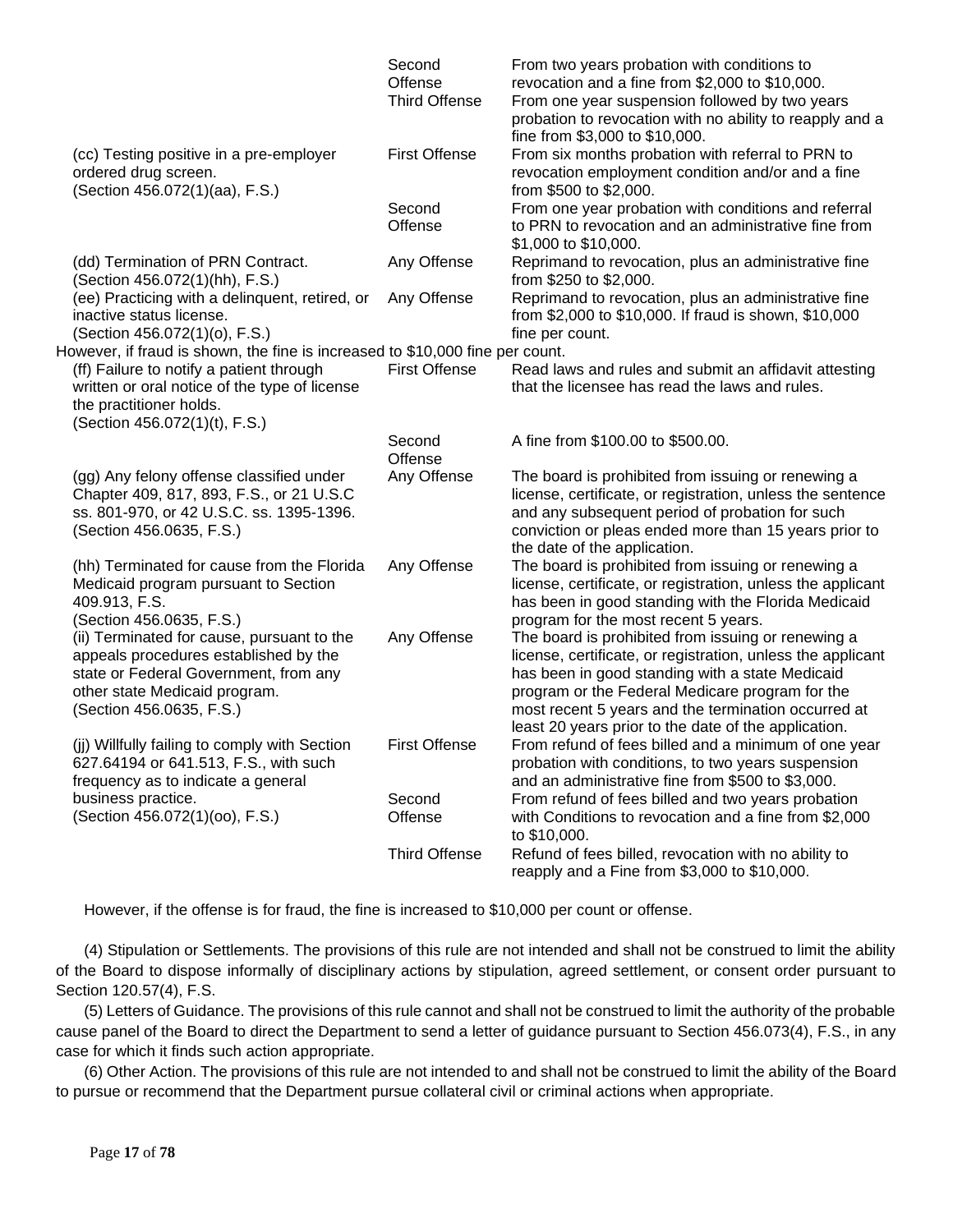*Rulemaking Authority 456.079, 456.353(3), 468.365(4) FS. Law Implemented 456.0635, 456.072, 456.079, 468.365 FS. History–New 4-29-85, Formerly 21M-37.01, 21M-37.001, Amended 1-3-94, Formerly 61F6-37.001, 59R-74.001, 64B8- 74.001, Amended 5-5-02, 12-5-04, 5-15-05, 2-23-06, 3-29-07, 5-4-10, 6-5-17*.

### **64B32-5.002 Payment of Fine.**

All fines imposed by the Board shall be paid within thirty (30) days from the date of the final order entered by the Board unless the final order extends the deadline in any given case.

*Specific Authority 456.072(4), 468.365(4) FS. Law Implemented 456.072(4), 468.365(2)(c) FS. History–New 6-9-99, Formerly 64B8- 74.005.*

#### **64B32-5.003 Unprofessional Conduct; Acceptable Standards Definition.**

(1) A licensee is guilty of unprofessional conduct, which is defined as any departure from, or failure to conform to, acceptable standards related to the delivery of respiratory care services. Some examples of unprofessional conduct shall include the following acts:

(a) Violating the confidentiality of information or knowledge concerning a patient.

(b) Falsely misrepresenting the facts on an application for employment as a respiratory therapist.

(c) Leaving a respiratory therapy assignment before properly advising appropriate supervisory personnel.

(d) Providing false or incorrect information to an employer regarding the status of the certification, registration, or licensure.

(e) Failing to report another licensee in violation of the laws and/or rules pertaining to the profession.

(f) Using foul or abusive language in patient care or public areas.

(2) Acceptable standards means practicing respiratory care with the level of care, skill, and treatment which is recognized by a reasonably prudent respiratory therapist as being acceptable under similar conditions and circumstances.

*Specific Authority 468.353(1), 468.365(1)(f) FS. Law Implemented 468.365(1)(f) FS. History–New 4-29-85, Formerly 21M- 37.02, 21M-37.002, 61F6-37.002, 59R-74.002, 64B8-74.002, Amended 1-6-02, 12-26-05.*

#### **64B32-5.004 Code of Ethics. (***Repealed)*

*Rulemaking Authority 468.354(5) FS. Law Implemented 468.354(5)(a) FS. History–New 4-29-85, Formerly 21M-37.03, 21M-37.003, 61F6-37.003, 59R-74.003, 64B8-74.003, Repealed 1-31-17.*

#### **64B32-5.005 HIV/AIDS: Knowledge of Antibody Status, Action to Be Taken.** *(Repealed)*

*Rulemaking Authority 456.032 FS. Law Implemented 456.032, 468.365(1)(x) FS. History–New 11-9-92, Formerly 21M-37.004, 61F6- 37.004, 59R-74.004, 64B8-74.004, Repealed 1-31-17.*

#### **64B32-5.006 Mediation.**

(1) "Mediation" means a process whereby a mediator appointed by the Department acts to encourage and facilitate resolution of a legally sufficient complaint. It is an informal and nonadversarial process with the objective of assisting the parties to reach a mutually acceptable agreement. When an offense subject to mediation is also a citation violation, the mediator shall be informed regarding the citation penalty for the offense.

(2) For purposes of Section 456.078, F.S., the Board designates as being appropriate for mediation:

(a) First time violations of subsection 64B32-6.001(2), F.A.C., failure to respond to a continuing education audit. (b) Failure to notify the Department of a change of address as required by Rule 64B32-1.006, F.A.C., if

there is a dispute and the Respondent did not timely respond to a notice of noncompliance.

(c) Issuance of a bad check to the Department under Section 468.365(1)(l), F.S., if there is a dispute and the Respondent did not timely respond to a notice of noncompliance.

(d) Violation of continuing education requirements under Section 468.361, F.S.

(e) Unprofessional conduct violations under Rule 64B32-5.003, F.A.C.

(f) Exercising influence on a patient to exploit the patient for financial gain under Section 468.365(1)(u), F.S.

(g) Failure to pay required fees and/or fines in a timely matter if disputed under Section 468.365(1)(i), F.S.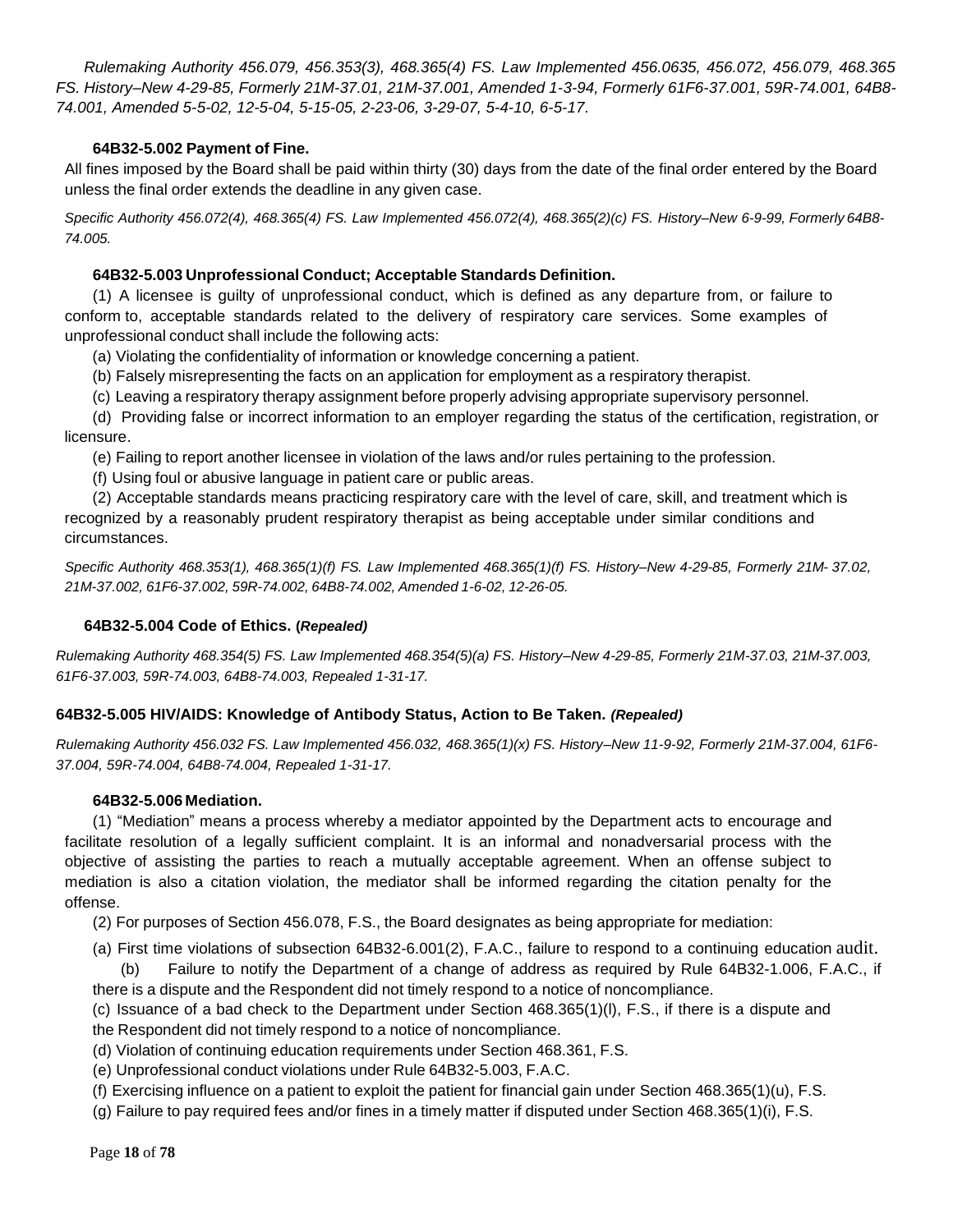*Specific Authority 456.078 FS. Law Implemented 456.078 FS. History–New 3-21-95, Formerly 59R-74.005, 64B8-74.005, Amended 5-31-04.*

#### **64B32-5.007 Citations.**

(1) Pursuant to Section 456.077, F.S., the Board sets forth below those violations for which there is no substantial threat to the public health, safety, and welfare; or, if there is a substantial threat to the public health, safety, and welfare, such potential for harm has been removed prior to the issuance of the citation. Next to each violation is the penalty to be imposed. All citations will include a requirement that the subject correct the violation, if remediable, within a specified period of time not to exceed 90 days, and impose whatever obligations will remedy the offense, except documentation of completion of continuing education requirements shall be as specified in paragraph (2)(a). If the violation is not corrected, or is disputed, the Department shall follow the procedure set forth in Section 456.073, F.S. In addition to any administrative fine imposed, the Respondent shall be required by the Department to pay the costs of investigation.

(2) The following violations may be disposed of by citation with the specified penalty:

(a) Violations of continuing education requirements required by Section 468.361, F.S.: are to be completed within 90 days of the date of the filing of the final order. Licensee must submit certified documentation of completion of all the CE requirements for the period for which the citation was issued; prior to renewing the license for the next biennium, licensee must document compliance with the CE requirements for the relevant period.

1. Failure to document HIV/AIDS continuing education requirement the fine shall be \$100.00.

2. Documentation of some but not all of the 24 hours of continuing education for license renewal the fine shall be \$50.00 for each hour not documented.

(b) Violation of any portion of Rule 64B32-5.003, F.A.C., for unprofessional conduct the fine shall be \$300.00.

(c) Failure to notify the Board of current address as required by Rule 64B32-1.006, F.A.C., the fine shall be \$50.00.

(d) Failure to keep written respiratory care records justifying the reason for the action taken on only one patient under Section 468.365(1)(t), F.S., the fine shall be \$100.00.

(e) Circulating misleading advertising in violation of Section 468.365(1)(e), F.S., the fine shall be \$500.00.

(f) Exercising influence on a patient to exploit the patient for financial gain by promoting or selling services, goods, appliances or drugs under Section 468.365(1)(u), F.S., the fine shall be \$1,000.00.

(g) Failure to submit compliance documentation after receipt of the continuing education audit notification under Section 468.365(1)(x), F.S., the fine shall be \$150.00.

(h) Failure to provide satisfaction including the costs incurred following receipt of the Department's notification of a check dishonored for insufficient funds under Section 468.365(1)(l), F.S., the fine shall be \$150.00.

(i) Failure to pay required fees and/or fines in a timely manner under Section 468.365(1)(i), F.S., the fine shall be \$150.00.

(3) When an initial violation for which a citation could be issued occurs in conjunction with a violation or other violations for which a citation could not be issued, the procedures of Section 456.073, F.S., shall apply.

(4) The licensee has 90 days from the date the citation becomes a final order to pay any fine imposed and costs. All fines and costs are to be made payable to the Department of Health, and sent to the Department in Tallahassee. A copy of the citation shall accompany the payment of the fine and costs.

(5) The Department of Health shall periodically, submit a report to the Board regarding the number and nature of the citations issued, the penalties imposed, and the level of compliance.

*Rulemaking Authority, 456.072(3), 456.077 FS. Law Implemented 456.072(3), 456.077 FS. History–New 5-19-96, Formerly 59R-74.006, 64B8-74.006, Amended 1-6-02, 5-31-04, 2-23-06, 3-28-10, 9-15-10, 3-18-21.*

# **64B32-5.008 Notice of Noncompliance.**

In accordance with Sections 120.695 and 456.073, F.S., the Board shall issue a notice of noncompliance as a first response to a minor violation of a rule. Failure of a licensee to take action to correct the violation within 15 days shall result in either the issuance of a citation when appropriate or the initiation of regular disciplinary proceedings. The minor violations which shall result in a notice of noncompliance are:

(1) Failure to notify of a change of address within 60 days as required by Rule 64B32-1.006, F.A.C.

(2) Non-intentional issuance of a bad check to the Department under Section 486.125(1)(k), F.S.

*Specific Authority 120.695, 456.073(3), 486.025 FS. Law Implemented 120.695, 456.073(3) FS. History–New 5-31- 04.*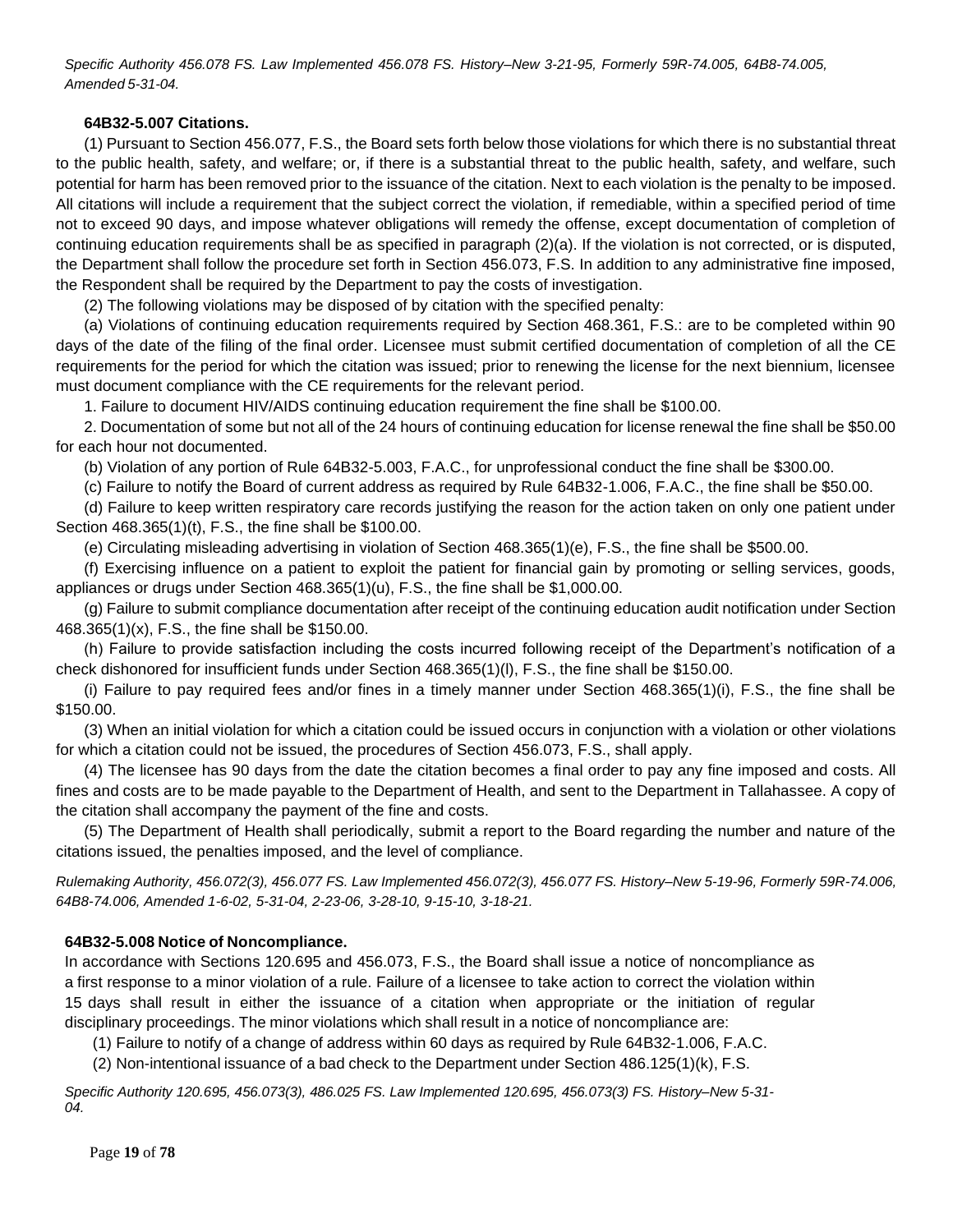#### **CHAPTER 64B32-6 BOARD OF RESPIRATORY CARE - CONTINUING EDUCATION**

64B32-6.001 Continuing Education Requirement 64B32-6.002 Definitions. 64B32-6.003 Citations. (Repealed) 64B32-6.004 Procedures for Approval of Attendance at Continuing Education Courses. 64B32-6.005 Provider Approval and Renewal Procedures. 64B32-6.006 AIDS Education and Medical Error Prevention Education. 64B32-6.007 Continuing Education Requirements for Reactivation of License.

#### **64B32-6.001 Continuing Education Requirement.**

(1) The Legislature and the Board have determined that competency in delivery of respiratory care services is enhanced by continuous updating of knowledge and skills. To this end, continuing education is required as a condition for renewal of licensure of all respiratory care licensees.

(2) Each licensee shall submit proof satisfactory to the Board of participation in appropriate continuing education. During each biennium, as established by the Department, each licensee must earn 24 hours of continuing education credit including those earned as provided in this rule. None of these hours can be obtained by taking Basic Life Support (BLS) training. No more than five (5) hours per biennium shall be awarded for completion of courses focusing on risk management.

(3) Those persons initially licensed during the second year of a biennium are exempt from the continuing education requirements, except for the Medical Errors course and HIV/AIDS course and the Florida laws and rules course, pursuant to subsection (5) of this rule, for their first renewal. Continuing education requirements must be met for each biennium thereafter.

(4) A licensee who holds a current license as a Certified Respiratory Therapist (CRT) or holds a current license in another health care profession may satisfy the continuing education requirement for issuance of the Registered Respiratory Therapist (RRT) or renewal of the CRT license with hours counted toward renewal of another license as long as the hours meet all the requirements of this rule chapter.<br>(5) A license a movie convirced to earn continuing education spedit bours which include the fallowing

|                  | (5) A licensee may be required to earn continuing education credit hours which include the following: |
|------------------|-------------------------------------------------------------------------------------------------------|
| (a) Elorida Jawe | Mandatory for all licensens: 2 cradit hours pursuant to subsect                                       |

| Florida<br>(a)<br>laws<br>and rules                        | Mandatory for all licensees: 2 credit hours pursuant to subsection<br>64B32-6.001(5), F.A.C. Licensees may earn up to 8 continuing<br>education hours per biennium by attending meetings of the Board of<br>Respiration Care, but no more than 2 of those hours will be credited to<br>satisfying the Florida laws and rules requirement.                                                                                                                                                                                                                                                                                                       |
|------------------------------------------------------------|-------------------------------------------------------------------------------------------------------------------------------------------------------------------------------------------------------------------------------------------------------------------------------------------------------------------------------------------------------------------------------------------------------------------------------------------------------------------------------------------------------------------------------------------------------------------------------------------------------------------------------------------------|
| (b) Prevention of<br><b>Medical Errors</b><br>(c) HIV/AIDS | Mandatory for all licensees: 2 hours in a board-approved continuing<br>education course pursuant to Rule 64B32-6.006, F.A.C.<br>Mandatory for the initial renewal of all licensees, optional for<br>subsequent renewals: At least 3 hours but no more than 5 hours<br>pursuant to Rule 64B32-6.006, F.A.C. The course must be taken within<br>the last five (5) years prior to either initial licensure or first renewal.<br>Licensees may complete up to 5 hours of continuing education credited<br>to HIV/AIDS education, although any completed hours in excess of the<br>required 3 hours will be counted as continuing education credits. |
|                                                            | (a) Other accuracy contribution to the continuing ordination and listed in Dule C4D00, CAO4, F.A.O.                                                                                                                                                                                                                                                                                                                                                                                                                                                                                                                                             |

(d) Other requirements that satisfy continuing education are listed in Rule 64B32-6.004, F.A.C.

(6) No licensee will be given more than the credited hours of completion of any continuing education course, as credited for completion of the course once, per biennium, regardless of the number of times a licensee registers for and completes a course.

*Rulemaking Authority 456.013, 468.361(2) FS. Law Implemented 456.013(7), 456.033(1), 468.361 FS. History–New 4-29- 85, Formerly 21M-38.01, Amended 9-29-86, Formerly 21M-38.001, Amended 1-2-94, Formerly 61F6-38.001, Amended 11-1-94, Formerly 59R-75.001, Amended 6-9-99, Formerly 64B8-75.001, Amended 5-15-05, 10-28-07, 5-15-08, 8-4-09, 4- 25-10, 4-4-12, 8-4-14, 5-25-15, 12-28-15, 8-3-16.*

#### **64B32-6.002 Definitions.**

(1) "Academic Quarter Credit Hour" means ten (10) hours.

(2) "Academic Semester Credit Hour" means fifteen (15) hours.

Page **20** of **78**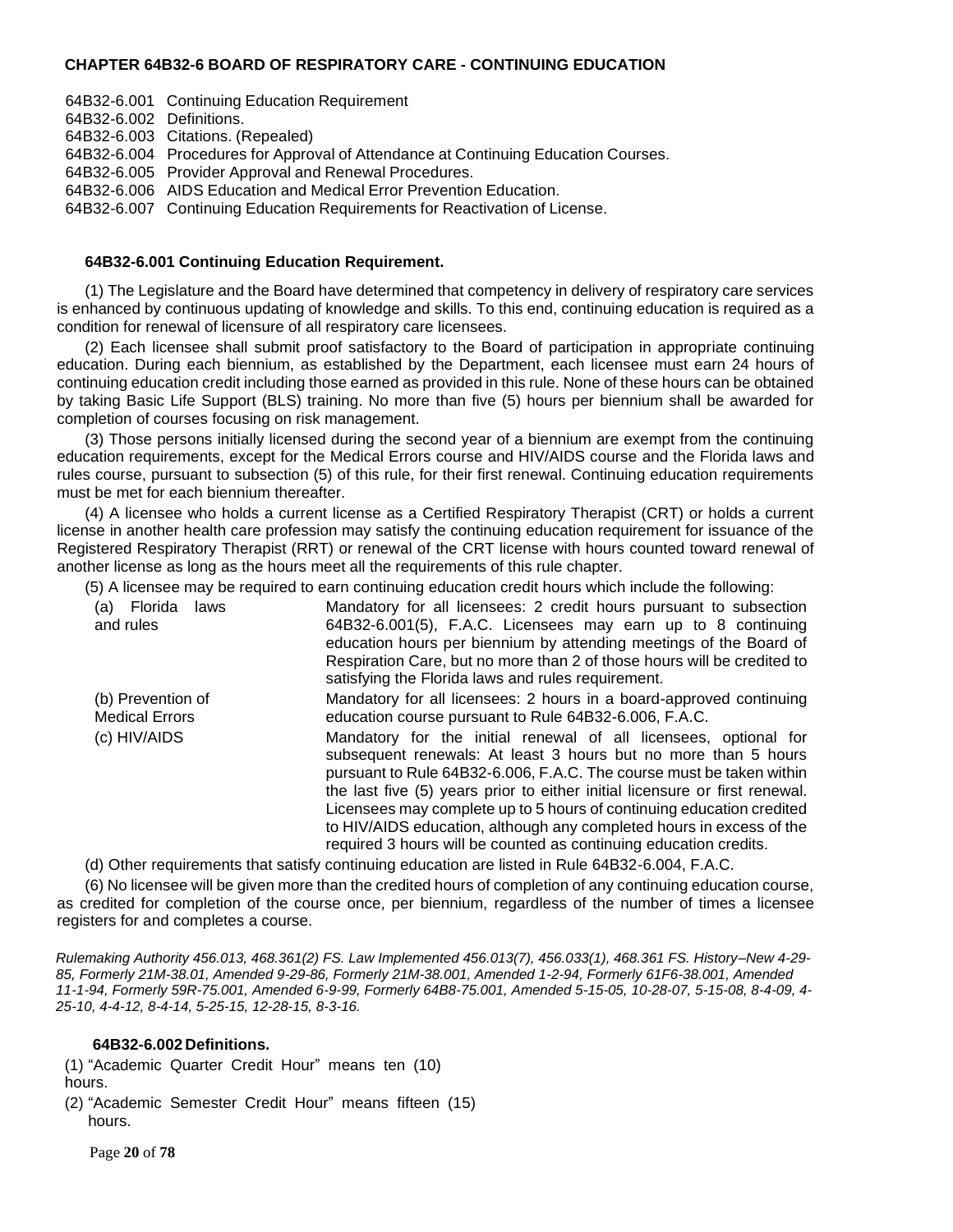(3) "Continuing education", for the purposes of this rule chapter, means planned offerings designed to enhance learning and promote the continued development of knowledge, skills, and attitudes consistent with contemporary standards for the individual's respiratory care practice.

(4) "Approved" means acceptable to the Board.

(5) "Biennium" means a time period of two (2) calendar years, as designated by the Department.

(6) "Hour" equals a minimum of fifty (50) minutes. One-half (1/2 or .5) hour equals a minimum of twenty-five (25) minutes.

*Rulemaking Authority 468.353(1), 468.361(2) FS. Law Implemented 468.361 FS. History–New 4-29-85, Formerly 21M-38.02, Amended 9-29-86, Formerly 21M-38.002, 61F6-38.002, 59R-75.002, 64B8-75.002, Amended 2-20-07, 8-3-15.*

# **64B32-6.004 Procedures for Approval of Attendance at Continuing Education Courses.**

(1)During the license renewal period of each biennium, an application for renewal will be mailed to each licensee at the last address provided to the Board. Failure to receive any notification during this period does not relieve the licensee of the responsibility of meeting the continuing education requirements. The licensee must retain such receipts, vouchers, certificates, or other papers as may be necessary to document completion of the appropriate continuing education offerings listed on the renewal form for a period of not less than 4 years from the date the offering was taken. Failure to document compliance with the continuing education requirements or the furnishing of false or misleading information regarding compliance shall be grounds for disciplinary action pursuant to Section 468.365(1)(a), F.S.

(2) Excluding any recertification, review, refresher, or preparatory courses, all licensees shall be awarded continuing education hours for:

(a) Attendance at all offerings that are approved on or before April 1, 2017, by:

1. The American Association for Respiratory Care (AARC);

2. The Florida Society for Respiratory Care; and,

3. The Accreditation Council for Continuing Medical Education (ACCME), the American and Florida Thoracic Societies, the American College of Cardiology, the American College of Chest Physicians, the American and Florida Societies of Anesthesiologists, the American and Florida Lung Association, the National Society for Cardiopulmonary Technologists, the American Heart Association, the American Nurses Association, the Florida Nurses Association, and the Florida Board of Nursing.

(b) Attendance at all offerings that are conducted by institutions approved on or before April 1, 2017, by the Commission on Accreditation for Respiratory Care (CoARC);

(c) Successful completion, for the first time, of any college or university course, but only if such course is part of the curriculum within an accredited respiratory therapy program and is provided by that accredited respiratory therapy program, up to the maximum hours permitted by subsection (3) of this rule.

(d) Successful completion of the following certification classes, up to a maximum total of 16 hours per biennium;

- 1. Advanced cardiac life support;
- 2. Neonatal resuscitation program;
- 3. Pediatric advanced life support;
- 4. Any course offered by the National Board of Respiratory Care (NBRC) on or before April 1, 2017.

(e) Successful completion of the following recertification classes, up to a maximum of 8 hours per biennium;

- 1. Advanced cardiac life support;
- 2. Neonatal resuscitation program;
- 3. Pediatric advanced life support.

(f) Attendance at scheduled public meetings of the Board of Respiratory Care, at which disciplinary hearings are conducted, and where the licensee has not been required by the Board to appear, up to a maximum of 8 continuing education hours in risk management per biennium.

(3) Credit for two (2) hours shall be awarded for completion of a FEMA Emergency Management/Preparedness continuing education course approved by FEMA on or before April 1, 2017, that covers the following topics: natural disasters, manmade disasters and bioterrorism, pandemic flu, and respiratory care disaster response.

(4) Each licensee who is presenting a continuing education course as either the lecturer of the offering or as author of the course materials may earn a maximum 12 hours of continuing education credit per biennium. Each licensee who is either participating as a lecturer of a continuing education course or an author of a continuing education program may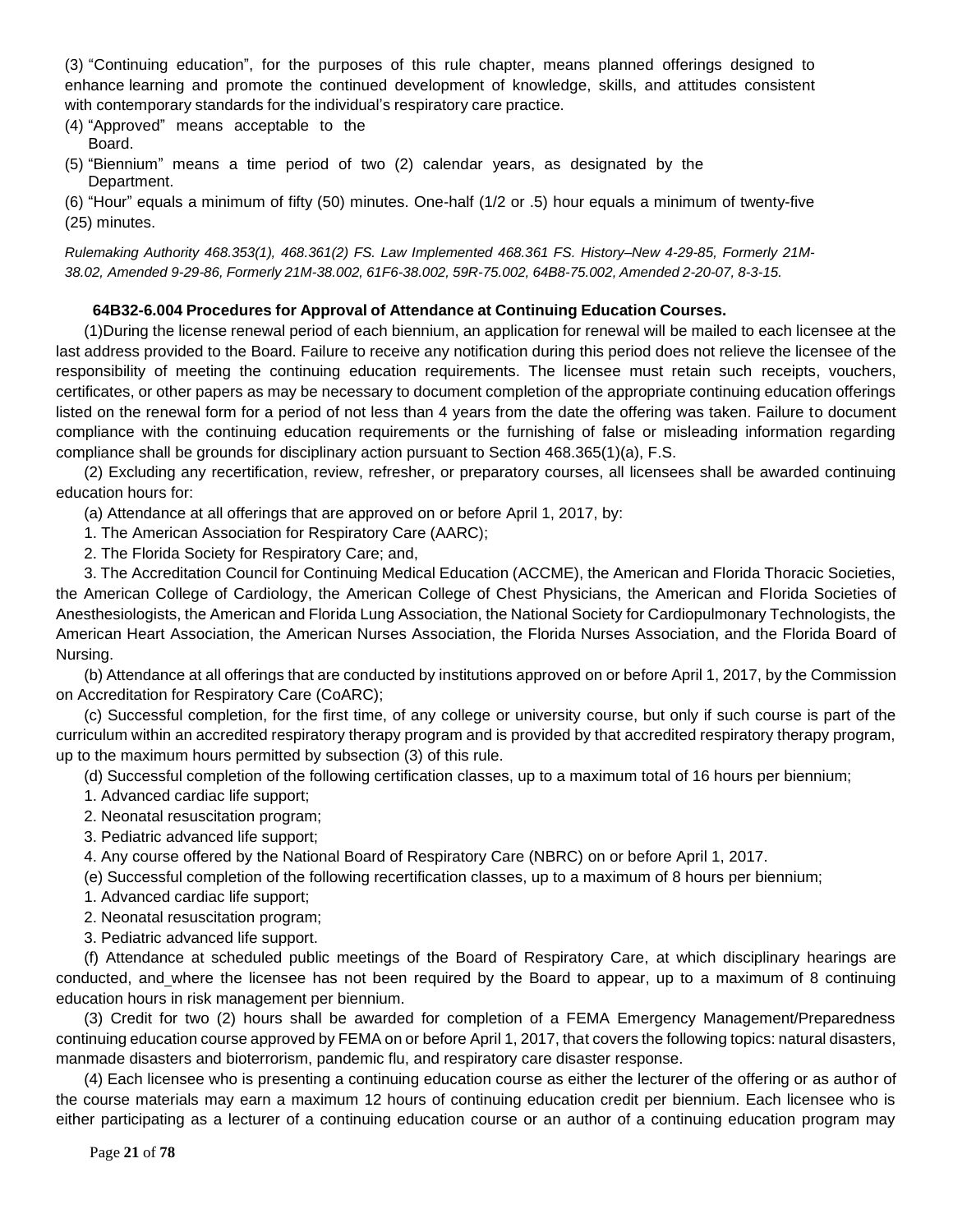receive credit for the portion of the offering he/she presented or authored to the total hours awarded for the offering.

(a) Continuing education credit may be awarded to a lecturer or author for the initial presentation of each program only; repeat presentations of the same continuing education course shall not be granted credit.

(b) In order for a continuing education credit to be awarded to each licensee participating as either faculty or author, the format of the continuing education program must comply with all applicable sections of this rule chapter.

(c) The number of hours to be awarded to each licensee who participates in a continuing education program as either a lecturer or author is based on the definition of "hour" employed within this rule chapter.

(5) Former members of the Board's Probable Cause Panel shall receive five (5) hours of continuing education credit in risk management per biennium for their service on the Panel.

(6) The Board shall make exceptions for licensee from the continuing education requirements, including waiver of all or a portion of these requirements or the granting of an extension of time in which to complete these requirements, upon a finding of good cause by majority vote of the Board at a public meeting following receipt of a written request for exception based upon emergency or hardship. Emergency or hardship cases are those: (1) involving long term personal illness or illness involving a close relative or person for whom the licensee has care-giving responsibilities; (2) where the licensee can demonstrate that the required course(s) are not reasonably available; and (3) where the licensee can demonstrate economic, technological, or legal hardships that substantially relate to the ability to perform or complete the continuing education requirements.

*Rulemaking Authority 456.013(6), (9), 468.353, 468.361 FS. Law Implemented 456.013(6), (9), 468.361 FS. History–New 4-29-85, Formerly 21M-38.04, Amended 9-29-86, 11-29-88, 9-24-92, 10-15-92, Formerly 21M-38.004, Amended 1-2-94, 7-10-94, Formerly 61F6- 38.004, Amended 11-1-94, 3-14-95, 7-18-95, 4-24-96, 8-27-96, Formerly 59R-75.004, 64B8-75.004, Amended 6-8-00, 5-7-01, 1-22-03, 7-29-03, 5-31-04, 4-19-07, 10-8-07, 9-3-09, 2-18-10, 5-25-15, 9-23-15, 6-5-17.*

#### **64B32-6.005 Provider Approval and Renewal Procedures.**

(1) The provider seeking approval shall:

Make application and profile electronically and allow a minimum of 90 days prior to the date the offering begins, and submit the form entitled APPLY TO BE A CE PROVIDER on FORM DH-MQA-CEB-1, May 2006 which was adopted and incorporated by reference in Department of Health Rule 64B-5.003, F.A.C., and is available at: https://www.cebroker.com/public/pb\_index.asp\_along with a minimum of one course for approval and the following:

(a) A statement of the educational goals and objectives of the program, including the criteria for successful completion of the program as explained to attendees;

(b) A detailed course outline or syllabus, including such items as method of instruction, and testing materials, if any;

(c) A current curriculum vitae of each speaker or lecturer appearing in the program;

(d) The procedure to be used for recording attendance of those attendees seeking to apply for continuing education credit and the procedure for certification of attendance; and

(e) A sample certificate of completion.

(f) Sample evaluation.

(g) The \$250 application fee.

(h) Submit a minimum of one (1) offering for the Board's review.

(2) All course offerings shall be relevant to the practice of respiratory care as defined in Section 468.352(4), F.S., must be offered for the purpose of keeping licensees apprised of advancements and new developments in the practice of respiratory care, and is designed to enhance learning and skills consistent with contemporary standards for the profession.

(3) Provider approval shall be granted for each biennium in which the provider meets the requirements of this rule. Provider approval shall expire on January 31 of each even-numbered year. In the event a provider applies for approval at a time other than the beginning of a biennium, any approval will expire at the end of the biennium in which the application was made.

(4) Every provider shall:

(a) Notify the Board through CE Broker, of any change in contact persons or any significant alterations or changes in the content, goals or objectives, or syllabus of the program, or in the instructors of the program.

(b) Be subject to periodic review to determine if the program continues to meet the requirements of this rule.

Page **22** of **78**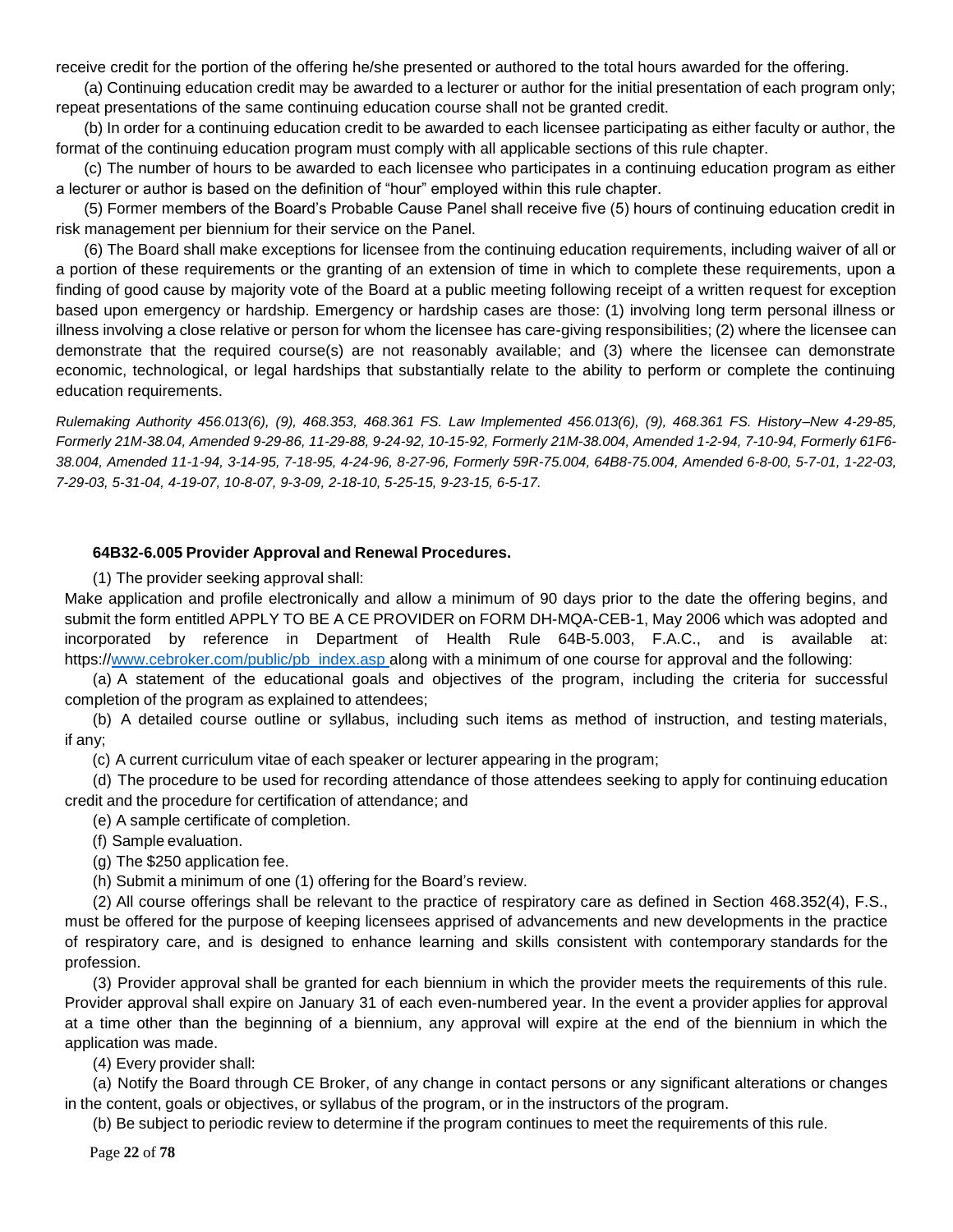(c) Allow for evaluation of the program by every participant.

(d) Maintain all records pertaining to the program for a period of not less than four (4) years from the date of the offering.

(5) The Board may utilize the assistance of a representative, expert groups, or individuals as appropriate in implementing these rules.

(6) The Board may audit providers as necessary to assure that the requirements of this rule are met. Failure to document compliance with these requirements or the furnishing of false or misleading information regarding compliance shall be grounds for discipline.

(7) Providers seeking renewal shall make application electronically a minimum of 90 days prior to the first offering in the new biennium on the form entitled RENEW CE PROVIDERSHIP-FORM DH-MQA-CEB-8, May 2006 adopted and incorporated by reference in the Department of Health Rule 64B-5.003, F.A.C., and available at https:/[/www.cebroker.com/public/pb\\_index.asp.](http://www.cebroker.com/public/pb_index.asp) The biennial renewal fee for providers shall be \$220.00.

(8) The provider seeking initial approval for home study, self directed or anytime courses shall comply with the provisions of subsections (1) through (3), and providers seeking to renew approval as a provider of home study, self directed, or anytime courses shall comply with the provisions of subsections (4) through (7).

(a) In addition to the credit exclusion for recertification, review, refresher or preparatory courses as provided in Rule 64B32-6.004, F.A.C., a home study course submission shall not include reprints from textbooks.

(b) Each home study course submitted for the Board's review shall not exceed 12 hours in length as defined in Rule 64B32-6.002, F.A.C.

(c) Instead of the information submitted for in-person programs, the provider shall submit the following for preapproval:

1. A statement of the educational goals and objectives of the program, including the criteria for successful completion of the program and the number of correct answers required on the test by a participant to receive credit for having taken the program;

2. All materials to be read by the participant, and the testing questions to be answered for successful completion;

3. A current curriculum vitae of each person substantially involved in the preparation of the substance of the program;

4. The identification procedures for verification that the named licensee has taken the home study course;

5. A sample certificate of completion; and

6. If not completely original, references and permission for use or reprint of any copyrighted materials regardless of source.

(9) The provider seeking home study, self directed, or anytime course approval for electronically delivered productions including but not limited to audio or video tape, DVD, CD, or other media delivery devices or methods also shall understand and agree:

(a) Not more than one offering shall be submitted per tape, DVD, CD or other media delivery device or method.

(b) Each tape, DVD, CD or other media delivery device or method shall contain a maximum of four contact hours worth of material.

(c) The offering shall begin with an introduction of the speaker(s) and with a statement of the educational objectives of the program, including the criteria for successful completion of the program.

(d) Approval for an offering related to respiratory care services shall expire at the end of the biennium; however, the offering may be renewed, if unchanged without resubmission of the offering itself. If changed, the course may be resubmitted for consideration by the Board with changes if accompanied by a statement that the offering is current and reflective of advancements and new developments regarding respiratory care services. If changed, the course shall be submitted not fewer than 90 days prior to its being offered in the new biennium.

*Rulemaking Authority 456.025(7), 468.361 FS. Law Implemented 456.025(7), 468.361 FS. History–New 4-24-96, Amended 5-7-97, Formerly 59R-75.0041, Amended 4-23-98, 6-9-99, Formerly 64B8-75.0041, Amended 7-4-02, 10-22-03, 5-15-05, 7-13-05, 2-18-10, 9- 17-15.*

#### **64B32-6.006 AIDS Education and Medical Error Prevention Education.**

(1) Each licensee must complete at least three continuing education hours of HIV/AIDS education through a Board approved course no later than upon the licensee's first biennial renewal of licensure. New licensees may complete a course no more than five (5) years preceding initial licensure date.

(2) To receive Board approval, courses on HIV/AIDS shall be at least one hour and include the following subject areas: Modes of transmission, Infection control procedures, Clinical management, Prevention, and current Florida law on AIDS

Page **23** of **78**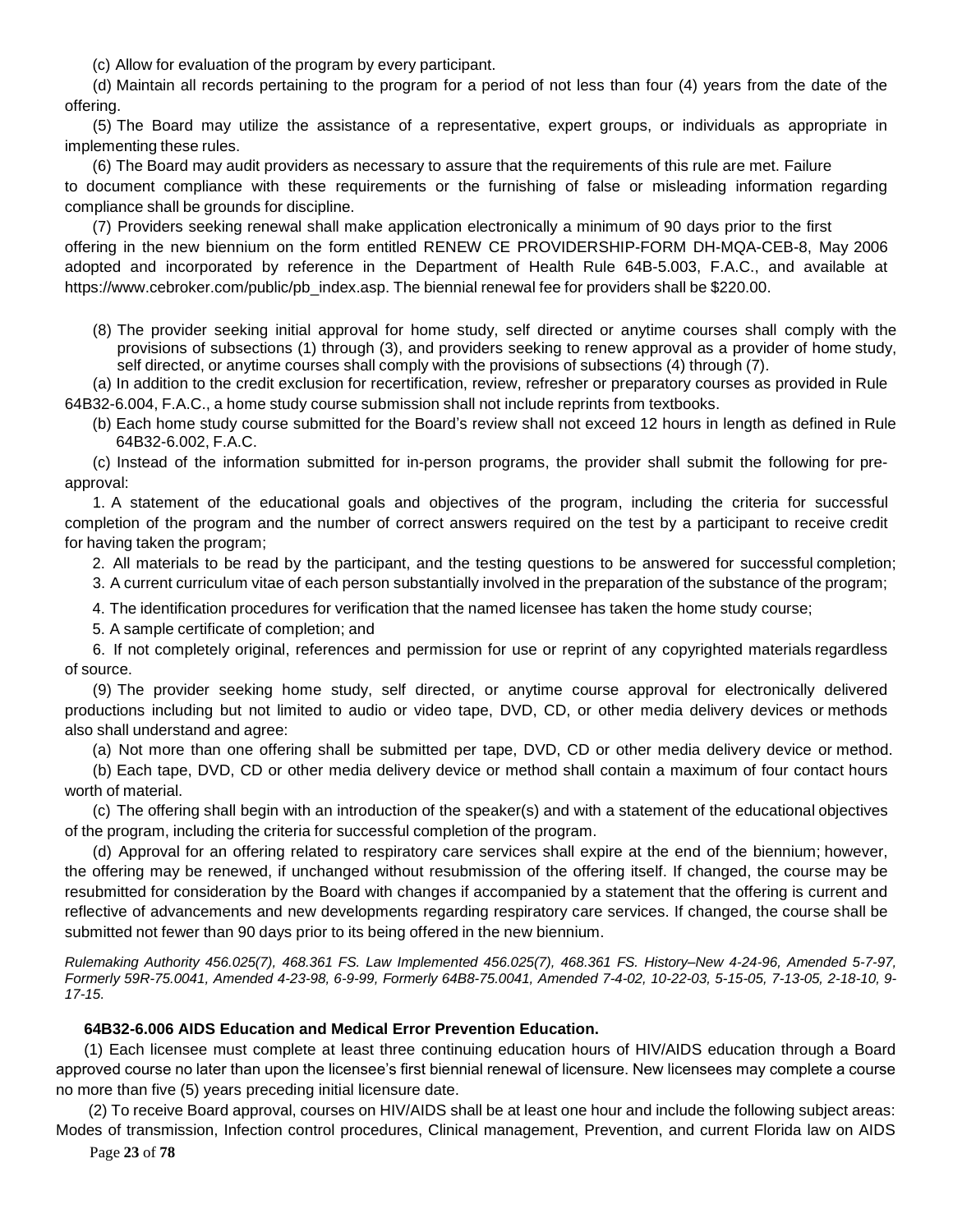and the impact on testing, confidentiality, and treatment. A home study course shall be permitted to fulfill this aspect of the HIV/AIDS education.

(3) Courses approved by any Board within the Division of Medical Quality Assurance of the Department of Health pursuant to Section 456.033, F.S., are approved by this Board.

(4) Each licensee must complete a Board approved 2-hour continuing education course relating to the prevention of medical errors no later than upon the licensee's first biennial renewal of licensure. The 2-hour course shall count toward the total number of continuing education hours required for each license renewal. The course shall include medication errors, including missed treatments, documentation errors, equipment errors, patient errors and communication errors.

*Rulemaking Authority 456.013(7), 456.033 FS. Law Implemented 456.013(7), 456.033 FS. History–New 6-20-89, Amended 7-28-92, Formerly 21M-38.006, Amended 1-2-94, Formerly 61F6-38.006, 59R-75.006, 64B8-75.006, Amended 4-27-00, 7-22-02, 6-20-07, 5-25- 15, 9-17-15, 2-4-16, 10-17-16.*

#### **64B32-6.007 Continuing Education Requirements for Reactivation of License.**

The continuing education requirements for reactivation of a license shall be:

(1) Those requirements specified in Section 456.036(11), F.S.; and,

(2) Documented proof of completion of 24 hours of approved continuing education as provided in this rule chapter and medical error prevention, for the biennium during which the license was inactive; and,

(3) Documented proof of 12 hours of approved continuing education as provided in this rule chapter for each year the license was inactive.

*Rulemaking Authority 456.036, 468.363 FS. Law Implemented 456.036, 468.363 FS. History–New 10-11-04, Amended 6-21-07, 10-17- 17.*

# **CHAPTER 64B32-7 PROBABLE CAUSE AND RELATED MATTERS**

#### **64B32-7.001 Probable Cause Panel.**

(1) The Board shall enter final orders in disciplinary cases against respiratory therapists. The determination of probable cause to issue an administrative complaint against a respiratory therapist shall be made by the Probable Cause Panel of the Board.

(2) The Chair of the Board shall appoint at least two people to the probable cause panel and shall designate its chair. The appointed people shall be either current Board members or at least one current Board member and one or more former members of the Board. If available, one member of the panel shall be a consumer member and at least one member shall be a licensed member of the profession. Once appointed, a panel shall serve for no less than six months. With regard to violations of Part V of Chapter 468 and Chapter 456, Florida Statutes, and/or the rules promulgated pursuant thereto, the determination as to whether there is probable cause that a violation has occurred

shall be made by a majority vote of the Probable Cause Panel of the Board. (3) The Chair of the Board may make temporary appointments to the panel as necessary to conduct the business of the panel in the absence or unavailability of a regularly appointed panel member.

(4) If a Board member has reviewed a case as a member of the Probable Cause Panel, that member, if available, shall be on the panel for reconsideration of that case if reconsideration is requested by the prosecutor.

*Specific Authority 456.073(2), (4), 468.365 FS. Law Implemented 456.073(4) FS. History–New 4-27-00.*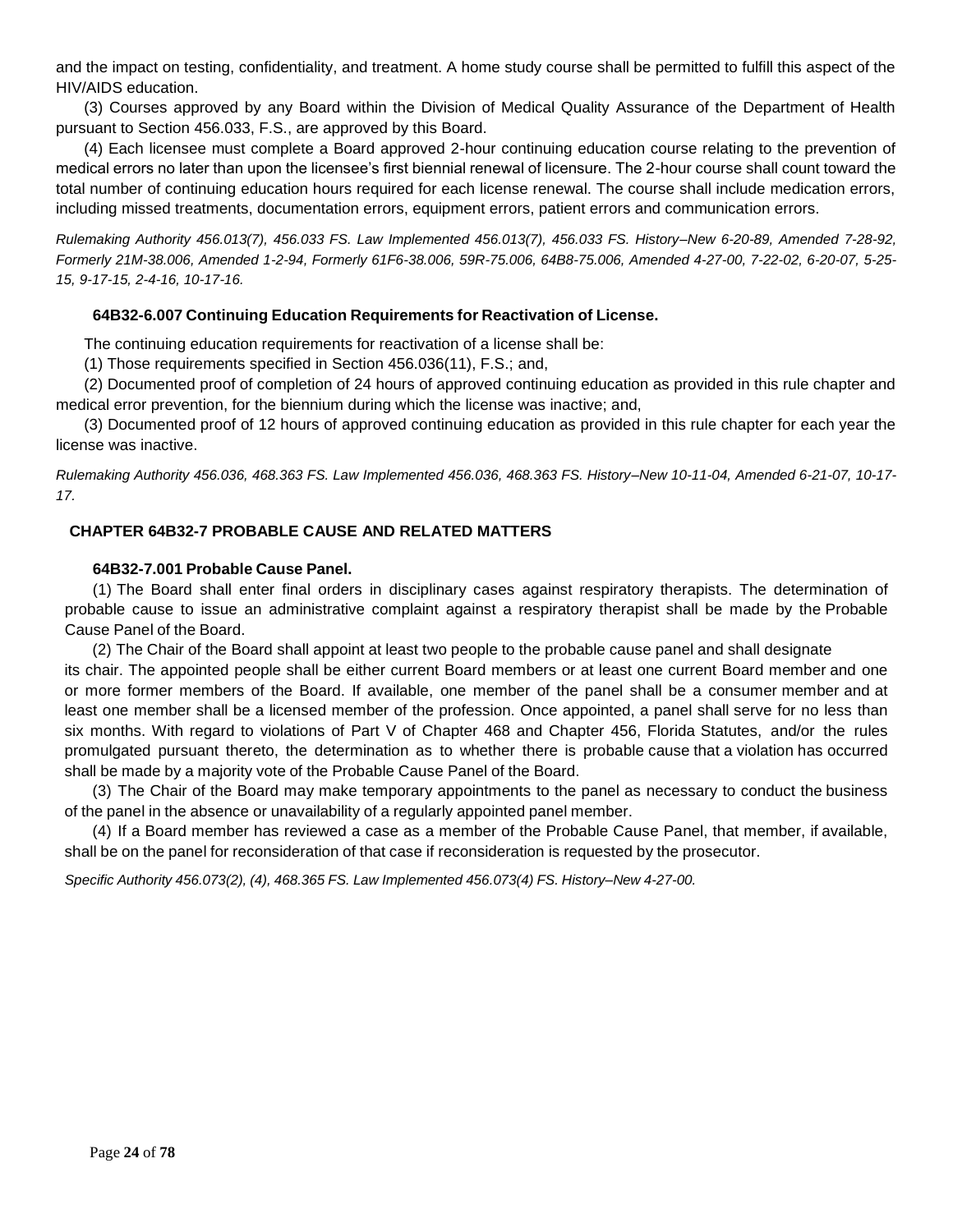# *Chapter 456, F.S.*

# *Health Professions & Occupations:*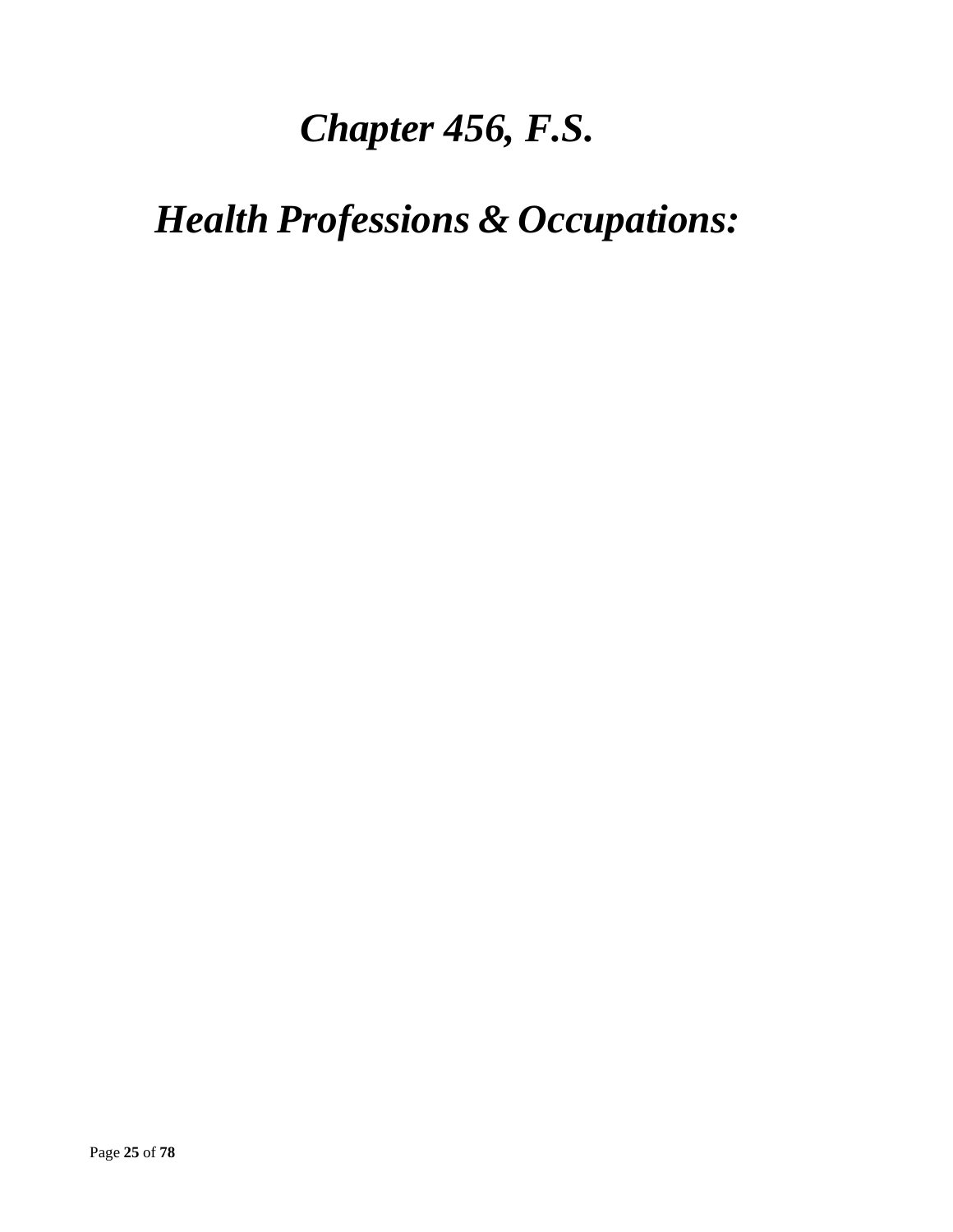#### **CHAPTER 456**

#### HEALTH PROFESSIONS AND OCCUPATIONS: GENERAL PROVISIONS

- 456.001 Definitions.
- 456.002 Applicability.
- 456.003 Legislative intent; requirements.
- 456.004 Department; powers and duties.
- 456.005 Long-range policy planning.
- 456.006 Contacting boards through department.
- 456.007 Board members.
- 456.008 Accountability and liability of board members.
- 456.009 Legal and investigative services.
- 456.011 Boards; organization; meetings; compensation and travel expenses.
- 456.012 Board rules; final agency action; challenges.
- 456.013 Department; general licensing provisions.
- 456.0135 General background screening provisions.
- 456.014 Public inspection of information required from applicants; exceptions; examination hearing.
- 456.015 Limited licenses.
- 456.016 Use of professional testing services.
- 456.017 Examinations.
- 456.018 Penalty for theft or reproduction of an examination.
- 456.019 Restriction on requirement of citizenship.
- 456.021 Qualification of immigrants for examination to practice a licensed profession or occupation.
- 456.022 Foreign-trained professionals; special examination and license provisions.
- 456.023 Exemption for certain out-of-state or foreign professionals; limited practice permitted.
- 456.024 Members of Armed Forces in good standing with administrative boards or the department; spouses; licensure.
- 456.0241 Temporary certificate for active duty military health care practitioners.
- 456.025 Fees; receipts; disposition.
- 456.026 Annual report concerning finances, administrative complaints, disciplinary actions, and recommendations.
- 456.027 Education; accreditation.
- 456.028 Consultation with postsecondary education boards prior to adoption of changes to training requirements.<br>456.029 Education: substituting demonstration of competency for clock-hour requirements.
- Education; substituting demonstration of competency for clock-hour requirements.
- 456.031 Requirement for instruction on domestic violence.
- 456.032 Hepatitis B or HIV carriers.
- 456.033 Requirement for instruction for certain licensees on HIV and AIDS.
- 456.035 Address of record.
- 456.036 Licenses; active and inactive status; delinquency.
- 456.0361 Compliance with continuing education requirements.
- 456.037 Business establishments; requirements for active status licenses; delinquency; discipline; applicability.
- 456.038 Renewal and cancellation notices.
- 456.039 Designated health care professionals; information required for licensure.
- 456.0391 Advanced registered nurse practitioners; information required for certification.
- 456.0392 Prescription labeling.
- 456.041 Practitioner profile; creation.
- 456.042 Practitioner profiles; update.
- 456.043 Practitioner profiles; data storage.
- 456.044 Practitioner profiles; rules; workshops.
- 456.045 Practitioner profiles; maintenance of superseded information.
- 456.046 Practitioner profiles; confidentiality.
- 456.048 Financial responsibility requirements for certain health care practitioners.
- 456.049 Health care practitioners; reports on professional liability claims and actions.
- 456.051 Reports of professional liability actions; bankruptcies; Department of Health's responsibility to provide.
- 456.052 Disclosure of financial interest by production.
- 456.053 Financial arrangements between referring health care providers and providers of health care services.
- 456.054 Kickbacks prohibited.
- 456.055 Chiropractic and podiatric health care; denial of payment; limitation.
- 456.056 Treatment of Medicare beneficiaries; refusal, emergencies, consulting physicians.
- 456.057 Ownership and control of patient records; report or copies of records to be furnished; disclosure of information.

456.0575 Duty to notify patients.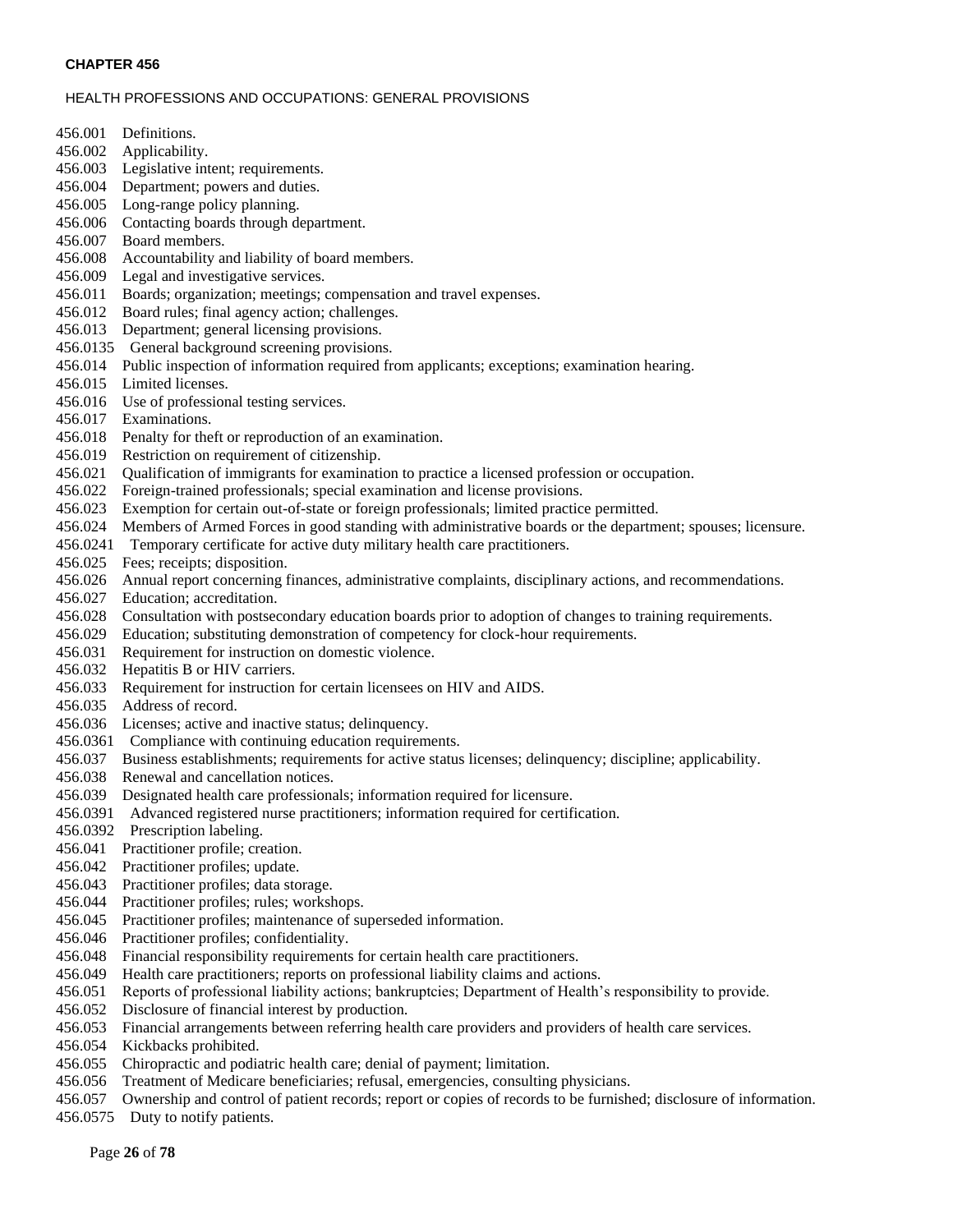- 456.058 Disposition of records of deceased practitioners or practitioners relocating or terminating practice.
- 456.059 Communications confidential; exceptions.
- 456.061 Practitioner disclosure of confidential information; immunity from civil or criminal liability.
- 456.062 Advertisement by a health care practitioner of free or discounted services; required statement.
- 456.063 Sexual misconduct; disqualification for license, certificate, or registration.
- 456.0635 Health care fraud; disqualification for license, certificate, or registration.

456.065 Unlicensed practice of a health care profession; intent; cease and desist notice; penalties; enforcement; citations; fees; allocation and disposition of moneys collected.

- 456.066 Prosecution of criminal violations.
- 456.067 Penalty for giving false information.
- 456.068 Toll-free telephone number for reporting of complaints.
- 456.069 Authority to inspect.
- 456.071 Power to administer oaths, take depositions, and issue subpoenas.
- 456.072 Grounds for discipline; penalties; enforcement.
- 456.0721 Practitioners in default on student loan or scholarship obligations; investigation; report.
- 456.073 Disciplinary proceedings.
- 456.074 Certain health care practitioners; immediate suspension of license.
- 456.075 Criminal proceedings against licensees; appearances by department representatives.
- 456.076 Treatment programs for impaired practitioners.
- 456.077 Authority to issue citations.
- 456.078 Mediation.
- 456.079 Disciplinary guidelines.
- 456.081 Publication of information.
- 456.082 Disclosure of confidential information.
- 456.36 Health care professionals; exemption from disqualification from employment or contracting.
- 456.38 Practitioner registry for disasters and emergencies.
- 456.41 Complementary or alternative health care treatments.
- 456.42 Written prescriptions for medicinal drugs.
- 456.43 Electronic prescribing for medicinal drugs.
- 456.44 Controlled substance prescribing.
- 456.50 Repeated medical malpractice.

456.001 Definitions.—As used in this chapter, the term:

(1) "Board" means any board or commission, or other statutorily created entity to the extent such entity is authorized to exercise regulatory or rulemaking functions, within the department, except that, for ss. 456.003-456.018, 456.022, 456.023, 456.025-456.033, and 456.039-456.082, "board" means only a board, or other statutorily created entity to the extent such entity is authorized to exercise regulatory or rulemaking functions, within the Division of Medical Quality Assurance.

(2) "Consumer member" means a person appointed to serve on a specific board or who has served on a specific board, who is not, and never has been, a member or practitioner of the profession, or of any closely related profession, regulated by such board. (3) "Department" means the Department of Health.

(4) "Health care practitioner" means any person licensed under chapter 457; chapter 458; chapter 459; chapter 460; chapter 461; chapter 462; chapter 463; chapter 464; chapter 465; chapter 466; chapter 467; part I, part II, part III, part V, part X, part XIII, or part XIV of chapter 468; chapter 478; chapter 480; part III or part IV of chapter 483; chapter 484; chapter 486; chapter 490; or chapter 491.

(5) "License" means any permit, registration, certificate, or license, including a provisional license, issued by the department.

(6) "Licensee" means any person or entity issued a permit, registration, certificate, or license, including a provisional license, by the department.

(7) "Profession" means any activity, occupation, profession, or vocation regulated by the department in the Division of Medical Quality Assurance.

History.—s. 33, ch. 97-261; s. 72, ch. 99-397; s. 36, ch. 2000-160; s. 2, ch. 2002-199; s. 116, ch. 2014-17. Note.—Former s. 455.501.

456.002 Applicability.—This chapter applies only to the regulation by the department of professions.

History.—s. 34, ch. 97-261; s. 37, ch. 2000-160. Note.—Former s. 455.504.

456.003 Legislative intent; requirements.—

Page **27** of **78**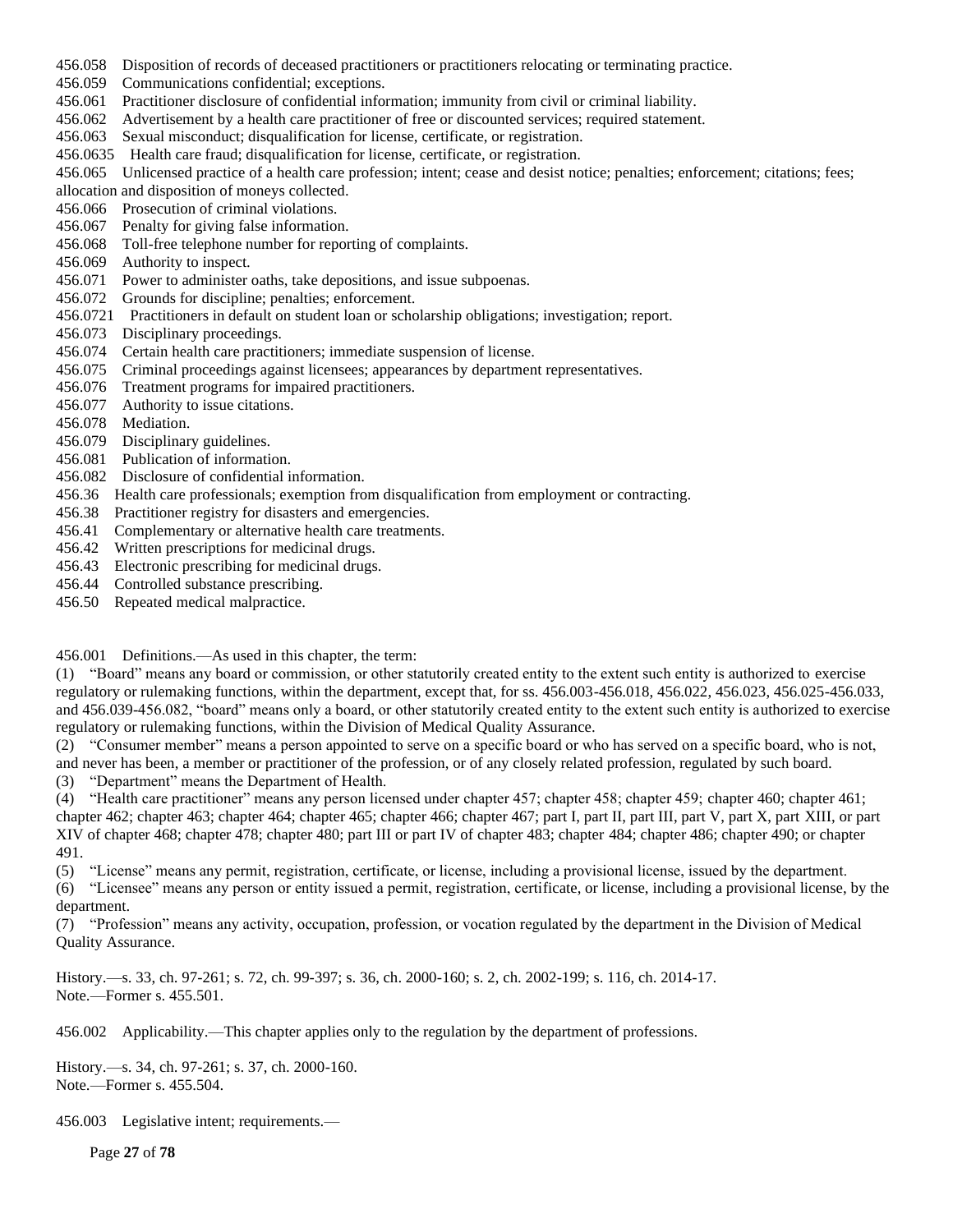(1) It is the intent of the Legislature that persons desiring to engage in any lawful profession regulated by the department shall be entitled to do so as a matter of right if otherwise qualified.

(2) The Legislature further believes that such professions shall be regulated only for the preservation of the health, safety, and welfare of the public under the police powers of the state. Such professions shall be regulated when:

(a) Their unregulated practice can harm or endanger the health, safety, and welfare of the public, and when the potential for such harm is recognizable and clearly outweighs any anticompetitive impact which may result from regulation.

(b) The public is not effectively protected by other means, including, but not limited to, other state statutes, local ordinances, or federal legislation.

(c) Less restrictive means of regulation are not available.

(3) It is further legislative intent that the use of the term "profession" with respect to those activities licensed and regulated by the department shall not be deemed to mean that such activities are not occupations for other purposes in state or federal law.

(4)(a) Neither the department nor any board may create unreasonably restrictive and extraordinary standards that deter qualified persons from entering the various professions. Neither the department nor any board may take any action that tends to create or maintain an economic condition that unreasonably restricts competition, except as specifically provided by law.

(b) Neither the department nor any board may create a regulation that has an unreasonable effect on job creation or job retention in the state or that places unreasonable restrictions on the ability of individuals who seek to practice or who are practicing a profession or occupation to find employment.

(c) The Legislature shall evaluate proposals to increase the regulation of regulated professions or occupations to determine the effect of increased regulation on job creation or retention and employment opportunities.

(5) Policies adopted by the department shall ensure that all expenditures are made in the most cost-effective manner to maximize competition, minimize licensure costs, and maximize public access to meetings conducted for the purpose of professional regulation. The long-range planning function of the department shall be implemented to facilitate effective operations and to eliminate inefficiencies.

(6) Unless expressly and specifically granted in statute, the duties conferred on the boards do not include the enlargement, modification, or contravention of the lawful scope of practice of the profession regulated by the boards. This subsection shall not prohibit the boards, or the department when there is no board, from taking disciplinary action or issuing a declaratory statement.

History.—s. 38, ch. 97-261; s. 135, ch. 99-251; s. 38, ch. 2000-160; s. 57, ch. 2001-277. Note.—Former s. 455.517.

456.004 Department; powers and duties.—The department, for the professions under its jurisdiction, shall:

(1) Adopt rules establishing a procedure for the biennial renewal of licenses; however, the department may issue up to a 4-year license to selected licensees notwithstanding any other provisions of law to the contrary. The rules shall specify the expiration dates of licenses and the process for tracking compliance with continuing education requirements, financial responsibility requirements, and any other conditions of renewal set forth in statute or rule. Fees for such renewal shall not exceed the fee caps for individual professions on an annualized basis as authorized by law.

(2) Appoint the executive director of each board, subject to the approval of the board.

(3) Submit an annual budget to the Legislature at a time and in the manner provided by law.

(4) Develop a training program for persons newly appointed to membership on any board. The program shall familiarize such persons with the substantive and procedural laws and rules and fiscal information relating to the regulation of the appropriate profession and with the structure of the department.

(5) Adopt rules pursuant to ss. 120.536(1) and 120.54 to implement the provisions of this chapter.

(6) Establish by rules procedures by which the department shall use the expert or technical advice of the appropriate board for the purposes of investigation, inspection, evaluation of applications, other duties of the department, or any other areas the department may deem appropriate.

(7) Require all proceedings of any board or panel thereof and all formal or informal proceedings conducted by the department, an administrative law judge, or a hearing officer with respect to licensing or discipline to be electronically recorded in a manner sufficient to assure the accurate transcription of all matters so recorded.

(8) Select only those investigators, or consultants who undertake investigations, who meet criteria established with the advice of the respective boards.

(9) Work cooperatively with the Department of Revenue to establish an automated method for periodically disclosing information relating to current licensees to the Department of Revenue, the state's Title IV-D agency. The purpose of this subsection is to promote the public policy of this state relating to child support as established in s. 409.2551. The department shall, when directed by the court or the Department of Revenue pursuant to s. 409.2598, suspend or deny the license of any licensee found not to be in compliance with a support order, a subpoena, an order to show cause, or a written agreement with the Department of Revenue. The department shall issue or reinstate the license without additional charge to the licensee when notified by the court or the Department of Revenue that the licensee has complied with the terms of the support order. The department is not liable for any license denial or suspension resulting from the discharge of its duties under this subsection.

(10) Set an examination fee that includes all costs to develop, purchase, validate, administer, and defend the examination and is an amount certain to cover all administrative costs plus the actual per-applicant cost of the examination.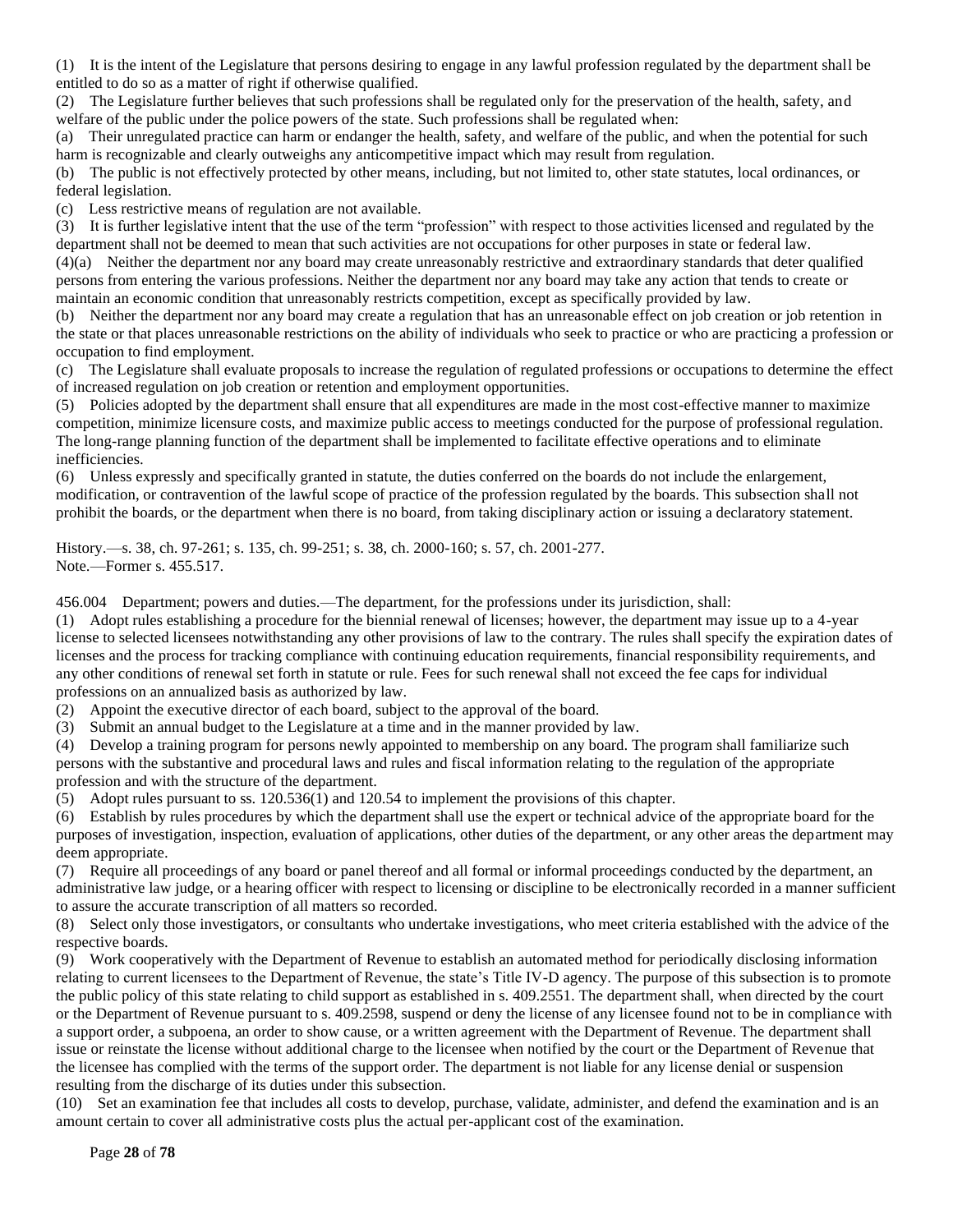(11) Work cooperatively with the Agency for Health Care Administration and the judicial system to recover Medicaid overpayments by the Medicaid program. The department shall investigate and prosecute health care practitioners who have not remitted amounts owed to the state for an overpayment from the Medicaid program pursuant to a final order, judgment, or stipulation or settlement.

History.—s. 39, ch. 97-261; s. 118, ch. 98-200; s. 74, ch. 99-397; s. 39, ch. 2000-160; s. 52, ch. 2001-158; s. 5, ch. 2001-277; s. 6, ch. 2008-92; s. 21, ch. 2009-223. Note.—Former s. 455.521.

456.005 Long-range policy planning.—To facilitate efficient and cost-effective regulation, the department and the board, if appropriate, shall develop and implement a long-range policy planning and monitoring process that includes recommendations specific to each profession. The process shall include estimates of revenues, expenditures, cash balances, and performance statistics for each profession. The period covered may not be less than 5 years. The department, with input from the boards and licensees, shall develop and adopt the long-range plan. The department shall monitor compliance with the plan and, with input from the boards and licensees, shall annually update the plans. The department shall provide concise management reports to the boards quarterly. As part of the review process, the department shall evaluate:

(1) Whether the department, including the boards and the various functions performed by the department, is operating efficiently and effectively and if there is a need for a board or council to assist in cost-effective regulation.

- (2) How and why the various professions are regulated.
- (3) Whether there is a need to continue regulation, and to what degree.
- (4) Whether or not consumer protection is adequate, and how it can be improved.
- (5) Whether there is consistency between the various practice acts.
- (6) Whether unlicensed activity is adequately enforced.

The plans shall include conclusions and recommendations on these and other issues as appropriate.

History.—s. 40, ch. 97-261; s. 40, ch. 2000-160; s. 61, ch. 2008-6; s. 148, ch. 2010-102. Note.—Former s. 455.524.

456.006 Contacting boards through department.—Each board under the jurisdiction of the department may be contacted through the headquarters of the department in the City of Tallahassee.

History.—s. 41, ch. 97-261; s. 40, ch. 2000-160. Note.—Former s. 455.527.

456.007 Board members.—Notwithstanding any provision of law to the contrary, any person who otherwise meets the requirements of law for board membership and who is connected in any way with any medical college, dental college, or community college may be appointed to any board so long as that connection does not result in a relationship wherein such college represents the person's principal source of income. However, this section shall not apply to the physicians required by s. 458.307(2) to be on the faculty of a medical school in this state or on the full-time staff of a teaching hospital in this state.

History.—s. 2, ch. 84-161; s. 1, ch. 84-271; s. 3, ch. 88-392; s. 42, ch. 97-261; s. 17, ch. 97-264; s. 40, ch. 2000-160. Note.—Former s. 455.206; s. 455.531.

456.008 Accountability and liability of board members.—

(1) Each board member shall be accountable to the Governor for the proper performance of duties as a member of the board. The Governor shall investigate any legally sufficient complaint or unfavorable written report received by the Governor or by the department or a board concerning the actions of the board or its individual members. The Governor may suspend from office any board member for malfeasance, misfeasance, neglect of duty, drunkenness, incompetence, permanent inability to perform his or her official duties, or commission of a felony.

(2) Each board member and each former board member serving on a probable cause panel shall be exempt from civil liability for any act or omission when acting in the member's official capacity, and the department shall defend any such member in any action against any board or member of a board arising from any such act or omission. In addition, the department may defend the member's company or business in any action against the company or business if the department determines that the actions from which the suit arises are actions taken by the member in the member's official capacity and were not beyond the member's statutory authority. In providing such defense, the department may employ or utilize the legal services of the Department of Legal Affairs or outside counsel retained pursuant to s. 287.059. Fees and costs of providing legal services provided under this subsection shall be paid from a trust fund used by the department to implement this chapter, subject to the provisions of s. 456.025.

History.—s. 45, ch. 97-261; s. 21, ch. 99-7; s. 153, ch. 99-251; s. 41, ch. 2000-160. Note.—Former s. 455.541.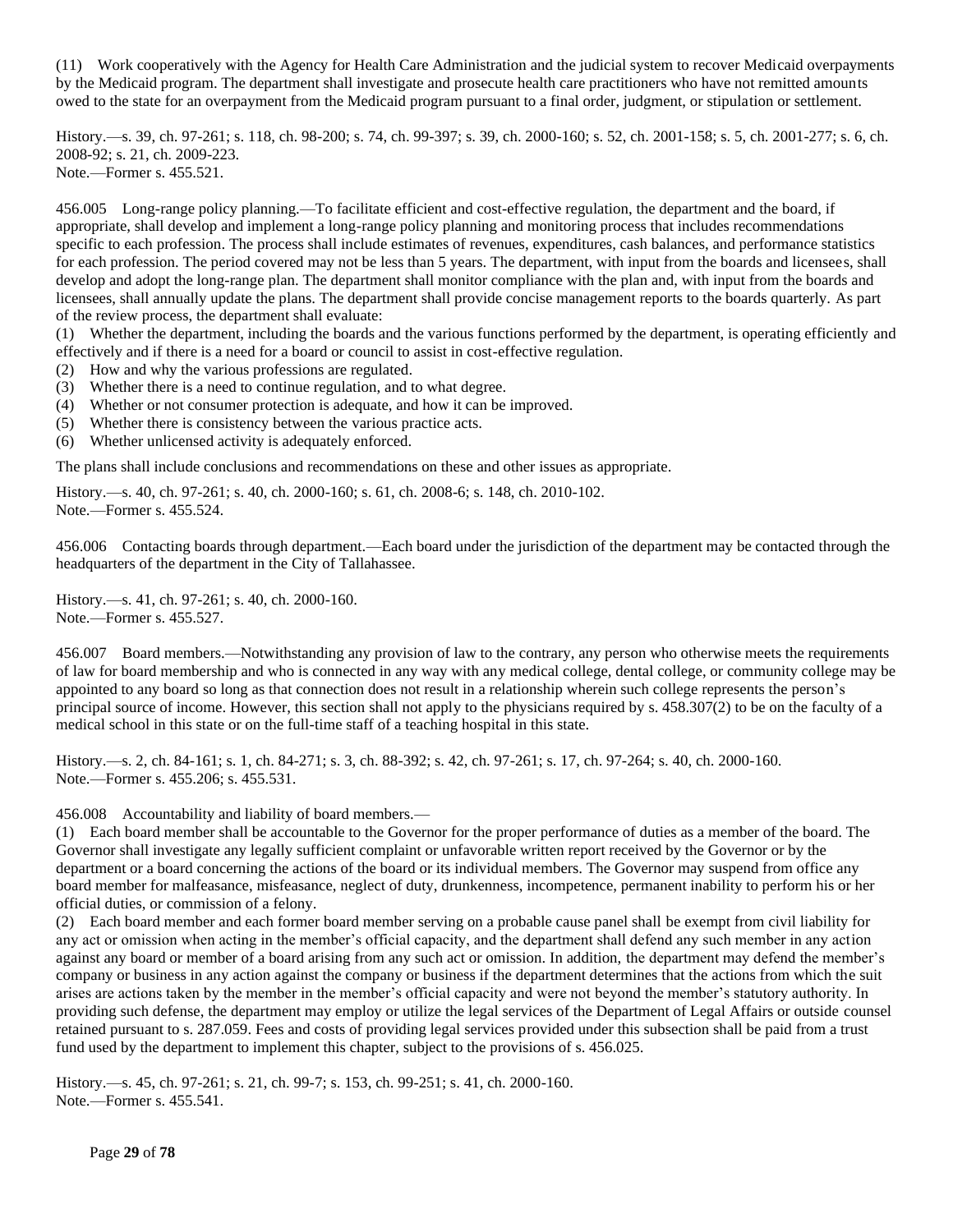456.009 Legal and investigative services.—

(1) The department shall provide board counsel for boards within the department by contracting with the Department of Legal Affairs, by retaining private counsel pursuant to s. 287.059, or by providing department staff counsel. The primary responsibility of board counsel shall be to represent the interests of the citizens of the state. A board shall provide for the periodic review and evaluation of the services provided by its board counsel. Fees and costs of such counsel shall be paid from a trust fund used by the department to implement this chapter, subject to the provisions of s. 456.025. All contracts for independent counsel shall provide for periodic review and evaluation by the board and the department of services provided.

(2) The department may employ or use the legal services of outside counsel and the investigative services of outside personnel. However, no attorney employed or utilized by the department shall prosecute a matter and provide legal services to the board with respect to the same matter.

(3) Any person retained by the department under contract to review materials, make site visits, or provide expert testimony regarding any complaint or application filed with the department relating to a profession under the jurisdiction of the department shall be considered an agent of the department in determining the state insurance coverage and sovereign immunity protection applicability of ss. 284.31 and 768.28.

History.—s. 60, ch. 97-261; s. 154, ch. 99-251; s. 42, ch. 2000-160. Note.—Former s. 455.594.

456.011 Boards; organization; meetings; compensation and travel expenses.—

(1) Each board within the department shall comply with the provisions of this chapter.

(2) The board shall annually elect from among its number a chairperson and vice chairperson.

(3) The board shall meet at least once annually and may meet as often as is necessary. Meetings shall be conducted through teleconferencing or other technological means, unless disciplinary hearings involving standard of care, sexual misconduct, fraud, impairment, or felony convictions; licensure denial hearings; or controversial rule hearings are being conducted; or unless otherwise approved in advance of the meeting by the director of the Division of Medical Quality Assurance. The chairperson or a quorum of the board shall have the authority to call meetings, except as provided above relating to in-person meetings. A quorum shall be necessary for the conduct of official business by the board or any committee thereof. Unless otherwise provided by law, 51 percent or more of the appointed members of the board or any committee, when applicable, shall constitute a quorum. The membership of committees of the board, except as otherwise authorized pursuant to this chapter or the applicable practice act, shall be composed of currently appointed members of the board. The vote of a majority of the members of the quorum shall be necessary for any official action by the board or committee. Three consecutive unexcused absences or absences constituting 50 percent or more of the board's meetings within any 12-month period shall cause the board membership of the member in question to become void, and the position shall be considered vacant. The board, or the department when there is no board, shall, by rule, define unexcused absences. (4) Unless otherwise provided by law, a board member or former board member serving on a probable cause panel shall be compensated \$50 for each day in attendance at an official meeting of the board and for each day of participation in any other business involving the board. Each board shall adopt rules defining the phrase "other business involving the board," but the phrase may not routinely be defined to include telephone conference calls that last less than 4 hours. A board member also shall be entitled to reimbursement for expenses pursuant to s. 112.061. Travel out of state shall require the prior approval of the State Surgeon General. (5) When two or more boards have differences between them, the boards may elect to, or the State Surgeon General may request that the boards, establish a special committee to settle those differences. The special committee shall consist of three members designated by each board, who may be members of the designating board or other experts designated by the board, and of one additional person designated and agreed to by the members of the special committee. In the event the special committee cannot agree on the additional designee, upon request of the special committee, the State Surgeon General may select the designee. The committee shall recommend rules necessary to resolve the differences. If a rule adopted pursuant to this provision is challenged, the participating boards shall share the costs associated with defending the rule or rules. The department shall provide legal representation for any special committee established pursuant to this section.

History.—s. 43, ch. 97-261; s. 43, ch. 2000-160; s. 10, ch. 2001-277; s. 62, ch. 2008-6. Note.—Former s. 455.534.

456.012 Board rules; final agency action; challenges.—

(1) The State Surgeon General shall have standing to challenge any rule or proposed rule of a board under its jurisdiction pursuant to s. 120.56. In addition to challenges for any invalid exercise of delegated legislative authority, the administrative law judge, upon such a challenge by the State Surgeon General, may declare all or part of a rule or proposed rule invalid if it:

(a) Does not protect the public from any significant and discernible harm or damages;

(b) Unreasonably restricts competition or the availability of professional services in the state or in a significant part of the state; or

(c) Unnecessarily increases the cost of professional services without a corresponding or equivalent public benefit.

However, there shall not be created a presumption of the existence of any of the conditions cited in this subsection in the event that the rule or proposed rule is challenged.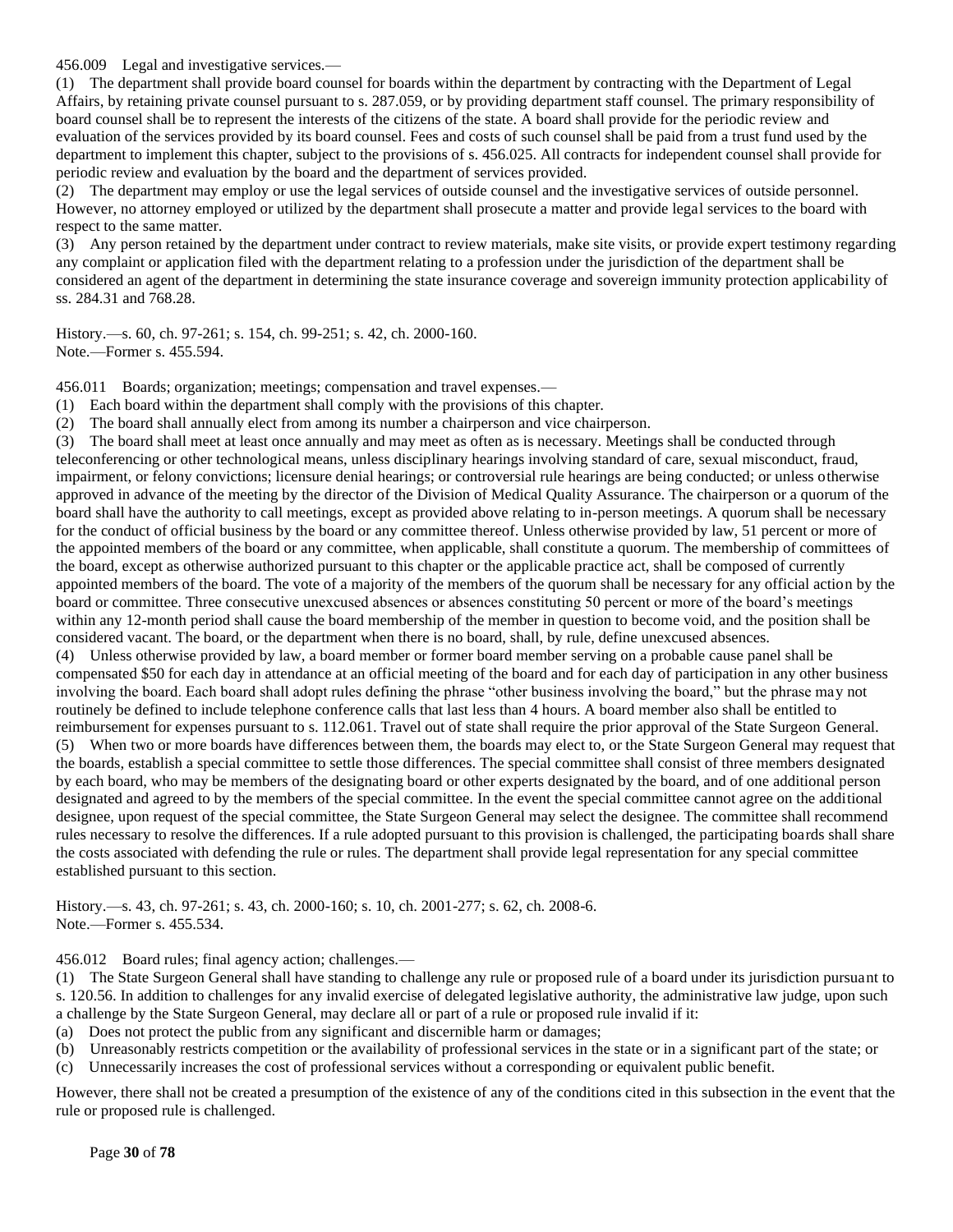(2) In addition, either the State Surgeon General or the board shall be a substantially interested party for purposes of s. 120.54(7). The board may, as an adversely affected party, initiate and maintain an action pursuant to s. 120.68 challenging the final agency action.

(3) No board created within the department shall have standing to challenge a rule or proposed rule of another board. However, if there is a dispute between boards concerning a rule or proposed rule, the boards may avail themselves of the provisions of s. 456.011(5).

History.—s. 46, ch. 97-261; s. 44, ch. 2000-160; s. 63, ch. 2008-6. Note.—Former s. 455.544.

456.013 Department; general licensing provisions.—

(1)(a) Any person desiring to be licensed in a profession within the jurisdiction of the department shall apply to the department in writing to take the licensure examination. The application shall be made on a form prepared and furnished by the department. The application form must be available on the World Wide Web and the department may accept electronically submitted applications beginning July 1, 2001. The application shall require the social security number of the applicant, except as provided in paragraph (b). The form shall be supplemented as needed to reflect any material change in any circumstance or condition stated in the application which takes place between the initial filing of the application and the final grant or denial of the license and which might affect the decision of the department. If an application is submitted electronically, the department may require supplemental materials, including an original signature of the applicant and verification of credentials, to be submitted in a nonelectronic format. An incomplete application shall expire 1 year after initial filing. In order to further the economic development goals of the state, and notwithstanding any law to the contrary, the department may enter into an agreement with the county tax collector for the purpose of appointing the county tax collector as the department's agent to accept applications for licenses and applications for renewals of licenses. The agreement must specify the time within which the tax collector must forward any applications and accompanying application fees to the department.

(b) If an applicant has not been issued a social security number by the Federal Government at the time of application because the applicant is not a citizen or resident of this country, the department may process the application using a unique personal identification number. If such an applicant is otherwise eligible for licensure, the board, or the department when there is no board, may issue a temporary license to the applicant, which shall expire 30 days after issuance unless a social security number is obtained and submitted in writing to the department. Upon receipt of the applicant's social security number, the department shall issue a new license, which shall expire at the end of the current biennium.

(2) Before the issuance of any license, the department shall charge an initial license fee as determined by the applicable board or, if there is no board, by rule of the department. Upon receipt of the appropriate license fee, the department shall issue a license to any person certified by the appropriate board, or its designee, as having met the licensure requirements imposed by law or rule. The license shall consist of a wallet-size identification card and a wall card measuring 61/2 inches by 5 inches. The licensee shall surrender to the department the wallet-size identification card and the wall card if the licensee's license is issued in error or is revoked.

(3)(a) The board, or the department when there is no board, may refuse to issue an initial license to any applicant who is under investigation or prosecution in any jurisdiction for an action that would constitute a violation of this chapter or the professional practice acts administered by the department and the boards, until such time as the investigation or prosecution is complete, and the time period in which the licensure application must be granted or denied shall be tolled until 15 days after the receipt of the final results of the investigation or prosecution.

(b) If an applicant has been convicted of a felony related to the practice or ability to practice any health care profession, the board, or the department when there is no board, may require the applicant to prove that his or her civil rights have been restored.

(c) In considering applications for licensure, the board, or the department when there is no board, may require a personal appearance of the applicant. If the applicant is required to appear, the time period in which a licensure application must be granted or denied shall be tolled until such time as the applicant appears. However, if the applicant fails to appear before the board at either of the next two regularly scheduled board meetings, or fails to appear before the department within 30 days if there is no board, the application for licensure shall be denied.

(4) When any administrative law judge conducts a hearing pursuant to the provisions of chapter 120 with respect to the issuance of a license by the department, the administrative law judge shall submit his or her recommended order to the appropriate board, which shall thereupon issue a final order. The applicant for licensure may appeal the final order of the board in accordance with the provisions of chapter 120.

(5) A privilege against civil liability is hereby granted to any witness for any information furnished by the witness in any proceeding pursuant to this section, unless the witness acted in bad faith or with malice in providing such information.

(6) As a condition of renewal of a license, the Board of Medicine, the Board of Osteopathic Medicine, the Board of Chiropractic Medicine, and the Board of Podiatric Medicine shall each require licensees which they respectively regulate to periodically demonstrate their professional competency by completing at least 40 hours of continuing education every 2 years. The boards may require by rule that up to 1 hour of the required 40 or more hours be in the area of risk management or cost containment. This provision shall not be construed to limit the number of hours that a licensee may obtain in risk management or cost containment to be credited toward satisfying the 40 or more required hours. This provision shall not be construed to require the boards to impose any requirement on licensees except for the completion of at least 40 hours of continuing education every 2 years. Each of such boards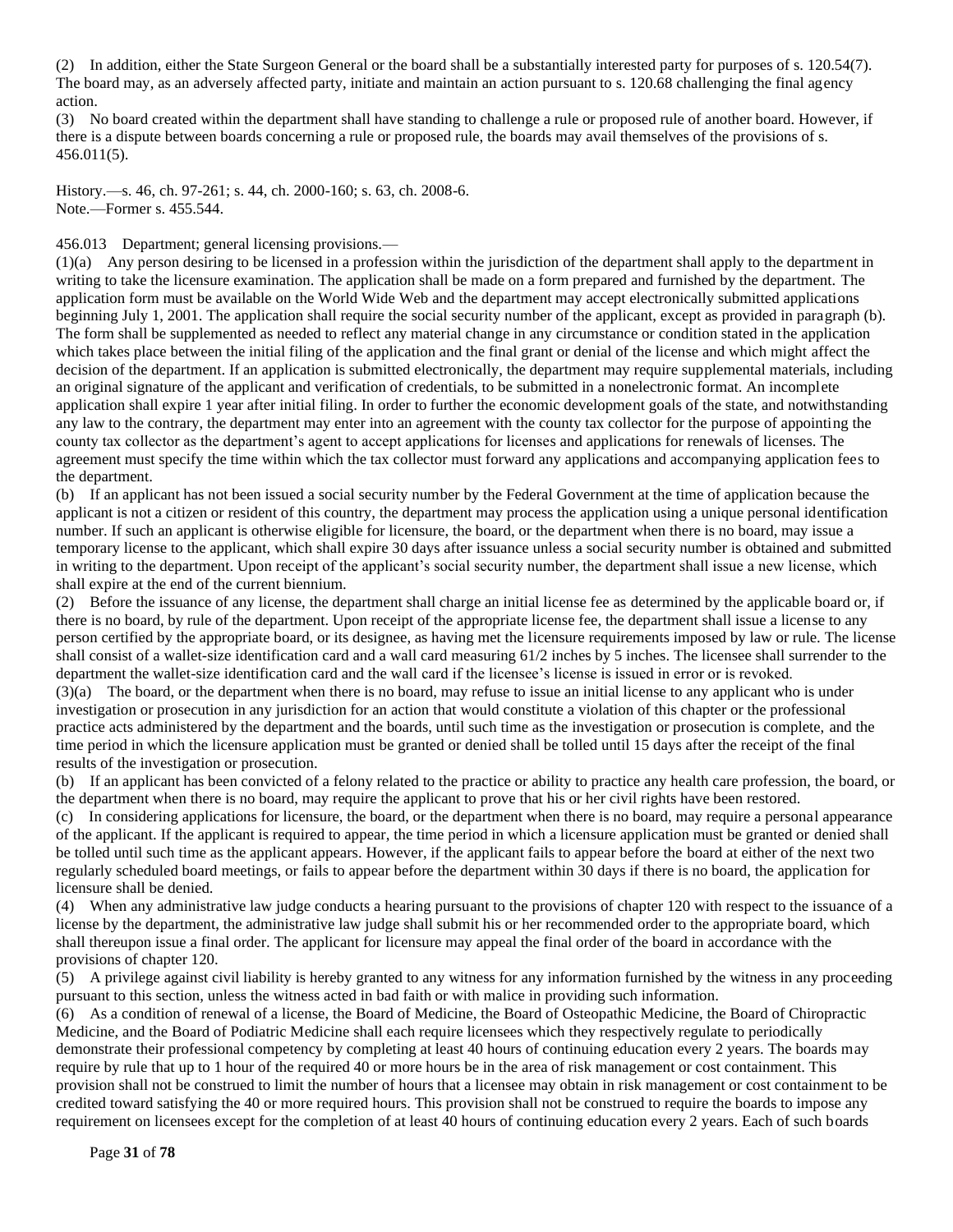shall determine whether any specific continuing education requirements not otherwise mandated by law shall be mandated and shall approve criteria for, and the content of, any continuing education mandated by such board. Notwithstanding any other provision of law, the board, or the department when there is no board, may approve by rule alternative methods of obtaining continuing education credits in risk management. The alternative methods may include attending a board meeting at which another licensee is disciplined, serving as a volunteer expert witness for the department in a disciplinary case, or serving as a member of a probable cause panel following the expiration of a board member's term. Other boards within the Division of Medical Quality Assurance, or the department if there is no board, may adopt rules granting continuing education hours in risk management for attending a board meeting at which another licensee is disciplined, for serving as a volunteer expert witness for the department in a disciplinary case, or for serving as a member of a probable cause panel following the expiration of a board member's term.

(7) The boards, or the department when there is no board, shall require the completion of a 2-hour course relating to prevention of medical errors as part of the biennial renewal process. The 2-hour course counts toward the total number of continuing education hours required for the profession. The course must be approved by the board or department, as appropriate, and must include a study of root-cause analysis, error reduction and prevention, and patient safety. In addition, the course approved by the Board of Medicine and the Board of Osteopathic Medicine must include information relating to the five most misdiagnosed conditions during the previous biennium, as determined by the board. If the course is being offered by a facility licensed pursuant to chapter 395 for its employees, the board may approve up to 1 hour of the 2-hour course to be specifically related to error reduction and prevention methods used in that facility.

(8) The respective boards within the jurisdiction of the department, or the department when there is no board, may adopt rules to provide for the use of approved videocassette courses, not to exceed 5 hours per subject, to fulfill the continuing education requirements of the professions they regulate. Such rules shall provide for prior approval of the board, or the department when there is no board, of the criteria for and content of such courses and shall provide for a videocassette course validation form to be signed by the vendor and the licensee and submitted to the department, along with the license renewal application, for continuing education credit.

(9) Any board that currently requires continuing education for renewal of a license, or the department if there is no board, shall adopt rules to establish the criteria for continuing education courses. The rules may provide that up to a maximum of 25 percent of the required continuing education hours can be fulfilled by the performance of pro bono services to the indigent or to underserved populations or in areas of critical need within the state where the licensee practices. The board, or the department if there is no board, must require that any pro bono services be approved in advance in order to receive credit for continuing education under this subsection. The standard for determining indigency shall be that recognized by the Federal Poverty Income Guidelines produced by the United States Department of Health and Human Services. The rules may provide for approval by the board, or the department if there is no board, that a part of the continuing education hours can be fulfilled by performing research in critical need areas or for training leading to advanced professional certification. The board, or the department if there is no board, may make rules to define underserved and critical need areas. The department shall adopt rules for administering continuing education requirements adopted by the boards or the department if there is no board.

(10) Notwithstanding any law to the contrary, an elected official who is licensed under a practice act administered by the Division of Medical Quality Assurance may hold employment for compensation with any public agency concurrent with such public service. Such dual service must be disclosed according to any disclosure required by applicable law.

(11) In any instance in which a licensee or applicant to the department is required to be in compliance with a particular provision by, on, or before a certain date, and if that date occurs on a Saturday, Sunday, or a legal holiday, then the licensee or applicant is deemed to be in compliance with the specific date requirement if the required action occurs on the first succeeding day which is not a Saturday, Sunday, or legal holiday.

(12) Pursuant to the federal Personal Responsibility and Work Opportunity Reconciliation Act of 1996, each party is required to provide his or her social security number in accordance with this section. Disclosure of social security numbers obtained through this requirement shall be limited to the purpose of administration of the Title IV-D program for child support enforcement.

(13) The department shall waive the initial licensing fee, the initial application fee, and the initial unlicensed activity fee for a military veteran or his or her spouse at the time of discharge, if he or she applies to the department for an initial license within 60 months after the veteran is honorably discharged from any branch of the United States Armed Forces. The applicant must apply for the fee waiver using a form prescribed by the department and must submit supporting documentation as required by the department.

History.—s. 44, ch. 92-33; s. 1, ch. 93-27; s. 23, ch. 93-129; s. 27, ch. 95-144; s. 2, ch. 96-309; s. 209, ch. 96-410; s. 1079, ch. 97-103; s. 64, ch. 97-170; s. 51, ch. 97-261; s. 54, ch. 97-278; ss. 7, 237, 262, ch. 98-166; s. 145, ch. 99-251; s. 76, ch. 99-397; s. 45, ch. 2000- 160; s. 20, ch. 2000-318; ss. 11, 68, ch. 2001-277; s. 11, ch. 2003-416; s. 1, ch. 2005-62; s. 1, ch. 2013-123; s. 27, ch. 2014-1; s. 10, ch. 2016-230.

Note.—Former s. 455.2141; s. 455.564.

#### 456.0135 General background screening provisions.—

(1) An application for initial licensure received on or after January 1, 2013, under chapter 458, chapter 459, chapter 460, chapter 461, chapter 464, s. 465.022, part XIII of chapter 468, or chapter 480 shall include fingerprints pursuant to procedures established by the department through a vendor approved by the Department of Law Enforcement and fees imposed for the initial screening and retention of fingerprints. Fingerprints must be submitted electronically to the Department of Law Enforcement for state processing,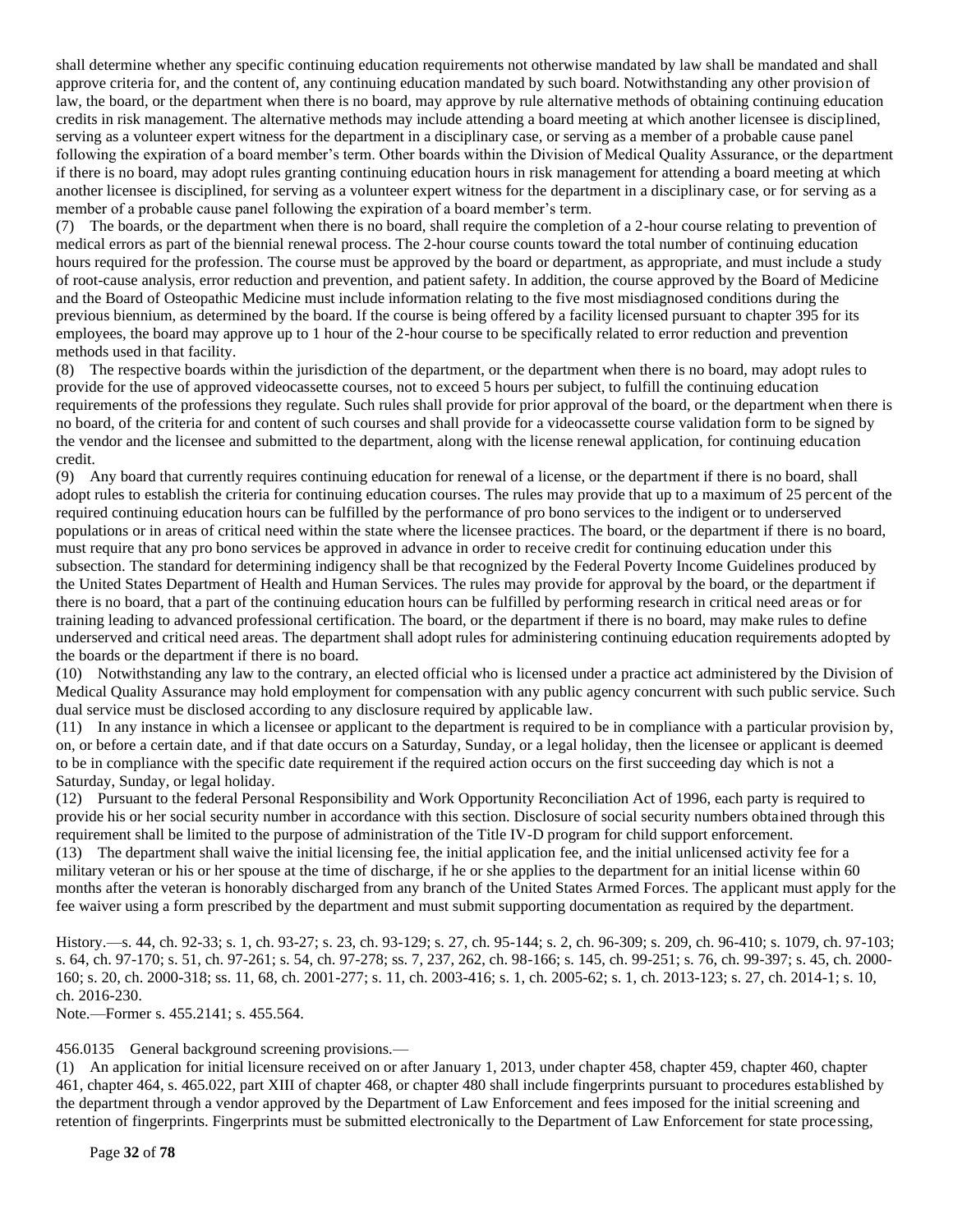and the Department of Law Enforcement shall forward the fingerprints to the Federal Bureau of Investigation for national processing. Each board, or the department if there is no board, shall screen the results to determine if an applicant meets licensure requirements. For any subsequent renewal of the applicant's license that requires a national criminal history check, the department shall request the Department of Law Enforcement to forward the retained fingerprints of the applicant to the Federal Bureau of Investigation unless the fingerprints are enrolled in the national retained print arrest notification program.

(2) All fingerprints submitted to the Department of Law Enforcement as required under subsection (1) shall be retained by the Department of Law Enforcement as provided under s.  $943.05(2)(g)$  and (h) and (3) and enrolled in the national retained print arrest notification program at the Federal Bureau of Investigation when the Department of Law Enforcement begins participation in the program. The department shall notify the Department of Law Enforcement regarding any person whose fingerprints have been retained but who is no longer licensed.

(3) The costs of fingerprint processing, including the cost for retaining fingerprints, shall be borne by the applicant subject to the background screening.

(4) All fingerprints received under this section shall be entered into the Care Provider Background Screening Clearinghouse as provided in s. 435.12.

History.—s. 13, ch. 2012-73; s. 1, ch. 2014-139; s. 13, ch. 2015-116.

456.014 Public inspection of information required from applicants; exceptions; examination hearing.—

(1) All information required by the department of any applicant shall be a public record and shall be open to public inspection pursuant to s. 119.07, except financial information, medical information, school transcripts, examination questions, answers, papers, grades, and grading keys, which are confidential and exempt from s. 119.07(1) and shall not be discussed with or made accessible to anyone except the program director of an approved program or accredited program as provided in s. 464.019(6), members of the board, the department, and staff thereof, who have a bona fide need to know such information. Any information supplied to the department by any other agency which is exempt from the provisions of chapter 119 or is confidential shall remain exempt or confidential pursuant to applicable law while in the custody of the department or the agency.

(2) The department shall establish by rule the procedure by which an applicant, and the applicant's attorney, may review examination questions and answers. Examination questions and answers are not subject to discovery but may be introduced into evidence and considered only in camera in any administrative proceeding under chapter 120. If an administrative hearing is held, the department shall provide challenged examination questions and answers to the administrative law judge. The examination questions and answers provided at the hearing are confidential and exempt from s. 119.07(1), unless invalidated by the administrative law judge. (3) Unless an applicant notifies the department at least 5 days prior to an examination hearing of the applicant's inability to attend, or unless an applicant can demonstrate an extreme emergency for failing to attend, the department may require an applicant who fails to attend to pay reasonable attorney's fees, costs, and court costs of the department for the examination hearing.

History.—s. 76, ch. 97-261; s. 46, ch. 2000-160; s. 1, ch. 2010-37; s. 5, ch. 2014-92. Note.—Former s. 455.647.

456.015 Limited licenses.—

(1) It is the intent of the Legislature that, absent a threat to the health, safety, and welfare of the public, the use of retired professionals in good standing to serve the indigent, underserved, or critical need populations of this state should be encouraged. To that end, the board, or the department when there is no board, may adopt rules to permit practice by retired professionals as limited licensees under this section.

(2) Any person desiring to obtain a limited license, when permitted by rule, shall submit to the board, or the department when there is no board, an application and fee, not to exceed \$300, and an affidavit stating that the applicant has been licensed to practice in any jurisdiction in the United States for at least 10 years in the profession for which the applicant seeks a limited license. The affidavit shall also state that the applicant has retired or intends to retire from the practice of that profession and intends to practice only pursuant to the restrictions of the limited license granted pursuant to this section. If the applicant for a limited license submits a notarized statement from the employer stating that the applicant will not receive monetary compensation for any service involving the practice of her or his profession, the application and all licensure fees shall be waived.

(3) The board, or the department when there is no board, may deny limited licensure to an applicant who has committed, or is under investigation or prosecution for, any act which would constitute the basis for discipline pursuant to the provisions of this chapter or the applicable practice act.

(4) The recipient of a limited license may practice only in the employ of public agencies or institutions or nonprofit agencies or institutions which meet the requirements of s.  $501(c)(3)$  of the Internal Revenue Code, and which provide professional liability coverage for acts or omissions of the limited licensee. A limited licensee may provide services only to the indigent, underserved, or critical need populations within the state. The standard for determining indigency shall be that recognized by the Federal Poverty Income Guidelines produced by the United States Department of Health and Human Services. The board, or the department when there is no board, may adopt rules to define underserved and critical need areas and to ensure implementation of this section. (5) A board, or the department when there is no board, may provide by rule for supervision of limited licensees to protect the health, safety, and welfare of the public.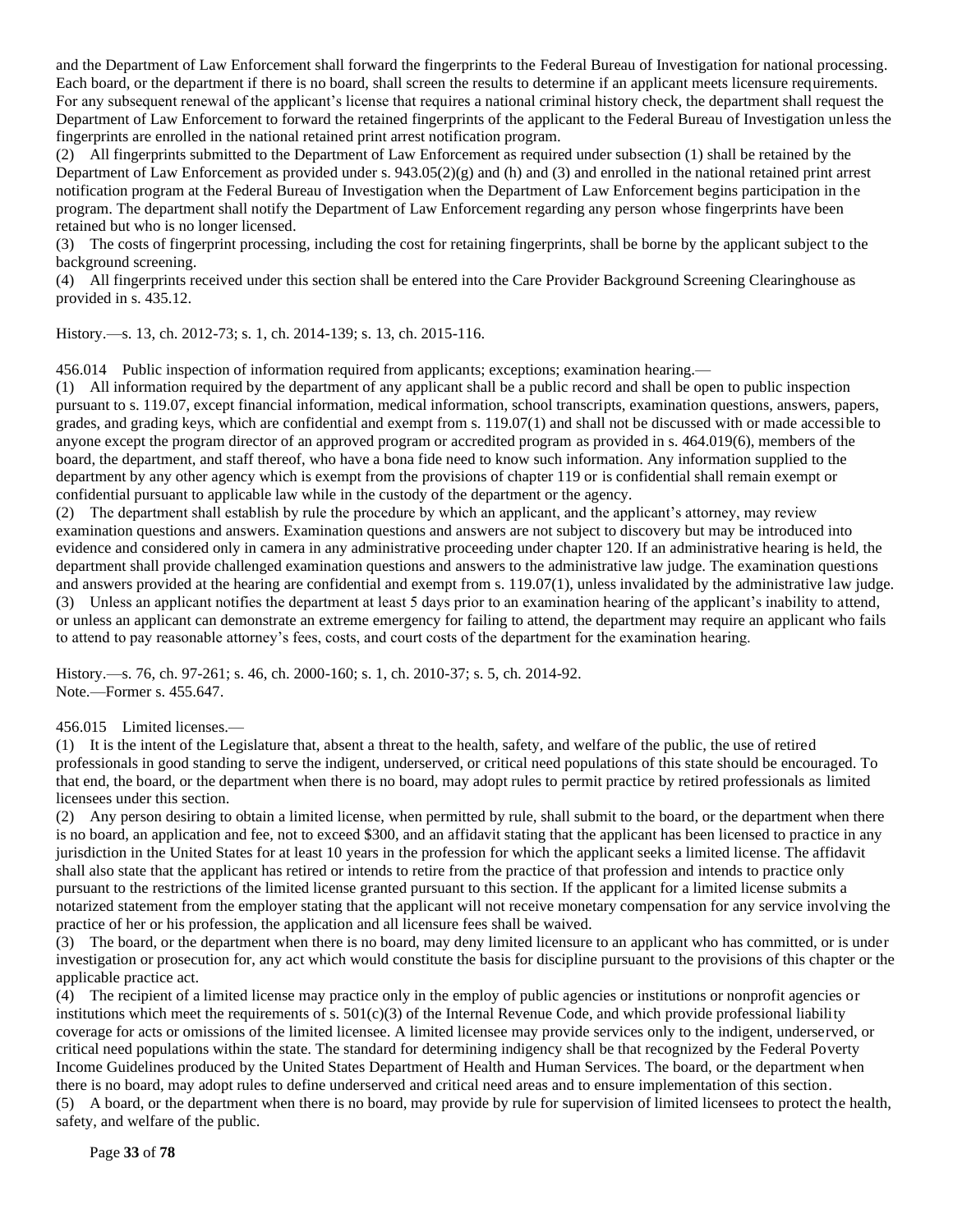(6) Each applicant granted a limited license is subject to all the provisions of this chapter and the respective practice act under which the limited license is issued which are not in conflict with this section.

(7) This section does not apply to chapter 458 or chapter 459.

History.—s. 50, ch. 97-261; s. 22, ch. 99-7; s. 47, ch. 2000-160. Note.—Former s. 455.561.

456.016 Use of professional testing services.—Notwithstanding any other provision of law to the contrary, the department may use a professional testing service to prepare, administer, grade, and evaluate any computerized examination, when that service is available and approved by the board, or the department if there is no board.

History.—s. 53, ch. 97-261; s. 48, ch. 2000-160. Note.—Former s. 455.571.

#### 456.017 Examinations.—

(1)(a) The department shall provide, contract, or approve services for the development, preparation, administration, scoring, score reporting, and evaluation of all examinations, in consultation with the appropriate board. The department shall certify that examinations developed and approved by the department adequately and reliably measure an applicant's ability to practice the profession regulated by the department. After an examination developed or approved by the department has been administered, the board, or the department when there is no board, may reject any question which does not reliably measure the general areas of competency specified in the rules of the board. The department may contract for the preparation, administration, scoring, score reporting, and evaluation of examinations, when such services are available and approved by the board.

(b) For each examination developed by the department or contracted vendor, to the extent not otherwise specified by statute, the board, or the department when there is no board, shall by rule specify the general areas of competency to be covered by each examination, the relative weight to be assigned in grading each area tested, and the score necessary to achieve a passing grade. The department shall assess fees to cover the actual cost for any purchase, development, validation, administration, and defense of required examinations. This subsection does not apply to national examinations approved and administered pursuant to paragraph (c). If a practical examination is deemed to be necessary, the rules shall specify the criteria by which examiners are to be selected, the grading criteria to be used by the examiner, the relative weight to be assigned in grading each criterion, and the score necessary to achieve a passing grade. When a mandatory standardization exercise for a practical examination is required by law, the board, or the department when there is no board, may conduct such exercise. Therefore, board members, or employees of the department when there is no board, may serve as examiners at a practical examination with the consent of the board or department, as appropriate.

(c) The board, or the department when there is no board, shall approve by rule the use of one or more national examinations that the department has certified as meeting requirements of national examinations and generally accepted testing standards pursuant to department rules.

1. Providers of examinations seeking certification shall pay the actual costs incurred by the department in making a determination regarding the certification. The name and number of a candidate may be provided to a national contractor for the limited purpose of preparing the grade tape and information to be returned to the board or department; or, to the extent otherwise specified by rule, the candidate may apply directly to the vendor of the national examination and supply test score information to the department. The department may delegate to the board the duty to provide and administer the examination. Any national examination approved by a board, or the department when there is no board, prior to October 1, 1997, is deemed certified under this paragraph.

2. Neither the board nor the department may administer a state-developed written examination if a national examination has been certified by the department. The examination may be administered electronically if adequate security measures are used, as determined by rule of the department.

3. The board, or the department when there is no board, may administer a state-developed practical or clinical examination, as required by the applicable practice act, if all costs of development, purchase, validation, administration, review, and defense are paid by the examination candidate prior to the administration of the examination. If a national practical or clinical examination is available and certified by the department pursuant to this section, the board, or the department when there is no board, may administer the national examination.

4. It is the intent of the Legislature to reduce the costs associated with state examinations and to encourage the use of national examinations whenever possible.

(d) Each board, or the department when there is no board, shall adopt rules regarding the security and monitoring of examinations. The department shall implement those rules adopted by the respective boards. In order to maintain the security of examinations, the department may employ the procedures set forth in s. 456.065 to seek fines and injunctive relief against an examinee who violates the provisions of s. 456.018 or the rules adopted pursuant to this paragraph. The department, or any agent thereof, may, for the purposes of investigation, confiscate any written, photographic, or recording material or device in the possession of the examinee at the examination site which the department deems necessary to enforce such provisions or rules. The scores of candidates who have taken state-developed examinations shall be provided to the candidates electronically using a candidate identification number, and the department shall post the aggregate scores on the department's website without identifying the names of the candidates.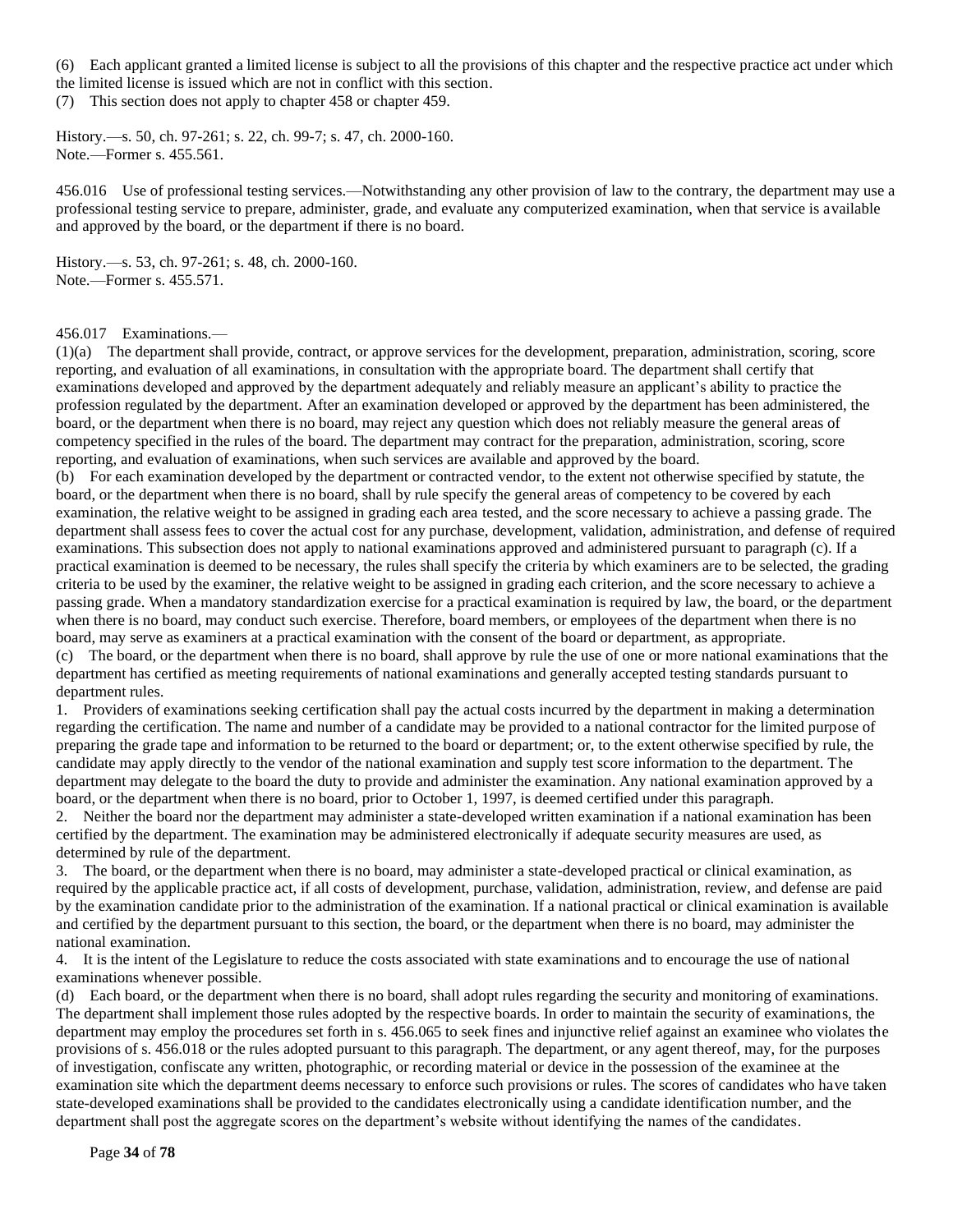(e) If the professional board with jurisdiction over an examination concurs, the department may, for a fee, share with any other state's licensing authority or a national testing entity an examination or examination item bank developed by or for the department unless prohibited by a contract entered into by the department for development or purchase of the examination. The department, with the concurrence of the appropriate board, shall establish guidelines that ensure security of a shared exam and shall require that any other state's licensing authority comply with those guidelines. Those guidelines shall be approved by the appropriate professional board. All fees paid by the user shall be applied to the department's examination and development program for professions regulated by this chapter.

(f) The department may adopt rules necessary to administer this subsection.

(2) For each examination developed by the department or a contracted vendor, the board, or the department when there is no board, shall adopt rules providing for reexamination of any applicants who failed an examination developed by the department or a contracted vendor. If both a written and a practical examination are given, an applicant shall be required to retake only the portion of the examination on which the applicant failed to achieve a passing grade, if the applicant successfully passes that portion within a reasonable time, as determined by rule of the board, or the department when there is no board, of passing the other portion. Except for national examinations approved and administered pursuant to this section, the department shall provide procedures for applicants who fail an examination developed by the department or a contracted vendor to review their examination questions, answers, papers, grades, and grading key for the questions the candidate answered incorrectly or, if not feasible, the parts of the examination failed. Applicants shall bear the actual cost for the department to provide examination review pursuant to this subsection. An applicant may waive in writing the confidentiality of the applicant's examination grades. Notwithstanding any other provisions, only candidates who fail an examination with a score that is less than 10 percent below the minimum score required to pass the examination shall be entitled to challenge the validity of the examination at hearing.

(3) For each examination developed or administered by the department or a contracted vendor, an accurate record of each applicant's examination questions, answers, papers, grades, and grading key shall be kept for a period of not less than 2 years immediately following the examination, and such record shall thereafter be maintained or destroyed as provided in chapters 119 and 257. This subsection does not apply to national examinations approved and administered pursuant to this section.

(4) Meetings of any member of the department or of any board within the department held for the exclusive purpose of creating or reviewing licensure examination questions or proposed examination questions are exempt from the provisions of s. 286.011 and s. 24(b), Art. I of the State Constitution. Any public records, such as tape recordings, minutes, or notes, generated during or as a result of such meetings are confidential and exempt from the provisions of s. 119.07(1) and s. 24(a), Art. I of the State Constitution. However, these exemptions shall not affect the right of any person to review an examination as provided in subsection (2).

(5) For examinations developed by the department or a contracted vendor, each board, or the department when there is no board, may provide licensure examinations in an applicant's native language. Notwithstanding any other provision of law, applicants for examination or reexamination pursuant to this subsection shall bear the full cost for the department's development, preparation, validation, administration, grading, and evaluation of any examination in a language other than English prior to the examination being administered. Requests for translated examinations must be on file in the board office at least 6 months prior to the scheduled examination. When determining whether it is in the public interest to allow the examination to be translated into a language other than English, the board shall consider the percentage of the population who speak the applicant's native language. Applicants must apply for translation to the applicable board at least 6 months prior to the scheduled examination.

(6) In addition to meeting any other requirements for licensure by examination or by endorsement, and notwithstanding the provisions in paragraph  $(1)(c)$ , an applicant may be required by a board, or the department when there is no board, to certify competency in state laws and rules relating to the applicable practice act. Beginning October 1, 2001, all laws and rules examinations shall be administered electronically unless the laws and rules examination is administered concurrently with another written examination for that profession or unless the electronic administration would be substantially more expensive.

(7) The department may post examination scores electronically on the Internet in lieu of mailing the scores to each applicant. The electronic posting of the examination scores meets the requirements of chapter 120 if the department also posts along with the examination scores a notification of the rights set forth in chapter 120. The date of receipt for purposes of chapter 120 is the date the examination scores are posted electronically. The department shall also notify the applicant when scores are posted electronically of the availability of postexamination review, if applicable.

History.—s. 46, ch. 92-33; s. 23, ch. 93-129; s. 1, ch. 95-367; s. 304, ch. 96-406; s. 1081, ch. 97-103; s. 54, ch. 97-261; s. 238, ch. 98- 166; s. 79, ch. 99-397; s. 49, ch. 2000-160; s. 46, ch. 2000-318; s. 12, ch. 2001-277; s. 2, ch. 2005-62. Note.—Former s. 455.2173; s. 455.574.

456.018 Penalty for theft or reproduction of an examination.—In addition to, or in lieu of, any other discipline imposed pursuant to s. 456.072, the theft of an examination in whole or in part or the act of reproducing or copying any examination administered by the department, whether such examination is reproduced or copied in part or in whole and by any means, constitutes a felony of the third degree, punishable as provided in s. 775.082, s. 775.083, or s. 775.084.

History.—s. 55, ch. 97-261; s. 50, ch. 2000-160; s. 27, ch. 2000-318. Note.—Former s. 455.577.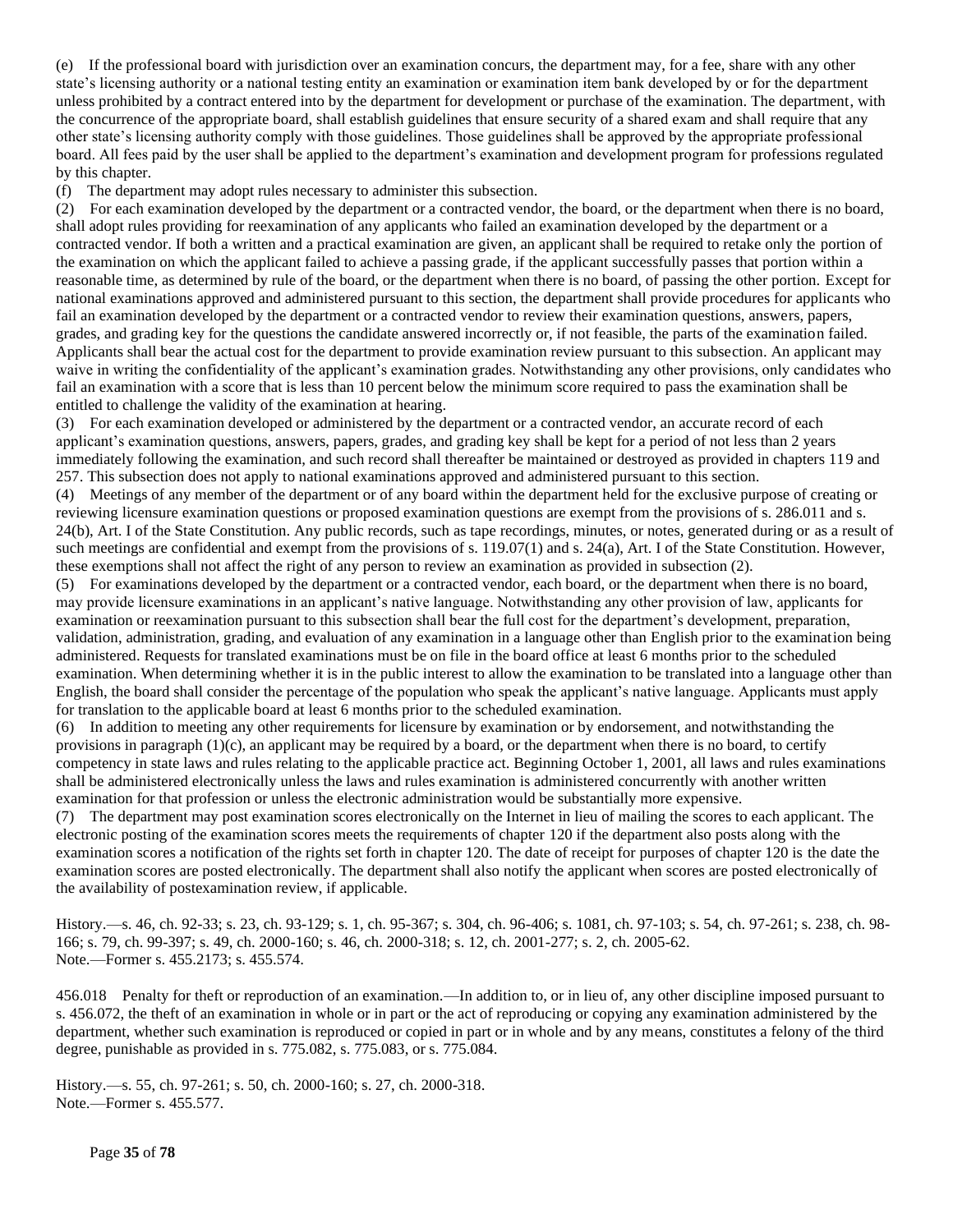456.019 Restriction on requirement of citizenship.—A person is not disqualified from practicing an occupation or profession regulated by the state solely because she or he is not a United States citizen.

History.—s. 36, ch. 97-261; s. 20, ch. 99-7; s. 51, ch. 2000-160. Note.—Former s. 455.511.

456.021 Qualification of immigrants for examination to practice a licensed profession or occupation.—

(1) It is the declared purpose of this section to encourage the use of foreign-speaking Florida residents duly qualified to become actively qualified in their professions so that all people of this state may receive better services.

(2) Any person who has successfully completed, or is currently enrolled in, an approved course of study created pursuant to chapters 74-105 and 75-177, Laws of Florida, shall be deemed qualified for examination and reexaminations for a professional or occupational license which shall be administered in the English language unless 15 or more such applicants request that the reexamination be administered in their native language. In the event that such reexamination is administered in a foreign language, the full cost to the board of preparing and administering it shall be borne by the applicants.

(3) Each board within the department shall adopt and implement programs designed to qualify for examination all persons who were resident nationals of the Republic of Cuba and who, on July 1, 1977, were residents of this state.

History.—s. 37, ch. 97-261; s. 51, ch. 2000-160. Note.—Former s. 455.514.

456.022 Foreign-trained professionals; special examination and license provisions.—

(1) When not otherwise provided by law, within its jurisdiction, the department shall by rule provide procedures under which exiled professionals may be examined within each practice act. A person shall be eligible for such examination if the person:

(a) Immigrated to the United States after leaving the person's home country because of political reasons, provided such country is located in the Western Hemisphere and lacks diplomatic relations with the United States;

(b) Applies to the department and submits a fee;

(c) Was a Florida resident immediately preceding the person's application;

(d) Demonstrates to the department, through submission of documentation verified by the applicant's respective professional association in exile, that the applicant was graduated with an appropriate professional or occupational degree from a college or university; however, the department may not require receipt of any documentation from the Republic of Cuba as a condition of eligibility under this section;

(e) Lawfully practiced the profession for at least 3 years;

(f) Prior to 1980, successfully completed an approved course of study pursuant to chapters 74-105 and 75-177, Laws of Florida; and

(g) Presents a certificate demonstrating the successful completion of a continuing education program which offers a course of study that will prepare the applicant for the examination offered under subsection (2). The department shall develop rules for the approval of such programs for its boards.

(2) Upon request of a person who meets the requirements of subsection (1) and submits an examination fee, the department, for its boards, shall provide a written practical examination which tests the person's current ability to practice the profession competently in accordance with the actual practice of the profession. Evidence of meeting the requirements of subsection (1) shall be treated by the department as evidence of the applicant's preparation in the academic and preprofessional fundamentals necessary for successful professional practice, and the applicant shall not be examined by the department on such fundamentals.

(3) The fees charged for the examinations offered under subsection (2) shall be established by the department, for its boards, by rule and shall be sufficient to develop or to contract for the development of the examination and its administration, grading, and grade reviews.

(4) The department shall examine any applicant who meets the requirements of subsections (1) and (2). Upon passing the examination and the issuance of the license, a licensee is subject to the administrative requirements of this chapter and the respective practice act under which the license is issued. Each applicant so licensed is subject to all provisions of this chapter and the respective practice act under which the license was issued.

(5) Upon a request by an applicant otherwise qualified under this section, the examinations offered under subsection (2) may be given in the applicant's native language, provided that any translation costs are borne by the applicant.

(6) The department, for its boards, shall not issue an initial license to, or renew a license of, any applicant or licensee who is under investigation or prosecution in any jurisdiction for an action which would constitute a violation of this chapter or the professional practice acts administered by the department and the boards until such time as the investigation or prosecution is complete, at which time the provisions of the professional practice acts shall apply.

History.—s. 56, ch. 97-261; s. 52, ch. 2000-160. Note.—Former s. 455.581.

456.023 Exemption for certain out-of-state or foreign professionals; limited practice permitted.—

(1) A professional of any other state or of any territory or other jurisdiction of the United States or of any other nation or foreign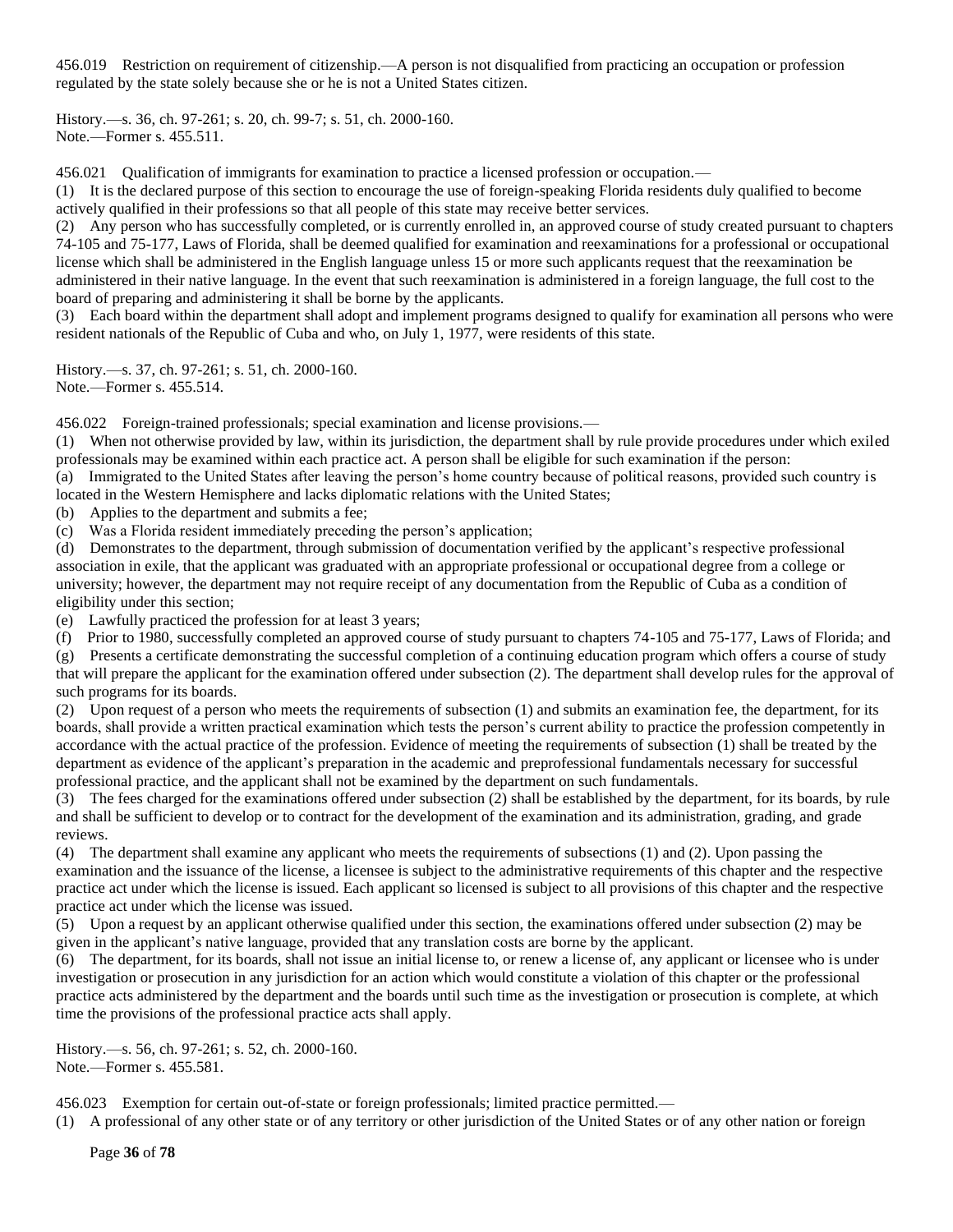jurisdiction is exempt from the requirements of licensure under this chapter and the applicable professional practice act under the agency with regulatory jurisdiction over the profession if that profession is regulated in this state under the agency with regulatory jurisdiction over the profession and if that person:

- (a) Holds, if so required in the jurisdiction in which that person practices, an active license to practice that profession.
- (b) Engages in the active practice of that profession outside the state.
- (c) Is employed or designated in that professional capacity by a sports entity visiting the state for a specific sporting event.

(2) A professional's practice under this section is limited to the members, coaches, and staff of the team for which that professional is employed or designated and to any animals used if the sporting event for which that professional is employed or designated involves animals. A professional practicing under authority of this section shall not have practice privileges in any licensed health care facility or veterinary facility without the approval of that facility.

History.—s. 57, ch. 97-261; s. 53, ch. 2000-160.

Note.—Former s. 455.584.

456.024 Members of Armed Forces in good standing with administrative boards or the department; spouses; licensure.—

(1) Any member of the Armed Forces of the United States now or hereafter on active duty who, at the time of becoming such a member, was in good standing with any administrative board of the state, or the department when there is no board, and was entitled to practice or engage in his or her profession or vocation in the state shall be kept in good standing by such administrative board, or the department when there is no board, without registering, paying dues or fees, or performing any other act on his or her part to be performed, as long as he or she is a member of the Armed Forces of the United States on active duty and for a period of 6 months after discharge from active duty as a member of the Armed Forces of the United States, provided he or she is not engaged in his or her licensed profession or vocation in the private sector for profit.

(2) The boards listed in s. 20.43, or the department when there is no board, shall adopt rules exempting the spouses of members of the Armed Forces of the United States from licensure renewal provisions, but only in cases of absence from the state because of their spouses' duties with the Armed Forces.

(3)(a) A person is eligible for licensure as a health care practitioner in this state if he or she:

1. Serves or has served as a health care practitioner in the United States Armed Forces, the United States Reserve Forces, or the National Guard;

2. Serves or has served on active duty with the United States Armed Forces as a health care practitioner in the United States Public Health Service; or

3. Is a health care practitioner, other than a dentist, in another state, the District of Columbia, or a possession or territory of the United States and is the spouse of a person serving on active duty with the United States Armed Forces.

The department shall develop an application form, and each board, or the department if there is no board, shall waive the application fee, licensure fee, and unlicensed activity fee for such applicants. For purposes of this subsection, "health care practitioner" means a health care practitioner as defined in s. 456.001 and a person licensed under part III of chapter 401 or part IV of chapter 468.

(b) The board, or the department if there is no board, shall issue a license to practice in this state to a person who:

1. Submits a complete application.

2. If he or she is a member of the United States Armed Forces, the United States Reserve Forces, or the National Guard, submits proof that he or she has received an honorable discharge within 6 months before, or will receive an honorable discharge within 6 months after, the date of submission of the application.

3.a. Holds an active, unencumbered license issued by another state, the District of Columbia, or a possession or territory of the United States and who has not had disciplinary action taken against him or her in the 5 years preceding the date of submission of the application;

b. Is a military health care practitioner in a profession for which licensure in a state or jurisdiction is not required to practice in the United States Armed Forces, if he or she submits to the department evidence of military training or experience substantially equivalent to the requirements for licensure in this state in that profession and evidence that he or she has obtained a passing score on the appropriate examination of a national or regional standards organization if required for licensure in this state; or

c. Is the spouse of a person serving on active duty in the United States Armed Forces and is a health care practitioner in a profession, excluding dentistry, for which licensure in another state or jurisdiction is not required, if he or she submits to the department evidence of training or experience substantially equivalent to the requirements for licensure in this state in that profession and evidence that he or she has obtained a passing score on the appropriate examination of a national or regional standards organization if required for licensure in this state.

4. Attests that he or she is not, at the time of submission of the application, the subject of a disciplinary proceeding in a jurisdiction in which he or she holds a license or by the United States Department of Defense for reasons related to the practice of the profession for which he or she is applying.

5. Actively practiced the profession for which he or she is applying for the 3 years preceding the date of submission of the application.

6. Submits a set of fingerprints for a background screening pursuant to s. 456.0135, if required for the profession for which he or she is applying.

The department shall verify information submitted by the applicant under this subsection using the National Practitioner Data Bank.

Page **37** of **78**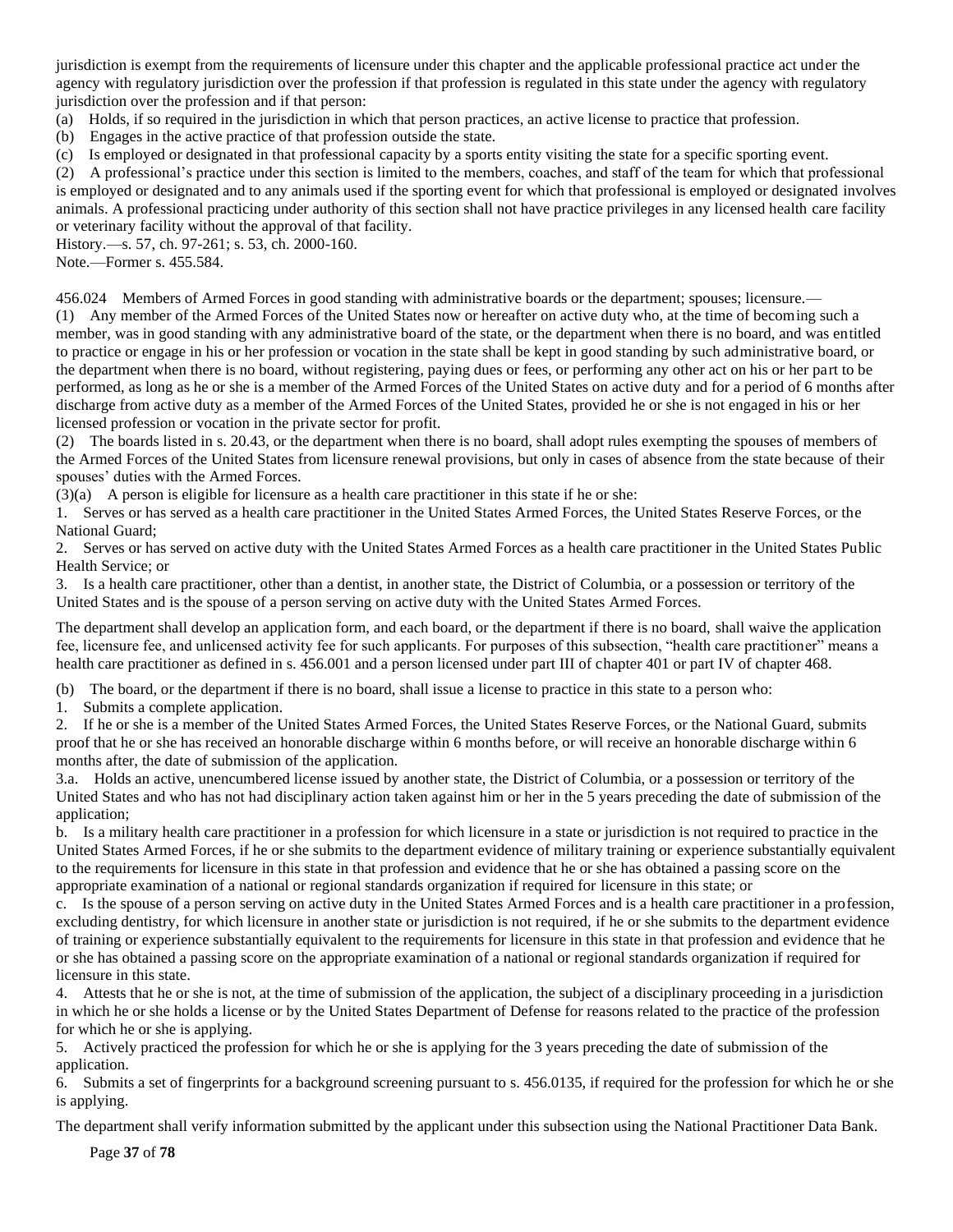(c) Each applicant who meets the requirements of this subsection shall be licensed with all rights and responsibilities as defined by law. The applicable board, or the department if there is no board, may deny an application if the applicant has been convicted of or pled guilty or nolo contendere to, regardless of adjudication, any felony or misdemeanor related to the practice of a health care profession regulated by this state.

(d) An applicant for initial licensure under this subsection must submit the information required by ss. 456.039(1) and 456.0391(1) no later than 1 year after the license is issued.

(4)(a) The board, or the department if there is no board, may issue a temporary professional license to the spouse of an active duty member of the Armed Forces of the United States who submits to the department:

1. A completed application upon a form prepared and furnished by the department in accordance with the board's rules;

2. The required application fee;

3. Proof that the applicant is married to a member of the Armed Forces of the United States who is on active duty;

4. Proof that the applicant holds a valid license for the profession issued by another state, the District of Columbia, or a possession or territory of the United States, and is not the subject of any disciplinary proceeding in any jurisdiction in which the applicant holds a license to practice a profession regulated by this chapter;

5. Proof that the applicant's spouse is assigned to a duty station in this state pursuant to the member's official active duty military orders; and

6. Proof that the applicant would otherwise be entitled to full licensure under the appropriate practice act, and is eligible to take the respective licensure examination as required in Florida.

(b) The applicant must also submit to the Department of Law Enforcement a complete set of fingerprints. The Department of Law Enforcement shall conduct a statewide criminal history check and forward the fingerprints to the Federal Bureau of Investigation for a national criminal history check.

(c) Each board, or the department if there is no board, shall review the results of the state and federal criminal history checks according to the level 2 screening standards in s. 435.04 when granting an exemption and when granting or denying the temporary license.

(d) The applicant shall pay the cost of fingerprint processing. If the fingerprints are submitted through an authorized agency or vendor, the agency or vendor shall collect the required processing fees and remit the fees to the Department of Law Enforcement.

(e) The department shall set an application fee, which may not exceed the cost of issuing the license.

(f) A temporary license expires 12 months after the date of issuance and is not renewable.

(g) An applicant for a temporary license under this subsection is subject to the requirements under s.  $456.013(3)(a)$  and (c).

(h) An applicant shall be deemed ineligible for a temporary license pursuant to this section if the applicant:

1. Has been convicted of or pled nolo contendere to, regardless of adjudication, any felony or misdemeanor related to the practice of a health care profession;

2. Has had a health care provider license revoked or suspended from another of the United States, the District of Columbia, or a United States territory;

3. Has been reported to the National Practitioner Data Bank, unless the applicant has successfully appealed to have his or her name removed from the data bank; or

4. Has previously failed the Florida examination required to receive a license to practice the profession for which the applicant is seeking a license.

(i) The board, or department if there is no board, may revoke a temporary license upon finding that the individual violated the profession's governing practice act.

(j) An applicant who is issued a temporary professional license to practice as a dentist pursuant to this section must practice under the indirect supervision, as defined in s. 466.003, of a dentist licensed pursuant to chapter 466.

History.—s. 35, ch. 97-261; s. 19, ch. 99-7; s. 73, ch. 99-397; s. 54, ch. 2000-160; s. 1, ch. 2011-95; s. 28, ch. 2014-1; s. 11, ch. 2016- 230.

Note.—Former s. 455.507.

456.0241 Temporary certificate for active duty military health care practitioners.—

(1) As used in this section, the term:

(a) "Military health care practitioner" means:

1. A person practicing as a health care practitioner as defined in s. 456.001, as a person licensed under part III of chapter 401, or as a person licensed under part IV of chapter 468 who is serving on active duty in the United States Armed Forces, the United States Reserve Forces, or the National Guard; or

2. A person who is serving on active duty in the United States Armed Forces and serving in the United States Public Health Service. (b) "Military platform" means a military training agreement with a nonmilitary health care provider that is designed to develop and support medical, surgical, or other health care treatment opportunities in a nonmilitary health care provider setting to authorize a military health care practitioner to develop and maintain the technical proficiency necessary to meet the present and future health care needs of the United States Armed Forces. Such agreements may include Training Affiliation Agreements and External Resource Sharing Agreements.

(2) The department may issue a temporary certificate to an active duty military health care practitioner to practice in a regulated

Page **38** of **78**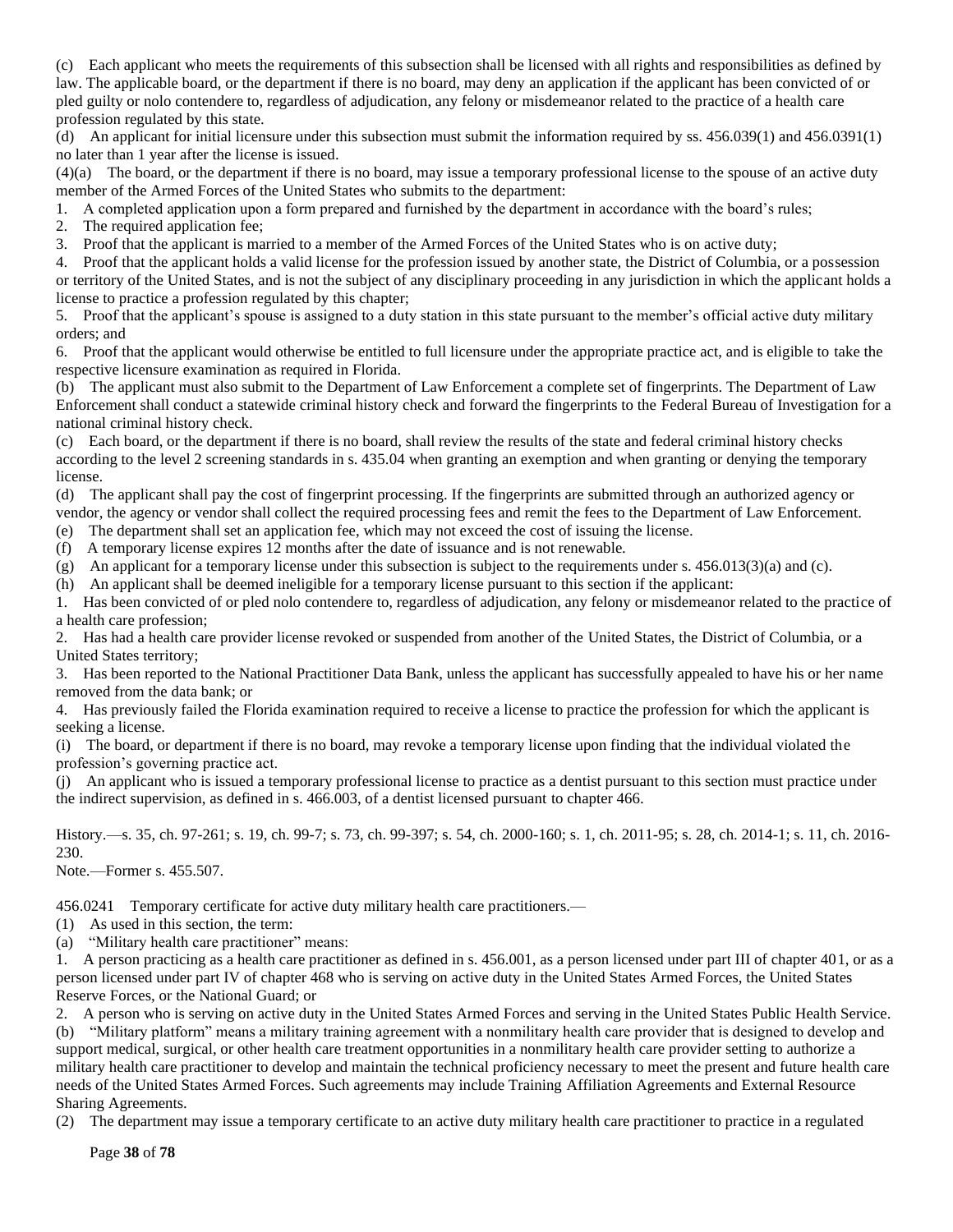profession in this state if the applicant:

- (a) Submits proof that he or she will be practicing pursuant to a military platform.
- (b) Submits a complete application and a nonrefundable application fee.

(c) Holds an active, unencumbered license to practice as a health care professional issued by another state, the District of Columbia, or a possession or territory of the United States or is a military health care practitioner in a profession for which licensure in a state or jurisdiction is not required for practice in the United States Armed Forces and provides evidence of military training and experience substantially equivalent to the requirements for licensure in this state in that profession.

(d) Attests that he or she is not, at the time of submission of the application, the subject of a disciplinary proceeding in a jurisdiction in which he or she holds a license or by the United States Department of Defense for reasons related to the practice of the profession for which he or she is applying.

(e) Has been determined to be competent in the profession for which he or she is applying.

(f) Submits a set of fingerprints for a background screening pursuant to s. 456.0135, if required for the profession for which he or she is applying.

The department shall verify information submitted by the applicant under this subsection using the National Practitioner Data Bank.

(3) A temporary certificate issued under this section expires 6 months after issuance but may be renewed upon proof of continuing military orders for active duty assignment in this state and evidence that the military health care practitioner continues to be a military platform participant.

(4) A military health care practitioner applying for a temporary certificate under this section is exempt from ss. 456.039-456.046. All other provisions of this chapter apply to such military health care practitioner.

(5) An applicant for a temporary certificate under this section is deemed ineligible if he or she:

(a) Has been convicted of or pled guilty or nolo contendere to, regardless of adjudication, any felony or misdemeanor related to the practice of a health care profession;

(b) Has had a health care provider license revoked or suspended in another state, the District of Columbia, or a possession or territory of the United States;

(c) Has failed to obtain a passing score on the Florida examination required to receive a license to practice the profession for which he or she is applying; or

(d) Is under investigation in another jurisdiction for an act that would constitute a violation of the applicable licensing chapter or this chapter until the investigation is complete and all charges against him or her are disposed of by dismissal, nolle prosequi, or acquittal. (6) The department shall, by rule, set an application fee not to exceed \$50 and a renewal fee not to exceed \$50.

- (7) Application shall be made on a form prescribed and furnished by the department.
- (8) The department shall adopt rules to implement this section.

History.—s. 12, ch. 2016-230.

456.025 Fees; receipts; disposition.—

(1) It is the intent of the Legislature that all costs of regulating health care professions and practitioners shall be borne solely by licensees and licensure applicants. It is also the intent of the Legislature that fees should be reasonable and not serve as a barrier to licensure. Moreover, it is the intent of the Legislature that the department operate as efficiently as possible and regularly report to the Legislature additional methods to streamline operational costs. Therefore, the boards in consultation with the department, or the department if there is no board, shall, by rule, set renewal fees which:

(a) Shall be based on revenue projections prepared using generally accepted accounting procedures;

(b) Shall be adequate to cover all expenses relating to that board identified in the department's long-range policy plan, as required by s. 456.005;

- (c) Shall be reasonable, fair, and not serve as a barrier to licensure;
- (d) Shall be based on potential earnings from working under the scope of the license;
- (e) Shall be similar to fees imposed on similar licensure types;
- (f) Shall not be more than 10 percent greater than the actual cost to regulate that profession for the previous biennium; and
- (g) Shall be subject to challenge pursuant to chapter 120.

(2) The chairpersons of the boards and councils listed in s.  $20.43(3)(g)$  shall meet annually at division headquarters to review the long-range policy plan required by s. 456.005 and current and proposed fee schedules. The chairpersons shall make recommendations for any necessary statutory changes relating to fees and fee caps. Such recommendations shall be compiled by the Department of Health and be included in the annual report to the Legislature required by s. 456.026 as well as be included in the long-range policy plan required by s. 456.005.

(3) Each board within the jurisdiction of the department, or the department when there is no board, shall determine by rule the amount of license fees for the profession it regulates, based upon long-range estimates prepared by the department of the revenue required to implement laws relating to the regulation of professions by the department and the board. Each board, or the department if there is no board, shall ensure that license fees are adequate to cover all anticipated costs and to maintain a reasonable cash balance, as determined by rule of the agency, with advice of the applicable board. If sufficient action is not taken by a board within 1 year after notification by the department that license fees are projected to be inadequate, the department shall set license fees on behalf of the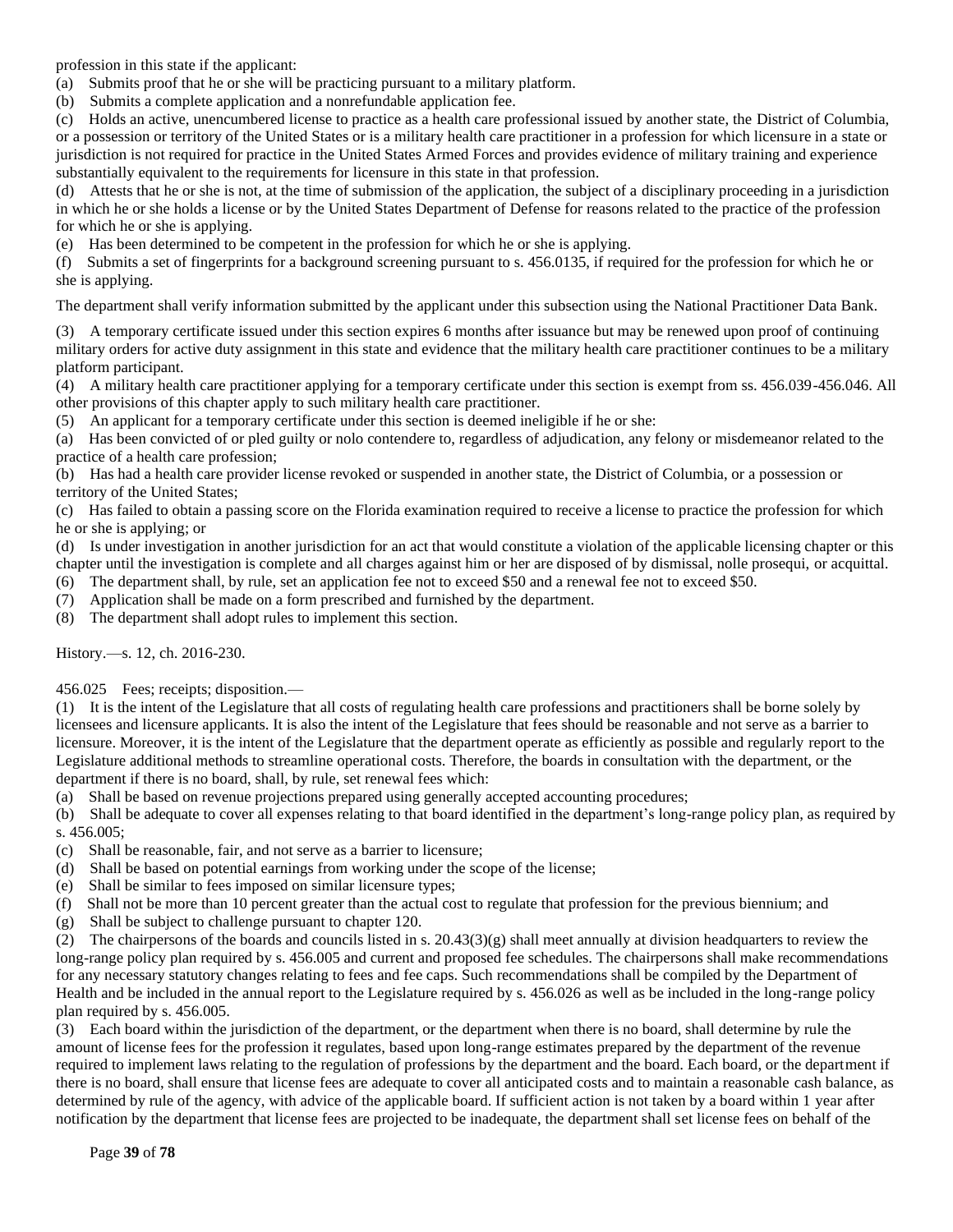applicable board to cover anticipated costs and to maintain the required cash balance. The department shall include recommended fee cap increases in its annual report to the Legislature. Further, it is the legislative intent that no regulated profession operate with a negative cash balance. The department may provide by rule for advancing sufficient funds to any profession operating with a negative cash balance. The advancement may be for a period not to exceed 2 consecutive years, and the regulated profession must pay interest. Interest shall be calculated at the current rate earned on investments of a trust fund used by the department to implement this chapter. Interest earned shall be allocated to the various funds in accordance with the allocation of investment earnings during the period of the advance.

(4) Each board, or the department if there is no board, may charge a fee not to exceed \$25, as determined by rule, for the issuance of a wall certificate pursuant to s. 456.013(2) requested by a licensee who was licensed prior to July 1, 1998, or for the issuance of a duplicate wall certificate requested by any licensee.

(5) Each board, or the department if there is no board, may, by rule, assess and collect a one-time fee from each active status licensee and each inactive status licensee in an amount necessary to eliminate a cash deficit or, if there is not a cash deficit, in an amount sufficient to maintain the financial integrity of the professions as required in this section. Not more than one such assessment may be made in any 4-year period without specific legislative authorization.

(6) If the cash balance of the trust fund at the end of any fiscal year exceeds the total appropriation provided for the regulation of the health care professions in the prior fiscal year, the boards, in consultation with the department, may lower the license renewal fees. (7) Each board, or the department if there is no board, shall establish, by rule, a fee not to exceed \$250 for anyone seeking approval to provide continuing education courses or programs and shall establish by rule a biennial renewal fee not to exceed \$250 for the renewal of providership of such courses. The fees collected from continuing education providers shall be used for the purposes of reviewing course provider applications, monitoring the integrity of the courses provided, covering legal expenses incurred as a result of not granting or renewing a providership, and developing and maintaining an electronic continuing education tracking system. The department shall implement an electronic continuing education tracking system for each new biennial renewal cycle for which electronic renewals are implemented after the effective date of this act and shall integrate such system into the licensure and renewal system. All approved continuing education providers shall provide information on course attendance to the department necessary to implement the electronic tracking system. The department shall, by rule, specify the form and procedures by which the information is to be submitted.

(8) All moneys collected by the department from fees or fines or from costs awarded to the agency by a court shall be paid into a trust fund used by the department to implement this chapter. The Legislature shall appropriate funds from this trust fund sufficient to carry out this chapter and the provisions of law with respect to professions regulated by the Division of Medical Quality Assurance within the department and the boards. The department may contract with public and private entities to receive and deposit revenue pursuant to this section. The department shall maintain separate accounts in the trust fund used by the department to implement this chapter for every profession within the department. To the maximum extent possible, the department shall directly charge all expenses to the account of each regulated profession. For the purpose of this subsection, direct charge expenses include, but are not limited to, costs for investigations, examinations, and legal services. For expenses that cannot be charged directly, the department shall provide for the proportionate allocation among the accounts of expenses incurred by the department in the performance of its duties with respect to each regulated profession. The regulation by the department of professions, as defined in this chapter, shall be financed solely from revenue collected by it from fees and other charges and deposited in the Medical Quality Assurance Trust Fund, and all such revenue is hereby appropriated to the department. However, it is legislative intent that each profession shall operate within its anticipated fees. The department may not expend funds from the account of a profession to pay for the expenses incurred on behalf of another profession, except that the Board of Nursing must pay for any costs incurred in the regulation of certified nursing assistants. The department shall maintain adequate records to support its allocation of agency expenses. The department shall provide any board with reasonable access to these records upon request. On or before October 1 of each year, the department shall provide each board an annual report of revenue and direct and allocated expenses related to the operation of that profession. The board shall use these reports and the department's adopted long-range plan to determine the amount of license fees. A condensed version of this information, with the department's recommendations, shall be included in the annual report to the Legislature prepared under s. 456.026.

(9) The department shall provide a management report of revenues and expenditures, performance measures, and recommendations to each board at least once a quarter.

(10) If a duplicate license is required or requested by the licensee, the board or, if there is no board, the department may charge a fee as determined by rule not to exceed \$25 before issuance of the duplicate license.

(11) The department or the appropriate board shall charge a fee not to exceed \$25 for the certification of a public record. The fee shall be determined by rule of the department. The department or the appropriate board shall assess a fee for duplicating a public record as provided in s. 119.07(4).

History.—s. 49, ch. 92-33; s. 23, ch. 93-129; s. 58, ch. 97-261; s. 80, ch. 99-397; s. 55, ch. 2000-160; ss. 32, 164, ch. 2000-318; s. 73, ch. 2001-62; s. 6, ch. 2001-277; s. 12, ch. 2003-416; s. 45, ch. 2004-335; s. 149, ch. 2010-102. Note.—Former s. 455.220; s. 455.587.

456.026 Annual report concerning finances, administrative complaints, disciplinary actions, and recommendations.—The department is directed to prepare and submit a report to the President of the Senate and the Speaker of the House of Representatives by November 1 of each year. In addition to finances and any other information the Legislature may require, the report shall include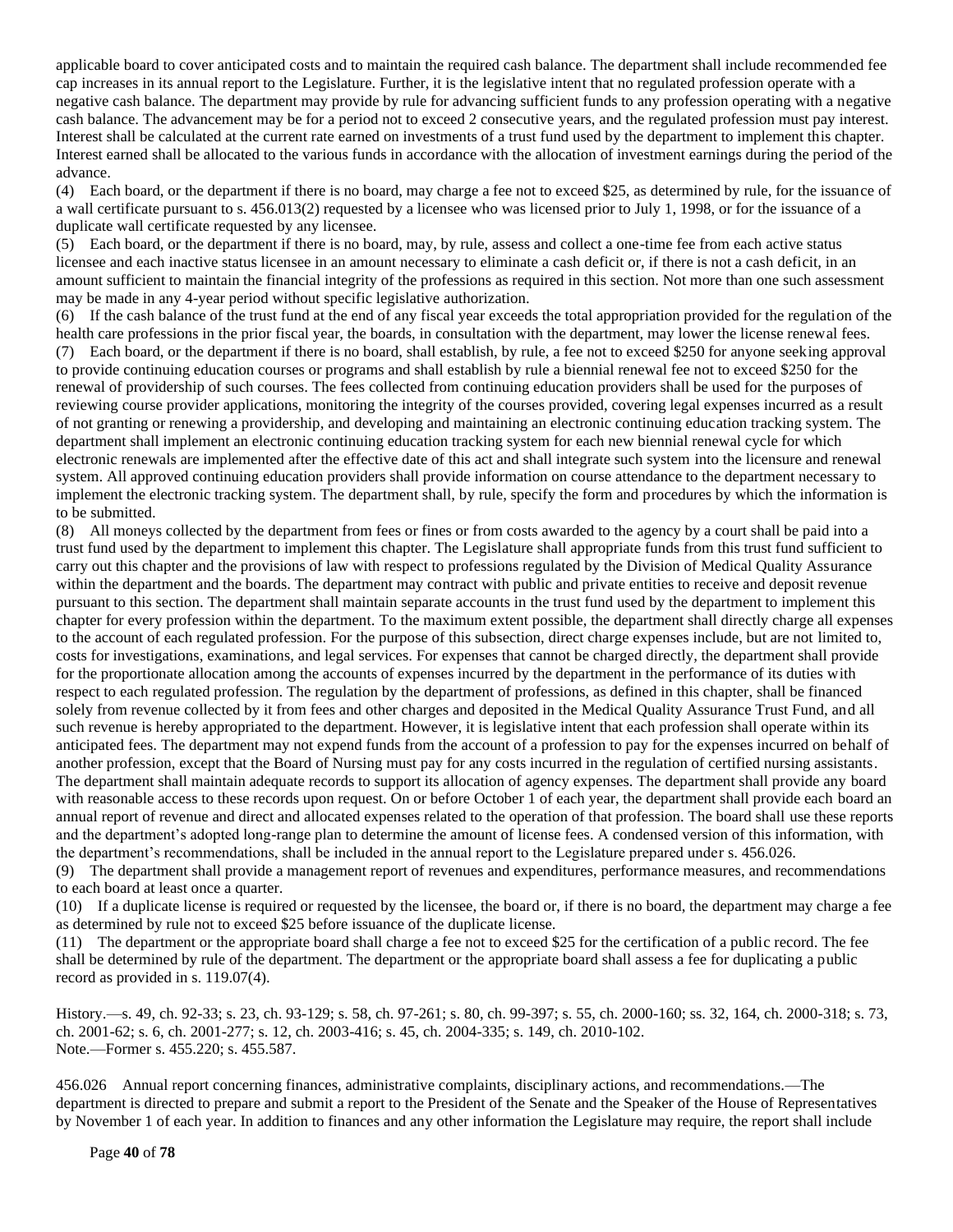statistics and relevant information, profession by profession, detailing:

- (1) The revenues, expenditures, and cash balances for the prior year, and a review of the adequacy of existing fees.
- (2) The number of complaints received and investigated.
- (3) The number of findings of probable cause made.
- (4) The number of findings of no probable cause made.
- (5) The number of administrative complaints filed.
- (6) The disposition of all administrative complaints.
- (7) A description of disciplinary actions taken.

(8) A description of any effort by the department to reduce or otherwise close any investigation or disciplinary proceeding not before the Division of Administrative Hearings under chapter 120 or otherwise not completed within 1 year after the initial filing of a complaint under this chapter.

(9) The status of the development and implementation of rules providing for disciplinary guidelines pursuant to s. 456.079.

(10) Such recommendations for administrative and statutory changes necessary to facilitate efficient and cost-effective operation of the department and the various boards.

History.—s. 75, ch. 97-261; s. 56, ch. 2000-160; s. 4, ch. 2002-254. Note.—Former s. 455.644.

456.027 Education; accreditation.—Notwithstanding any other provision of law, educational programs and institutions which are required by statute to be accredited, but which were accredited by an agency that has since ceased to perform an accrediting function, shall be recognized until such programs and institutions are accredited by a qualified successor to the original accrediting agency, an accrediting agency recognized by the United States Department of Education, or an accrediting agency recognized by the board, or the department when there is no board.

History.—s. 48, ch. 97-261; s. 57, ch. 2000-160. Note.—Former s. 455.551.

456.028 Consultation with postsecondary education boards prior to adoption of changes to training requirements.—Any state agency or board that has jurisdiction over the regulation of a profession or occupation shall consult with the Commission for Independent Education, the Board of Governors of the State University System, and the State Board of Education prior to adopting any changes to training requirements relating to entry into the profession or occupation. This consultation must allow the educational board to provide advice regarding the impact of the proposed changes in terms of the length of time necessary to complete the training program and the fiscal impact of the changes. The educational board must be consulted only when an institution offering the training program falls under its jurisdiction.

History.—s. 49, ch. 97-261; s. 35, ch. 98-421; s. 57, ch. 2000-160; s. 72, ch. 2004-5; s. 14, ch. 2004-41; s. 54, ch. 2007-217. Note.—Former s. 455.554.

456.029 Education; substituting demonstration of competency for clock-hour requirements.—Any board, or the department when there is no board, that requires student completion of a specific number of clock hours of classroom instruction for initial licensure purposes shall establish the minimal competencies that such students must demonstrate in order to be licensed. The demonstration of such competencies may be substituted for specific classroom clock-hour requirements established in statute or rule which are related to instructional programs for licensure purposes. Student demonstration of the established minimum competencies shall be certified by the educational institution. The provisions of this section shall not apply to boards for which federal licensure standards are more restrictive or stringent than the standards prescribed in statute.

History.—s. 47, ch. 97-261; s. 57, ch. 2000-160. Note.—Former s. 455.547.

456.031 Requirement for instruction on domestic violence.—

(1)(a) The appropriate board shall require each person licensed or certified under chapter 458, chapter 459, part I of chapter 464, chapter 466, chapter 467, chapter 490, or chapter 491 to complete a 2-hour continuing education course, approved by the board, on domestic violence, as defined in s. 741.28, as part of every third biennial relicensure or recertification. The course shall consist of information on the number of patients in that professional's practice who are likely to be victims of domestic violence and the number who are likely to be perpetrators of domestic violence, screening procedures for determining whether a patient has any history of being either a victim or a perpetrator of domestic violence, and instruction on how to provide such patients with information on, or how to refer such patients to, resources in the local community, such as domestic violence centers and other advocacy groups, that provide legal aid, shelter, victim counseling, batterer counseling, or child protection services.

(b) Each such licensee or certificateholder shall submit confirmation of having completed such course, on a form provided by the board, when submitting fees for every third biennial renewal.

Page **41** of **78**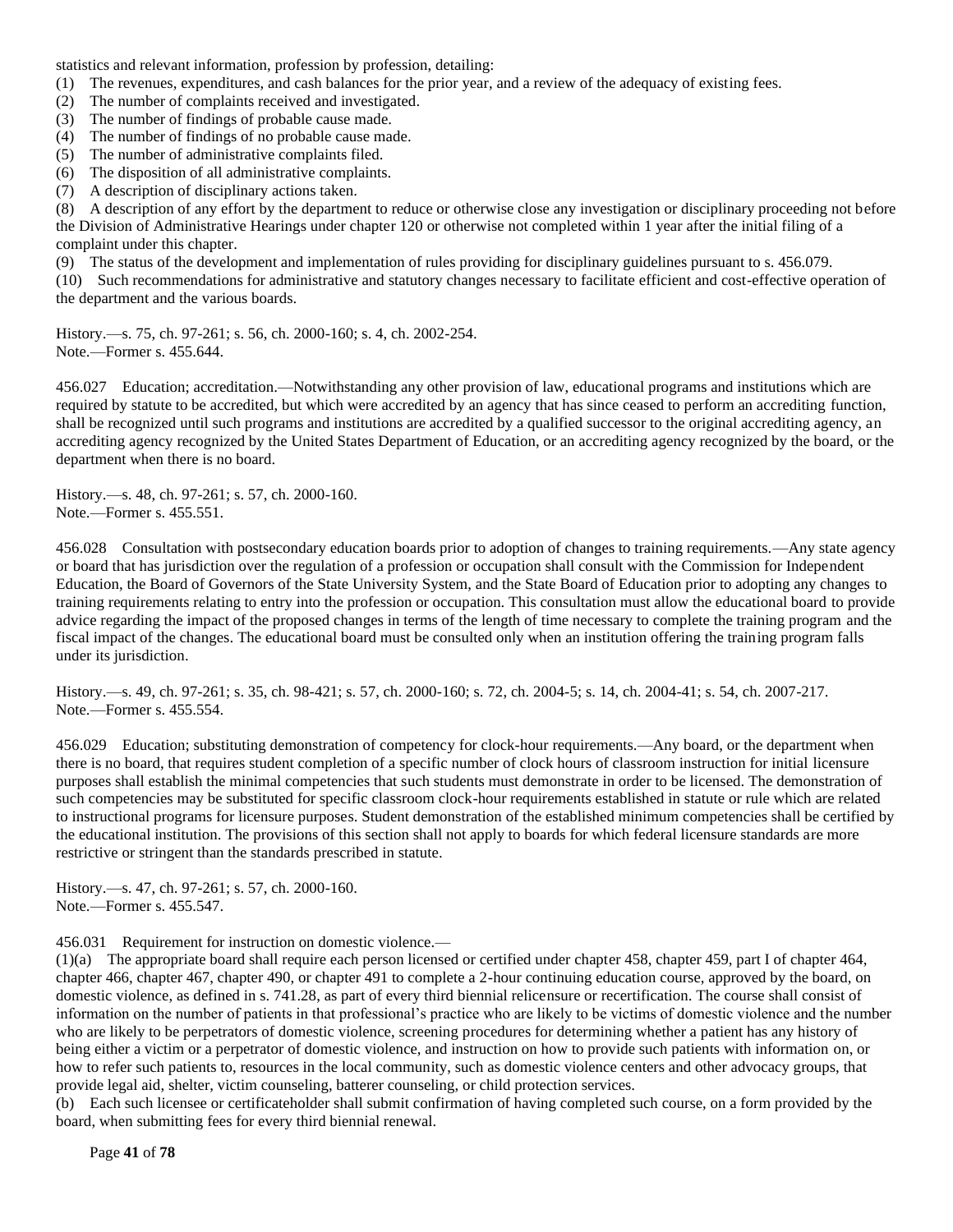(c) The board may approve additional equivalent courses that may be used to satisfy the requirements of paragraph (a). Each licensing board that requires a licensee to complete an educational course pursuant to this subsection may include the hour required for completion of the course in the total hours of continuing education required by law for such profession unless the continuing education requirements for such profession consist of fewer than 30 hours biennially.

(d) Any person holding two or more licenses subject to the provisions of this subsection shall be permitted to show proof of having taken one board-approved course on domestic violence, for purposes of relicensure or recertification for additional licenses.

(e) Failure to comply with the requirements of this subsection shall constitute grounds for disciplinary action under each respective practice act and under s. 456.072(1)(k). In addition to discipline by the board, the licensee shall be required to complete such course. (2) Each board may adopt rules to carry out the provisions of this section.

History.—s. 4, ch. 95-187; s. 61, ch. 97-261; s. 58, ch. 2000-160; s. 6, ch. 2000-295; s. 112, ch. 2000-318; s. 1, ch. 2001-176; s. 1, ch. 2001-250; s. 105, ch. 2001-277; s. 1, ch. 2006-251. Note.—Former s. 455.222; s. 455.597.

## 456.032 Hepatitis B or HIV carriers.—

(1) The department and each appropriate board within the Division of Medical Quality Assurance shall have the authority to establish procedures to handle, counsel, and provide other services to health care professionals within their respective boards who are infected with hepatitis B or the human immunodeficiency virus.

(2) Any person licensed by the department and any other person employed by a health care facility who contracts a blood-borne infection shall have a rebuttable presumption that the illness was contracted in the course and scope of his or her employment, provided that the person, as soon as practicable, reports to the person's supervisor or the facility's risk manager any significant exposure, as that term is defined in s. 381.004(1)(f), to blood or body fluids. The employer may test the blood or body fluid to determine if it is infected with the same disease contracted by the employee. The employer may rebut the presumption by the preponderance of the evidence. Except as expressly provided in this subsection, there shall be no presumption that a blood-borne infection is a job-related injury or illness.

History.—s. 75, ch. 91-297; s. 76, ch. 94-218; s. 62, ch. 97-261; s. 81, ch. 99-397; s. 59, ch. 2000-160; s. 121, ch. 2012-184; s. 2, ch. 2015-110.

Note.—Former s. 455.2224; s. 455.601.

456.033 Requirement for instruction for certain licensees on HIV and AIDS.—The following requirements apply to each person licensed or certified under chapter 457; chapter 458; chapter 459; chapter 460; chapter 461; chapter 463; part I of chapter 464; chapter 465; chapter 466; part II, part III, part V, or part X of chapter 468; or chapter 486:

(1) Each person shall be required by the appropriate board to complete no later than upon first renewal a continuing educational course, approved by the board, on human immunodeficiency virus and acquired immune deficiency syndrome as part of biennial relicensure or recertification. The course shall consist of education on the modes of transmission, infection control procedures, clinical management, and prevention of human immunodeficiency virus and acquired immune deficiency syndrome. Such course shall include information on current Florida law on acquired immune deficiency syndrome and its impact on testing, confidentiality of test results, treatment of patients, and any protocols and procedures applicable to human immunodeficiency virus counseling and testing, reporting, the offering of HIV testing to pregnant women, and partner notification issues pursuant to ss. 381.004 and 384.25. (2) Each person shall submit confirmation of having completed the course required under subsection (1), on a form as provided by the board, when submitting fees for first renewal.

(3) The board shall have the authority to approve additional equivalent courses that may be used to satisfy the requirements in subsection (1). Each licensing board that requires a licensee to complete an educational course pursuant to this section may count the hours required for completion of the course included in the total continuing educational requirements as required by law. (4) Any person holding two or more licenses subject to the provisions of this section shall be permitted to show proof of having taken one board-approved course on human immunodeficiency virus and acquired immune deficiency syndrome, for purposes of relicensure or recertification for additional licenses.

(5) Failure to comply with the above requirements shall constitute grounds for disciplinary action under each respective licensing chapter and s. 456.072(1)(e). In addition to discipline by the board, the licensee shall be required to complete the course.

History.—s. 63, ch. 97-261; s. 4, ch. 98-171; s. 9, ch. 99-331; s. 82, ch. 99-397; s. 60, ch. 2000-160; s. 113, ch. 2000-318; s. 2, ch. 2001-176; s. 2, ch. 2001-250; s. 106, ch. 2001-277; s. 2, ch. 2006-251. Note.—Former s. 455.604.

### 456.035 Address of record.—

(1) Each licensee of the department is solely responsible for notifying the department in writing of the licensee's current mailing address and place of practice, as defined by rule of the board or the department if there is no board. Electronic notification shall be allowed by the department; however, it shall be the responsibility of the licensee to ensure that the electronic notification was received by the department. A licensee's failure to notify the department of a change of address constitutes a violation of this section, and the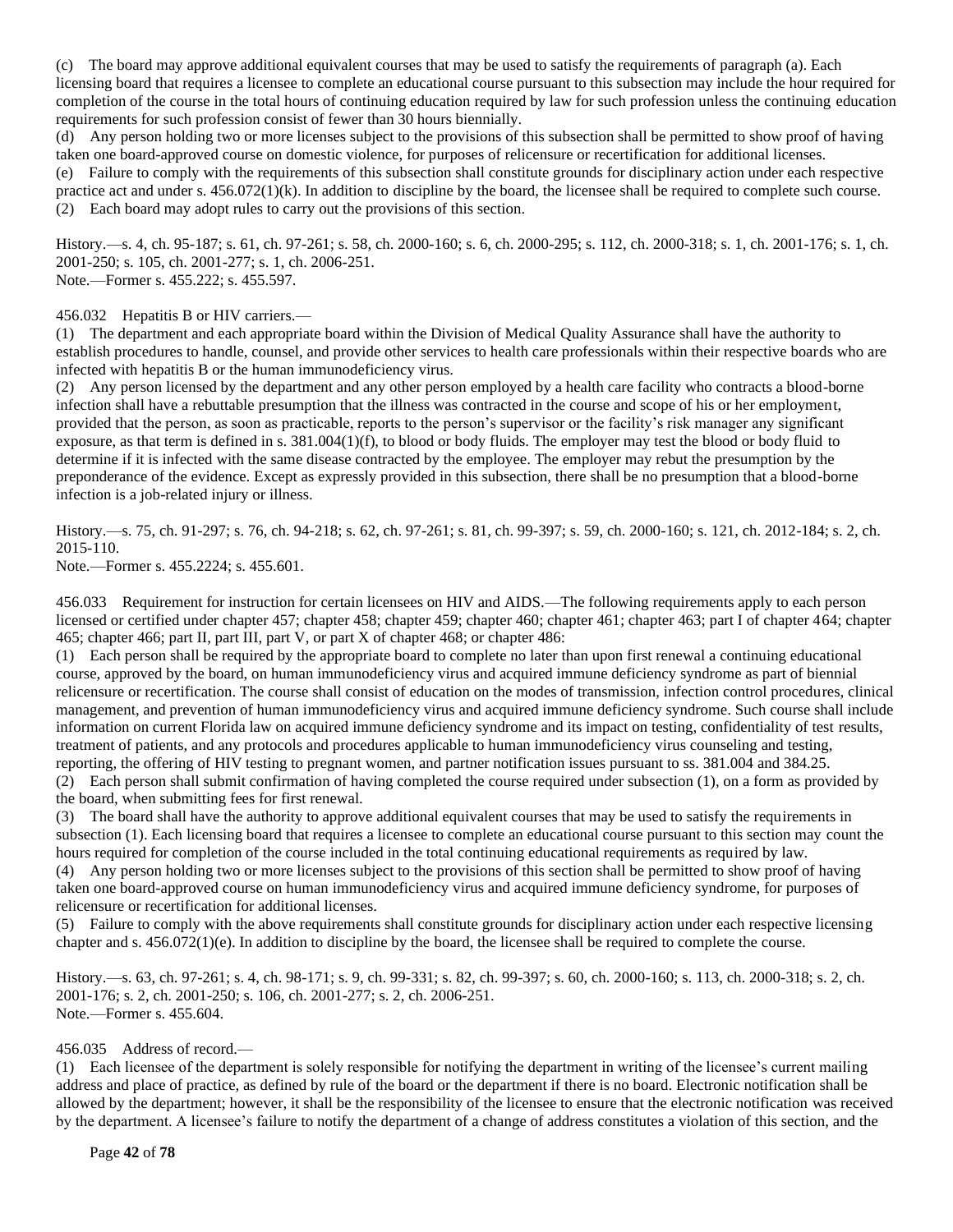licensee may be disciplined by the board or the department if there is no board.

(2) Notwithstanding any other law, service by regular mail to a licensee's last known address of record with the department constitutes adequate and sufficient notice to the licensee for any official communication to the licensee by the board or the department except when other service is required under s. 456.076.

History.—s. 97, ch. 97-261; s. 39, ch. 98-166; s. 62, ch. 2000-160; s. 13, ch. 2001-277.

Note.—Former s. 455.717.

456.036 Licenses; active and inactive status; delinquency.—

(1) A licensee may practice a profession only if the licensee has an active status license. A licensee who practices a profession with an inactive status license, a retired status license, or a delinquent license is in violation of this section and s. 456.072, and the board, or the department if there is no board, may impose discipline on the licensee.

(2) Each board, or the department if there is no board, shall permit a licensee to choose, at the time of licensure renewal, an active, inactive, or retired status.

(3) Each board, or the department if there is no board, shall by rule impose a fee for renewal of an active or inactive status license. The renewal fee for an inactive status license may not exceed the fee for an active status license.

(4) Notwithstanding any other provision of law to the contrary, a licensee may change licensure status at any time.

(a) Active status licensees choosing inactive status at the time of license renewal must pay the inactive status renewal fee, and, if applicable, the delinquency fee and the fee to change licensure status. Active status licensees choosing inactive status at any other time than at the time of license renewal must pay the fee to change licensure status.

(b) An active status licensee or an inactive status licensee who chooses retired status at the time of license renewal must pay the retired status fee, which may not exceed \$50 as established by rule of the board or the department if there is no board. An active status licensee or inactive status licensee who chooses retired status at any time other than at the time of license renewal must pay the retired status fee plus a change-of-status fee.

(c) An inactive status licensee may change to active status at any time, if the licensee meets all requirements for active status. Inactive status licensees choosing active status at the time of license renewal must pay the active status renewal fee, any applicable reactivation fees as set by the board, or the department if there is no board, and, if applicable, the delinquency fee and the fee to change licensure status. Inactive status licensees choosing active status at any other time than at the time of license renewal must pay the difference between the inactive status renewal fee and the active status renewal fee, if any exists, any applicable reactivation fees as set by the board, or the department if there is no board, and the fee to change licensure status.

(5) A licensee must apply with a complete application, as defined by rule of the board, or the department if there is no board, to renew an active or inactive status license before the license expires. If a licensee fails to renew before the license expires, the license becomes delinquent in the license cycle following expiration.

(6) A delinquent licensee must affirmatively apply with a complete application, as defined by rule of the board, or the department if there is no board, for active or inactive status during the licensure cycle in which a licensee becomes delinquent. Failure by a delinquent licensee to become active or inactive before the expiration of the current licensure cycle renders the license null without any further action by the board or the department. Any subsequent licensure shall be as a result of applying for and meeting all requirements imposed on an applicant for new licensure.

(7) Each board, or the department if there is no board, shall by rule impose an additional delinquency fee, not to exceed the biennial renewal fee for an active status license, on a delinquent licensee when such licensee applies for active or inactive status.

(8) Each board, or the department if there is no board, shall by rule impose an additional fee, not to exceed the biennial renewal fee for an active status license, for processing a licensee's request to change licensure status at any time other than at the beginning of a licensure cycle.

(9) Each board, or the department if there is no board, may by rule impose reasonable conditions, excluding full reexamination but including part of a national examination or a special purpose examination to assess current competency, necessary to ensure that a licensee who has been on inactive status for more than two consecutive biennial licensure cycles and who applies for active status can practice with the care and skill sufficient to protect the health, safety, and welfare of the public. Reactivation requirements may differ depending on the length of time licensees are inactive. The costs to meet reactivation requirements shall be borne by licensees requesting reactivation.

(10) Each board, or the department if there is no board, may by rule impose reasonable conditions, including full reexamination to assess current competency, in order to ensure that a licensee who has been on retired status for more than 5 years, or a licensee from another state who has not been in active practice within the past 5 years, and who applies for active status is able to practice with the care and skill sufficient to protect the health, safety, and welfare of the public. Requirements for reactivation of a license may differ depending on the length of time a licensee has been retired.

(11) Before reactivation, an inactive status licensee or a delinquent licensee who was inactive prior to becoming delinquent must meet the same continuing education requirements, if any, imposed on an active status licensee for all biennial licensure periods in which the licensee was inactive or delinquent.

(12) Before the license of a retired status licensee is reactivated, the licensee must meet the same requirements for continuing education, if any, and pay any renewal fees imposed on an active status licensee for all biennial licensure periods during which the licensee was on retired status.

(13) The status or a change in status of a licensee does not alter in any way the right of the board, or of the department if there is no board, to impose discipline or to enforce discipline previously imposed on a licensee for acts or omissions committed by the licensee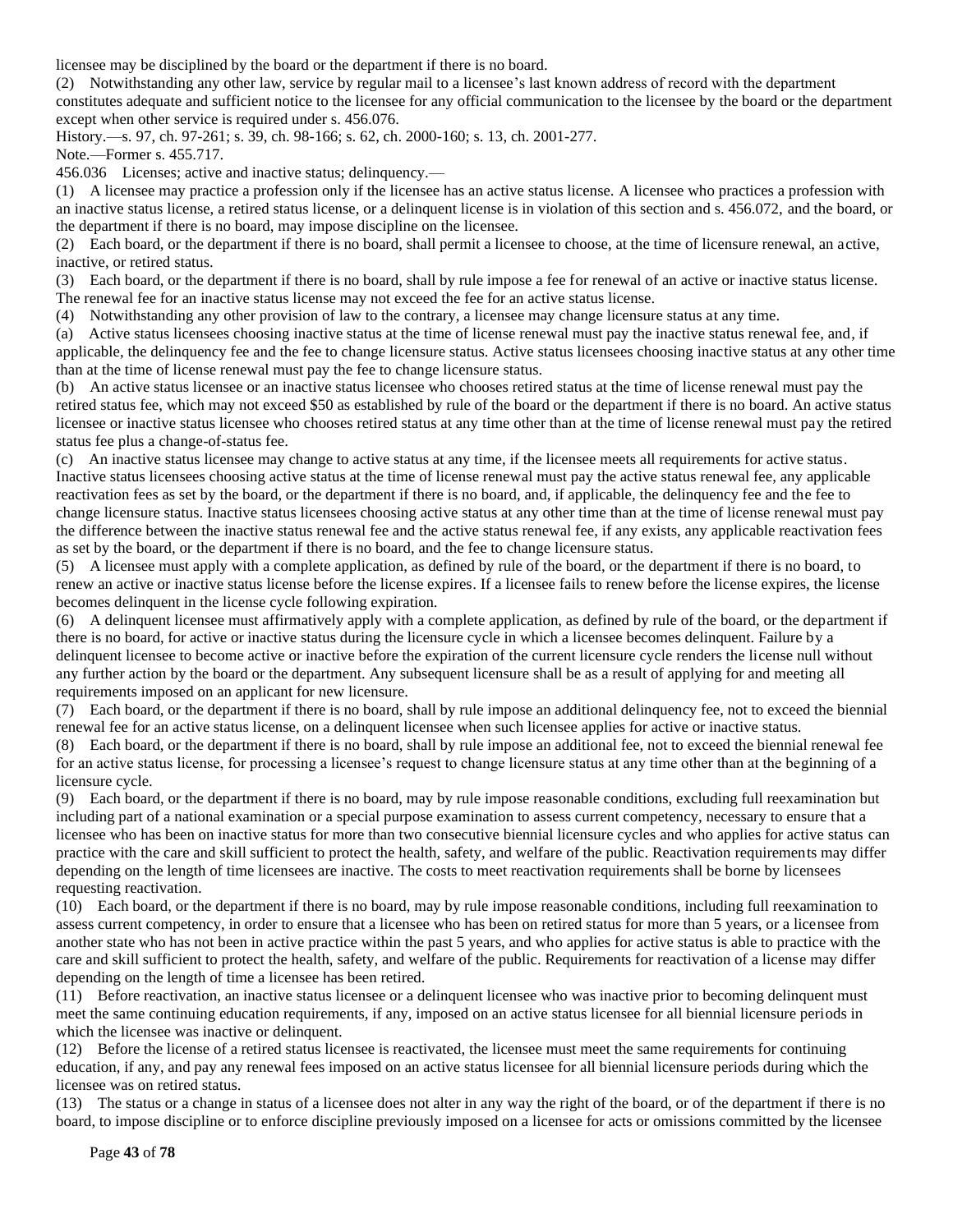while holding a license, whether active, inactive, retired, or delinquent.

(14) A person who has been denied renewal of licensure, certification, or registration under s. 456.0635(3) may regain licensure, certification, or registration only by meeting the qualifications and completing the application process for initial licensure as defined by the board, or the department if there is no board. However, a person who was denied renewal of licensure, certification, or registration under s. 24, chapter 2009-223, Laws of Florida, between July 1, 2009, and June 30, 2012, is not required to retake and pass examinations applicable for initial licensure, certification, or registration.

(15) This section does not apply to a business establishment registered, permitted, or licensed by the department to do business. (16) The board, or the department when there is no board, may adopt rules pursuant to ss. 120.536(1) and 120.54 as necessary to implement this section.

History.—s. 95, ch. 97-261; s. 63, ch. 2000-160; s. 31, ch. 2000-318; s. 3, ch. 2005-62; s. 2, ch. 2012-64. Note.—Former s. 455.711.

456.0361 Compliance with continuing education requirements.—

(1) The department shall establish an electronic continuing education tracking system to monitor licensee compliance with applicable continuing education requirements and to determine whether a licensee is in full compliance with the requirements at the time of his or her application for license renewal. The tracking system shall be integrated into the department's licensure and renewal process.

(2) The department may not renew a license until the licensee complies with all applicable continuing education requirements. This subsection does not prohibit the department or the boards from imposing additional penalties under the applicable professional practice act or applicable rules for failure to comply with continuing education requirements.

(3) The department may adopt rules to implement this section.

History.—s. 13, ch. 2016-230.

456.037 Business establishments; requirements for active status licenses; delinquency; discipline; applicability.—

(1) A business establishment regulated by the Division of Medical Quality Assurance pursuant to this chapter may provide regulated services only if the business establishment has an active status license. A business establishment that provides regulated services without an active status license is in violation of this section and s. 456.072, and the board, or the department if there is no board, may impose discipline on the business establishment.

(2) A business establishment must apply with a complete application, as defined by rule of the board, or the department if there is no board, to renew an active status license before the license expires. If a business establishment fails to renew before the license expires, the license becomes delinquent, except as otherwise provided in statute, in the license cycle following expiration.

(3) A delinquent business establishment must apply with a complete application, as defined by rule of the board, or the department if there is no board, for active status within 6 months after becoming delinquent. Failure of a delinquent business establishment to renew the license within the 6 months after the expiration date of the license renders the license null without any further action by the board or the department. Any subsequent licensure shall be as a result of applying for and meeting all requirements imposed on a business establishment for new licensure.

(4) The status or a change in status of a business establishment license does not alter in any way the right of the board, or of the department if there is no board, to impose discipline or to enforce discipline previously imposed on a business establishment for acts or omissions committed by the business establishment while holding a license, whether active or null.

(5) This section applies to any business establishment registered, permitted, or licensed by the department to do business. Business establishments include, but are not limited to, dental laboratories, electrology facilities, massage establishments, pharmacies, and painmanagement clinics required to be registered under s. 458.3265 or s. 459.0137.

History.—s. 89, ch. 99-397; s. 64, ch. 2000-160; s. 27, ch. 2000-318; s. 102, ch. 2000-349; s. 1, ch. 2010-211. Note.—Former s. 455.712.

456.038 Renewal and cancellation notices.—

(1) At least 90 days before the end of a licensure cycle, the department shall:

(a) Forward a licensure renewal notification to an active or inactive status licensee at the licensee's last known address of record with the department.

(b) Forward a notice of pending cancellation of licensure to a delinquent licensee at the licensee's last known address of record with the department.

(2) Each licensure renewal notification and each notice of pending cancellation of licensure must state conspicuously that a licensee who remains on inactive status for more than two consecutive biennial licensure cycles and who wishes to reactivate the license may be required to demonstrate the competency to resume active practice by sitting for a special purpose examination or by completing other reactivation requirements, as defined by rule of the board or the department if there is no board.

History.—s. 96, ch. 97-261; s. 65, ch. 2000-160; s. 33, ch. 2000-318.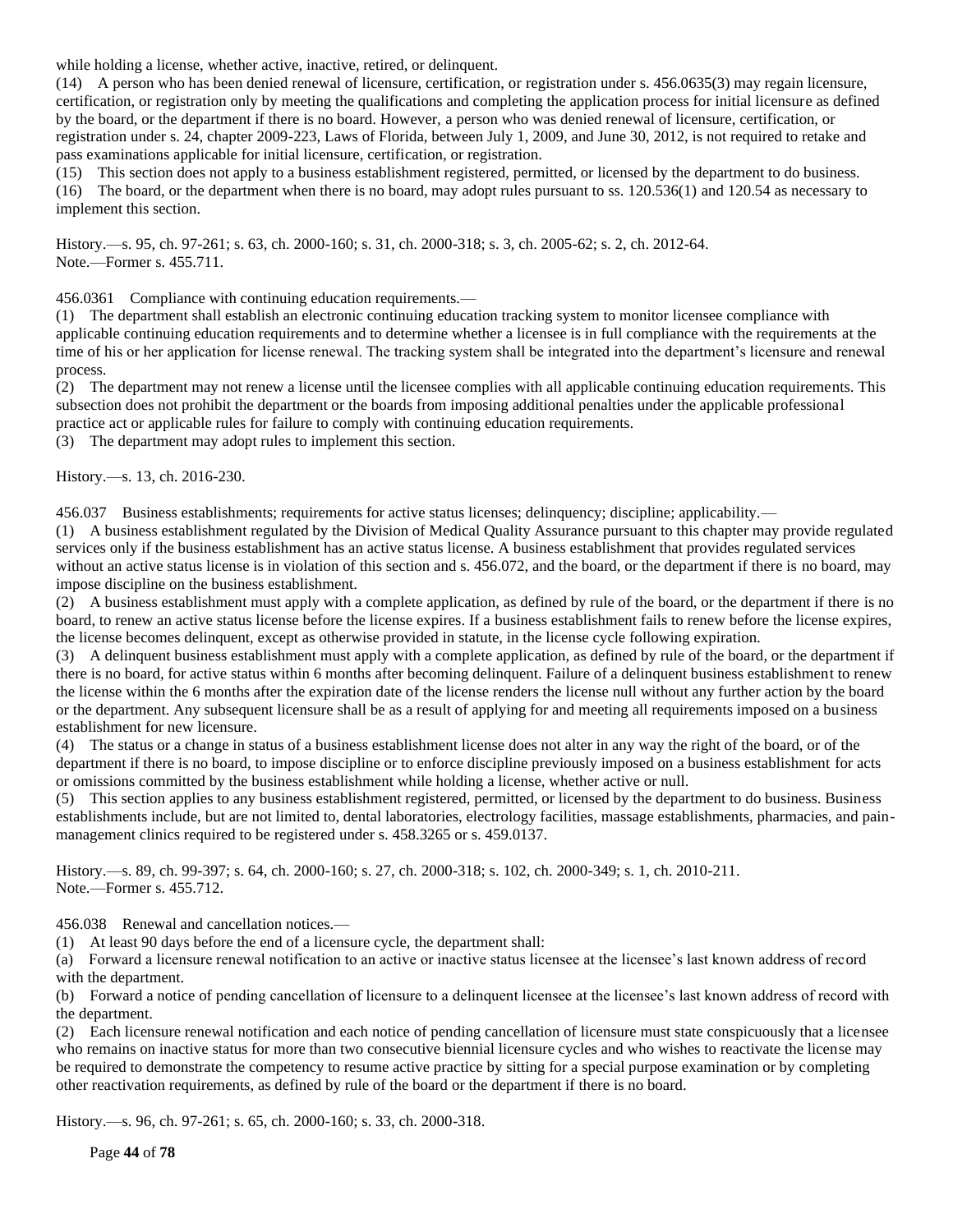Note.—Former s. 455.714.

456.039 Designated health care professionals; information required for licensure.—

(1) Each person who applies for initial licensure as a physician under chapter 458, chapter 459, chapter 460, or chapter 461, except a person applying for registration pursuant to ss. 458.345 and 459.021, must, at the time of application, and each physician who applies for license renewal under chapter 458, chapter 459, chapter 460, or chapter 461, except a person registered pursuant to ss. 458.345 and 459.021, must, in conjunction with the renewal of such license and under procedures adopted by the Department of Health, and in addition to any other information that may be required from the applicant, furnish the following information to the Department of Health:

(a)1. The name of each medical school that the applicant has attended, with the dates of attendance and the date of graduation, and a description of all graduate medical education completed by the applicant, excluding any coursework taken to satisfy medical licensure continuing education requirements.

2. The name of each hospital at which the applicant has privileges.

3. The address at which the applicant will primarily conduct his or her practice.

4. Any certification that the applicant has received from a specialty board that is recognized by the board to which the applicant is applying.

5. The year that the applicant began practicing medicine.

6. Any appointment to the faculty of a medical school which the applicant currently holds and an indication as to whether the applicant has had the responsibility for graduate medical education within the most recent 10 years.

7. A description of any criminal offense of which the applicant has been found guilty, regardless of whether adjudication of guilt was withheld, or to which the applicant has pled guilty or nolo contendere. A criminal offense committed in another jurisdiction which would have been a felony or misdemeanor if committed in this state must be reported. If the applicant indicates that a criminal offense is under appeal and submits a copy of the notice for appeal of that criminal offense, the department must state that the criminal offense is under appeal if the criminal offense is reported in the applicant's profile. If the applicant indicates to the department that a criminal offense is under appeal, the applicant must, upon disposition of the appeal, submit to the department a copy of the final written order of disposition.

8. A description of any final disciplinary action taken within the previous 10 years against the applicant by the agency regulating the profession that the applicant is or has been licensed to practice, whether in this state or in any other jurisdiction, by a specialty board that is recognized by the American Board of Medical Specialties, the American Osteopathic Association, or a similar national organization, or by a licensed hospital, health maintenance organization, prepaid health clinic, ambulatory surgical center, or nursing home. Disciplinary action includes resignation from or nonrenewal of medical staff membership or the restriction of privileges at a licensed hospital, health maintenance organization, prepaid health clinic, ambulatory surgical center, or nursing home taken in lieu of or in settlement of a pending disciplinary case related to competence or character. If the applicant indicates that the disciplinary action is under appeal and submits a copy of the document initiating an appeal of the disciplinary action, the department must state that the disciplinary action is under appeal if the disciplinary action is reported in the applicant's profile.

9. Relevant professional qualifications as defined by the applicable board.

(b) In addition to the information required under paragraph (a), each applicant who seeks licensure under chapter 458, chapter 459, or chapter 461, and who has practiced previously in this state or in another jurisdiction or a foreign country must provide the information required of licensees under those chapters pursuant to s. 456.049. An applicant for licensure under chapter 460 who has practiced previously in this state or in another jurisdiction or a foreign country must provide the same information as is required of licensees under chapter 458, pursuant to s. 456.049.

(2) Before the issuance of the licensure renewal notice required by s. 456.038, the Department of Health shall send a notice to each person licensed under chapter 458, chapter 459, chapter 460, or chapter 461, at the licensee's last known address of record with the department, regarding the requirements for information to be submitted by those practitioners pursuant to this section in conjunction with the renewal of such license and under procedures adopted by the department.

(3) Each person who has submitted information pursuant to subsection (1) must update that information in writing by notifying the Department of Health within 45 days after the occurrence of an event or the attainment of a status that is required to be reported by subsection (1). Failure to comply with the requirements of this subsection to update and submit information constitutes a ground for disciplinary action under each respective licensing chapter and s. 456.072(1)(k). For failure to comply with the requirements of this subsection to update and submit information, the department or board, as appropriate, may:

(a) Refuse to issue a license to any person applying for initial licensure who fails to submit and update the required information.

(b) Issue a citation to any licensee who fails to submit and update the required information and may fine the licensee up to \$50 for each day that the licensee is not in compliance with this subsection. The citation must clearly state that the licensee may choose, in lieu of accepting the citation, to follow the procedure under s. 456.073. If the licensee disputes the matter in the citation, the procedures set forth in s. 456.073 must be followed. However, if the licensee does not dispute the matter in the citation with the department within 30 days after the citation is served, the citation becomes a final order and constitutes discipline. Service of a citation may be made by personal service or certified mail, restricted delivery, to the subject at the licensee's last known address.

(4)(a) An applicant for initial licensure must submit a set of fingerprints to the Department of Health in accordance with s. 458.311, s. 459.0055, s. 460.406, or s. 461.006.

(b) An applicant for renewed licensure must submit a set of fingerprints for the initial renewal of his or her license after January 1,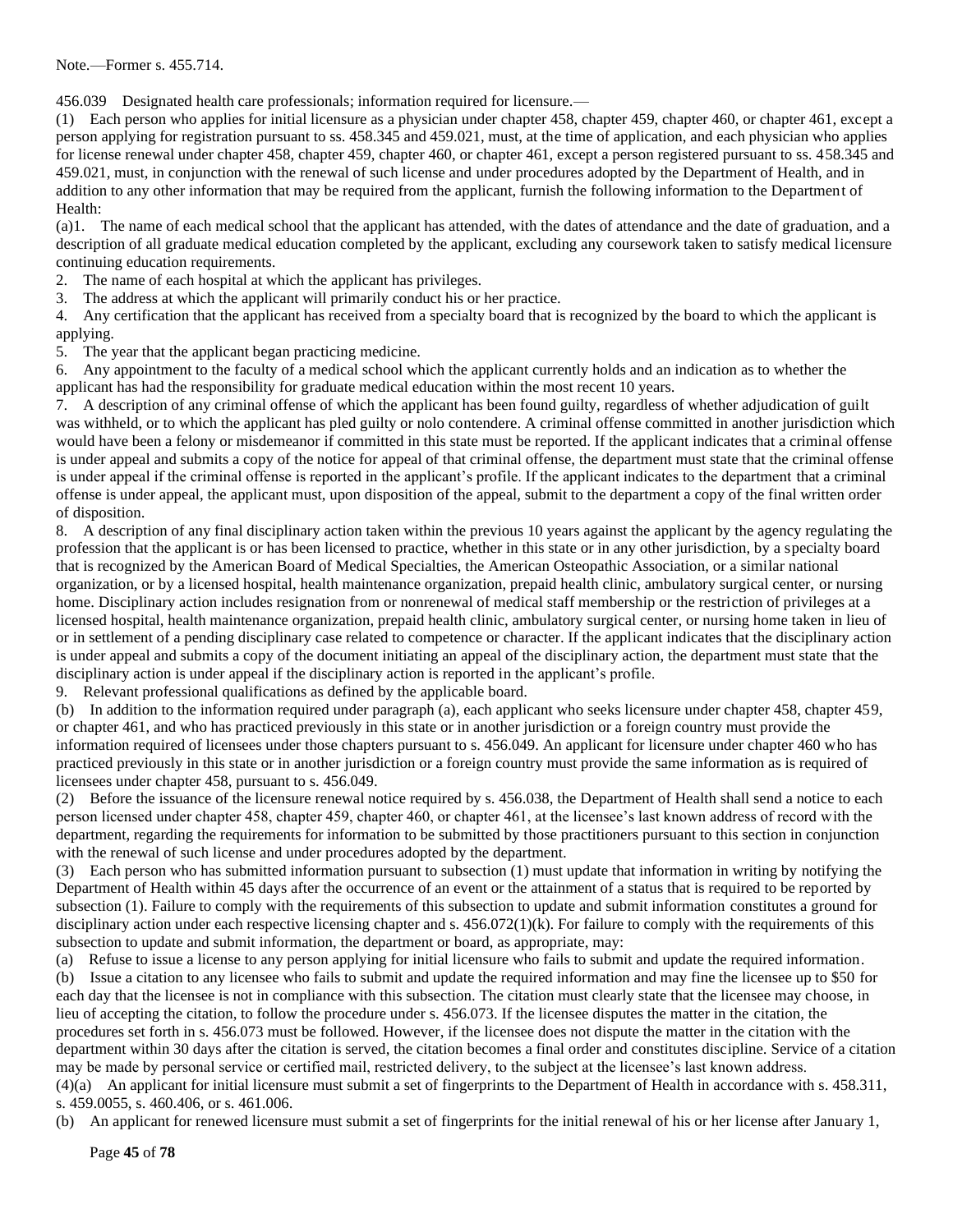2000, to the agency regulating that profession in accordance with procedures established under s. 458.319, s. 459.008, s. 460.407, or s. 461.007.

(c) The Department of Health shall submit the fingerprints provided by an applicant for initial licensure to the Florida Department of Law Enforcement for a statewide criminal history check, and the Florida Department of Law Enforcement shall forward the

fingerprints to the Federal Bureau of Investigation for a national criminal history check of the applicant. The department shall submit the fingerprints provided by an applicant for a renewed license to the Florida Department of Law Enforcement for a statewide criminal history check, and the Florida Department of Law Enforcement shall forward the fingerprints to the Federal Bureau of Investigation for a national criminal history check for the initial renewal of the applicant's license after January 1, 2000; for any subsequent renewal of the applicant's license, the department shall submit the required information for a statewide criminal history check of the applicant. (5) Each person who is required to submit information pursuant to this section may submit additional information. Such information

may include, but is not limited to:

(a) Information regarding publications in peer-reviewed medical literature within the previous 10 years.

- (b) Information regarding professional or community service activities or awards.
- (c) Languages, other than English, used by the applicant to communicate with patients and identification of any translating service that may be available at the place where the applicant primarily conducts his or her practice.

(d) An indication of whether the person participates in the Medicaid program.

History.—s. 127, ch. 97-237; s. 3, ch. 97-273; ss. 8, 34, ch. 98-166; s. 60, ch. 99-397; s. 66, ch. 2000-160; s. 21, ch. 2000-318; s. 74, ch. 2001-62; s. 13, ch. 2003-416; s. 57, ch. 2010-114; s. 54, ch. 2015-2. Note.—Former s. 455.565.

456.0391 Advanced registered nurse practitioners; information required for certification.—

(1)(a) Each person who applies for initial certification under s. 464.012 must, at the time of application, and each person certified under s. 464.012 who applies for certification renewal must, in conjunction with the renewal of such certification and under procedures adopted by the Department of Health, and in addition to any other information that may be required from the applicant, furnish the following information to the Department of Health:

1. The name of each school or training program that the applicant has attended, with the months and years of attendance and the month and year of graduation, and a description of all graduate professional education completed by the applicant, excluding any coursework taken to satisfy continuing education requirements.

2. The name of each location at which the applicant practices.

3. The address at which the applicant will primarily conduct his or her practice.

4. Any certification or designation that the applicant has received from a specialty or certification board that is recognized or approved by the regulatory board or department to which the applicant is applying.

5. The year that the applicant received initial certification and began practicing the profession in any jurisdiction and the year that the applicant received initial certification in this state.

6. Any appointment which the applicant currently holds to the faculty of a school related to the profession and an indication as to whether the applicant has had the responsibility for graduate education within the most recent 10 years.

7. A description of any criminal offense of which the applicant has been found guilty, regardless of whether adjudication of guilt was withheld, or to which the applicant has pled guilty or nolo contendere. A criminal offense committed in another jurisdiction which would have been a felony or misdemeanor if committed in this state must be reported. If the applicant indicates that a criminal offense is under appeal and submits a copy of the notice for appeal of that criminal offense, the department must state that the criminal offense is under appeal if the criminal offense is reported in the applicant's profile. If the applicant indicates to the department that a criminal offense is under appeal, the applicant must, within 15 days after the disposition of the appeal, submit to the department a copy of the final written order of disposition.

8. A description of any final disciplinary action taken within the previous 10 years against the applicant by a licensing or regulatory body in any jurisdiction, by a specialty board that is recognized by the board or department, or by a licensed hospital, health maintenance organization, prepaid health clinic, ambulatory surgical center, or nursing home. Disciplinary action includes resignation from or nonrenewal of staff membership or the restriction of privileges at a licensed hospital, health maintenance organization, prepaid health clinic, ambulatory surgical center, or nursing home taken in lieu of or in settlement of a pending disciplinary case related to competence or character. If the applicant indicates that the disciplinary action is under appeal and submits a copy of the document initiating an appeal of the disciplinary action, the department must state that the disciplinary action is under appeal if the disciplinary action is reported in the applicant's profile.

(b) In addition to the information required under paragraph (a), each applicant for initial certification or certification renewal must provide the information required of licensees pursuant to s. 456.049.

(2) The Department of Health shall send a notice to each person certified under s. 464.012 at the certificateholder's last known address of record regarding the requirements for information to be submitted by advanced registered nurse practitioners pursuant to this section in conjunction with the renewal of such certificate.

(3) Each person certified under s. 464.012 who has submitted information pursuant to subsection (1) must update that information in writing by notifying the Department of Health within 45 days after the occurrence of an event or the attainment of a status that is required to be reported by subsection (1). Failure to comply with the requirements of this subsection to update and submit information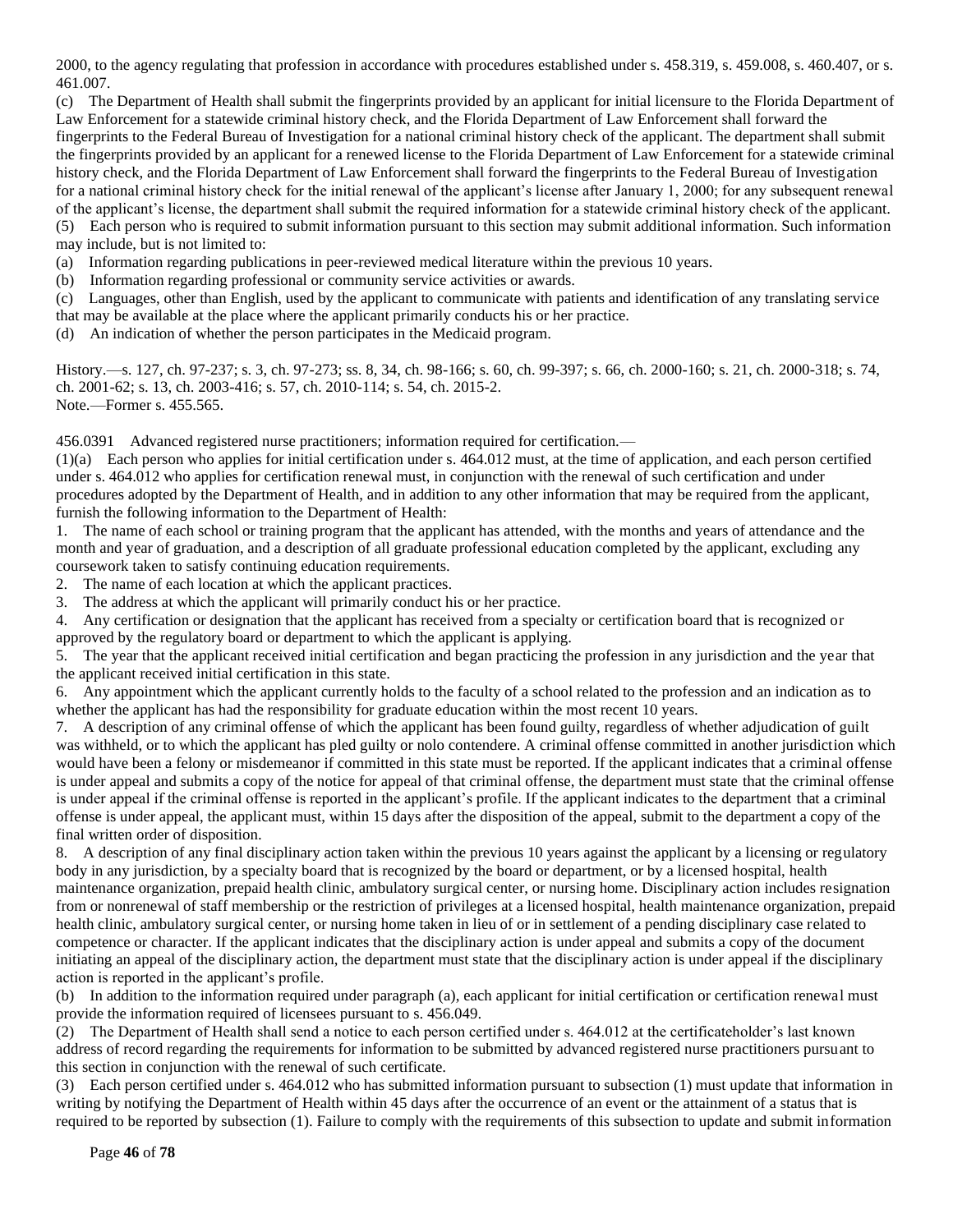constitutes a ground for disciplinary action under chapter  $464$  and s.  $456.072(1)$ (k). For failure to comply with the requirements of this subsection to update and submit information, the department or board, as appropriate, may:

(a) Refuse to issue a certificate to any person applying for initial certification who fails to submit and update the required information.

(b) Issue a citation to any certificateholder who fails to submit and update the required information and may fine the certificateholder up to \$50 for each day that the certificateholder is not in compliance with this subsection. The citation must clearly state that the certificateholder may choose, in lieu of accepting the citation, to follow the procedure under s. 456.073. If the certificateholder disputes the matter in the citation, the procedures set forth in s. 456.073 must be followed. However, if the certificateholder does not dispute the matter in the citation with the department within 30 days after the citation is served, the citation becomes a final order and constitutes discipline. Service of a citation may be made by personal service or certified mail, restricted delivery, to the subject at the certificateholder's last known address.

(4)(a) An applicant for initial certification under s. 464.012 must submit a set of fingerprints to the Department of Health on a form and under procedures specified by the department, along with payment in an amount equal to the costs incurred by the Department of Health for a national criminal history check of the applicant.

(b) An applicant for renewed certification who has not previously submitted a set of fingerprints to the Department of Health for purposes of certification must submit a set of fingerprints to the department as a condition of the initial renewal of his or her certificate after the effective date of this section. The applicant must submit the fingerprints on a form and under procedures specified by the department, along with payment in an amount equal to the costs incurred by the Department of Health for a national criminal history check. For subsequent renewals, the applicant for renewed certification must only submit information necessary to conduct a statewide criminal history check, along with payment in an amount equal to the costs incurred by the Department of Health for a statewide criminal history check.

(c)1. The Department of Health shall submit the fingerprints provided by an applicant for initial certification to the Florida Department of Law Enforcement for a statewide criminal history check, and the Florida Department of Law Enforcement shall forward the fingerprints to the Federal Bureau of Investigation for a national criminal history check of the applicant.

2. The department shall submit the fingerprints provided by an applicant for the initial renewal of certification to the Florida Department of Law Enforcement for a statewide criminal history check, and the Florida Department of Law Enforcement shall forward the fingerprints to the Federal Bureau of Investigation for a national criminal history check for the initial renewal of the applicant's certificate after the effective date of this section.

3. For any subsequent renewal of the applicant's certificate, the department shall submit the required information for a statewide criminal history check of the applicant to the Florida Department of Law Enforcement.

(d) Any applicant for initial certification or renewal of certification as an advanced registered nurse practitioner who submits to the Department of Health a set of fingerprints and information required for the criminal history check required under this section shall not be required to provide a subsequent set of fingerprints or other duplicate information required for a criminal history check to the Agency for Health Care Administration, the Department of Juvenile Justice, or the Department of Children and Families for employment or licensure with such agency or department, if the applicant has undergone a criminal history check as a condition of initial certification or renewal of certification as an advanced registered nurse practitioner with the Department of Health, notwithstanding any other provision of law to the contrary. In lieu of such duplicate submission, the Agency for Health Care Administration, the Department of Juvenile Justice, and the Department of Children and Families shall obtain criminal history information for employment or licensure of persons certified under s. 464.012 by such agency or department from the Department of Health's health care practitioner credentialing system.

(5) Each person who is required to submit information pursuant to this section may submit additional information to the Department of Health. Such information may include, but is not limited to:

(a) Information regarding publications in peer-reviewed professional literature within the previous 10 years.

(b) Information regarding professional or community service activities or awards.

(c) Languages, other than English, used by the applicant to communicate with patients or clients and identification of any translating service that may be available at the place where the applicant primarily conducts his or her practice.

(d) An indication of whether the person participates in the Medicaid program.

History.—s. 152, ch. 2000-318; s. 268, ch. 2014-19.

### 456.0392 Prescription labeling.—

(1) A prescription written by a practitioner who is authorized under the laws of this state to write prescriptions for drugs that are not listed as controlled substances in chapter 893 but who is not eligible for a federal Drug Enforcement Administration number shall include that practitioner's name and professional license number. The pharmacist or dispensing practitioner must include the practitioner's name on the container of the drug that is dispensed. A pharmacist shall be permitted, upon verification by the prescriber, to document any information required by this section.

(2) A prescription for a drug that is not listed as a controlled substance in chapter 893 which is written by an advanced registered nurse practitioner certified under s. 464.012 is presumed, subject to rebuttal, to be valid and within the parameters of the prescriptive authority delegated by a practitioner licensed under chapter 458, chapter 459, or chapter 466.

(3) A prescription for a drug that is not listed as a controlled substance in chapter 893 which is written by a physician assistant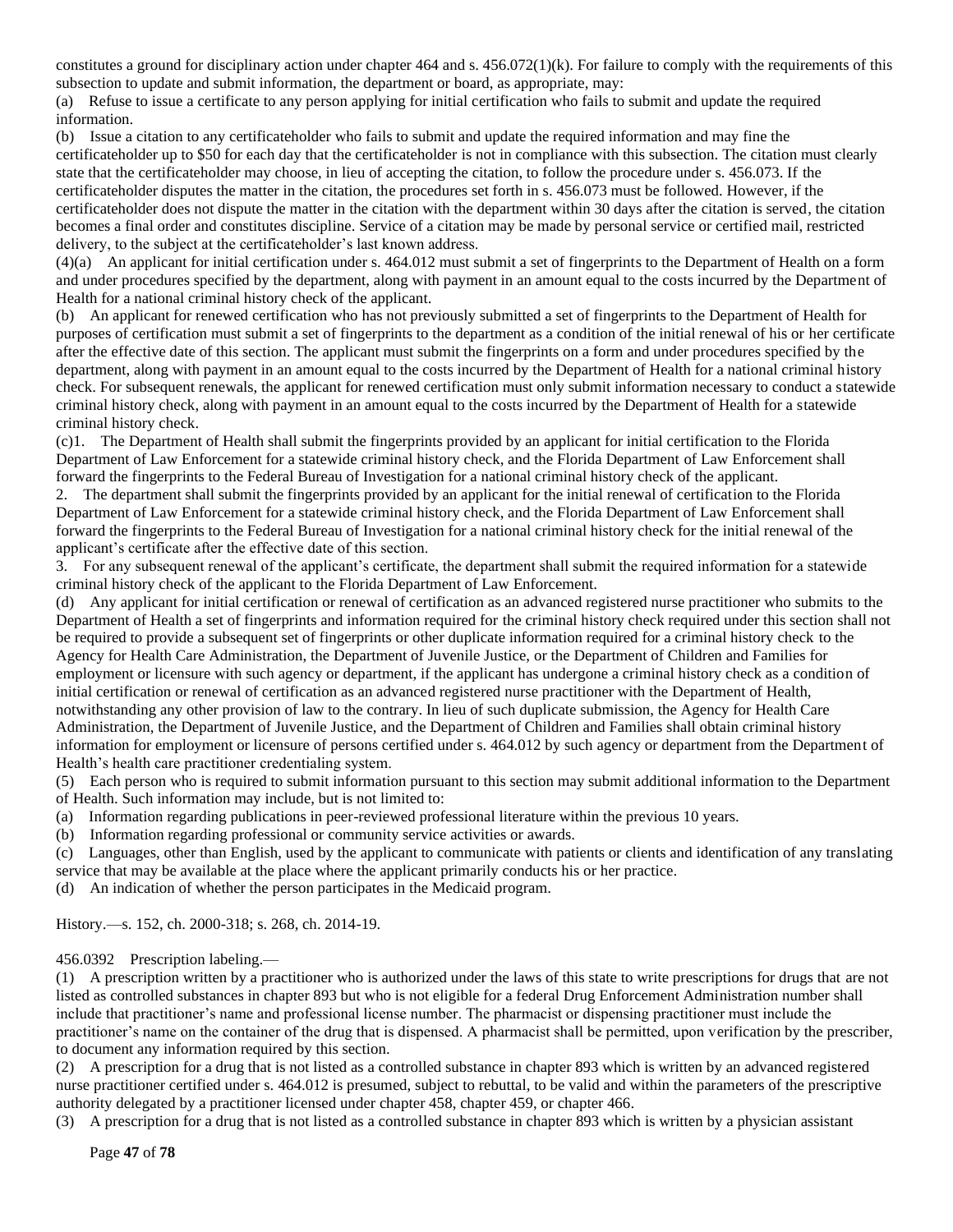licensed under chapter 458 or chapter 459 is presumed, subject to rebuttal, to be valid and within the parameters of the prescriptive authority delegated by the physician assistant's supervising physician.

History.—s. 1, ch. 2004-8.

456.041 Practitioner profile; creation.—

(1)(a) The Department of Health shall compile the information submitted pursuant to s. 456.039 into a practitioner profile of the applicant submitting the information, except that the Department of Health shall develop a format to compile uniformly any information submitted under s. 456.039(4)(b). Beginning July 1, 2001, the Department of Health may compile the information submitted pursuant to s. 456.0391 into a practitioner profile of the applicant submitting the information. The protocol submitted pursuant to s. 464.012(3) must be included in the practitioner profile of the advanced registered nurse practitioner.

(b) Beginning July 1, 2005, the department shall verify the information submitted by the applicant under s. 456.039 concerning disciplinary history and medical malpractice claims at the time of initial licensure and license renewal using the National Practitioner Data Bank. The physician profiles shall reflect the disciplinary action and medical malpractice claims as reported by the National Practitioner Data Bank, and shall include information relating to liability and disciplinary actions obtained as a result of a search of the National Practitioner Data Bank.

(c) Within 30 calendar days after receiving an update of information required for the practitioner's profile, the department shall update the practitioner's profile in accordance with the requirements of subsection (8).

(2) On the profile published under subsection (1), the department shall indicate if the information provided under s. 456.039(1)(a)7. or s. 456.0391(1)(a)7. is or is not corroborated by a criminal history check conducted according to this subsection. The department, or the board having regulatory authority over the practitioner acting on behalf of the department, shall investigate any information received by the department or the board.

(3) The Department of Health shall include in each practitioner's practitioner profile that criminal information that directly relates to the practitioner's ability to competently practice his or her profession. The department must include in each practitioner's practitioner profile the following statement: "The criminal history information, if any exists, may be incomplete; federal criminal history information is not available to the public." The department shall provide in each practitioner profile, for every final disciplinary action taken against the practitioner, an easy-to-read narrative description that explains the administrative complaint filed against the practitioner and the final disciplinary action imposed on the practitioner. The department shall include a hyperlink to each final order listed in its website report of dispositions of recent disciplinary actions taken against practitioners.

(4) The Department of Health shall include, with respect to a practitioner licensed under chapter 458 or chapter 459, a statement of how the practitioner has elected to comply with the financial responsibility requirements of s. 458.320 or s. 459.0085. The department shall include, with respect to practitioners subject to s. 456.048, a statement of how the practitioner has elected to comply with the financial responsibility requirements of that section. The department shall include, with respect to practitioners licensed under chapter 461, information relating to liability actions which has been reported under s. 456.049 or s. 627.912 within the previous 10 years for any paid claim that exceeds \$5,000. The department shall include, with respect to practitioners licensed under chapter 458 or chapter 459, information relating to liability actions which has been reported under ss. 456.049 and 627.912 within the previous 10 years for any paid claim that exceeds \$100,000. Such claims information shall be reported in the context of comparing an individual practitioner's claims to the experience of other practitioners within the same specialty, or profession if the practitioner is not a specialist. The department must provide a hyperlink in such practitioner's profile to all such comparison reports. If information relating to a liability action is included in a practitioner's practitioner profile, the profile must also include the following statement: "Settlement of a claim may occur for a variety of reasons that do not necessarily reflect negatively on the professional competence or conduct of the practitioner. A payment in settlement of a medical malpractice action or claim should not be construed as creating a presumption that medical malpractice has occurred."

(5) The Department of Health shall include the date of a hospital or ambulatory surgical center disciplinary action taken by a licensed hospital or an ambulatory surgical center, in accordance with the requirements of s. 395.0193, in the practitioner profile. The department shall state whether the action related to professional competence and whether it related to the delivery of services to a patient.

(6) The Department of Health shall provide in each practitioner profile for every physician or advanced registered nurse practitioner terminated for cause from participating in the Medicaid program, pursuant to s. 409.913, or sanctioned by the Medicaid program a statement that the practitioner has been terminated from participating in the Florida Medicaid program or sanctioned by the Medicaid program.

(7) The Department of Health may include in the practitioner's practitioner profile any other information that is a public record of any governmental entity and that relates to a practitioner's ability to competently practice his or her profession.

(8) Upon the completion of a practitioner profile under this section, the Department of Health shall furnish the practitioner who is the subject of the profile a copy of it for review and verification. The practitioner has a period of 30 days in which to review and verify the contents of the profile and to correct any factual inaccuracies in it. The Department of Health shall make the profile available to the public at the end of the 30-day period regardless of whether the practitioner has provided verification of the profile content. A practitioner shall be subject to a fine of up to \$100 per day for failure to verify the profile contents and to correct any factual errors in his or her profile within the 30-day period. The department shall make the profiles available to the public through the World Wide Web and other commonly used means of distribution. The department must include the following statement, in boldface type, in each profile that has not been reviewed by the practitioner to which it applies: "The practitioner has not verified the information contained in this profile."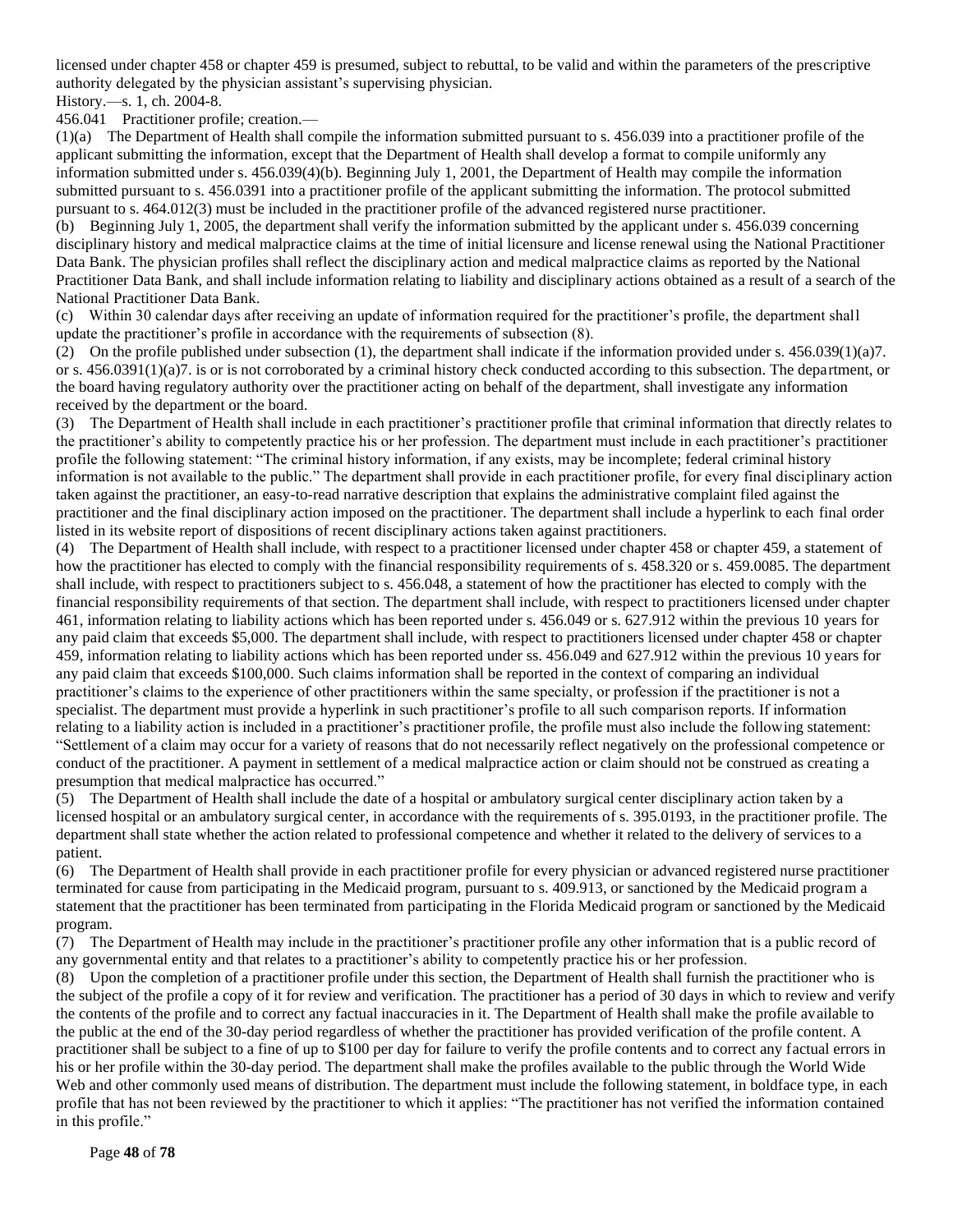(9) The Department of Health must provide in each profile an easy-to-read explanation of any disciplinary action taken and the reason the sanction or sanctions were imposed.

(10) The Department of Health may provide one link in each profile to a practitioner's professional website if the practitioner requests that such a link be included in his or her profile.

(11) Making a practitioner profile available to the public under this section does not constitute agency action for which a hearing under s. 120.57 may be sought.

History.—s. 128, ch. 97-237; s. 4, ch. 97-273; s. 35, ch. 98-166; s. 77, ch. 99-397; s. 111, ch. 2000-153; s. 67, ch. 2000-160; ss. 22, 153, ch. 2000-318; s. 14, ch. 2003-416; s. 7, ch. 2005-62; s. 1, ch. 2005-266; s. 3, ch. 2006-251; s. 22, ch. 2009-223; s. 103, ch. 2010- 5; s. 26, ch. 2016-224. Note.—Former s. 455.5651.

456.042 Practitioner profiles; update.—A practitioner must submit updates of required information within 15 days after the final activity that renders such information a fact. The Department of Health shall update each practitioner's practitioner profile periodically. An updated profile is subject to the same requirements as an original profile.

History.—s. 129, ch. 97-237; s. 5, ch. 97-273; s. 68, ch. 2000-160; s. 15, ch. 2003-416. Note.—Former s. 455.5652.

456.043 Practitioner profiles; data storage.—Effective upon this act becoming a law, the Department of Health must develop or contract for a computer system to accommodate the new data collection and storage requirements under this act pending the development and operation of a computer system by the Department of Health for handling the collection, input, revision, and update of data submitted by physicians as a part of their initial licensure or renewal to be compiled into individual practitioner profiles. The Department of Health must incorporate any data required by this act into the computer system used in conjunction with the regulation of health care professions under its jurisdiction. The Department of Health is authorized to contract with and negotiate any interagency agreement necessary to develop and implement the practitioner profiles. The Department of Health shall have access to any information or record maintained by the Agency for Health Care Administration, including any information or record that is otherwise confidential and exempt from the provisions of chapter 119 and s. 24(a), Art. I of the State Constitution, so that the Department of Health may corroborate any information that practitioners are required to report under s. 456.039 or s. 456.0391.

History.—s. 130, ch. 97-237; s. 6, ch. 97-273; s. 112, ch. 2000-153; s. 69, ch. 2000-160; ss. 23, 154, ch. 2000-318. Note.—Former s. 455.5653.

456.044 Practitioner profiles; rules; workshops.—Effective upon this act becoming a law, the Department of Health shall adopt rules for the form of a practitioner profile that the agency is required to prepare. The Department of Health, pursuant to chapter 120, must hold public workshops for purposes of rule development to implement this section. An agency to which information is to be submitted under this act may adopt by rule a form for the submission of the information required under s. 456.039 or s. 456.0391.

History.—s. 131, ch. 97-237; s. 7, ch. 97-273; s. 113, ch. 2000-153; s. 70, ch. 2000-160; ss. 24, 155, ch. 2000-318. Note.—Former s. 455.5654.

456.045 Practitioner profiles; maintenance of superseded information.—Information in superseded practitioner profiles must be maintained by the Department of Health, in accordance with general law and the rules of the Department of State.

History.—s. 132, ch. 97-237; s. 8, ch. 97-273; s. 71, ch. 2000-160. Note.—Former s. 455.5655.

456.046 Practitioner profiles; confidentiality.—Any patient name or other information that identifies a patient which is in a record obtained by the Department of Health or its agent for the purpose of compiling a practitioner profile pursuant to s. 456.041 is confidential and exempt from the provisions of s. 119.07(1) and s. 24(a), Art. I of the State Constitution. Other data received by the department or its agent as a result of its duty to compile and promulgate practitioner profiles are confidential and exempt from the provisions of s. 119.07(1) and s. 24(a), Art. I of the State Constitution until the profile into which the data are incorporated or with respect to which the data are submitted is made public pursuant to the requirements of s. 456.041. Any information or record that the Department of Health obtains from the Agency for Health Care Administration or any other governmental entity for the purpose of compiling a practitioner profile or substantiating other information or records submitted for that purpose which is otherwise exempt from public disclosure shall remain exempt as otherwise provided by law.

History.—s. 1, ch. 97-175; s. 71, ch. 2000-160; s. 1, ch. 2002-198. Note.—Former s. 455.5656.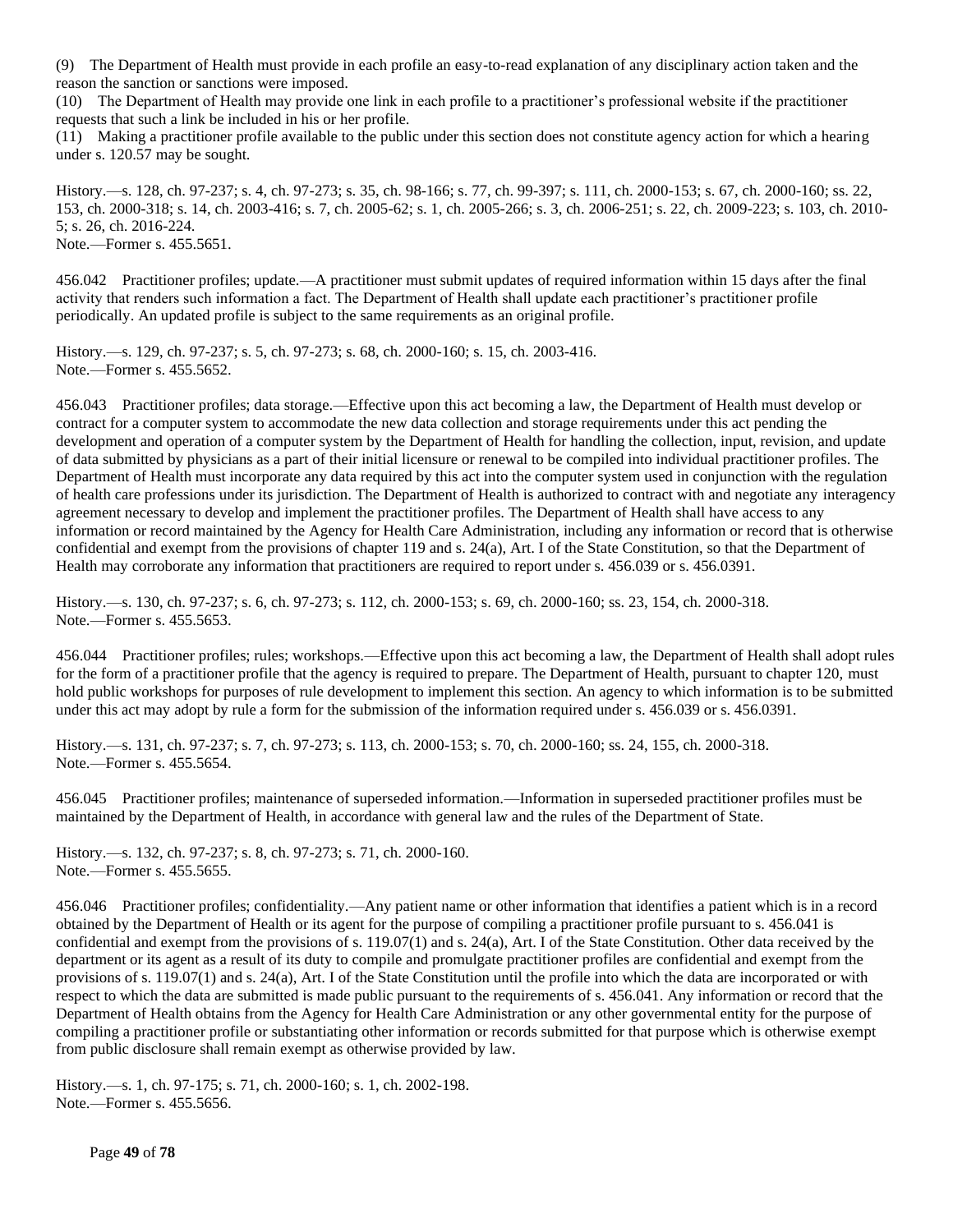456.048 Financial responsibility requirements for certain health care practitioners.—

(1) As a prerequisite for licensure or license renewal, the Board of Acupuncture, the Board of Chiropractic Medicine, the Board of Podiatric Medicine, and the Board of Dentistry shall, by rule, require that all health care practitioners licensed under the respective board, and the Board of Medicine and the Board of Osteopathic Medicine shall, by rule, require that all anesthesiologist assistants licensed pursuant to s. 458.3475 or s. 459.023, and the Board of Nursing shall, by rule, require that advanced registered nurse practitioners certified under s. 464.012, and the department shall, by rule, require that midwives maintain medical malpractice insurance or provide proof of financial responsibility in an amount and in a manner determined by the board or department to be sufficient to cover claims arising out of the rendering of or failure to render professional care and services in this state.

(2) The board or department may grant exemptions upon application by practitioners meeting any of the following criteria: (a) Any person licensed under chapter 457, s. 458.3475, s. 459.023, chapter 460, chapter 461, s. 464.012, chapter 466, or chapter 467 who practices exclusively as an officer, employee, or agent of the Federal Government or of the state or its agencies or its subdivisions. For the purposes of this subsection, an agent of the state, its agencies, or its subdivisions is a person who is eligible for coverage under any self-insurance or insurance program authorized by the provisions of s. 768.28(16) or who is a volunteer under s. 110.501(1).

(b) Any person whose license or certification has become inactive under chapter 457, s. 458.3475, s. 459.023, chapter 460, chapter 461, part I of chapter 464, chapter 466, or chapter 467 and who is not practicing in this state. Any person applying for reactivation of a license must show either that such licensee maintained tail insurance coverage which provided liability coverage for incidents that occurred on or after October 1, 1993, or the initial date of licensure in this state, whichever is later, and incidents that occurred before the date on which the license became inactive; or such licensee must submit an affidavit stating that such licensee has no unsatisfied medical malpractice judgments or settlements at the time of application for reactivation.

(c) Any person holding a limited license pursuant to s. 456.015, and practicing under the scope of such limited license.

(d) Any person licensed or certified under chapter 457, s. 458.3475, s. 459.023, chapter 460, chapter 461, s. 464.012, chapter 466, or chapter 467 who practices only in conjunction with his or her teaching duties at an accredited school or in its main teaching hospitals. Such person may engage in the practice of medicine to the extent that such practice is incidental to and a necessary part of duties in connection with the teaching position in the school.

(e) Any person holding an active license or certification under chapter 457, s. 458.3475, s. 459.023, chapter 460, chapter 461, s. 464.012, chapter 466, or chapter 467 who is not practicing in this state. If such person initiates or resumes practice in this state, he or she must notify the department of such activity.

(f) Any person who can demonstrate to the board or department that he or she has no malpractice exposure in the state.

(3) Notwithstanding the provisions of this section, the financial responsibility requirements of ss. 458.320 and 459.0085 shall continue to apply to practitioners licensed under those chapters, except for anesthesiologist assistants licensed pursuant to s. 458.3475 or s. 459.023 who must meet the requirements of this section.

History.—s. 1, ch. 93-41; s. 193, ch. 97-103; s. 90, ch. 97-261; s. 266, ch. 98-166; s. 88, ch. 99-397; s. 73, ch. 2000-160; s. 116, ch. 2000-318; s. 73, ch. 2004-5; s. 1, ch. 2004-303. Note.—Former s. 455.2456; s. 455.694.

456.049 Health care practitioners; reports on professional liability claims and actions.—Any practitioner of medicine licensed pursuant to the provisions of chapter 458, practitioner of osteopathic medicine licensed pursuant to the provisions of chapter 459, podiatric physician licensed pursuant to the provisions of chapter 461, or dentist licensed pursuant to the provisions of chapter 466 shall report to the Office of Insurance Regulation any claim or action for damages for personal injury alleged to have been caused by error, omission, or negligence in the performance of such licensee's professional services or based on a claimed performance of professional services without consent pursuant to s. 627.912.

History.—s. 13, ch. 88-1; s. 7, ch. 91-140; s. 309, ch. 96-406; s. 91, ch. 97-261; s. 193, ch. 98-166; s. 74, ch. 2000-160; s. 16, ch. 2003-416. Note.—Former s. 455.247; s. 455.697.

456.051 Reports of professional liability actions; bankruptcies; Department of Health's responsibility to provide.—

(1) The report of a claim or action for damages for personal injury which is required to be provided to the Department of Health under s. 456.049 or s. 627.912 is public information except for the name of the claimant or injured person, which remains confidential as provided in s. 627.912(2)(e). The Department of Health shall, upon request, make such report available to any person. The department shall make such report available as a part of the practitioner's profile within 30 calendar days after receipt. (2) Any information in the possession of the Department of Health which relates to a bankruptcy proceeding by a practitioner of medicine licensed under chapter 458, a practitioner of osteopathic medicine licensed under chapter 459, a podiatric physician licensed under chapter 461, or a dentist licensed under chapter 466 is public information. The Department of Health shall, upon request, make such information available to any person. The department shall make such report available as a part of the practitioner's profile within 30 calendar days after receipt.

History.—s. 146, ch. 97-237; s. 22, ch. 97-273; ss. 38, 194, ch. 98-166; s. 75, ch. 2000-160; s. 17, ch. 2003-416; s. 74, ch. 2004-5.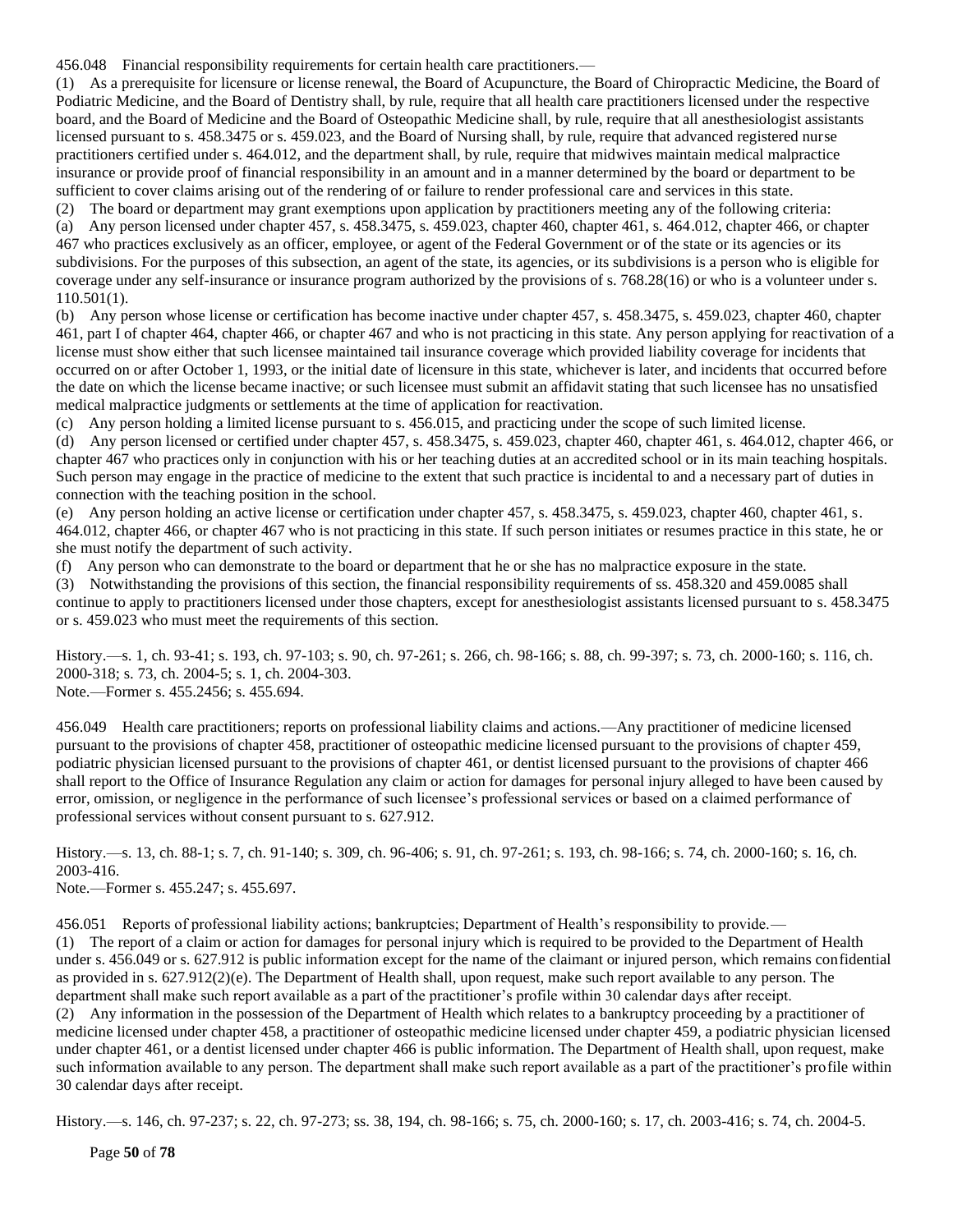Note.—Former s. 455.698.

456.052 Disclosure of financial interest by production.—

(1) A health care provider shall not refer a patient to an entity in which such provider is an investor unless, prior to the referral, the provider furnishes the patient with a written disclosure form, informing the patient of:

(a) The existence of the investment interest.

(b) The name and address of each applicable entity in which the referring health care provider is an investor.

(c) The patient's right to obtain the items or services for which the patient has been referred at the location or from the provider or supplier of the patient's choice, including the entity in which the referring provider is an investor.

(d) The names and addresses of at least two alternative sources of such items or services available to the patient.

(2) The physician or health care provider shall post a copy of the disclosure forms in a conspicuous public place in his or her office.

(3) A violation of this section shall constitute a misdemeanor of the first degree, punishable as provided in s. 775.082 or s. 775.083. In addition to any other penalties or remedies provided, a violation of this section shall be grounds for disciplinary action by the respective board.

History.—s. 1, ch. 86-31; s. 84, ch. 91-224; s. 13, ch. 92-178; s. 92, ch. 97-261; s. 76, ch. 2000-160. Note.—Former s. 455.25; s. 455.701.

456.053 Financial arrangements between referring health care providers and providers of health care services.—

(1) SHORT TITLE.—This section may be cited as the "Patient Self-Referral Act of 1992."

(2) LEGISLATIVE INTENT.—It is recognized by the Legislature that the referral of a patient by a health care provider to a provider of health care services in which the referring health care provider has an investment interest represents a potential conflict of interest. The Legislature finds these referral practices may limit or eliminate competitive alternatives in the health care services market, may result in overutilization of health care services, may increase costs to the health care system, and may adversely affect the quality of health care. The Legislature also recognizes, however, that it may be appropriate for providers to own entities providing health care services, and to refer patients to such entities, as long as certain safeguards are present in the arrangement. It is the intent of the Legislature to provide guidance to health care providers regarding prohibited patient referrals between health care providers and entities providing health care services and to protect the people of Florida from unnecessary and costly health care expenditures.

(3) DEFINITIONS.—For the purpose of this section, the word, phrase, or term:

(a) "Board" means any of the following boards relating to the respective professions: the Board of Medicine as created in s. 458.307; the Board of Osteopathic Medicine as created in s. 459.004; the Board of Chiropractic Medicine as created in s. 460.404; the Board of Podiatric Medicine as created in s. 461.004; the Board of Optometry as created in s. 463.003; the Board of Pharmacy as created in s. 465.004; and the Board of Dentistry as created in s. 466.004.

(b) "Comprehensive rehabilitation services" means services that are provided by health care professionals licensed under part I or part III of chapter 468 or chapter 486 to provide speech, occupational, or physical therapy services on an outpatient or ambulatory basis.

(c) "Designated health services" means, for purposes of this section, clinical laboratory services, physical therapy services, comprehensive rehabilitative services, diagnostic-imaging services, and radiation therapy services.

(d) "Diagnostic imaging services" means magnetic resonance imaging, nuclear medicine, angiography, arteriography, computed tomography, positron emission tomography, digital vascular imaging, bronchography, lymphangiography, splenography, ultrasound, EEG, EKG, nerve conduction studies, and evoked potentials.

(e) "Direct supervision" means supervision by a physician who is present in the office suite and immediately available to provide assistance and direction throughout the time services are being performed.

(f) "Entity" means any individual, partnership, firm, corporation, or other business entity.

(g) "Fair market value" means value in arms length transactions, consistent with the general market value, and, with respect to rentals or leases, the value of rental property for general commercial purposes, not taking into account its intended use, and, in the case of a lease of space, not adjusted to reflect the additional value the prospective lessee or lessor would attribute to the proximity or convenience to the lessor where the lessor is a potential source of patient referrals to the lessee.

(h) "Group practice" means a group of two or more health care providers legally organized as a partnership, professional corporation, or similar association:

1. In which each health care provider who is a member of the group provides substantially the full range of services which the health care provider routinely provides, including medical care, consultation, diagnosis, or treatment, through the joint use of shared office space, facilities, equipment, and personnel;

2. For which substantially all of the services of the health care providers who are members of the group are provided through the group and are billed in the name of the group and amounts so received are treated as receipts of the group; and

3. In which the overhead expenses of and the income from the practice are distributed in accordance with methods previously determined by members of the group.

(i) "Health care provider" means any physician licensed under chapter 458, chapter 459, chapter 460, or chapter 461, or any health care provider licensed under chapter 463 or chapter 466.

(j) "Immediate family member" means a health care provider's spouse, child, child's spouse, grandchild, grandchild's spouse,

Page **51** of **78**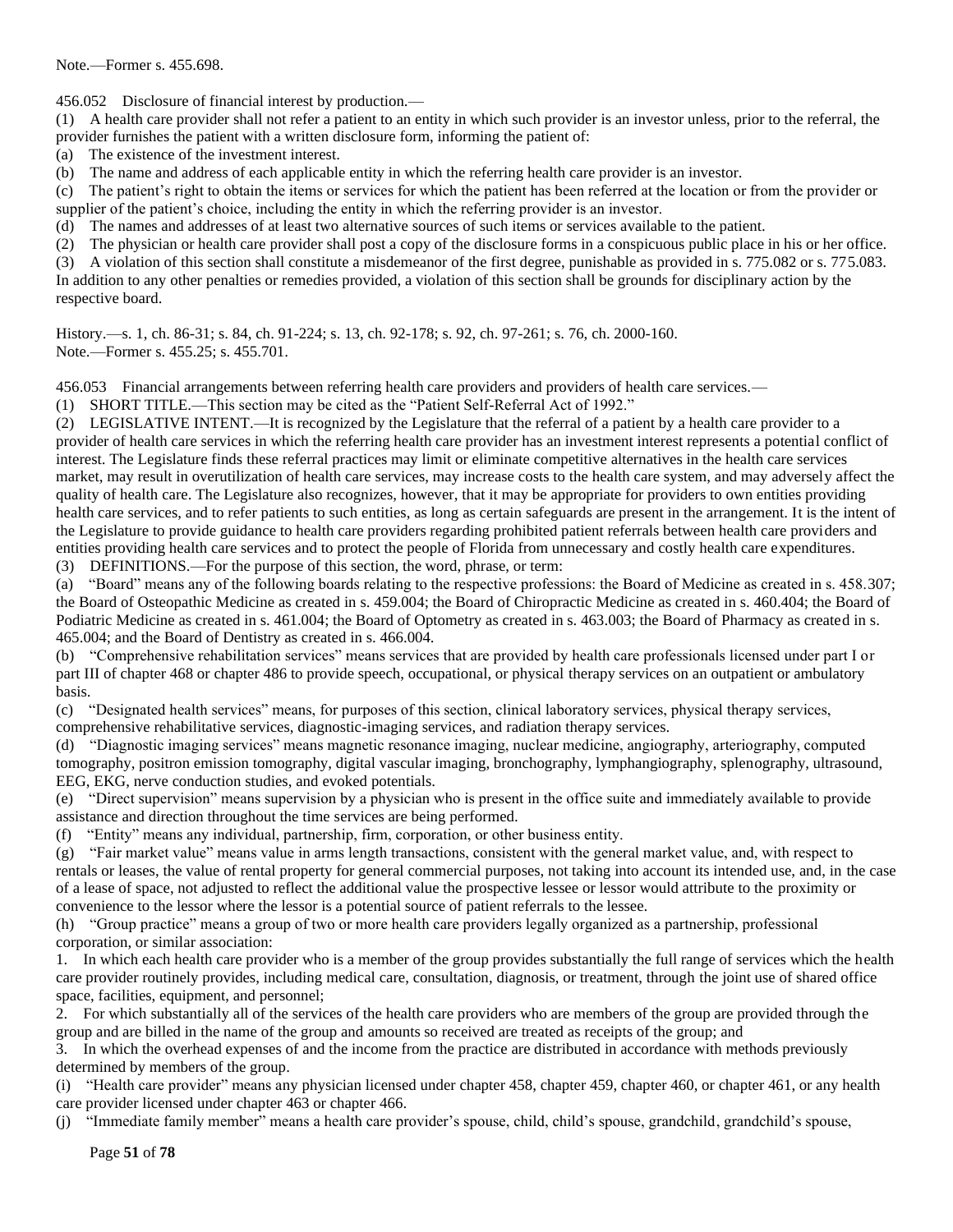parent, parent-in-law, or sibling.

(k) "Investment interest" means an equity or debt security issued by an entity, including, without limitation, shares of stock in a corporation, units or other interests in a partnership, bonds, debentures, notes, or other equity interests or debt instruments. The following investment interests shall be excepted from this definition:

1. An investment interest in an entity that is the sole provider of designated health services in a rural area;

2. An investment interest in notes, bonds, debentures, or other debt instruments issued by an entity which provides designated health services, as an integral part of a plan by such entity to acquire such investor's equity investment interest in the entity, provided that the interest rate is consistent with fair market value, and that the maturity date of the notes, bonds, debentures, or other debt instruments issued by the entity to the investor is not later than October 1, 1996.

3. An investment interest in real property resulting in a landlord-tenant relationship between the health care provider and the entity in which the equity interest is held, unless the rent is determined, in whole or in part, by the business volume or profitability of the tenant or exceeds fair market value; or

4. An investment interest in an entity which owns or leases and operates a hospital licensed under chapter 395 or a nursing home facility licensed under chapter 400.

"Investor" means a person or entity owning a legal or beneficial ownership or investment interest, directly or indirectly, including, without limitation, through an immediate family member, trust, or another entity related to the investor within the meaning of 42 C.F.R. s. 413.17, in an entity.

(m) "Outside referral for diagnostic imaging services" means a referral of a patient to a group practice or sole provider for diagnostic imaging services by a physician who is not a member of the group practice or of the sole provider's practice and who does not have an investment interest in the group practice or sole provider's practice, for which the group practice or sole provider billed for both the technical and the professional fee for the patient, and the patient did not become a patient of the group practice or sole provider's practice.

(n) "Patient of a group practice" or "patient of a sole provider" means a patient who receives a physical examination, evaluation, diagnosis, and development of a treatment plan if medically necessary by a physician who is a member of the group practice or the sole provider's practice.

(o) "Referral" means any referral of a patient by a health care provider for health care services, including, without limitation:

1. The forwarding of a patient by a health care provider to another health care provider or to an entity which provides or supplies designated health services or any other health care item or service; or

2. The request or establishment of a plan of care by a health care provider, which includes the provision of designated health services or other health care item or service.

3. The following orders, recommendations, or plans of care shall not constitute a referral by a health care provider:

a. By a radiologist for diagnostic-imaging services.

b. By a physician specializing in the provision of radiation therapy services for such services.

c. By a medical oncologist for drugs and solutions to be prepared and administered intravenously to such oncologist's patient, as well as for the supplies and equipment used in connection therewith to treat such patient for cancer and the complications thereof.

d. By a cardiologist for cardiac catheterization services.

e. By a pathologist for diagnostic clinical laboratory tests and pathological examination services, if furnished by or under the supervision of such pathologist pursuant to a consultation requested by another physician.

f. By a health care provider who is the sole provider or member of a group practice for designated health services or other health care items or services that are prescribed or provided solely for such referring health care provider's or group practice's own patients, and that are provided or performed by or under the direct supervision of such referring health care provider or group practice; provided, however, that effective July 1, 1999, a physician licensed pursuant to chapter 458, chapter 459, chapter 460, or chapter 461 may refer a patient to a sole provider or group practice for diagnostic imaging services, excluding radiation therapy services, for which the sole provider or group practice billed both the technical and the professional fee for or on behalf of the patient, if the referring physician has no investment interest in the practice. The diagnostic imaging service referred to a group practice or sole provider must be a diagnostic imaging service normally provided within the scope of practice to the patients of the group practice or sole provider. The group practice or sole provider may accept no more than 15 percent of their patients receiving diagnostic imaging services from outside referrals, excluding radiation therapy services.

g. By a health care provider for services provided by an ambulatory surgical center licensed under chapter 395.

h. By a urologist for lithotripsy services.

i. By a dentist for dental services performed by an employee of or health care provider who is an independent contractor with the dentist or group practice of which the dentist is a member.

j. By a physician for infusion therapy services to a patient of that physician or a member of that physician's group practice.

k. By a nephrologist for renal dialysis services and supplies, except laboratory services.

l. By a health care provider whose principal professional practice consists of treating patients in their private residences for services to be rendered in such private residences, except for services rendered by a home health agency licensed under chapter 400. For purposes of this sub-subparagraph, the term "private residences" includes patients' private homes, independent living centers, and assisted living facilities, but does not include skilled nursing facilities.

By a health care provider for sleep-related testing.

(p) "Present in the office suite" means that the physician is actually physically present; provided, however, that the health care

Page **52** of **78**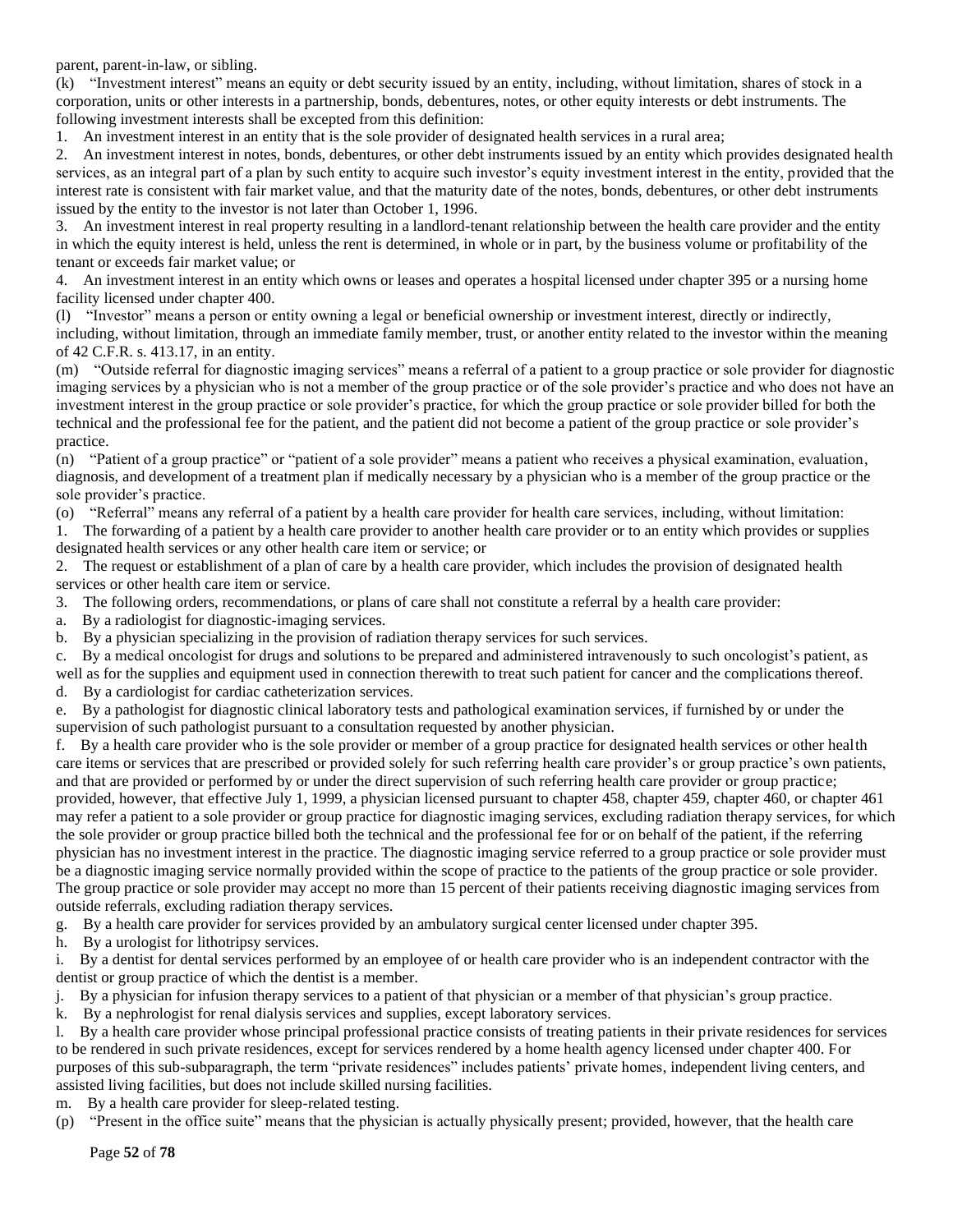provider is considered physically present during brief unexpected absences as well as during routine absences of a short duration if the absences occur during time periods in which the health care provider is otherwise scheduled and ordinarily expected to be present and the absences do not conflict with any other requirement in the Medicare program for a particular level of health care provider supervision.

(q) "Rural area" means a county with a population density of no greater than 100 persons per square mile, as defined by the United States Census.

(r) "Sole provider" means one health care provider licensed under chapter 458, chapter 459, chapter 460, or chapter 461, who maintains a separate medical office and a medical practice separate from any other health care provider and who bills for his or her services separately from the services provided by any other health care provider. A sole provider shall not share overhead expenses or professional income with any other person or group practice.

(4) REQUIREMENTS FOR ACCEPTING OUTSIDE REFERRALS FOR DIAGNOSTIC IMAGING.—

(a) A group practice or sole provider accepting outside referrals for diagnostic imaging services is required to comply with the following conditions:

1. Diagnostic imaging services must be provided exclusively by a group practice physician or by a full-time or part-time employee of the group practice or of the sole provider's practice.

2. All equity in the group practice or sole provider's practice accepting outside referrals for diagnostic imaging must be held by the physicians comprising the group practice or the sole provider's practice, each of whom must provide at least 75 percent of his or her professional services to the group. Alternatively, the group must be incorporated under chapter 617 and must be exempt under the provisions of s.  $501(c)(3)$  of the Internal Revenue Code and be part of a foundation in existence prior to January 1, 1999, that is created for the purpose of patient care, medical education, and research.

3. A group practice or sole provider may not enter into, extend or renew any contract with a practice management company that provides any financial incentives, directly or indirectly, based on an increase in outside referrals for diagnostic imaging services from any group or sole provider managed by the same practice management company.

4. The group practice or sole provider accepting outside referrals for diagnostic imaging services must bill for both the professional and technical component of the service on behalf of the patient, and no portion of the payment, or any type of consideration, either directly or indirectly, may be shared with the referring physician.

5. Group practices or sole providers that have a Medicaid provider agreement with the Agency for Health Care Administration must furnish diagnostic imaging services to their Medicaid patients and may not refer a Medicaid recipient to a hospital for outpatient diagnostic imaging services unless the physician furnishes the hospital with documentation demonstrating the medical necessity for such a referral. If necessary, the Agency for Health Care Administration may apply for a federal waiver to implement this subparagraph.

6. All group practices and sole providers accepting outside referrals for diagnostic imaging shall report annually to the Agency for Health Care Administration providing the number of outside referrals accepted for diagnostic imaging services and the total number of all patients receiving diagnostic imaging services.

(b) If a group practice or sole provider accepts an outside referral for diagnostic imaging services in violation of this subsection or if a group practice or sole provider accepts outside referrals for diagnostic imaging services in excess of the percentage limitation established in subparagraph (a)2., the group practice or the sole provider shall be subject to the penalties in subsection (5).

(c) Each managing physician member of a group practice and each sole provider who accepts outside referrals for diagnostic imaging services shall submit an annual attestation signed under oath to the Agency for Health Care Administration which shall include the annual report required under subparagraph (a)6. and which shall further confirm that each group practice or sole provider is in compliance with the percentage limitations for accepting outside referrals and the requirements for accepting outside referrals listed in paragraph (a). The agency may verify the report submitted by group practices and sole providers.

(5) PROHIBITED REFERRALS AND CLAIMS FOR PAYMENT.—Except as provided in this section:

(a) A health care provider may not refer a patient for the provision of designated health services to an entity in which the health care provider is an investor or has an investment interest.

(b) A health care provider may not refer a patient for the provision of any other health care item or service to an entity in which the health care provider is an investor unless:

1. The provider's investment interest is in registered securities purchased on a national exchange or over-the-counter market and issued by a publicly held corporation:

- a. Whose shares are traded on a national exchange or on the over-the-counter market; and
- b. Whose total assets at the end of the corporation's most recent fiscal quarter exceeded \$50 million; or

2. With respect to an entity other than a publicly held corporation described in subparagraph 1., and a referring provider's

investment interest in such entity, each of the following requirements are met:

a. No more than 50 percent of the value of the investment interests are held by investors who are in a position to make referrals to the entity.

b. The terms under which an investment interest is offered to an investor who is in a position to make referrals to the entity are no different from the terms offered to investors who are not in a position to make such referrals.

c. The terms under which an investment interest is offered to an investor who is in a position to make referrals to the entity are not related to the previous or expected volume of referrals from that investor to the entity.

d. There is no requirement that an investor make referrals or be in a position to make referrals to the entity as a condition for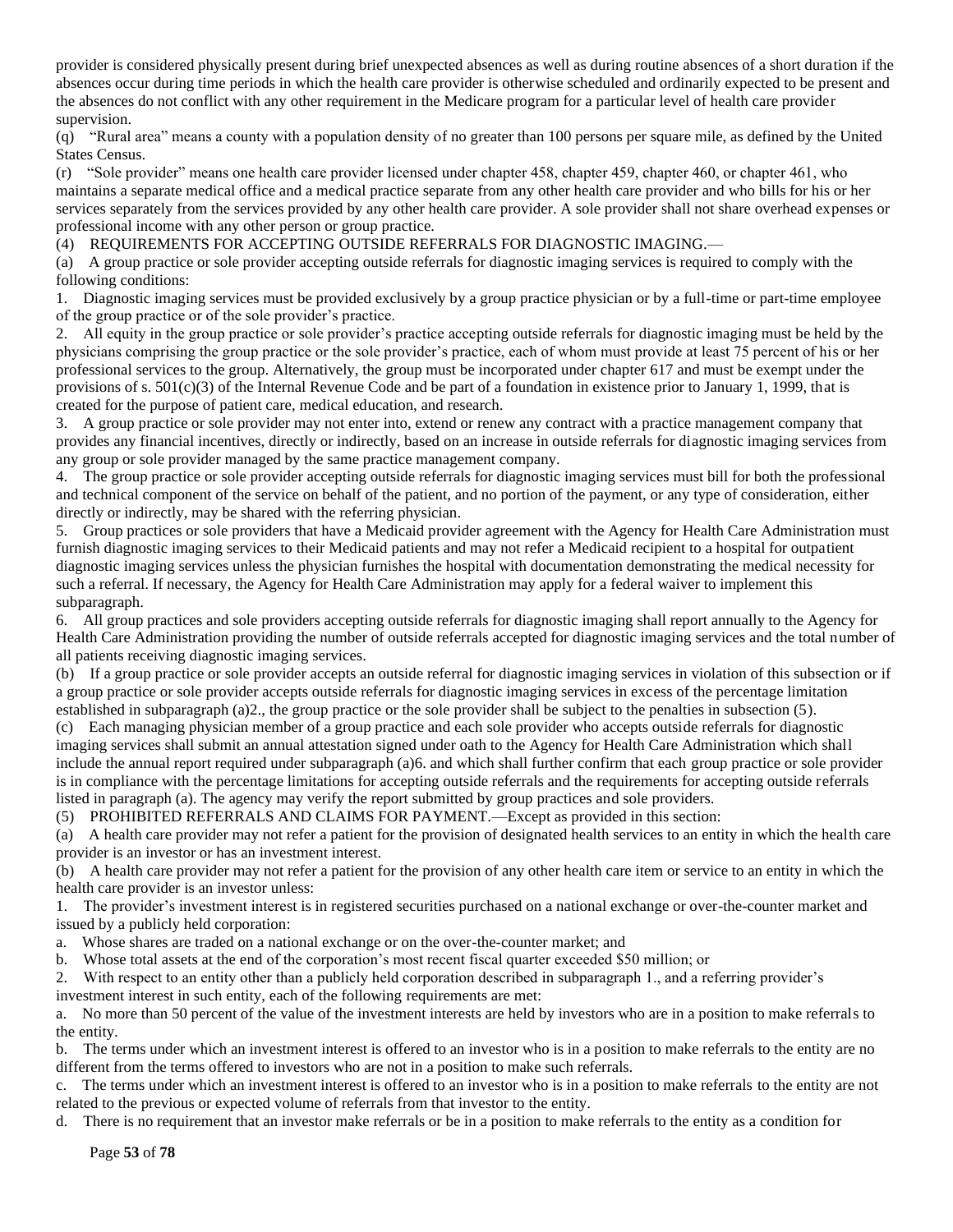becoming or remaining an investor.

3. With respect to either such entity or publicly held corporation:

a. The entity or corporation does not loan funds to or guarantee a loan for an investor who is in a position to make referrals to the entity or corporation if the investor uses any part of such loan to obtain the investment interest.

b. The amount distributed to an investor representing a return on the investment interest is directly proportional to the amount of the capital investment, including the fair market value of any preoperational services rendered, invested in the entity or corporation by that investor.

4. Each board and, in the case of hospitals, the Agency for Health Care Administration, shall encourage the use by licensees of the declaratory statement procedure to determine the applicability of this section or any rule adopted pursuant to this section as it applies solely to the licensee. Boards shall submit to the Agency for Health Care Administration the name of any entity in which a provider investment interest has been approved pursuant to this section.

(c) No claim for payment may be presented by an entity to any individual, third-party payor, or other entity for a service furnished pursuant to a referral prohibited under this section.

(d) If an entity collects any amount that was billed in violation of this section, the entity shall refund such amount on a timely basis to the payor or individual, whichever is applicable.

(e) Any person that presents or causes to be presented a bill or a claim for service that such person knows or should know is for a service for which payment may not be made under paragraph (c), or for which a refund has not been made under paragraph (d), shall be subject to a civil penalty of not more than \$15,000 for each such service to be imposed and collected by the appropriate board.

(f) Any health care provider or other entity that enters into an arrangement or scheme, such as a cross-referral arrangement, which the physician or entity knows or should know has a principal purpose of assuring referrals by the physician to a particular entity which, if the physician directly made referrals to such entity, would be in violation of this section, shall be subject to a civil penalty of not more than \$100,000 for each such circumvention arrangement or scheme to be imposed and collected by the appropriate board. (g) A violation of this section by a health care provider shall constitute grounds for disciplinary action to be taken by the applicable board pursuant to s. 458.331(2), s. 459.015(2), s. 460.413(2), s. 461.013(2), s. 463.016(2), or s. 466.028(2). Any hospital licensed under chapter 395 found in violation of this section shall be subject to s. 395.0185(2).

(h) Any hospital licensed under chapter 395 that discriminates against or otherwise penalizes a health care provider for compliance with this act.

(i) The provision of paragraph (a) shall not apply to referrals to the offices of radiation therapy centers managed by an entity or subsidiary or general partner thereof, which performed radiation therapy services at those same offices prior to April 1, 1991, and shall not apply also to referrals for radiation therapy to be performed at no more than one additional office of any entity qualifying for the foregoing exception which, prior to February 1, 1992, had a binding purchase contract on and a nonrefundable deposit paid for a linear accelerator to be used at the additional office. The physical site of the radiation treatment centers affected by this provision may be relocated as a result of the following factors: acts of God; fire; strike; accident; war; eminent domain actions by any governmental body; or refusal by the lessor to renew a lease. A relocation for the foregoing reasons is limited to relocation of an existing facility to a replacement location within the county of the existing facility upon written notification to the Office of Licensure and Certification. (j) A health care provider who meets the requirements of paragraphs (b) and (i) must disclose his or her investment interest to his or her patients as provided in s. 456.052.

History.—s. 7, ch. 92-178; s. 89, ch. 94-218; s. 60, ch. 95-144; s. 35, ch. 95-146; s. 8, ch. 96-296; s. 1083, ch. 97-103; s. 78, ch. 97- 261; s. 70, ch. 97-264; s. 263, ch. 98-166; s. 62, ch. 98-171; s. 1, ch. 99-356; s. 10, ch. 2000-159; s. 77, ch. 2000-160; s. 14, ch. 2002- 389; s. 23, ch. 2009-223; s. 72, ch. 2013-18. Note.—Former s. 455.236; s. 455.654.

456.054 Kickbacks prohibited.—

(1) As used in this section, the term "kickback" means a remuneration or payment, by or on behalf of a provider of health care services or items, to any person as an incentive or inducement to refer patients for past or future services or items, when the payment is not tax deductible as an ordinary and necessary expense.

(2) It is unlawful for any health care provider or any provider of health care services to offer, pay, solicit, or receive a kickback, directly or indirectly, overtly or covertly, in cash or in kind, for referring or soliciting patients.

(3) Violations of this section shall be considered patient brokering and shall be punishable as provided in s. 817.505.

History.—s. 8, ch. 92-178; s. 2, ch. 96-152; s. 79, ch. 97-261; s. 8, ch. 99-204; s. 78, ch. 2000-160; s. 6, ch. 2006-305. Note.—Former s. 455.237; s. 455.657.

456.055 Chiropractic and podiatric health care; denial of payment; limitation.—A chiropractic physician licensed under chapter 460 or a podiatric physician licensed under chapter 461 shall not be denied payment for treatment rendered solely on the basis that the chiropractic physician or podiatric physician is not a member of a particular preferred provider organization or exclusive provider organization which is composed only of physicians licensed under the same chapter.

History.—s. 43, ch. 85-167; s. 87, ch. 97-261; ss. 191, 264, ch. 98-166; s. 78, ch. 2000-160.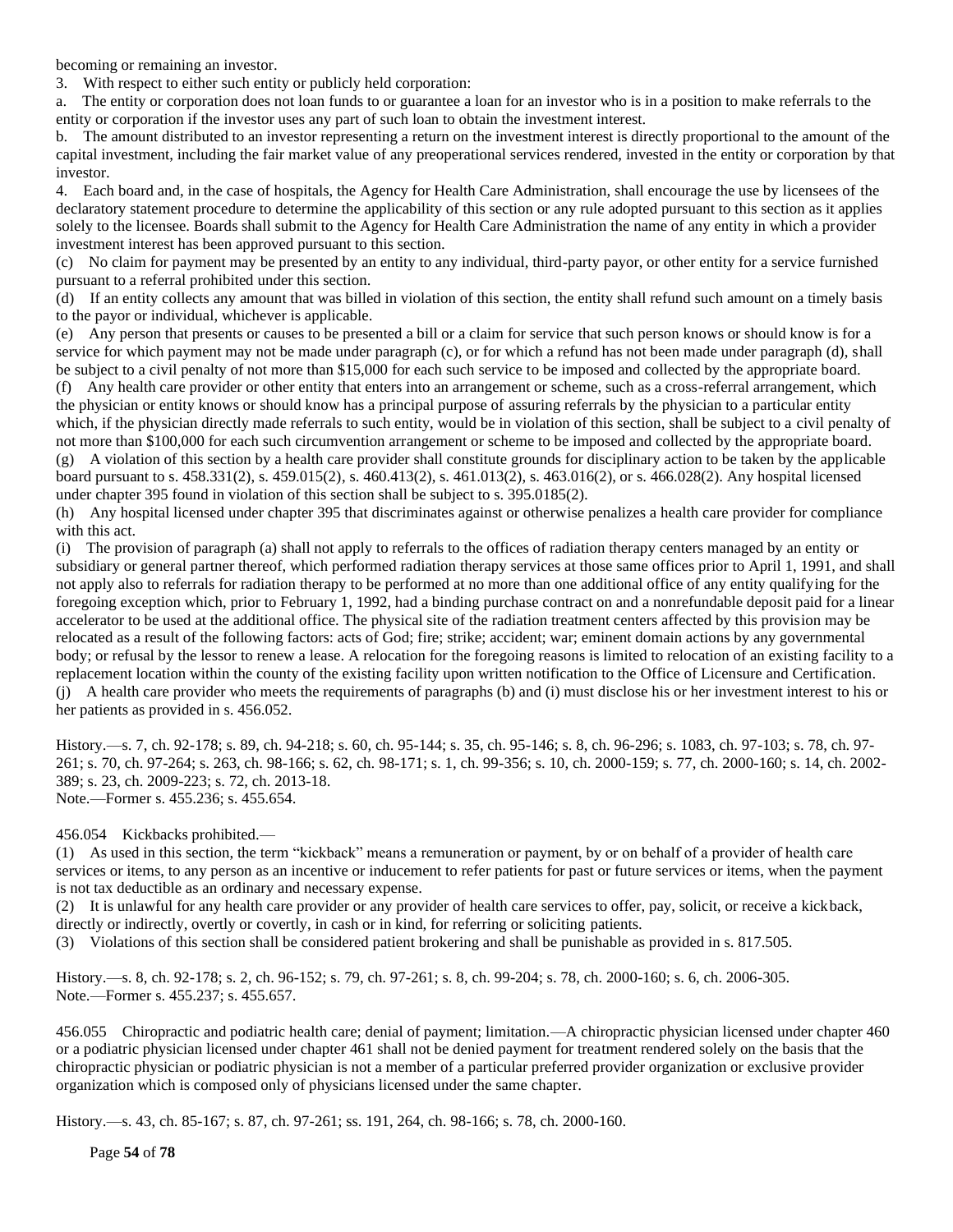Note.—Former s. 455.244; s. 455.684.

456.056 Treatment of Medicare beneficiaries; refusal, emergencies, consulting physicians.—

(1) Effective as of January 1, 1993, as used in this section, the term:

(a) "Physician" means a physician licensed under chapter 458, an osteopathic physician licensed under chapter 459, a chiropractic physician licensed under chapter 460, a podiatric physician licensed under chapter 461, or an optometrist licensed under chapter 463. (b) "Beneficiary" means a beneficiary of health insurance under Title XVIII of the federal Social Security Act.

(c) "Consulting physician" means any physician to whom a primary physician refers a Medicare beneficiary for treatment.

(2) A physician may refuse to treat a beneficiary. However, nothing contained in this section shall be construed to limit a physician's obligation under state or federal law to treat a patient for an emergency medical condition, regardless of the patient's ability to pay. (3) If treatment is provided to a beneficiary for an emergency medical condition as defined in s.  $395.002(8)(a)$ , the physician must

accept Medicare assignment provided that the requirement to accept Medicare assignment for an emergency medical condition shall not apply to treatment rendered after the patient is stabilized, or the treatment is unrelated to the original emergency medical condition. For the purpose of this subsection "stabilized" is defined to mean with respect to an emergency medical condition, that no material deterioration of the condition is likely within reasonable medical probability.

(4) If treatment provided to a beneficiary is not for such emergency medical condition, and the primary physician accepts assignment, all consulting physicians must accept assignment unless the patient agrees in writing, before receiving the treatment, that the physician need not accept assignment.

(5) Any attempt by a primary physician or a consulting physician to collect from a Medicare beneficiary any amount of charges for medical services in excess of those authorized under this section, other than the unmet deductible and the 20 percent of charges that Medicare does not pay, shall be deemed null, void, and of no merit.

History.—s. 1, ch. 92-118; s. 160, ch. 92-149; s. 89, ch. 97-261; ss. 192, 265, ch. 98-166; s. 78, ch. 2000-160; s. 117, ch. 2014-17. Note.—Former s. 455.2455; s. 455.691.

456.057 Ownership and control of patient records; report or copies of records to be furnished; disclosure of information.— (1) As used in this section, the term "records owner" means any health care practitioner who generates a medical record after making a physical or mental examination of, or administering treatment or dispensing legend drugs to, any person; any health care practitioner to whom records are transferred by a previous records owner; or any health care practitioner's employer, including, but not limited to, group practices and staff-model health maintenance organizations, provided the employment contract or agreement between the employer and the health care practitioner designates the employer as the records owner.

(2) As used in this section, the terms "records owner," "health care practitioner," and "health care practitioner's employer" do not include any of the following persons or entities; furthermore, the following persons or entities are not authorized to acquire or own medical records, but are authorized under the confidentiality and disclosure requirements of this section to maintain those documents required by the part or chapter under which they are licensed or regulated:

- (a) Certified nursing assistants regulated under part II of chapter 464.
- (b) Pharmacists and pharmacies licensed under chapter 465.
- (c) Dental hygienists licensed under s. 466.023.
- (d) Nursing home administrators licensed under part II of chapter 468.
- (e) Respiratory therapists regulated under part V of chapter 468.
- (f) Athletic trainers licensed under part XIII of chapter 468.
- (g) Electrologists licensed under chapter 478.
- (h) Clinical laboratory personnel licensed under part III of chapter 483.
- (i) Medical physicists licensed under part IV of chapter 483.
- (j) Opticians and optical establishments licensed or permitted under part I of chapter 484.
- (k) Persons or entities practicing under s. 627.736(7).
- (3) As used in this section, the term "records custodian" means any person or entity that:
- (a) Maintains documents that are authorized in subsection (2); or
- (b) Obtains medical records from a records owner.
- (4) Any health care practitioner's employer who is a records owner and any records custodian shall maintain records or documents as provided under the confidentiality and disclosure requirements of this section.
- (5) This section does not apply to facilities licensed under chapter 395.

(6) Any health care practitioner licensed by the department or a board within the department who makes a physical or mental examination of, or administers treatment or dispenses legend drugs to, any person shall, upon request of such person or the person's legal representative, furnish, in a timely manner, without delays for legal review, copies of all reports and records relating to such examination or treatment, including X rays and insurance information. However, when a patient's psychiatric, chapter 490 psychological, or chapter 491 psychotherapeutic records are requested by the patient or the patient's legal representative, the health care practitioner may provide a report of examination and treatment in lieu of copies of records. Upon a patient's written request, complete copies of the patient's psychiatric records shall be provided directly to a subsequent treating psychiatrist. The furnishing of such report or copies shall not be conditioned upon payment of a fee for services rendered.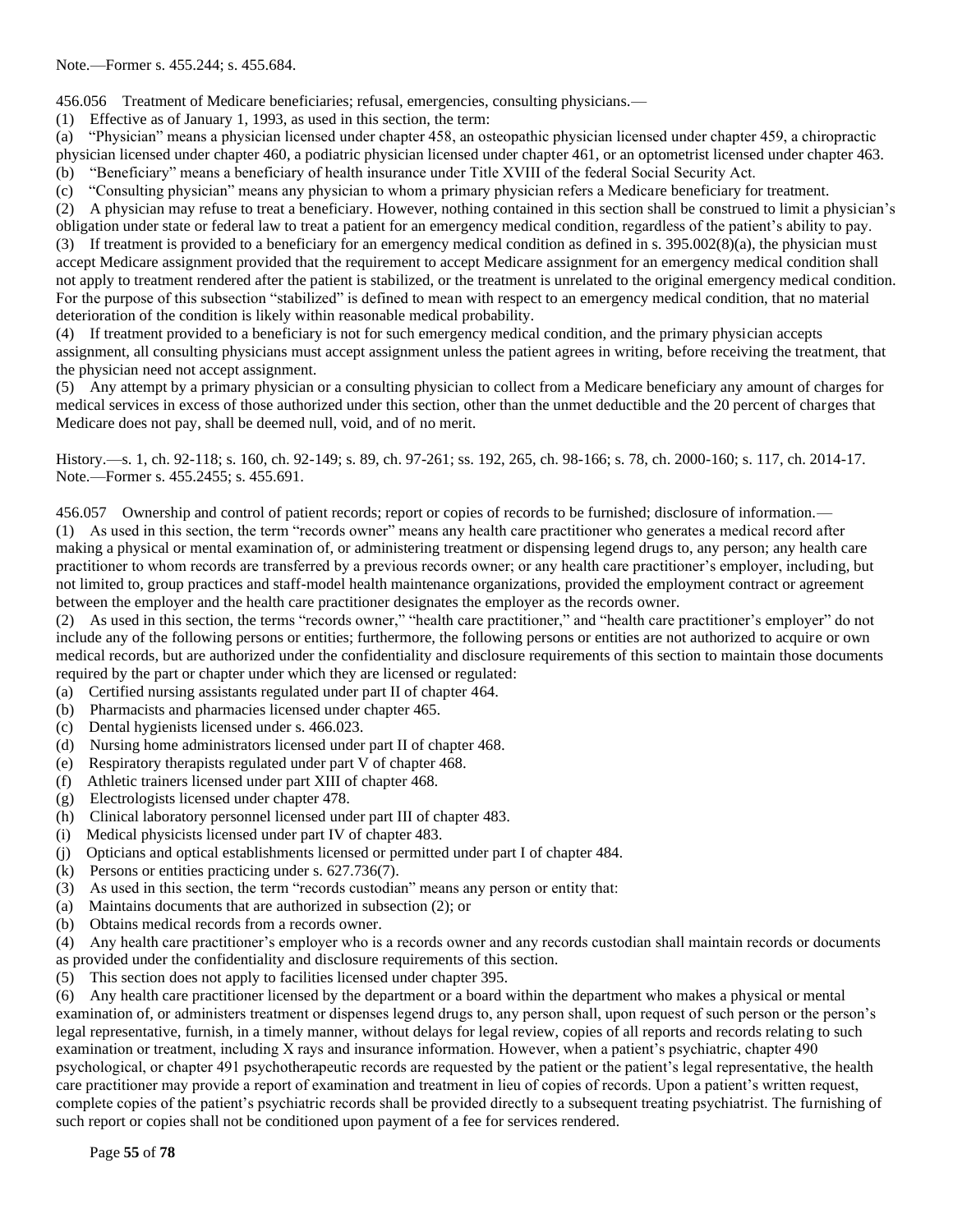$(7)(a)$  Except as otherwise provided in this section and in s.  $440.13(4)(c)$ , such records may not be furnished to, and the medical condition of a patient may not be discussed with, any person other than the patient, the patient's legal representative, or other health care practitioners and providers involved in the patient's care or treatment, except upon written authorization from the patient. However, such records may be furnished without written authorization under the following circumstances:

1. To any person, firm, or corporation that has procured or furnished such care or treatment with the patient's consent.

2. When compulsory physical examination is made pursuant to Rule 1.360, Florida Rules of Civil Procedure, in which case copies of the medical records shall be furnished to both the defendant and the plaintiff.

3. In any civil or criminal action, unless otherwise prohibited by law, upon the issuance of a subpoena from a court of competent jurisdiction and proper notice to the patient or the patient's legal representative by the party seeking such records.

4. For statistical and scientific research, provided the information is abstracted in such a way as to protect the identity of the patient or provided written permission is received from the patient or the patient's legal representative.

5. To a regional poison control center for purposes of treating a poison episode under evaluation, case management of poison cases, or compliance with data collection and reporting requirements of s. 395.1027 and the professional organization that certifies poison control centers in accordance with federal law.

(b) Absent a specific written release or authorization permitting utilization of patient information for solicitation or marketing the sale of goods or services, any use of that information for those purposes is prohibited.

(c) Information disclosed to a health care practitioner by a patient in the course of the care and treatment of such patient is confidential and may be disclosed only to other health care practitioners and providers involved in the care or treatment of the patient, if allowed by written authorization from the patient, or if compelled by subpoena at a deposition, evidentiary hearing, or trial for which proper notice has been given.

(d) Notwithstanding paragraphs (a)-(c), information disclosed by a patient to a health care practitioner or provider or records created by the practitioner or provider during the course of care or treatment of the patient may be disclosed:

1. In a medical negligence action or administrative proceeding if the health care practitioner or provider is or reasonably expects to be named as a defendant;

2. Pursuant to s. 766.106(6)(b)5.;

3. As provided for in the authorization for release of protected health information filed by the patient pursuant to s. 766.1065; or

4. To the health care practitioner's or provider's attorney during a consultation if the health care practitioner or provider reasonably expects to be deposed, to be called as a witness, or to receive formal or informal discovery requests in a medical negligence action, presuit investigation of medical negligence, or administrative proceeding.

a. If the medical liability insurer of a health care practitioner or provider described in this subparagraph represents a defendant or prospective defendant in a medical negligence action:

(I) The insurer for the health care practitioner or provider may not contact the health care practitioner or provider to recommend that the health care practitioner or provider seek legal counsel relating to a particular matter.

(II) The insurer may not select an attorney for the practitioner or the provider. However, the insurer may recommend attorneys who do not represent a defendant or prospective defendant in the matter if the practitioner or provider contacts an insurer relating to the practitioner's or provider's potential involvement in the matter.

(III) The attorney selected by the practitioner or the provider may not, directly or indirectly, disclose to the insurer any information relating to the representation of the practitioner or the provider other than the categories of work performed or the amount of time applicable to each category for billing or reimbursement purposes. The attorney selected by the practitioner or the provider may represent the insurer or other insureds of the insurer in an unrelated matter.

b. The limitations in this subparagraph do not apply if the attorney reasonably expects the practitioner or provider to be named as a defendant and the practitioner or provider agrees with the attorney's assessment, if the practitioner or provider receives a presuit notice pursuant to chapter 766, or if the practitioner or provider is named as a defendant.

(8)(a)1. The department may obtain patient records pursuant to a subpoena without written authorization from the patient if the department and the probable cause panel of the appropriate board, if any, find reasonable cause to believe that a health care practitioner has excessively or inappropriately prescribed any controlled substance specified in chapter 893 in violation of this chapter or any professional practice act or that a health care practitioner has practiced his or her profession below that level of care, skill, and treatment required as defined by this chapter or any professional practice act and also find that appropriate, reasonable attempts were made to obtain a patient release. Notwithstanding the foregoing, the department need not attempt to obtain a patient release when investigating an offense involving the inappropriate prescribing, overprescribing, or diversion of controlled substances and the offense involves a pain-management clinic. The department may obtain patient records without patient authorization or subpoena from any pain-management clinic required to be licensed if the department has probable cause to believe that a violation of any provision of s. 458.3265 or s. 459.0137 is occurring or has occurred and reasonably believes that obtaining such authorization is not feasible due to the volume of the dispensing and prescribing activity involving controlled substances and that obtaining patient authorization or the issuance of a subpoena would jeopardize the investigation.

2. The department may obtain patient records and insurance information pursuant to a subpoena without written authorization from the patient if the department and the probable cause panel of the appropriate board, if any, find reasonable cause to believe that a health care practitioner has provided inadequate medical care based on termination of insurance and also find that appropriate, reasonable attempts were made to obtain a patient release.

3. The department may obtain patient records, billing records, insurance information, provider contracts, and all attachments thereto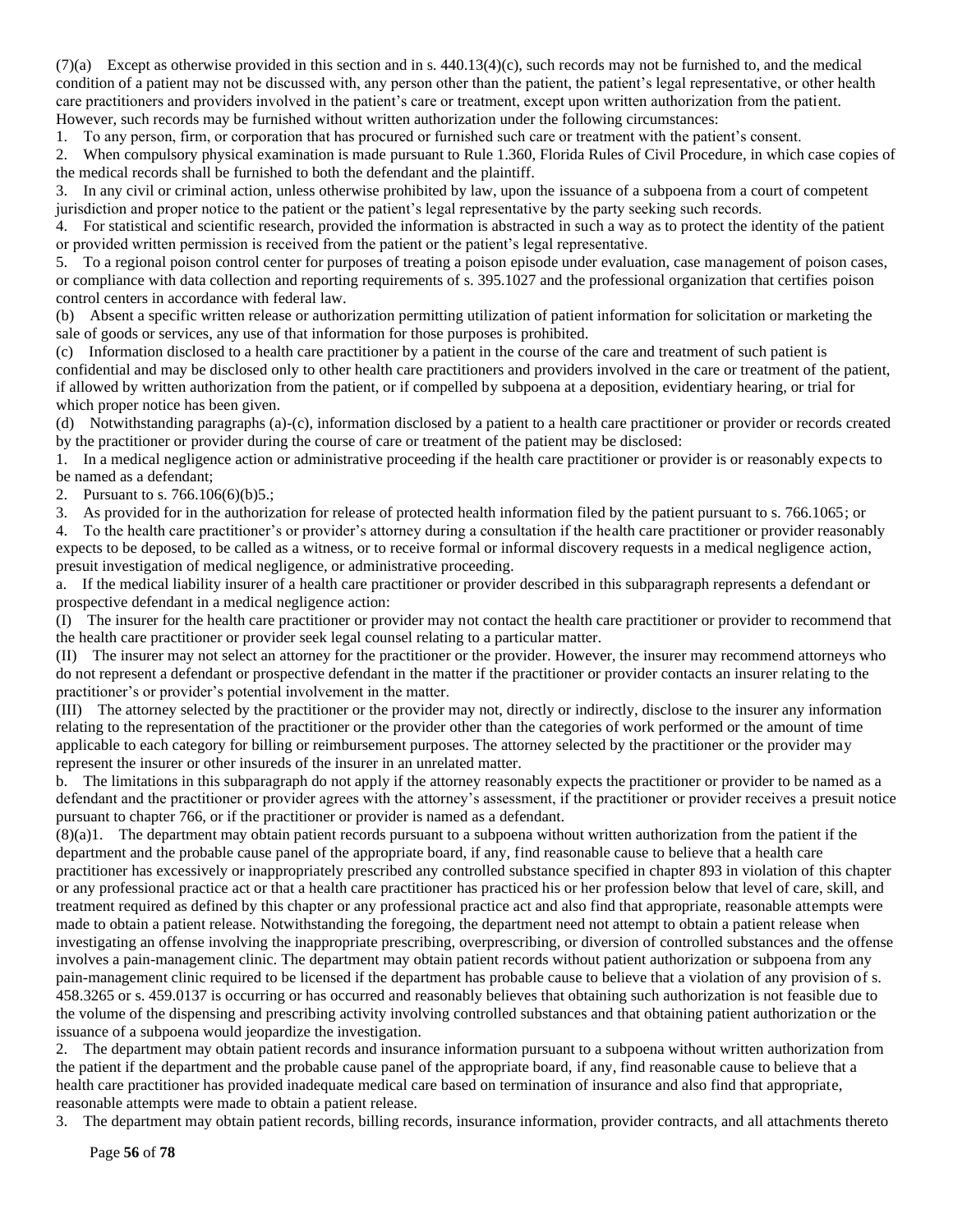pursuant to a subpoena without written authorization from the patient if the department and probable cause panel of the appropriate board, if any, find reasonable cause to believe that a health care practitioner has submitted a claim, statement, or bill using a billing code that would result in payment greater in amount than would be paid using a billing code that accurately describes the services performed, requested payment for services that were not performed by that health care practitioner, used information derived from a written report of an automobile accident generated pursuant to chapter 316 to solicit or obtain patients personally or through an agent regardless of whether the information is derived directly from the report or a summary of that report or from another person, solicited patients fraudulently, received a kickback as defined in s. 456.054, violated the patient brokering provisions of s. 817.505, or presented or caused to be presented a false or fraudulent insurance claim within the meaning of s. 817.234(1)(a), and also find that, within the meaning of s. 817.234(1)(a), patient authorization cannot be obtained because the patient cannot be located or is deceased, incapacitated, or suspected of being a participant in the fraud or scheme, and if the subpoena is issued for specific and relevant records.

4. Notwithstanding subparagraphs 1.-3., when the department investigates a professional liability claim or undertakes action pursuant to s. 456.049 or s. 627.912, the department may obtain patient records pursuant to a subpoena without written authorization from the patient if the patient refuses to cooperate or if the department attempts to obtain a patient release and the failure to obtain the patient records would be detrimental to the investigation.

(b) Patient records, billing records, insurance information, provider contracts, and all attachments thereto obtained by the department pursuant to this subsection shall be used solely for the purpose of the department and the appropriate regulatory board in disciplinary proceedings. This section does not limit the assertion of the psychotherapist-patient privilege under s. 90.503 in regard to records of treatment for mental or nervous disorders by a medical practitioner licensed pursuant to chapter 458 or chapter 459 who has primarily diagnosed and treated mental and nervous disorders for a period of not less than 3 years, inclusive of psychiatric residency. However, the health care practitioner shall release records of treatment for medical conditions even if the health care practitioner has also treated the patient for mental or nervous disorders. If the department has found reasonable cause under this section and the psychotherapistpatient privilege is asserted, the department may petition the circuit court for an in camera review of the records by expert medical practitioners appointed by the court to determine if the records or any part thereof are protected under the psychotherapist-patient privilege.

(9)(a) All patient records obtained by the department and any other documents maintained by the department which identify the patient by name are confidential and exempt from s. 119.07(1) and shall be used solely for the purpose of the department and the appropriate regulatory board in its investigation, prosecution, and appeal of disciplinary proceedings. The records shall not be available to the public as part of the record of investigation for and prosecution in disciplinary proceedings made available to the public by the department or the appropriate board.

(b) Notwithstanding paragraph (a), all patient records obtained by the department and any other documents maintained by the department which relate to a current or former Medicaid recipient shall be provided to the Medicaid Fraud Control Unit in the Department of Legal Affairs, upon request.

(10) All records owners shall develop and implement policies, standards, and procedures to protect the confidentiality and security of the medical record. Employees of records owners shall be trained in these policies, standards, and procedures.

(11) Records owners are responsible for maintaining a record of all disclosures of information contained in the medical record to a third party, including the purpose of the disclosure request. The record of disclosure may be maintained in the medical record. The third party to whom information is disclosed is prohibited from further disclosing any information in the medical record without the expressed written consent of the patient or the patient's legal representative.

(12) Notwithstanding the provisions of s. 456.058, records owners shall place an advertisement in the local newspaper or notify patients, in writing, when they are terminating practice, retiring, or relocating, and no longer available to patients, and offer patients the opportunity to obtain a copy of their medical record.

(13) Notwithstanding the provisions of s. 456.058, records owners shall notify the appropriate board office when they are terminating practice, retiring, or relocating, and no longer available to patients, specifying who the new records owner is and where medical records can be found.

(14) Whenever a records owner has turned records over to a new records owner, the new records owner shall be responsible for providing a copy of the complete medical record, upon written request, of the patient or the patient's legal representative.

(15) Licensees in violation of the provisions of this section shall be disciplined by the appropriate licensing authority.

(16) The Attorney General is authorized to enforce the provisions of this section for records owners not otherwise licensed by the state, through injunctive relief and fines not to exceed \$5,000 per violation.

(17) A health care practitioner or records owner furnishing copies of reports or records or making the reports or records available for digital scanning pursuant to this section shall charge no more than the actual cost of copying, including reasonable staff time, or the amount specified in administrative rule by the appropriate board, or the department when there is no board.

(18) Nothing in this section shall be construed to limit health care practitioner consultations, as necessary.

(19) A records owner shall release to a health care practitioner who, as an employee of the records owner, previously provided treatment to a patient, those records that the health care practitioner actually created or generated when the health care practitioner treated the patient. Records released pursuant to this subsection shall be released only upon written request of the health care practitioner and shall be limited to the notes, plans of care, and orders and summaries that were actually generated by the health care practitioner requesting the record.

(20) The board with department approval, or the department when there is no board, may temporarily or permanently appoint a

Page **57** of **78**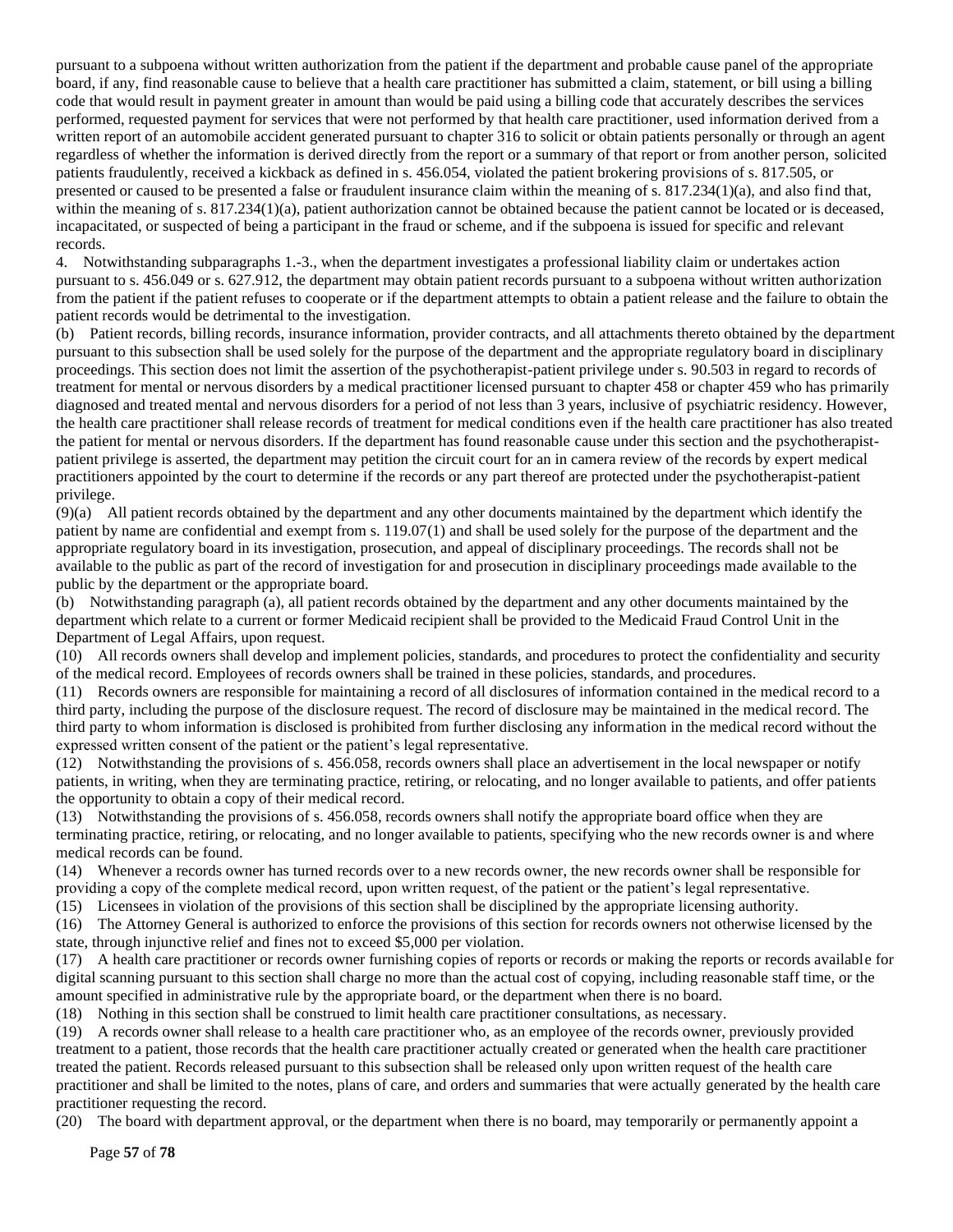person or entity as a custodian of medical records in the event of the death of a practitioner, the mental or physical incapacitation of a practitioner, or the abandonment of medical records by a practitioner. Such custodian shall comply with this section. The department may contract with a third party to provide these services under the confidentiality and disclosure requirements of this section.

History.—s. 1, ch. 79-302; s. 1, ch. 82-22; s. 1, ch. 83-108; s. 81, ch. 83-218; ss. 14, 119, ch. 83-329; s. 2, ch. 84-15; s. 41, ch. 85-175; s. 4, ch. 87-333; s. 9, ch. 88-1; s. 2, ch. 88-208; s. 14, ch. 88-219; s. 6, ch. 88-277; s. 10, ch. 88-392; s. 2, ch. 89-85; s. 14, ch. 89-124; s. 28, ch. 89-289; s. 1, ch. 90-263; s. 11, ch. 91-137; s. 6, ch. 91-140; s. 12, ch. 91-176; s. 4, ch. 91-269; s. 62, ch. 92-33; s. 32, ch. 92- 149; s. 23, ch. 93-129; s. 315, ch. 94-119; ss. 90, 91, ch. 94-218; s. 308, ch. 96-406; s. 1084, ch. 97-103; s. 82, ch. 97-261; s. 6, ch. 98- 166; s. 12, ch. 99-349; s. 86, ch. 99-397; s. 79, ch. 2000-160; s. 9, ch. 2000-163; s. 114, ch. 2000-318; s. 9, ch. 2001-222; ss. 69, 140, ch. 2001-277; s. 18, ch. 2003-416; s. 4, ch. 2005-256; s. 1, ch. 2006-271; s. 2, ch. 2010-211; s. 1, ch. 2013-108; s. 14, ch. 2016-230. Note.—Former s. 455.241; s. 455.667.

# 456.0575 Duty to notify patients.—

(1) Every licensed health care practitioner shall inform each patient, or an individual identified pursuant to s. 765.401(1), in person about adverse incidents that result in serious harm to the patient. Notification of outcomes of care that result in harm to the patient under this section does not constitute an acknowledgment of admission of liability, nor can such notifications be introduced as evidence.

(2) Upon request by a patient, before providing nonemergency medical services in a facility licensed under chapter 395, a health care practitioner shall provide, in writing or by electronic means, a good faith estimate of reasonably anticipated charges to treat the patient's condition at the facility. The health care practitioner shall provide the estimate to the patient within 7 business days after receiving the request and is not required to adjust the estimate for any potential insurance coverage. The health care practitioner shall inform the patient that the patient may contact his or her health insurer or health maintenance organization for additional information concerning cost-sharing responsibilities. The health care practitioner shall provide information to uninsured patients and insured patients for whom the practitioner is not a network provider or preferred provider which discloses the practitioner's financial assistance policy, including the application process, payment plans, discounts, or other available assistance, and the practitioner's charity care policy and collection procedures. Such estimate does not preclude the actual charges from exceeding the estimate. Failure to provide the estimate in accordance with this subsection, without good cause, shall result in disciplinary action against the health care practitioner and a daily fine of \$500 until the estimate is provided to the patient. The total fine may not exceed \$5,000.

History.—s. 8, ch. 2003-416; s. 5, ch. 2016-234.

456.058 Disposition of records of deceased practitioners or practitioners relocating or terminating practice.—Each board created under the provisions of chapter 457, chapter 458, chapter 459, chapter 460, chapter 461, chapter 463, part I of chapter 464, chapter 465, chapter 466, part I of chapter 484, chapter 486, chapter 490, or chapter 491, and the department under the provisions of chapter 462, shall provide by rule for the disposition, under that chapter, of the medical records or records of a psychological nature of practitioners which are in existence at the time the practitioner dies, terminates practice, or relocates and is no longer available to patients and which records pertain to the practitioner's patients. The rules shall provide that the records be retained for at least 2 years after the practitioner's death, termination of practice, or relocation. In the case of the death of the practitioner, the rules shall provide for the disposition of such records by the estate of the practitioner.

History.—s. 85, ch. 97-261; s. 80, ch. 2000-160; s. 115, ch. 2000-318. Note.—Former s. 455.677.

456.059 Communications confidential; exceptions.—Communications between a patient and a psychiatrist, as defined in s. 394.455, shall be held confidential and shall not be disclosed except upon the request of the patient or the patient's legal representative. Provision of psychiatric records and reports shall be governed by s. 456.057. Notwithstanding any other provision of this section or s. 90.503, where:

(1) A patient is engaged in a treatment relationship with a psychiatrist;

(2) Such patient has made an actual threat to physically harm an identifiable victim or victims; and

(3) The treating psychiatrist makes a clinical judgment that the patient has the apparent capability to commit such an act and that it is more likely than not that in the near future the patient will carry out that threat,

the psychiatrist may disclose patient communications to the extent necessary to warn any potential victim or to communicate the threat to a law enforcement agency. No civil or criminal action shall be instituted, and there shall be no liability on account of disclosure of otherwise confidential communications by a psychiatrist in disclosing a threat pursuant to this section.

History.—s. 10, ch. 88-1; s. 33, ch. 92-149; s. 43, ch. 96-169; s. 83, ch. 97-261; s. 81, ch. 2000-160. Note.—Former s. 455.2415; s. 455.671.

456.061 Practitioner disclosure of confidential information; immunity from civil or criminal liability.—

(1) A practitioner regulated through the Division of Medical Quality Assurance of the department shall not be civilly or criminally

Page **58** of **78**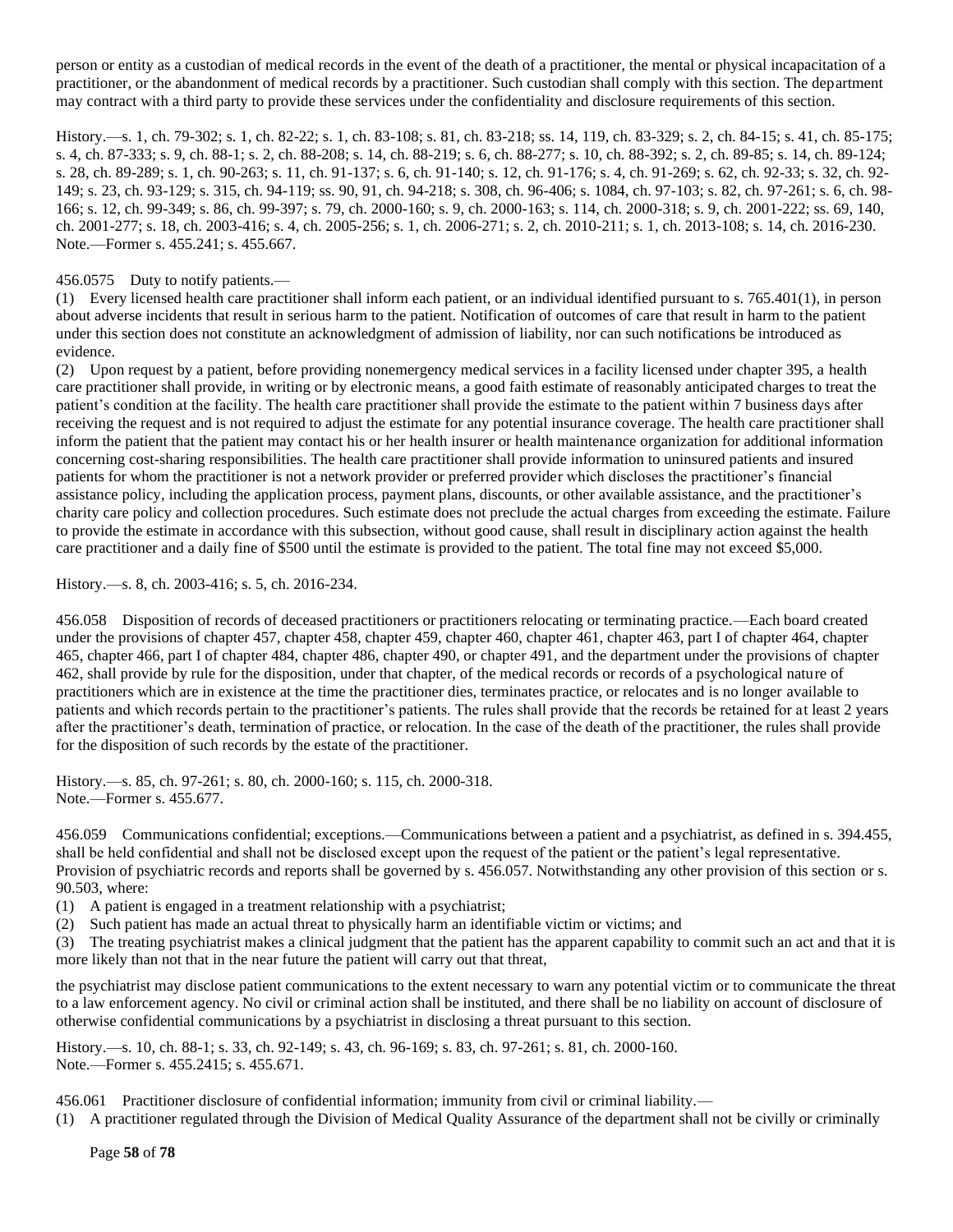liable for the disclosure of otherwise confidential information to a sexual partner or a needle-sharing partner under the following circumstances:

(a) If a patient of the practitioner who has tested positive for human immunodeficiency virus discloses to the practitioner the identity of a sexual partner or a needle-sharing partner;

(b) The practitioner recommends the patient notify the sexual partner or the needle-sharing partner of the positive test and refrain from engaging in sexual or drug activity in a manner likely to transmit the virus and the patient refuses, and the practitioner informs the patient of his or her intent to inform the sexual partner or needle-sharing partner; and

(c) If pursuant to a perceived civil duty or the ethical guidelines of the profession, the practitioner reasonably and in good faith advises the sexual partner or the needle-sharing partner of the patient of the positive test and facts concerning the transmission of the virus.

However, any notification of a sexual partner or a needle-sharing partner pursuant to this section shall be done in accordance with protocols developed pursuant to rule of the Department of Health.

(2) Notwithstanding the foregoing, a practitioner regulated through the Division of Medical Quality Assurance of the department shall not be civilly or criminally liable for failure to disclose information relating to a positive test result for human immunodeficiency virus of a patient to a sexual partner or a needle-sharing partner.

History.—s. 43, ch. 88-380; s. 12, ch. 89-350; s. 191, ch. 97-103; s. 84, ch. 97-261; s. 220, ch. 99-8; s. 82, ch. 2000-160. Note.—Former s. 455.2416; s. 455.674.

456.062 Advertisement by a health care practitioner of free or discounted services; required statement.—In any advertisement for a free, discounted fee, or reduced fee service, examination, or treatment by a health care practitioner licensed under chapter 458, chapter 459, chapter 460, chapter 461, chapter 462, chapter 463, chapter 464, chapter 465, chapter 466, chapter 467, chapter 478, chapter 483, part I of chapter 484, chapter 486, chapter 490, or chapter 491, the following statement shall appear in capital letters clearly distinguishable from the rest of the text: THE PATIENT AND ANY OTHER PERSON RESPONSIBLE FOR PAYMENT HAS A RIGHT TO REFUSE TO PAY, CANCEL PAYMENT, OR BE REIMBURSED FOR PAYMENT FOR ANY OTHER SERVICE, EXAMINATION, OR TREATMENT THAT IS PERFORMED AS A RESULT OF AND WITHIN 72 HOURS OF RESPONDING TO THE ADVERTISEMENT FOR THE FREE, DISCOUNTED FEE, OR REDUCED FEE SERVICE, EXAMINATION, OR TREATMENT. However, the required statement shall not be necessary as an accompaniment to an advertisement of a licensed health care practitioner defined by this section if the advertisement appears in a classified directory the primary purpose of which is to provide products and services at free, reduced, or discounted prices to consumers and in which the statement prominently appears in at least one place.

History.—s. 81, ch. 97-261; s. 85, ch. 99-397; s. 82, ch. 2000-160; s. 1, ch. 2006-215. Note.—Former s. 455.664.

456.063 Sexual misconduct; disqualification for license, certificate, or registration.—

(1) Sexual misconduct in the practice of a health care profession means violation of the professional relationship through which the health care practitioner uses such relationship to engage or attempt to engage the patient or client, or an immediate family member, guardian, or representative of the patient or client in, or to induce or attempt to induce such person to engage in, verbal or physical sexual activity outside the scope of the professional practice of such health care profession. Sexual misconduct in the practice of a health care profession is prohibited.

(2) Each board within the jurisdiction of the department, or the department if there is no board, shall refuse to admit a candidate to any examination and refuse to issue a license, certificate, or registration to any applicant if the candidate or applicant has:

(a) Had any license, certificate, or registration to practice any profession or occupation revoked or surrendered based on a violation of sexual misconduct in the practice of that profession under the laws of any other state or any territory or possession of the United States and has not had that license, certificate, or registration reinstated by the licensing authority of the jurisdiction that revoked the license, certificate, or registration; or

(b) Committed any act in any other state or any territory or possession of the United States which if committed in this state would constitute sexual misconduct.

For purposes of this subsection, a licensing authority's acceptance of a candidate's relinquishment of a license which is offered in response to or in anticipation of the filing of administrative charges against the candidate's license constitutes the surrender of the license.

(3) Licensed health care practitioners shall report allegations of sexual misconduct to the department, regardless of the practice setting in which the alleged sexual misconduct occurred.

History.—s. 1, ch. 95-183; s. 52, ch. 97-261; s. 78, ch. 99-397; s. 82, ch. 2000-160; s. 25, ch. 2000-318; s. 70, ch. 2001-277. Note.—Former s. 455.2142; s. 455.567.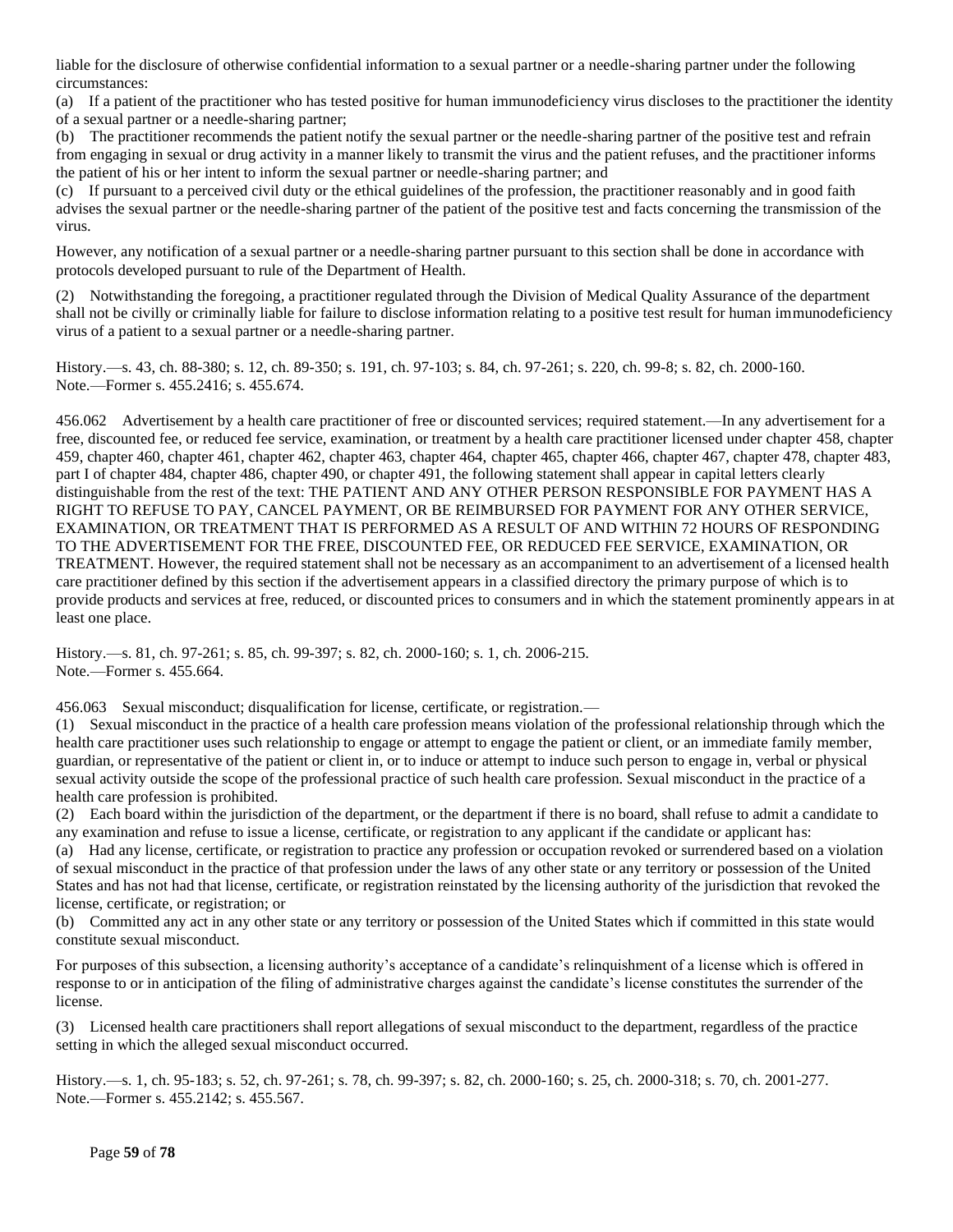456.0635 Health care fraud; disqualification for license, certificate, or registration.—

(1) Health care fraud in the practice of a health care profession is prohibited.

(2) Each board within the jurisdiction of the department, or the department if there is no board, shall refuse to admit a candidate to any examination and refuse to issue a license, certificate, or registration to any applicant if the candidate or applicant or any principal, officer, agent, managing employee, or affiliated person of the candidate or applicant:

(a) Has been convicted of, or entered a plea of guilty or nolo contendere to, regardless of adjudication, a felony under chapter 409, chapter 817, or chapter 893, or a similar felony offense committed in another state or jurisdiction, unless the candidate or applicant has successfully completed a pretrial diversion or drug court program for that felony and provides proof that the plea has been withdrawn or the charges have been dismissed. Any such conviction or plea shall exclude the applicant or candidate from licensure, examination, certification, or registration unless the sentence and any subsequent period of probation for such conviction or plea ended:

1. For felonies of the first or second degree, more than 15 years before the date of application.

2. For felonies of the third degree, more than 10 years before the date of application, except for felonies of the third degree under s. [893.13\(](http://www.leg.state.fl.us/statutes/index.cfm?App_mode=Display_Statute&Search_String=&URL=0800-0899/0893/Sections/0893.13.html)6)(a).

3. For felonies of the third degree under s.  $893.13(6)(a)$ , more than 5 years before the date of application;

(b) Has been convicted of, or entered a plea of guilty or nolo contendere to, regardless of adjudication, a felony under 21 U.S.C. ss. 801-970, or 42 U.S.C. ss. 1395-1396, unless the sentence and any subsequent period of probation for such conviction or plea ended more than 15 years before the date of the application;

(c) Has been terminated for cause from the Florida Medicaid program pursuant to s. [409.913,](http://www.leg.state.fl.us/statutes/index.cfm?App_mode=Display_Statute&Search_String=&URL=0400-0499/0409/Sections/0409.913.html) unless the candidate or applicant has been in good standing with the Florida Medicaid program for the most recent 5 years;

(d) Has been terminated for cause, pursuant to the appeals procedures established by the state, from any other state Medicaid program, unless the candidate or applicant has been in good standing with a state Medicaid program for the most recent 5 years and the termination occurred at least 20 years before the date of the application; or

(e) Is currently listed on the United States Department of Health and Human Services Office of Inspector General's List of Excluded Individuals and Entities.

This subsection does not apply to an applicant for initial licensure, certification, or registration who was arrested or charged with a felony specified in paragraph (a) or paragraph (b) before July 1, 2009.

(3) The department shall refuse to renew a license, certificate, or registration of any applicant if the applicant or any principal, officer, agent, managing employee, or affiliated person of the applicant:

(a) Has been convicted of, or entered a plea of guilty or nolo contendere to, regardless of adjudication, a felony under chapter 409, chapter 817, or chapter 893, or a similar felony offense committed in another state or jurisdiction, unless the applicant is currently enrolled in a pretrial diversion or drug court program that allows the withdrawal of the plea for that felony upon successful completion of that program. Any such conviction or plea excludes the applicant from licensure renewal unless the sentence and any subsequent period of probation for such conviction or plea ended:

1. For felonies of the first or second degree, more than 15 years before the date of application.

2. For felonies of the third degree, more than 10 years before the date of application, except for felonies of the third degree under s. [893.13\(](http://www.leg.state.fl.us/statutes/index.cfm?App_mode=Display_Statute&Search_String=&URL=0800-0899/0893/Sections/0893.13.html)6)(a).

3. For felonies of the third degree under s.  $893.13(6)(a)$ , more than 5 years before the date of application.

(b) Has been convicted of, or entered a plea of guilty or nolo contendere to, regardless of adjudication, a felony under 21 U.S.C. ss. 801-970, or 42 U.S.C. ss. 1395-1396 since July 1, 2009, unless the sentence and any subsequent period of probation for such conviction or plea ended more than 15 years before the date of the application.

(c) Has been terminated for cause from the Florida Medicaid program pursuant to s. [409.913,](http://www.leg.state.fl.us/statutes/index.cfm?App_mode=Display_Statute&Search_String=&URL=0400-0499/0409/Sections/0409.913.html) unless the applicant has been in good standing with the Florida Medicaid program for the most recent 5 years.

(d) Has been terminated for cause, pursuant to the appeals procedures established by the state, from any other state Medicaid program, unless the applicant has been in good standing with a state Medicaid program for the most recent 5 years and the termination occurred at least 20 years before the date of the application.

(e) Is currently listed on the United States Department of Health and Human Services Office of Inspector General's List of Excluded Individuals and Entities.

This subsection does not apply to an applicant for renewal of licensure, certification, or registration who was arrested or charged with a felony specified in paragraph (a) or paragraph (b) before July 1, 2009.

(4) Licensed health care practitioners shall report allegations of health care fraud to the department, regardless of the practice setting in which the alleged health care fraud occurred.

(5) The acceptance by a licensing authority of a licensee's relinquishment of a license which is offered in response to or anticipation of the filing of administrative charges alleging health care fraud or similar charges constitutes the permanent revocation of the license.

History.—s. 24, ch. 2009-223; s. 1, ch. 2012-64; s. 15, ch. 2016-230; s. 3, ch. 2017-41.

456.065 Unlicensed practice of a health care profession; intent; cease and desist notice; penalties; enforcement; citations; fees; allocation and disposition of moneys collected.—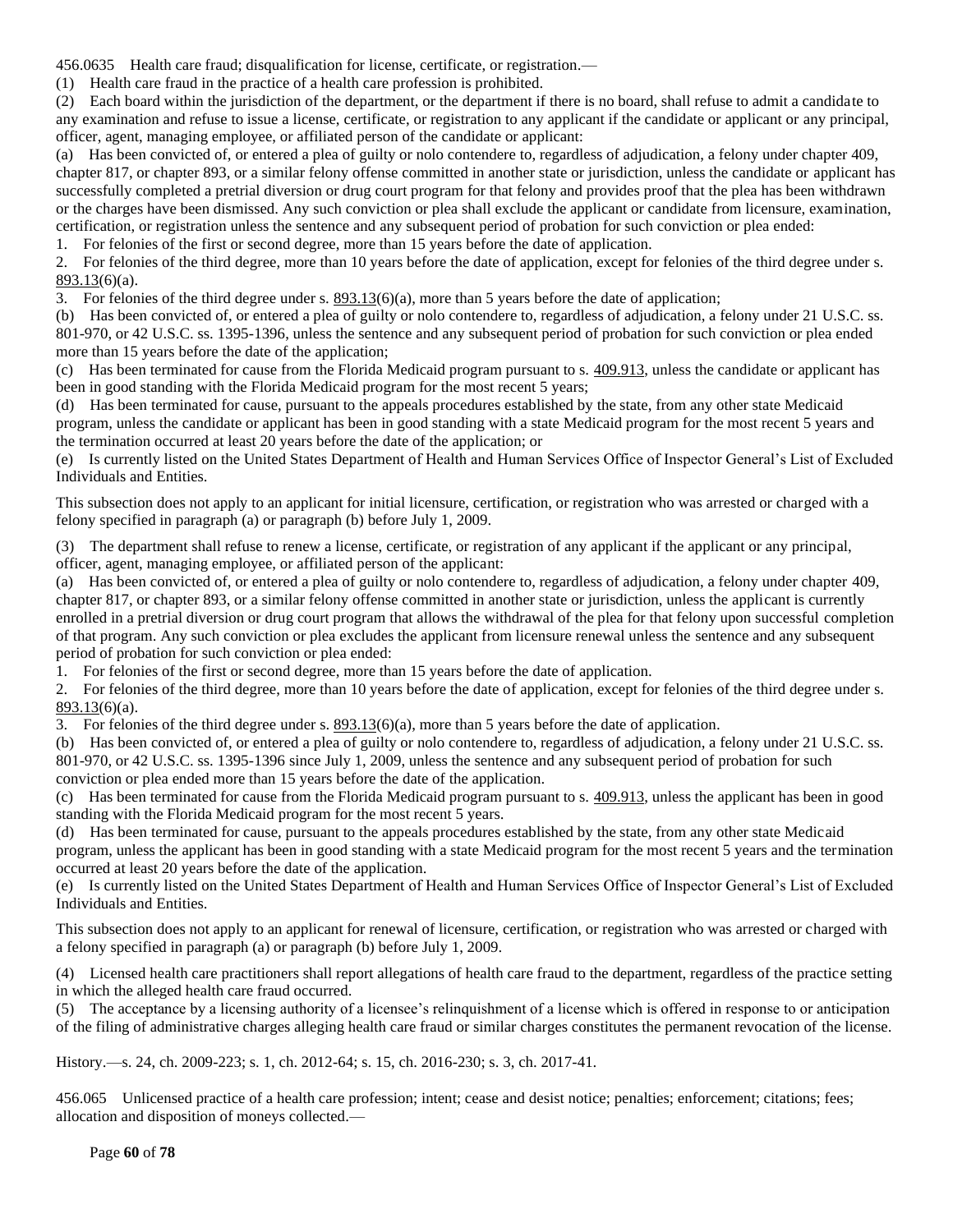(1) It is the intent of the Legislature that vigorous enforcement of licensure regulation for all health care professions is a state priority in order to protect Florida residents and visitors from the potentially serious and dangerous consequences of receiving medical and health care services from unlicensed persons whose professional education and training and other relevant qualifications have not been approved through the issuance of a license by the appropriate regulatory board or the department when there is no board. The unlicensed practice of a health care profession or the performance or delivery of medical or health care services to patients in this state without a valid, active license to practice that profession, regardless of the means of the performance or delivery of such services, is strictly prohibited.

(2) The penalties for unlicensed practice of a health care profession shall include the following:

(a) When the department has probable cause to believe that any person not licensed by the department, or the appropriate regulatory board within the department, has violated any provision of this chapter or any statute that relates to the practice of a profession regulated by the department, or any rule adopted pursuant thereto, the department may issue and deliver to such person a notice to cease and desist from such violation. In addition, the department may issue and deliver a notice to cease and desist to any person who aids and abets the unlicensed practice of a profession by employing such unlicensed person. The issuance of a notice to cease and desist shall not constitute agency action for which a hearing under ss. 120.569 and 120.57 may be sought. For the purpose of enforcing a cease and desist order, the department may file a proceeding in the name of the state seeking issuance of an injunction or a writ of mandamus against any person who violates any provisions of such order.

(b) In addition to the remedies under paragraph (a), the department may impose by citation an administrative penalty not to exceed \$5,000 per incident. The citation shall be issued to the subject and shall contain the subject's name and any other information the department determines to be necessary to identify the subject, a brief factual statement, the sections of the law allegedly violated, and the penalty imposed. If the subject does not dispute the matter in the citation with the department within 30 days after the citation is served, the citation shall become a final order of the department. The department may adopt rules to implement this section. The penalty shall be a fine of not less than \$500 nor more than \$5,000 as established by rule of the department. Each day that the unlicensed practice continues after issuance of a notice to cease and desist constitutes a separate violation. The department shall be entitled to recover the costs of investigation and prosecution in addition to the fine levied pursuant to the citation. Service of a citation may be made by personal service or by mail to the subject at the subject's last known address or place of practice. If the department is required to seek enforcement of the cease and desist or agency order, it shall be entitled to collect its attorney's fees and costs. (c) In addition to or in lieu of any other administrative remedy, the department may seek the imposition of a civil penalty through the circuit court for any violation for which the department may issue a notice to cease and desist. The civil penalty shall be no less than \$500 and no more than \$5,000 for each offense. The court may also award to the prevailing party court costs and reasonable attorney fees and, in the event the department prevails, may also award reasonable costs of investigation and prosecution.

(d) In addition to the administrative and civil remedies under paragraphs (b) and (c) and in addition to the criminal violations and penalties listed in the individual health care practice acts:

1. It is a felony of the third degree, punishable as provided in s. 775.082, s. 775.083, or s. 775.084, to practice, attempt to practice, or offer to practice a health care profession without an active, valid Florida license to practice that profession. Practicing without an active, valid license also includes practicing on a suspended, revoked, or void license, but does not include practicing, attempting to practice, or offering to practice with an inactive or delinquent license for a period of up to 12 months which is addressed in subparagraph 3. Applying for employment for a position that requires a license without notifying the employer that the person does not currently possess a valid, active license to practice that profession shall be deemed to be an attempt or offer to practice that health care profession without a license. Holding oneself out, regardless of the means of communication, as able to practice a health care profession or as able to provide services that require a health care license shall be deemed to be an attempt or offer to practice such profession without a license. The minimum penalty for violating this subparagraph shall be a fine of \$1,000 and a minimum mandatory period of incarceration of 1 year.

2. It is a felony of the second degree, punishable as provided in s. 775.082, s. 775.083, or s. 775.084, to practice a health care profession without an active, valid Florida license to practice that profession when such practice results in serious bodily injury. For purposes of this section, "serious bodily injury" means death; brain or spinal damage; disfigurement; fracture or dislocation of bones or joints; limitation of neurological, physical, or sensory function; or any condition that required subsequent surgical repair. The minimum penalty for violating this subparagraph shall be a fine of \$1,000 and a minimum mandatory period of incarceration of 1 year.

3. It is a misdemeanor of the first degree, punishable as provided in s. 775.082 or s. 775.083, to practice, attempt to practice, or offer to practice a health care profession with an inactive or delinquent license for any period of time up to 12 months. However, practicing, attempting to practice, or offering to practice a health care profession when that person's license has been inactive or delinquent for a period of time of 12 months or more shall be a felony of the third degree, punishable as provided in s. 775.082, s. 775.083, or s. 775.084. The minimum penalty for violating this subparagraph shall be a term of imprisonment of 30 days and a fine of \$500. (3) Because all enforcement costs should be covered by professions regulated by the department, the department shall impose, upon initial licensure and each licensure renewal, a special fee of \$5 per licensee to fund efforts to combat unlicensed activity. Such fee shall be in addition to all other fees collected from each licensee. The department shall make direct charges to the Medical Quality Assurance Trust Fund by profession. The department shall seek board advice regarding enforcement methods and strategies. The department shall directly credit the Medical Quality Assurance Trust Fund, by profession, with the revenues received from the department's efforts to enforce licensure provisions. The department shall include all financial and statistical data resulting from unlicensed activity enforcement as a separate category in the quarterly management report provided for in s. 456.025. For an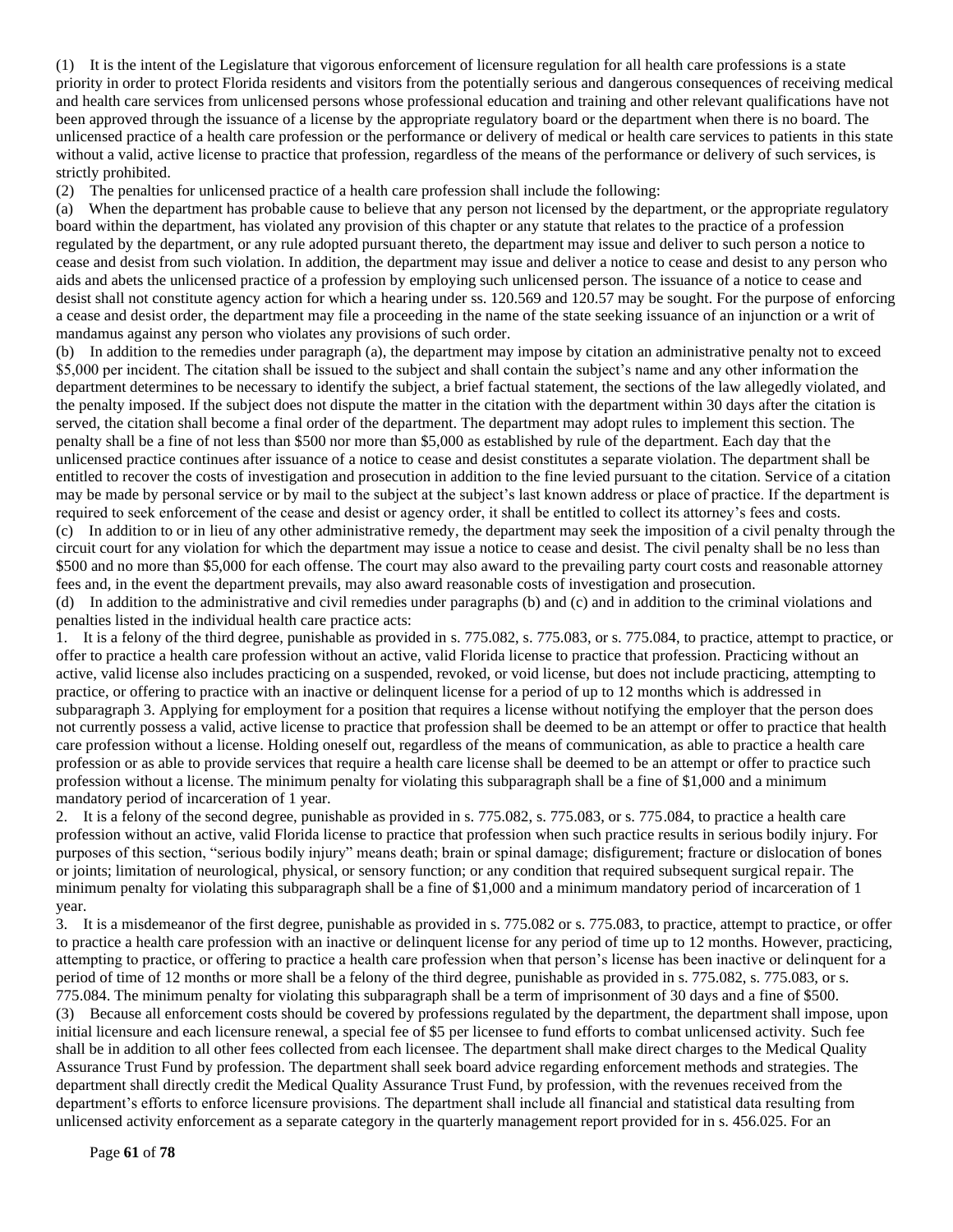unlicensed activity account, a balance which remains at the end of a renewal cycle may, with concurrence of the applicable board and the department, be transferred to the operating fund account of that profession. The department shall also use these funds to inform and educate consumers generally on the importance of using licensed health care practitioners.

(4) The provisions of this section apply only to health care professional practice acts administered by the department.

(5) Nothing herein shall be construed to limit or restrict the sale, use, or recommendation of the use of a dietary supplement, as defined by the Food, Drug, and Cosmetic Act, 21 U.S.C. s. 321, so long as the person selling, using, or recommending the dietary supplement does so in compliance with federal and state law.

History.—s. 73, ch. 97-261; s. 84, ch. 2000-160; s. 35, ch. 2000-318; s. 54, ch. 2001-277. Note.—Former s. 455.637.

456.066 Prosecution of criminal violations.—The department or the appropriate board shall report any criminal violation of any statute relating to the practice of a profession regulated by the department or appropriate board to the proper prosecuting authority for prompt prosecution.

History.—s. 72, ch. 97-261; s. 85, ch. 2000-160. Note.—Former s. 455.634.

456.067 Penalty for giving false information.—In addition to, or in lieu of, any other discipline imposed pursuant to s. 456.072, the act of knowingly giving false information in the course of applying for or obtaining a license from the department, or any board thereunder, with intent to mislead a public servant in the performance of his or her official duties, or the act of attempting to obtain or obtaining a license from the department, or any board thereunder, to practice a profession by knowingly misleading statements or knowing misrepresentations constitutes a felony of the third degree, punishable as provided in s. 775.082, s. 775.083, or s. 775.084.

History.—s. 71, ch. 97-261; s. 24, ch. 99-7; s. 86, ch. 2000-160; s. 27, ch. 2000-318. Note.—Former s. 455.631.

456.068 Toll-free telephone number for reporting of complaints.—The Agency for Health Care Administration shall establish a tollfree telephone number for public reporting of complaints relating to medical treatment or services provided by health care professionals.

History.—s. 148, ch. 97-237; s. 24, ch. 97-273; s. 87, ch. 2000-160.

Note.—Former s. 455.699.

456.069 Authority to inspect.—In addition to the authority specified in s. 465.017, duly authorized agents and employees of the department shall have the power to inspect in a lawful manner at all reasonable hours:

(1) Any pharmacy; or

(2) Any establishment at which the services of a licensee authorized to prescribe controlled substances specified in chapter 893 are offered,

for the purpose of determining if any of the provisions of this chapter or any practice act of a profession or any rule adopted thereunder is being violated; or for the purpose of securing such other evidence as may be needed for prosecution.

History.—s. 86, ch. 97-261; s. 88, ch. 2000-160. Note.—Former s. 455.681.

456.071 Power to administer oaths, take depositions, and issue subpoenas.—For the purpose of any investigation or proceeding conducted by the department, the department shall have the power to administer oaths, take depositions, make inspections when authorized by statute, issue subpoenas which shall be supported by affidavit, serve subpoenas and other process, and compel the attendance of witnesses and the production of books, papers, documents, and other evidence. The department shall exercise this power on its own initiative or whenever requested by a board or the probable cause panel of any board. Challenges to, and enforcement of, the subpoenas and orders shall be handled as provided in s. 120.569.

History.—s. 65, ch. 97-261; s. 89, ch. 2000-160. Note.—Former s. 455.611.

456.072 Grounds for discipline; penalties; enforcement.—

(1) The following acts shall constitute grounds for which the disciplinary actions specified in subsection (2) may be taken:

(a) Making misleading, deceptive, or fraudulent representations in or related to the practice of the licensee's profession.

(b) Intentionally violating any rule adopted by the board or the department, as appropriate.

(c) Being convicted or found guilty of, or entering a plea of guilty or nolo contendere to, regardless of adjudication, a crime in any jurisdiction which relates to the practice of, or the ability to practice, a licensee's profession.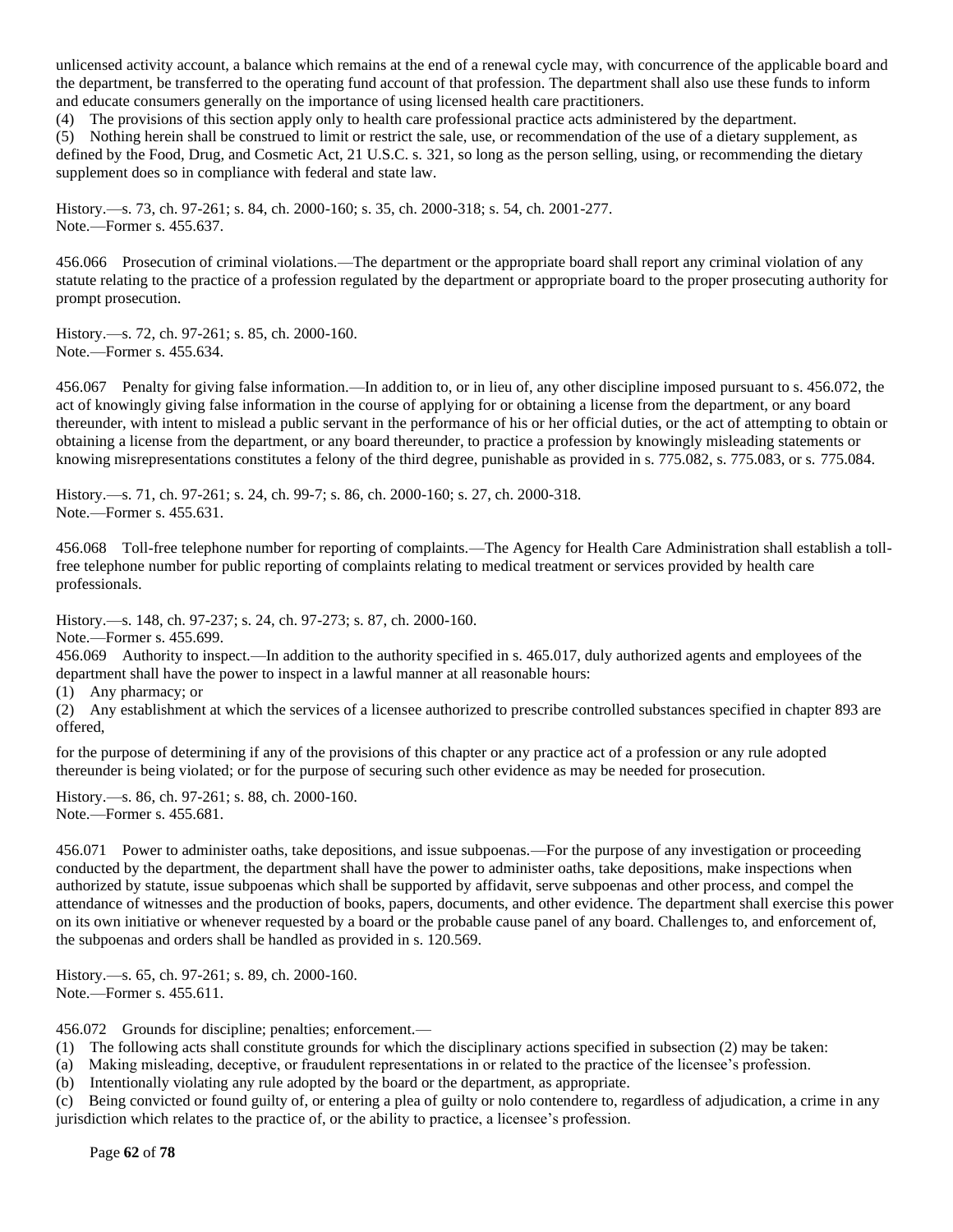(d) Using a Class III or a Class IV laser device or product, as defined by federal regulations, without having complied with the rules adopted under s. 501.122(2) governing the registration of the devices.

(e) Failing to comply with the educational course requirements for human immunodeficiency virus and acquired immune deficiency syndrome.

(f) Having a license or the authority to practice any regulated profession revoked, suspended, or otherwise acted against, including the denial of licensure, by the licensing authority of any jurisdiction, including its agencies or subdivisions, for a violation that would constitute a violation under Florida law. The licensing authority's acceptance of a relinquishment of licensure, stipulation, consent order, or other settlement, offered in response to or in anticipation of the filing of charges against the license, shall be construed as action against the license.

(g) Having been found liable in a civil proceeding for knowingly filing a false report or complaint with the department against another licensee.

(h) Attempting to obtain, obtaining, or renewing a license to practice a profession by bribery, by fraudulent misrepresentation, or through an error of the department or the board.

(i) Except as provided in s. 465.016, failing to report to the department any person who the licensee knows is in violation of this chapter, the chapter regulating the alleged violator, or the rules of the department or the board.

(j) Aiding, assisting, procuring, employing, or advising any unlicensed person or entity to practice a profession contrary to this chapter, the chapter regulating the profession, or the rules of the department or the board.

(k) Failing to perform any statutory or legal obligation placed upon a licensee. For purposes of this section, failing to repay a student loan issued or guaranteed by the state or the Federal Government in accordance with the terms of the loan or failing to comply with service scholarship obligations shall be considered a failure to perform a statutory or legal obligation, and the minimum disciplinary action imposed shall be a suspension of the license until new payment terms are agreed upon or the scholarship obligation is resumed, followed by probation for the duration of the student loan or remaining scholarship obligation period, and a fine equal to 10 percent of the defaulted loan amount. Fines collected shall be deposited into the Medical Quality Assurance Trust Fund.

(l) Making or filing a report which the licensee knows to be false, intentionally or negligently failing to file a report or record required by state or federal law, or willfully impeding or obstructing another person to do so. Such reports or records shall include only those that are signed in the capacity of a licensee.

(m) Making deceptive, untrue, or fraudulent representations in or related to the practice of a profession or employing a trick or scheme in or related to the practice of a profession.

(n) Exercising influence on the patient or client for the purpose of financial gain of the licensee or a third party.

(o) Practicing or offering to practice beyond the scope permitted by law or accepting and performing professional responsibilities the licensee knows, or has reason to know, the licensee is not competent to perform.

(p) Delegating or contracting for the performance of professional responsibilities by a person when the licensee delegating or contracting for performance of the responsibilities knows, or has reason to know, the person is not qualified by training, experience, and authorization when required to perform them.

(q) Violating a lawful order of the department or the board, or failing to comply with a lawfully issued subpoena of the department.

(r) Improperly interfering with an investigation or inspection authorized by statute, or with any disciplinary proceeding.

(s) Failing to comply with the educational course requirements for domestic violence.

(t) Failing to identify through written notice, which may include the wearing of a name tag, or orally to a patient the type of license under which the practitioner is practicing. Any advertisement for health care services naming the practitioner must identify the type of license the practitioner holds. This paragraph does not apply to a practitioner while the practitioner is providing services in a facility licensed under chapter 394, chapter 395, chapter 400, or chapter 429. Each board, or the department where there is no board, is authorized by rule to determine how its practitioners may comply with this disclosure requirement.

(u) Failing to comply with the requirements of ss. 381.026 and 381.0261 to provide patients with information about their patient rights and how to file a patient complaint.

(v) Engaging or attempting to engage in sexual misconduct as defined and prohibited in s. 456.063(1).

(w) Failing to comply with the requirements for profiling and credentialing, including, but not limited to, failing to provide initial information, failing to timely provide updated information, or making misleading, untrue, deceptive, or fraudulent representations on a profile, credentialing, or initial or renewal licensure application.

(x) Failing to report to the board, or the department if there is no board, in writing within 30 days after the licensee has been convicted or found guilty of, or entered a plea of nolo contendere to, regardless of adjudication, a crime in any jurisdiction. Convictions, findings, adjudications, and pleas entered into prior to the enactment of this paragraph must be reported in writing to the board, or department if there is no board, on or before October 1, 1999.

(y) Using information about people involved in motor vehicle accidents which has been derived from accident reports made by law enforcement officers or persons involved in accidents under s. 316.066, or using information published in a newspaper or other news publication or through a radio or television broadcast that has used information gained from such reports, for the purposes of commercial or any other solicitation whatsoever of the people involved in the accidents.

(z) Being unable to practice with reasonable skill and safety to patients by reason of illness or use of alcohol, drugs, narcotics, chemicals, or any other type of material or as a result of any mental or physical condition. In enforcing this paragraph, the department shall have, upon a finding of the State Surgeon General or the State Surgeon General's designee that probable cause exists to believe that the licensee is unable to practice because of the reasons stated in this paragraph, the authority to issue an order to compel a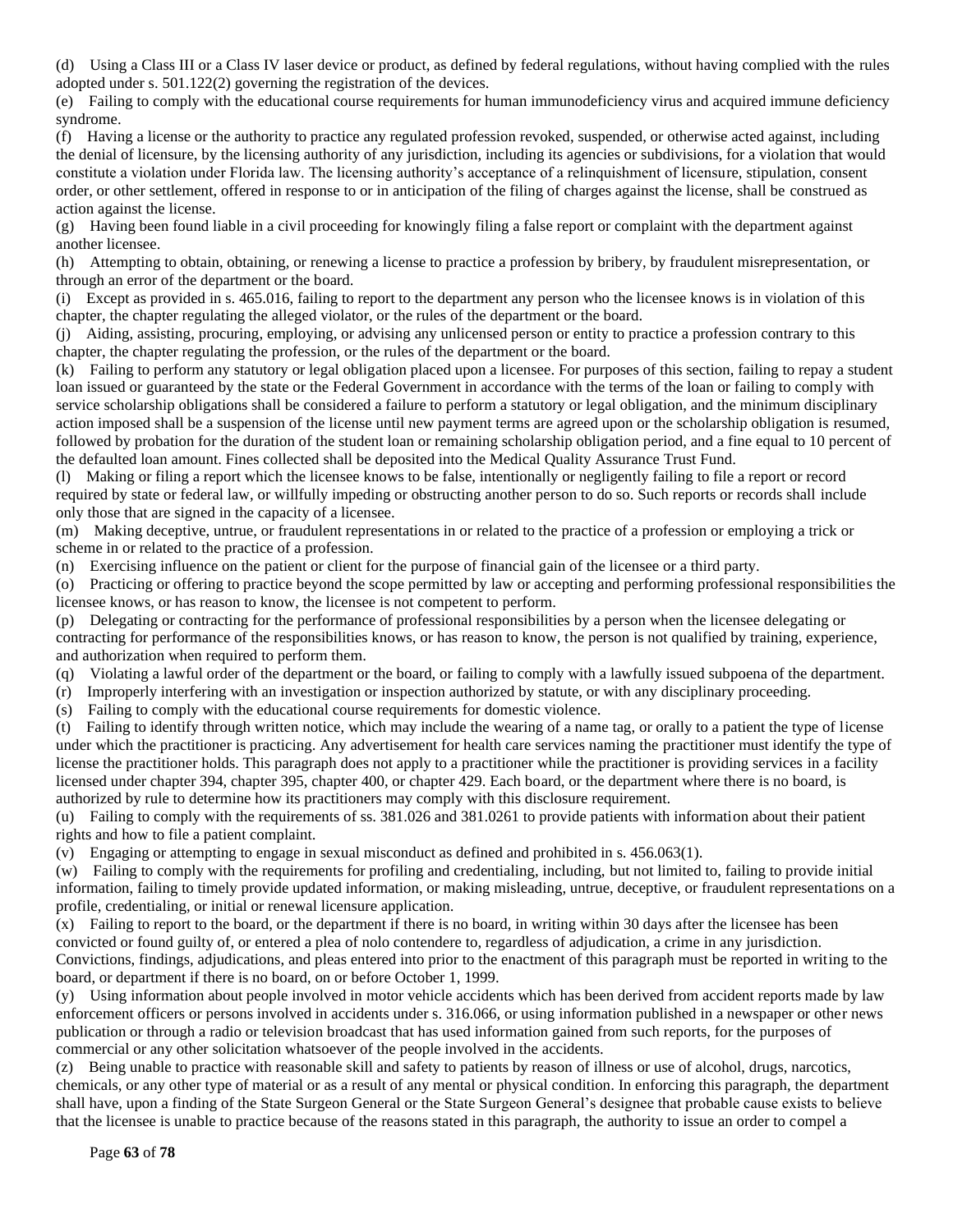licensee to submit to a mental or physical examination by physicians designated by the department. If the licensee refuses to comply with the order, the department's order directing the examination may be enforced by filing a petition for enforcement in the circuit court where the licensee resides or does business. The department shall be entitled to the summary procedure provided in s. 51.011. A licensee or certificateholder affected under this paragraph shall at reasonable intervals be afforded an opportunity to demonstrate that he or she can resume the competent practice of his or her profession with reasonable skill and safety to patients.

(aa) Testing positive for any drug, as defined in s. 112.0455, on any confirmed preemployment or employer-ordered drug screening when the practitioner does not have a lawful prescription and legitimate medical reason for using the drug.

(bb) Performing or attempting to perform health care services on the wrong patient, a wrong-site procedure, a wrong procedure, or an unauthorized procedure or a procedure that is medically unnecessary or otherwise unrelated to the patient's diagnosis or medical condition. For the purposes of this paragraph, performing or attempting to perform health care services includes the preparation of the patient.

(cc) Leaving a foreign body in a patient, such as a sponge, clamp, forceps, surgical needle, or other paraphernalia commonly used in surgical, examination, or other diagnostic procedures. For the purposes of this paragraph, it shall be legally presumed that retention of a foreign body is not in the best interest of the patient and is not within the standard of care of the profession, regardless of the intent of the professional.

(dd) Violating any provision of this chapter, the applicable practice act, or any rules adopted pursuant thereto.

(ee) With respect to making a personal injury protection claim as required by s. 627.736, intentionally submitting a claim, statement, or bill that has been "upcoded" as defined in s. 627.732.

(ff) With respect to making a personal injury protection claim as required by s. 627.736, intentionally submitting a claim, statement, or bill for payment of services that were not rendered.

(gg) Engaging in a pattern of practice when prescribing medicinal drugs or controlled substances which demonstrates a lack of reasonable skill or safety to patients, a violation of any provision of this chapter, a violation of the applicable practice act, or a violation of any rules adopted under this chapter or the applicable practice act of the prescribing practitioner. Notwithstanding s. 456.073(13), the department may initiate an investigation and establish such a pattern from billing records, data, or any other information obtained by the department.

(hh) Being terminated from a treatment program for impaired practitioners, which is overseen by an impaired practitioner consultant as described in s. 456.076, for failure to comply, without good cause, with the terms of the monitoring or treatment contract entered into by the licensee, or for not successfully completing any drug treatment or alcohol treatment program.

(ii) Being convicted of, or entering a plea of guilty or nolo contendere to, any misdemeanor or felony, regardless of adjudication, under 18 U.S.C. s. 669, ss. 285-287, s. 371, s. 1001, s. 1035, s. 1341, s. 1343, s. 1347, s. 1349, or s. 1518, or 42 U.S.C. ss. 1320a-7b, relating to the Medicaid program.

(jj) Failing to remit the sum owed to the state for an overpayment from the Medicaid program pursuant to a final order, judgment, or stipulation or settlement.

(kk) Being terminated from the state Medicaid program pursuant to s. 409.913, any other state Medicaid program, or the federal Medicare program, unless eligibility to participate in the program from which the practitioner was terminated has been restored. (ll) Being convicted of, or entering a plea of guilty or nolo contendere to, any misdemeanor or felony, regardless of adjudication, a crime in any jurisdiction which relates to health care fraud.

(mm) Failure to comply with controlled substance prescribing requirements of s. 456.44.

(nn) Violating any of the provisions of s. 790.338.

(oo) Willfully failing to comply with s. 627.64194 or s. 641.513 with such frequency as to indicate a general business practice.

(2) When the board, or the department when there is no board, finds any person guilty of the grounds set forth in subsection (1) or of any grounds set forth in the applicable practice act, including conduct constituting a substantial violation of subsection (1) or a violation of the applicable practice act which occurred prior to obtaining a license, it may enter an order imposing one or more of the following penalties:

(a) Refusal to certify, or to certify with restrictions, an application for a license.

(b) Suspension or permanent revocation of a license.

(c) Restriction of practice or license, including, but not limited to, restricting the licensee from practicing in certain settings, restricting the licensee to work only under designated conditions or in certain settings, restricting the licensee from performing or providing designated clinical and administrative services, restricting the licensee from practicing more than a designated number of hours, or any other restriction found to be necessary for the protection of the public health, safety, and welfare.

(d) Imposition of an administrative fine not to exceed \$10,000 for each count or separate offense. If the violation is for fraud or making a false or fraudulent representation, the board, or the department if there is no board, must impose a fine of \$10,000 per count or offense.

(e) Issuance of a reprimand or letter of concern.

(f) Placement of the licensee on probation for a period of time and subject to such conditions as the board, or the department when there is no board, may specify. Those conditions may include, but are not limited to, requiring the licensee to undergo treatment, attend continuing education courses, submit to be reexamined, work under the supervision of another licensee, or satisfy any terms which are reasonably tailored to the violations found.

(g) Corrective action.

(h) Imposition of an administrative fine in accordance with s. 381.0261 for violations regarding patient rights.

Page **64** of **78**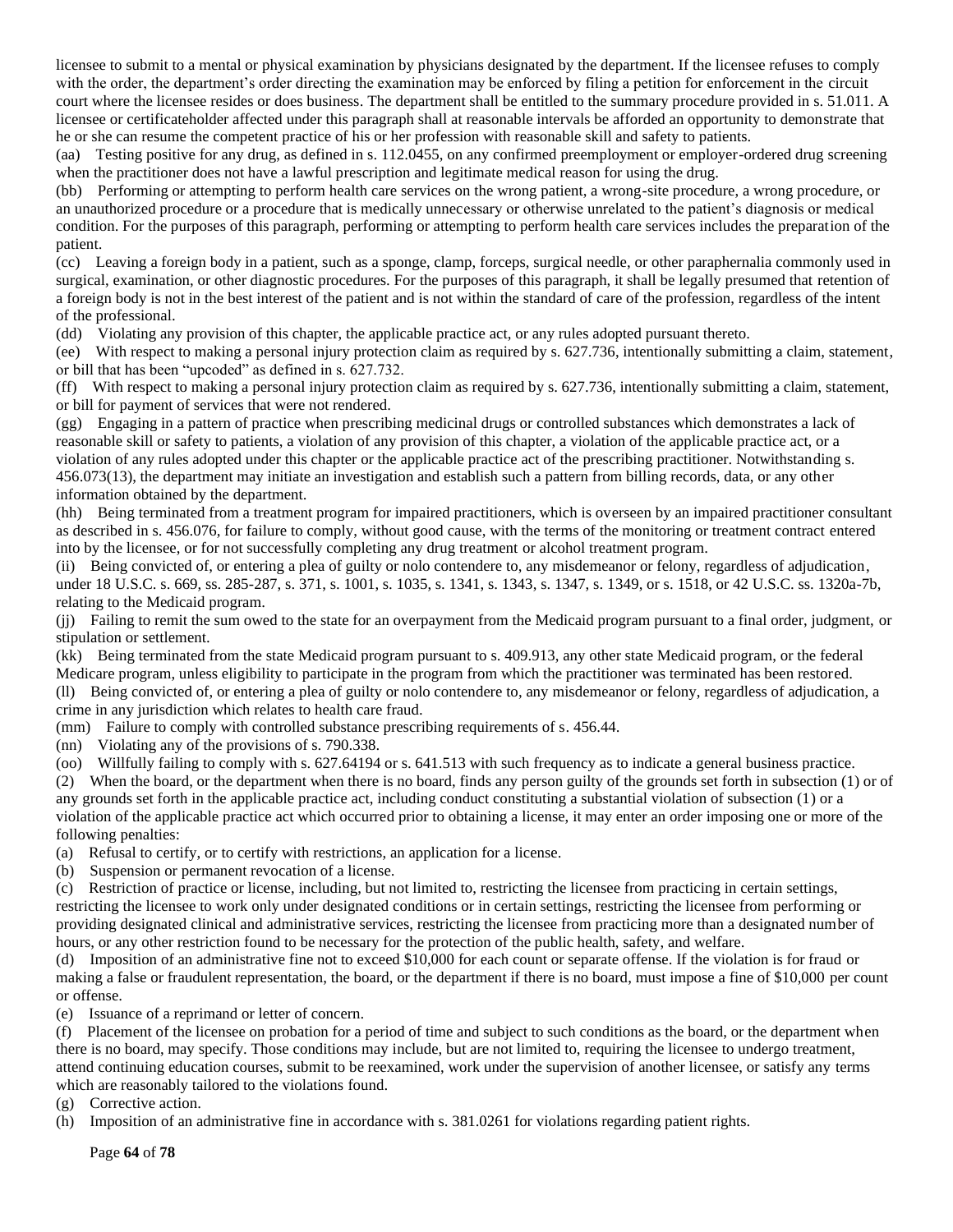- (i) Refund of fees billed and collected from the patient or a third party on behalf of the patient.
- (j) Requirement that the practitioner undergo remedial education.

In determining what action is appropriate, the board, or department when there is no board, must first consider what sanctions are necessary to protect the public or to compensate the patient. Only after those sanctions have been imposed may the disciplining authority consider and include in the order requirements designed to rehabilitate the practitioner. All costs associated with compliance with orders issued under this subsection are the obligation of the practitioner.

(3)(a) Notwithstanding subsection (2), if the ground for disciplinary action is the first-time failure of the licensee to satisfy continuing education requirements established by the board, or by the department if there is no board, the board or department, as applicable, shall issue a citation in accordance with s. 456.077 and assess a fine, as determined by the board or department by rule. In addition, for each hour of continuing education not completed or completed late, the board or department, as applicable, may require the licensee to take 1 additional hour of continuing education for each hour not completed or completed late.

(b) Notwithstanding subsection (2), if the ground for disciplinary action is the first-time violation of a practice act for unprofessional conduct, as used in ss.  $464.018(1)$ (h),  $467.203(1)$ (f),  $468.365(1)$ (f), and  $478.52(1)$ (f), and no actual harm to the patient occurred, the board or department, as applicable, shall issue a citation in accordance with s. 456.077 and assess a penalty as determined by rule of the board or department.

(4) In addition to any other discipline imposed through final order, or citation, entered on or after July 1, 2001, under this section or discipline imposed through final order, or citation, entered on or after July 1, 2001, for a violation of any practice act, the board, or the department when there is no board, shall assess costs related to the investigation and prosecution of the case. The costs related to the investigation and prosecution include, but are not limited to, salaries and benefits of personnel, costs related to the time spent by the attorney and other personnel working on the case, and any other expenses incurred by the department for the case. The board, or the department when there is no board, shall determine the amount of costs to be assessed after its consideration of an affidavit of itemized costs and any written objections thereto. In any case where the board or the department imposes a fine or assessment and the fine or assessment is not paid within a reasonable time, the reasonable time to be prescribed in the rules of the board, or the department when there is no board, or in the order assessing the fines or costs, the department or the Department of Legal Affairs may contract for the collection of, or bring a civil action to recover, the fine or assessment.

(5) In addition to, or in lieu of, any other remedy or criminal prosecution, the department may file a proceeding in the name of the state seeking issuance of an injunction or a writ of mandamus against any person who violates any of the provisions of this chapter, or any provision of law with respect to professions regulated by the department, or any board therein, or the rules adopted pursuant thereto.

(6) If the board, or the department when there is no board, determines that revocation of a license is the appropriate penalty, the revocation shall be permanent. However, the board may establish by rule requirements for reapplication by applicants whose licenses have been permanently revoked. The requirements may include, but are not limited to, satisfying current requirements for an initial license.

(7) Notwithstanding subsection (2), upon a finding that a physician has prescribed or dispensed a controlled substance, or caused a controlled substance to be prescribed or dispensed, in a manner that violates the standard of practice set forth in s.  $458.331(1)(q)$  or (t), s.  $459.015(1)(t)$  or (x), s.  $461.013(1)(o)$  or (s), or s.  $466.028(1)(p)$  or (x), or that an advanced registered nurse practitioner has prescribed or dispensed a controlled substance, or caused a controlled substance to be prescribed or dispensed, in a manner that violates the standard of practice set forth in s. 464.018(1)(n) or (p)6., the physician or advanced registered nurse practitioner shall be suspended for a period of not less than 6 months and pay a fine of not less than \$10,000 per count. Repeated violations shall result in increased penalties.

(8) The purpose of this section is to facilitate uniform discipline for those actions made punishable under this section and, to this end, a reference to this section constitutes a general reference under the doctrine of incorporation by reference.

History.—s. 69, ch. 97-261; s. 84, ch. 99-397; s. 90, ch. 2000-160; s. 26, ch. 2000-318; s. 71, ch. 2001-277; s. 2, ch. 2002-254; s. 6, ch. 2003-411; s. 19, ch. 2003-416; s. 10, ch. 2004-344; s. 1, ch. 2005-240; s. 2, ch. 2006-207; s. 111, ch. 2007-5; s. 64, ch. 2008-6; s. 25, ch. 2009-223; s. 3, ch. 2011-112; s. 1, ch. 2011-141; s. 8, ch. 2016-222; ss. 5, 23, ch. 2016-224. Note.—Former s. 455.624.

456.0721 Practitioners in default on student loan or scholarship obligations; investigation; report.—The Department of Health shall obtain from the United States Department of Health and Human Services information necessary to investigate and prosecute health care practitioners for failing to repay a student loan or comply with scholarship service obligations pursuant to s. 456.072(1)(k). The department shall obtain from the United States Department of Health and Human Services a list of default health care practitioners each month, along with the information necessary to investigate a complaint in accordance with s. 456.073. The department may obtain evidence to support the investigation and prosecution from any financial institution or educational institution involved in providing the loan or education to the practitioner. The department shall report to the Legislature as part of the annual report required by s. 456.026, the number of practitioners in default, along with the results of the department's investigations and prosecutions, and the amount of fines collected from practitioners prosecuted for violating s.  $456.072(1)(k)$ .

History.—s. 3, ch. 2002-254.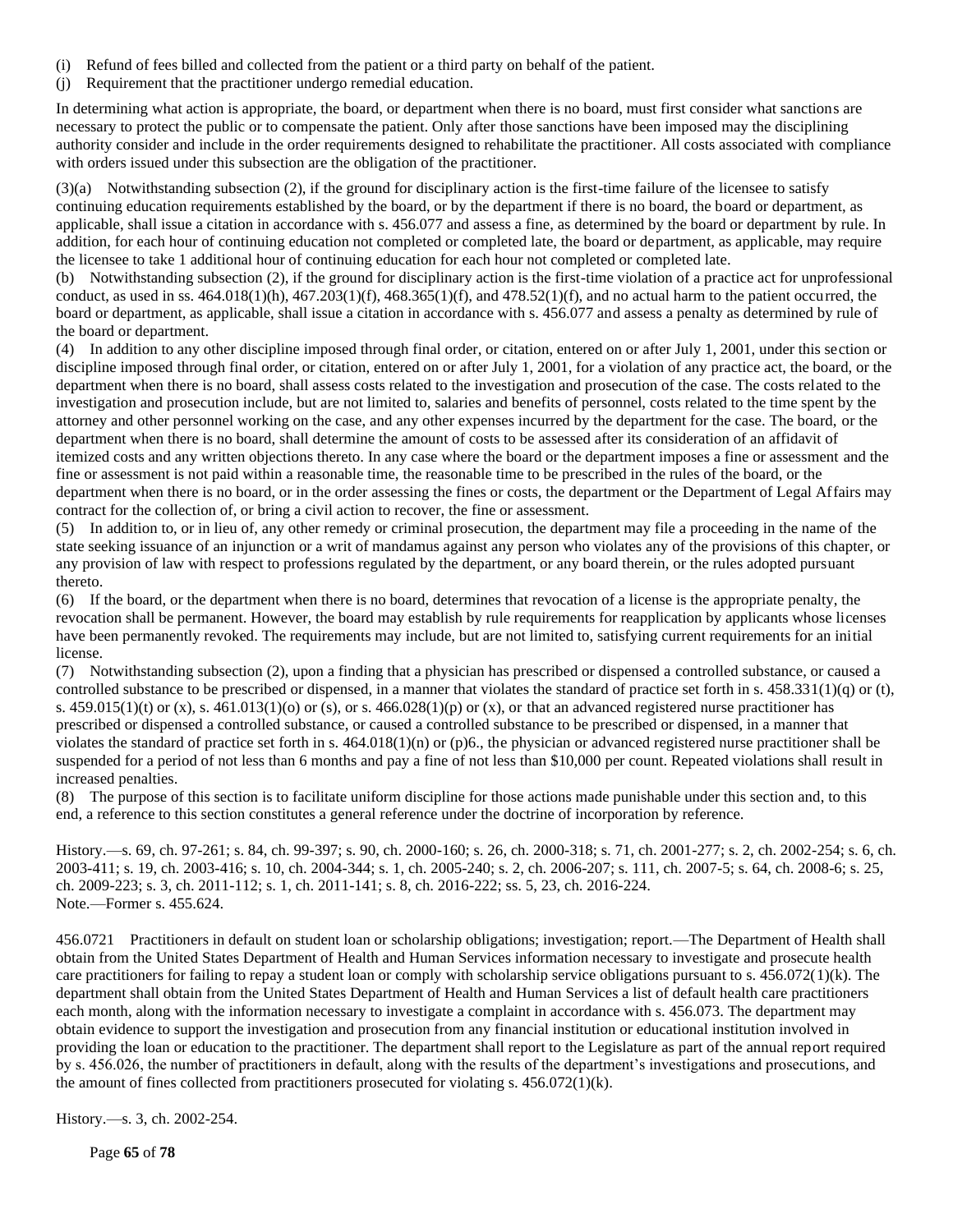456.073 Disciplinary proceedings.—Disciplinary proceedings for each board shall be within the jurisdiction of the department. (1) The department, for the boards under its jurisdiction, shall cause to be investigated any complaint that is filed before it if the complaint is in writing, signed by the complainant, and legally sufficient. A complaint filed by a state prisoner against a health care practitioner employed by or otherwise providing health care services within a facility of the Department of Corrections is not legally sufficient unless there is a showing that the prisoner complainant has exhausted all available administrative remedies within the state correctional system before filing the complaint. However, if the Department of Health determines after a preliminary inquiry of a state prisoner's complaint that the practitioner may present a serious threat to the health and safety of any individual who is not a state prisoner, the Department of Health may determine legal sufficiency and proceed with discipline. The Department of Health shall be notified within 15 days after the Department of Corrections disciplines or allows a health care practitioner to resign for an offense related to the practice of his or her profession. A complaint is legally sufficient if it contains ultimate facts that show that a violation of this chapter, of any of the practice acts relating to the professions regulated by the department, or of any rule adopted by the department or a regulatory board in the department has occurred. In order to determine legal sufficiency, the department may require supporting information or documentation. The department may investigate, and the department or the appropriate board may take appropriate final action on, a complaint even though the original complainant withdraws it or otherwise indicates a desire not to cause the complaint to be investigated or prosecuted to completion. The department may investigate an anonymous complaint if the complaint is in writing and is legally sufficient, if the alleged violation of law or rules is substantial, and if the department has reason to believe, after preliminary inquiry, that the violations alleged in the complaint are true. The department may investigate a complaint made by a confidential informant if the complaint is legally sufficient, if the alleged violation of law or rule is substantial, and if the department has reason to believe, after preliminary inquiry, that the allegations of the complainant are true. The department may initiate an investigation if it has reasonable cause to believe that a licensee or a group of licensees has violated a Florida statute, a rule of the department, or a rule of a board. Notwithstanding subsection (13), the department may investigate information filed pursuant to s. 456.041(4) relating to liability actions with respect to practitioners licensed under chapter 458 or chapter 459 which have been reported under s. 456.049 or s. 627.912 within the previous 6 years for any paid claim that exceeds \$50,000. Except as provided in ss. 458.331(9), 459.015(9), 460.413(5), and 461.013(6), when an investigation of any subject is undertaken, the department shall promptly furnish to the subject or the subject's attorney a copy of the complaint or document that resulted in the initiation of the investigation. The subject may submit a written response to the information contained in such complaint or document within 20 days after service to the subject of the complaint or document. The subject's written response shall be considered by the probable cause panel. The right to respond does not prohibit the issuance of a summary emergency order if necessary to protect the public. However, if the State Surgeon General, or the State Surgeon General's designee, and the chair of the respective board or the chair of its probable cause panel agree in writing that such notification would be detrimental to the investigation, the department may withhold notification. The department may conduct an investigation without notification to any subject if the act under investigation is a criminal offense. (2) The department shall allocate sufficient and adequately trained staff to expeditiously and thoroughly determine legal sufficiency and investigate all legally sufficient complaints. For purposes of this section, it is the intent of the Legislature that the term "expeditiously" means that the department complete the report of its initial investigative findings and recommendations concerning the existence of probable cause within 6 months after its receipt of the complaint. The failure of the department, for disciplinary cases under its jurisdiction, to comply with the time limits of this section while investigating a complaint against a licensee constitutes harmless error in any subsequent disciplinary action unless a court finds that either the fairness of the proceeding or the correctness of the action may have been impaired by a material error in procedure or a failure to follow prescribed procedure. When its investigation is complete and legally sufficient, the department shall prepare and submit to the probable cause panel of the appropriate regulatory board the investigative report of the department. The report shall contain the investigative findings and the recommendations of the department concerning the existence of probable cause. The department shall not recommend a letter of guidance in lieu of finding probable cause if the subject has already been issued a letter of guidance for a related offense. At any time after legal sufficiency is found, the department may dismiss any case, or any part thereof, if the department determines that there is insufficient evidence to support the prosecution of allegations contained therein. The department shall provide a detailed report to the appropriate probable cause panel prior to dismissal of any case or part thereof, and to the subject of the complaint after dismissal of any case or part thereof, under this section. For cases dismissed prior to a finding of probable cause, such report is confidential and exempt from s. 119.07(1). The probable cause panel shall have access, upon request, to the investigative files pertaining to a case prior to dismissal of such case. If the department dismisses a case, the probable cause panel may retain independent legal counsel, employ investigators, and continue the investigation and prosecution of the case as it deems necessary.

(3) As an alternative to the provisions of subsections (1) and (2), when a complaint is received, the department may provide a licensee with a notice of noncompliance for an initial offense of a minor violation. Each board, or the department if there is no board, shall establish by rule those minor violations under this provision which do not endanger the public health, safety, and welfare and which do not demonstrate a serious inability to practice the profession. Failure of a licensee to take action in correcting the violation within 15 days after notice may result in the institution of regular disciplinary proceedings.

(4) The determination as to whether probable cause exists shall be made by majority vote of a probable cause panel of the board, or by the department, as appropriate. Each regulatory board shall provide by rule that the determination of probable cause shall be made by a panel of its members or by the department. Each board may provide by rule for multiple probable cause panels composed of at least two members. Each board may provide by rule that one or more members of the panel or panels may be a former board member. The length of term or repetition of service of any such former board member on a probable cause panel may vary according to the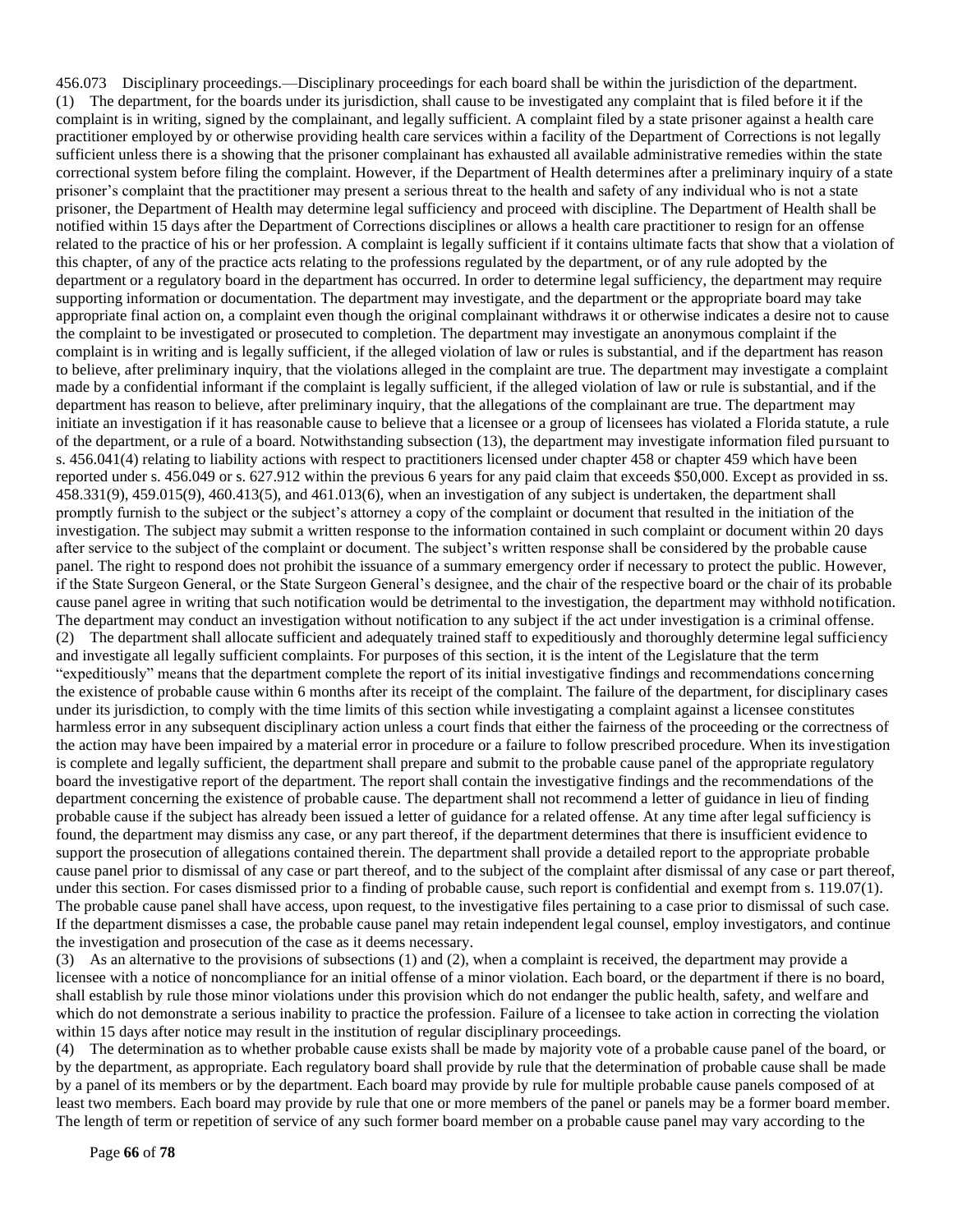direction of the board when authorized by board rule. Any probable cause panel must include one of the board's former or present consumer members, if one is available, is willing to serve, and is authorized to do so by the board chair. Any probable cause panel must include a present board member. Any probable cause panel must include a former or present professional board member. However, any former professional board member serving on the probable cause panel must hold an active valid license for that profession. All proceedings of the panel are exempt from s. 286.011 until 10 days after probable cause has been found to exist by the panel or until the subject of the investigation waives his or her privilege of confidentiality. The probable cause panel may make a reasonable request, and upon such request the department shall provide such additional investigative information as is necessary to the determination of probable cause. A request for additional investigative information shall be made within 15 days from the date of receipt by the probable cause panel of the investigative report of the department or the agency. The probable cause panel or the department, as may be appropriate, shall make its determination of probable cause within 30 days after receipt by it of the final investigative report of the department. The State Surgeon General may grant extensions of the 15-day and the 30-day time limits. In lieu of a finding of probable cause, the probable cause panel, or the department if there is no board, may issue a letter of guidance to the subject. If, within the 30-day time limit, as may be extended, the probable cause panel does not make a determination regarding the existence of probable cause or does not issue a letter of guidance in lieu of a finding of probable cause, the department must make a determination regarding the existence of probable cause within 10 days after the expiration of the time limit. If the probable cause panel finds that probable cause exists, it shall direct the department to file a formal complaint against the licensee. The department shall follow the directions of the probable cause panel regarding the filing of a formal complaint. If directed to do so, the department shall file a formal complaint against the subject of the investigation and prosecute that complaint pursuant to chapter 120. However, the department may decide not to prosecute the complaint if it finds that probable cause has been improvidently found by the panel. In such cases, the department shall refer the matter to the board. The board may then file a formal complaint and prosecute the complaint pursuant to chapter 120. The department shall also refer to the board any investigation or disciplinary proceeding not before the Division of Administrative Hearings pursuant to chapter 120 or otherwise completed by the department within 1 year after the filing of a complaint. The department, for disciplinary cases under its jurisdiction, must establish a uniform reporting system to quarterly refer to each board the status of any investigation or disciplinary proceeding that is not before the Division of Administrative Hearings or otherwise completed by the department within 1 year after the filing of the complaint. Annually, the department, in consultation with the applicable probable cause panel, must establish a plan to expedite or otherwise close any investigation or disciplinary proceeding that is not before the Division of Administrative Hearings or otherwise completed by the department within 1 year after the filing of the complaint. A probable cause panel or a board may retain independent legal counsel, employ investigators, and continue the investigation as it deems necessary; all costs thereof shall be paid from a trust fund used by the department to implement this chapter. All proceedings of the probable cause panel are exempt from s. 120.525.

(5) A formal hearing before an administrative law judge from the Division of Administrative Hearings shall be held pursuant to chapter 120 if there are any disputed issues of material fact. The determination of whether or not a licensee has violated the laws and rules regulating the profession, including a determination of the reasonable standard of care, is a conclusion of law to be determined by the board, or department when there is no board, and is not a finding of fact to be determined by an administrative law judge. The administrative law judge shall issue a recommended order pursuant to chapter 120. Notwithstanding s. 120.569(2), the department shall notify the division within 45 days after receipt of a petition or request for a formal hearing.

(6) The appropriate board, with those members of the panel, if any, who reviewed the investigation pursuant to subsection (4) being excused, or the department when there is no board, shall determine and issue the final order in each disciplinary case. Such order shall constitute final agency action. Any consent order or agreed-upon settlement shall be subject to the approval of the department. (7) The department shall have standing to seek judicial review of any final order of the board, pursuant to s. 120.68.

(8) Any proceeding for the purpose of summary suspension of a license, or for the restriction of the license, of a licensee pursuant to s. 120.60(6) shall be conducted by the State Surgeon General or his or her designee, as appropriate, who shall issue the final summary order.

(9)(a) The department shall periodically notify the person who filed the complaint, as well as the patient or the patient's legal representative, of the status of the investigation, indicating whether probable cause has been found and the status of any civil action or administrative proceeding or appeal.

(b) In any disciplinary case for which probable cause has been found, the department shall provide to the person who filed the complaint a copy of the administrative complaint and:

- 1. A written explanation of how an administrative complaint is resolved by the disciplinary process.
- 2. A written explanation of how and when the person may participate in the disciplinary process.

3. A written notice of any hearing before the Division of Administrative Hearings or the regulatory board at which final agency action may be taken.

(c) In any disciplinary case for which probable cause is not found, the department shall so inform the person who filed the complaint and notify that person that he or she may, within 60 days, provide any additional information to the department which may be relevant to the decision. To facilitate the provision of additional information, the person who filed the complaint may receive, upon request, a copy of the department's expert report that supported the recommendation for closure, if such a report was relied upon by the department. In no way does this require the department to procure an expert opinion or report if none was used. Additionally, the identity of the expert shall remain confidential. In any administrative proceeding under s. 120.57, the person who filed the disciplinary complaint shall have the right to present oral or written communication relating to the alleged disciplinary violations or to the appropriate penalty.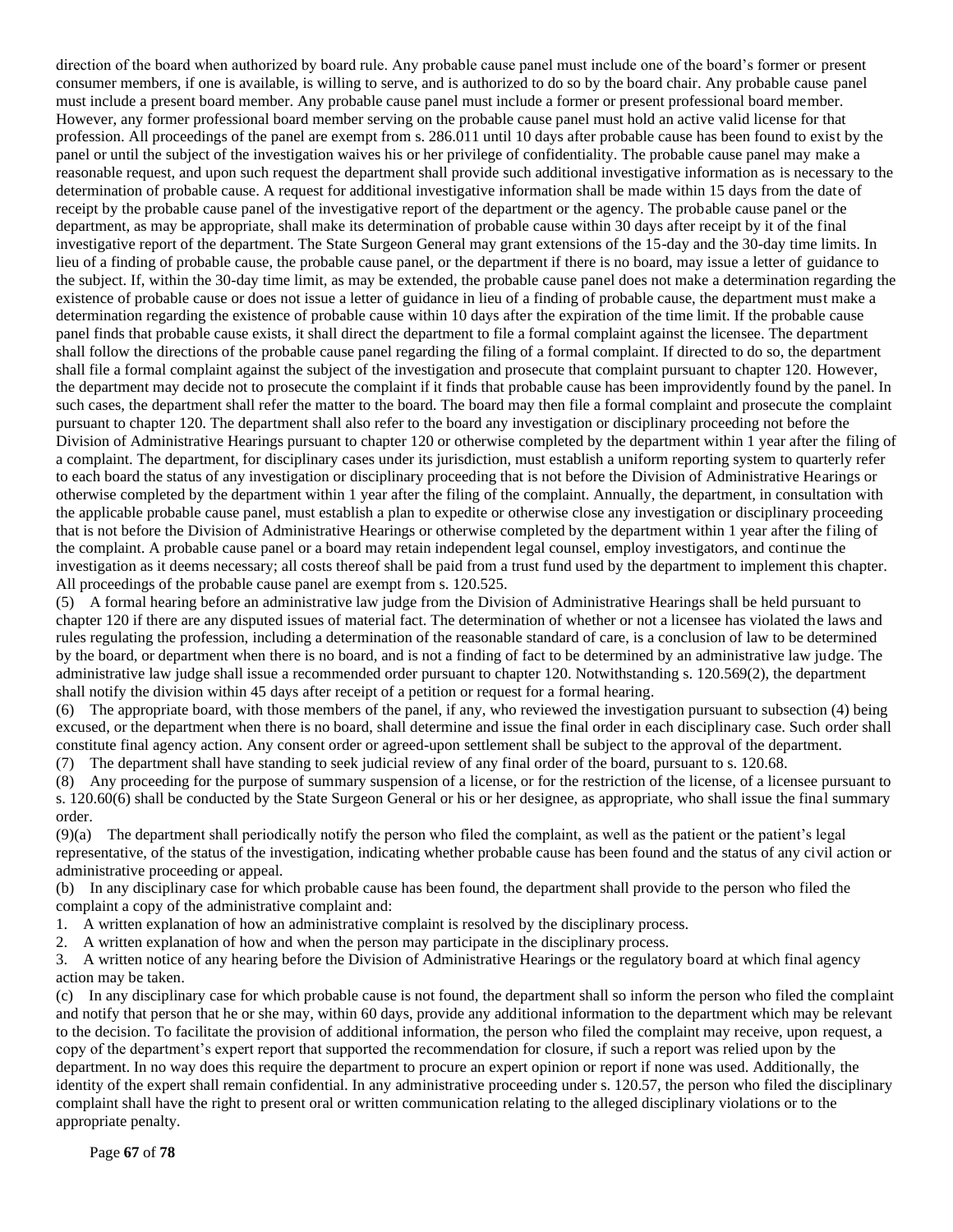$\frac{1}{10}$  The complaint and all information obtained pursuant to the investigation by the department are confidential and exempt from s. 119.07(1) until 10 days after probable cause has been found to exist by the probable cause panel or by the department, or until the regulated professional or subject of the investigation waives his or her privilege of confidentiality, whichever occurs first. Upon completion of the investigation and a recommendation by the department to find probable cause, and pursuant to a written request by the subject or the subject's attorney, the department shall provide the subject an opportunity to inspect the investigative file or, at the subject's expense, forward to the subject a copy of the investigative file. Notwithstanding s. 456.057, the subject may inspect or receive a copy of any expert witness report or patient record connected with the investigation if the subject agrees in writing to maintain the confidentiality of any information received under this subsection until 10 days after probable cause is found and to maintain the confidentiality of patient records pursuant to s. 456.057. The subject may file a written response to the information contained in the investigative file. Such response must be filed within 20 days of mailing by the department, unless an extension of time has been granted by the department. This subsection does not prohibit the department from providing such information to any law enforcement agency or to any other regulatory agency.

(11) A privilege against civil liability is hereby granted to any complainant or any witness with regard to information furnished with respect to any investigation or proceeding pursuant to this section, unless the complainant or witness acted in bad faith or with malice in providing such information.

(12)(a) No person who reports in any capacity, whether or not required by law, information to the department with regard to the incompetence, impairment, or unprofessional conduct of any health care provider licensed under chapter 458, chapter 459, chapter 460, chapter 461, chapter 462, chapter 463, chapter 464, chapter 465, or chapter 466 shall be held liable in any civil action for reporting against such health care provider if such person acts without intentional fraud or malice.

(b) No facility licensed under chapter 395, health maintenance organization certificated under part I of chapter 641, physician licensed under chapter 458, or osteopathic physician licensed under chapter 459 shall discharge, threaten to discharge, intimidate, or coerce any employee or staff member by reason of such employee's or staff member's report to the department about a physician licensed under chapter 458, chapter 459, chapter 460, chapter 461, or chapter 466 who may be guilty of incompetence, impairment, or unprofessional conduct so long as such report is given without intentional fraud or malice.

(c) In any civil suit brought outside the protections of paragraphs (a) and (b) in which intentional fraud or malice is alleged, the person alleging intentional fraud or malice shall be liable for all court costs and for the other party's reasonable attorney's fees if intentional fraud or malice is not proved.

(13) Notwithstanding any provision of law to the contrary, an administrative complaint against a licensee shall be filed within 6 years after the time of the incident or occurrence giving rise to the complaint against the licensee. If such incident or occurrence involved criminal actions, diversion of controlled substances, sexual misconduct, or impairment by the licensee, this subsection does not apply to bar initiation of an investigation or filing of an administrative complaint beyond the 6-year timeframe. In those cases covered by this subsection in which it can be shown that fraud, concealment, or intentional misrepresentation of fact prevented the discovery of the violation of law, the period of limitations is extended forward, but in no event to exceed 12 years after the time of the incident or occurrence.

History.—s. 68, ch. 97-261; s. 23, ch. 99-7; s. 114, ch. 2000-153; s. 91, ch. 2000-160; ss. 14, 72, ch. 2001-277; s. 5, ch. 2002-254; s. 1, ch. 2003-27; s. 20, ch. 2003-416; s. 65, ch. 2008-6; s. 1, ch. 2016-139.

<sup>1</sup>Note.—Section 1, ch. 2016-139, amended subsection (10), effective "December 31, 2018, or upon enactment of the Nurse Licensure Compact into law by 26 states, whichever occurs first." When s. 1, ch. 2016-139, takes effect, subsection (10) will read:

(10) The complaint and all information obtained pursuant to the investigation by the department are confidential and exempt from s. 119.07(1) until 10 days after probable cause has been found to exist by the probable cause panel or by the department, or until the regulated professional or subject of the investigation waives his or her privilege of confidentiality, whichever occurs first. The department shall report any significant investigation information relating to a nurse holding a multistate license to the coordinated licensure information system pursuant to s. 464.0095. Upon completion of the investigation and a recommendation by the department to find probable cause, and pursuant to a written request by the subject or the subject's attorney, the department shall provide the subject an opportunity to inspect the investigative file or, at the subject's expense, forward to the subject a copy of the investigative file. Notwithstanding s. 456.057, the subject may inspect or receive a copy of any expert witness report or patient record connected with the investigation if the subject agrees in writing to maintain the confidentiality of any information received under this subsection until 10 days after probable cause is found and to maintain the confidentiality of patient records pursuant to s. 456.057. The subject may file a written response to the information contained in the investigative file. Such response must be filed within 20 days of mailing by the department, unless an extension of time has been granted by the department. This subsection does not prohibit the department from providing such information to any law enforcement agency or to any other regulatory agency.

Note.—Former s. 455.621.

456.074 Certain health care practitioners; immediate suspension of license.—

(1) The department shall issue an emergency order suspending the license of any person licensed under chapter 458, chapter 459, chapter 460, chapter 461, chapter 462, chapter 463, chapter 464, chapter 465, chapter 466, or chapter 484 who pleads guilty to, is convicted or found guilty of, or who enters a plea of nolo contendere to, regardless of adjudication, to:

(a) A felony under chapter 409, chapter 817, or chapter 893 or under 21 U.S.C. ss. 801-970 or under 42 U.S.C. ss. 1395-1396; or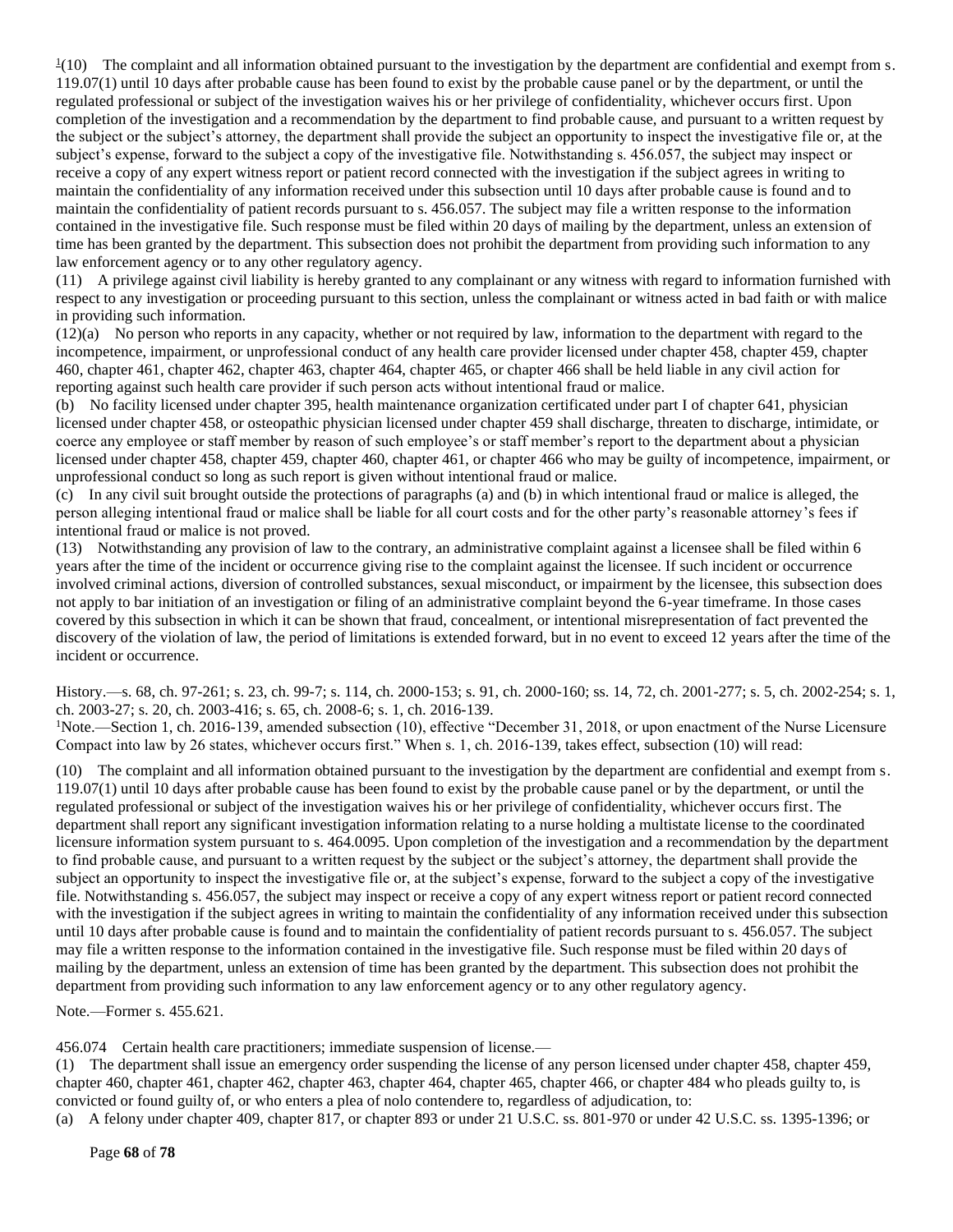(b) A misdemeanor or felony under 18 U.S.C. s. 669, ss. 285-287, s. 371, s. 1001, s. 1035, s. 1341, s. 1343, s. 1347, s. 1349, or s. 1518 or 42 U.S.C. ss. 1320a-7b, relating to the Medicaid program.

(2) If the board has previously found any physician or osteopathic physician in violation of the provisions of s. 458.331(1)(t) or s.  $459.015(1)(x)$ , in regard to her or his treatment of three or more patients, and the probable cause panel of the board finds probable cause of an additional violation of that section, then the State Surgeon General shall review the matter to determine if an emergency suspension or restriction order is warranted. Nothing in this section shall be construed so as to limit the authority of the State Surgeon General to issue an emergency order.

(3) The department may issue an emergency order suspending or restricting the license of any health care practitioner as defined in s. 456.001(4) who tests positive for any drug on any government or private sector preemployment or employer-ordered confirmed drug test, as defined in s. 112.0455, when the practitioner does not have a lawful prescription and legitimate medical reason for using such drug. The practitioner shall be given 48 hours from the time of notification to the practitioner of the confirmed test result to produce a lawful prescription for the drug before an emergency order is issued.

(4) Upon receipt of information that a Florida-licensed health care practitioner has defaulted on a student loan issued or guaranteed by the state or the Federal Government, the department shall notify the licensee by certified mail that he or she shall be subject to immediate suspension of license unless, within 45 days after the date of mailing, the licensee provides proof that new payment terms have been agreed upon by all parties to the loan. The department shall issue an emergency order suspending the license of any licensee who, after 45 days following the date of mailing from the department, has failed to provide such proof. Production of such proof shall not prohibit the department from proceeding with disciplinary action against the licensee pursuant to s. 456.073.

(5) The department shall issue an emergency order suspending the license of a massage therapist or establishment as defined in chapter 480 upon receipt of information that the massage therapist, a person with an ownership interest in the establishment, or, for a corporation that has more than \$250,000 of business assets in this state, the owner, officer, or individual directly involved in the management of the establishment has been convicted or found guilty of, or has entered a plea of guilty or nolo contendere to, regardless of adjudication, a violation of s. 796.07(2)(a) which is reclassified under s. 796.07(7) or a felony offense under any of the following provisions of state law or a similar provision in another jurisdiction:

- (a) Section 787.01, relating to kidnapping.
- (b) Section 787.02, relating to false imprisonment.
- (c) Section 787.025, relating to luring or enticing a child.
- (d) Section 787.06, relating to human trafficking.
- (e) Section 787.07, relating to human smuggling.
- (f) Section 794.011, relating to sexual battery.
- (g) Section 794.08, relating to female genital mutilation.
- (h) Former s. 796.03, relating to procuring a person under the age of 18 for prostitution.
- (i) Former s. 796.035, relating to the selling or buying of minors into prostitution.
- (j) Section 796.04, relating to forcing, compelling, or coercing another to become a prostitute.
- (k) Section 796.05, relating to deriving support from the proceeds of prostitution.

(l) Section 796.07(4)(a)3., relating to a felony of the third degree for a third or subsequent violation of s. 796.07, relating to prohibiting prostitution and related acts.

(m) Section 800.04, relating to lewd or lascivious offenses committed upon or in the presence of persons less than 16 years of age. (n) Section 825.1025(2)(b), relating to lewd or lascivious offenses committed upon or in the presence of an elderly or disabled person.

- (o) Section 827.071, relating to sexual performance by a child.
- (p) Section 847.0133, relating to the protection of minors.
- (q) Section 847.0135, relating to computer pornography.
- (r) Section 847.0138, relating to the transmission of material harmful to minors to a minor by electronic device or equipment.
- (s) Section 847.0145, relating to the selling or buying of minors.

History.—s. 88, ch. 97-261; s. 25, ch. 99-7; s. 87, ch. 99-397; s. 92, ch. 2000-160; s. 73, ch. 2001-277; s. 1, ch. 2002-254; s. 66, ch. 2008-6; s. 26, ch. 2009-223; s. 2, ch. 2014-139; s. 55, ch. 2015-2; s. 54, ch. 2016-10; s. 4, ch. 2016-24. Note.—Former s. 455.687.

456.075 Criminal proceedings against licensees; appearances by department representatives.—In any criminal proceeding against a person licensed by the department to practice a health care profession in this state, a representative of the department may voluntarily appear and furnish pertinent information, make recommendations regarding specific conditions of probation, or provide any other assistance necessary to promote justice or protect the public. The court may order a representative of the department to appear in any criminal proceeding if the crime charged is substantially related to the qualifications, functions, or duties of a health care professional licensed by the department.

History.—s. 1, ch. 2002-81.

456.076 Treatment programs for impaired practitioners.—

Page **69** of **78**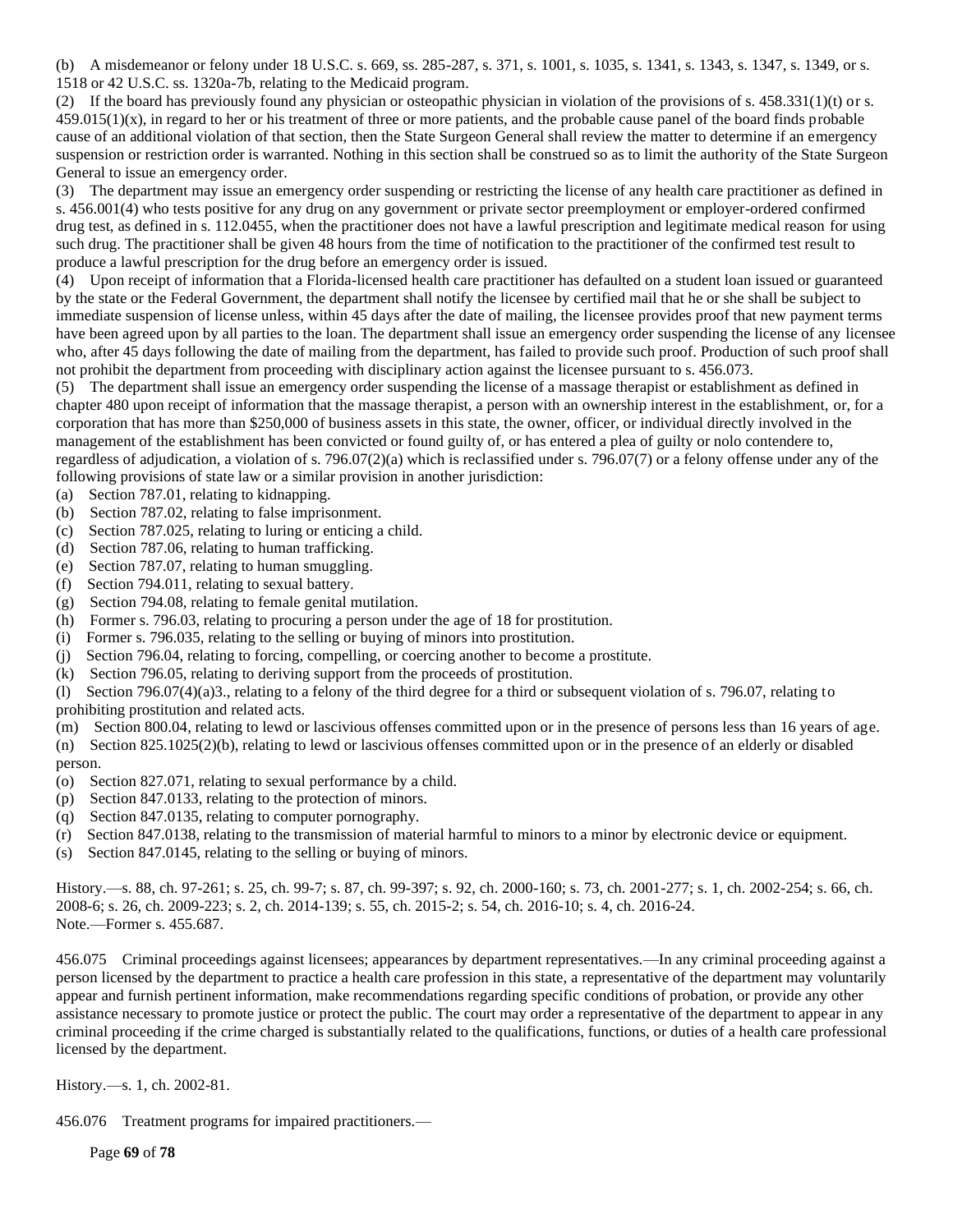(1) For professions that do not have impaired practitioner programs provided for in their practice acts, the department shall, by rule, designate approved impaired practitioner programs under this section. The department may adopt rules setting forth appropriate criteria for approval of treatment providers. The rules may specify the manner in which the consultant, retained as set forth in subsection (2), works with the department in intervention, requirements for evaluating and treating a professional, requirements for continued care of impaired professionals by approved treatment providers, continued monitoring by the consultant of the care provided by approved treatment providers regarding the professionals under their care, and requirements related to the consultant's expulsion of professionals from the program.

(2)(a) The department shall retain one or more impaired practitioner consultants who are each licensees under the jurisdiction of the Division of Medical Quality Assurance within the department and who must be:

1. A practitioner or recovered practitioner licensed under chapter 458, chapter 459, or part I of chapter 464; or

2. An entity that employs:

a. A medical director who must be a practitioner or recovered practitioner licensed under chapter 458 or chapter 459; or

b. An executive director who must be a registered nurse or a recovered registered nurse licensed under part I of chapter 464. (b) An entity retained as an impaired practitioner consultant under this section which employs a medical director or an executive director is not required to be licensed as a substance abuse provider or mental health treatment provider under chapter 394, chapter 395, or chapter 397 for purposes of providing services under this program.

(c)1. The consultant shall assist the probable cause panel and the department in carrying out the responsibilities of this section. This includes working with department investigators to determine whether a practitioner is, in fact, impaired.

2. The consultant may contract with a school or program to provide services to a student enrolled for the purpose of preparing for licensure as a health care practitioner as defined in this chapter or as a veterinarian under chapter 474 if the student is allegedly impaired as a result of the misuse or abuse of alcohol or drugs, or both, or due to a mental or physical condition. The department is not responsible for paying for the care provided by approved treatment providers or a consultant.

(d) A medical school accredited by the Liaison Committee on Medical Education or the Commission on Osteopathic College Accreditation, or another school providing for the education of students enrolled in preparation for licensure as a health care practitioner as defined in this chapter or a veterinarian under chapter 474 which is governed by accreditation standards requiring notice and the provision of due process procedures to students, is not liable in any civil action for referring a student to the consultant retained by the department or for disciplinary actions that adversely affect the status of a student when the disciplinary actions are instituted in reasonable reliance on the recommendations, reports, or conclusions provided by such consultant, if the school, in referring the student or taking disciplinary action, adheres to the due process procedures adopted by the applicable accreditation entities and if the school committed no intentional fraud in carrying out the provisions of this section.

(3) Each board and profession within the Division of Medical Quality Assurance may delegate to its chair or other designee its authority to determine, before certifying or declining to certify an application for licensure to the department, that an applicant for licensure under its jurisdiction may be impaired as a result of the misuse or abuse of alcohol or drugs, or both, or due to a mental or physical condition that could affect the applicant's ability to practice with skill and safety. Upon such determination, the chair or other designee may refer the applicant to the consultant for an evaluation before the board certifies or declines to certify his or her application to the department. If the applicant agrees to be evaluated by the consultant, the department's deadline for approving or denying the application pursuant to s. 120.60(1) is tolled until the evaluation is completed and the result of the evaluation and recommendation by the consultant is communicated to the board by the consultant. If the applicant declines to be evaluated by the consultant, the board shall certify or decline to certify the applicant's application to the department notwithstanding the lack of an evaluation and recommendation by the consultant.

(4)(a) Whenever the department receives a written or oral legally sufficient complaint alleging that a licensee under the jurisdiction of the Division of Medical Quality Assurance within the department is impaired as a result of the misuse or abuse of alcohol or drugs, or both, or due to a mental or physical condition which could affect the licensee's ability to practice with skill and safety, and no complaint against the licensee other than impairment exists, the reporting of such information shall not constitute grounds for discipline pursuant to s. 456.072 or the corresponding grounds for discipline within the applicable practice act if the probable cause panel of the appropriate board, or the department when there is no board, finds:

- 1. The licensee has acknowledged the impairment problem.
- 2. The licensee has voluntarily enrolled in an appropriate, approved treatment program.

3. The licensee has voluntarily withdrawn from practice or limited the scope of practice as required by the consultant, in each case, until such time as the panel, or the department when there is no board, is satisfied the licensee has successfully completed an approved treatment program.

4. The licensee has executed releases for medical records, authorizing the release of all records of evaluations, diagnoses, and treatment of the licensee, including records of treatment for emotional or mental conditions, to the consultant. The consultant shall make no copies or reports of records that do not regard the issue of the licensee's impairment and his or her participation in a treatment program.

(b) If, however, the department has not received a legally sufficient complaint and the licensee agrees to withdraw from practice until such time as the consultant determines the licensee has satisfactorily completed an approved treatment program or evaluation, the probable cause panel, or the department when there is no board, shall not become involved in the licensee's case.

(c) Inquiries related to impairment treatment programs designed to provide information to the licensee and others and which do not indicate that the licensee presents a danger to the public shall not constitute a complaint within the meaning of s. 456.073 and shall be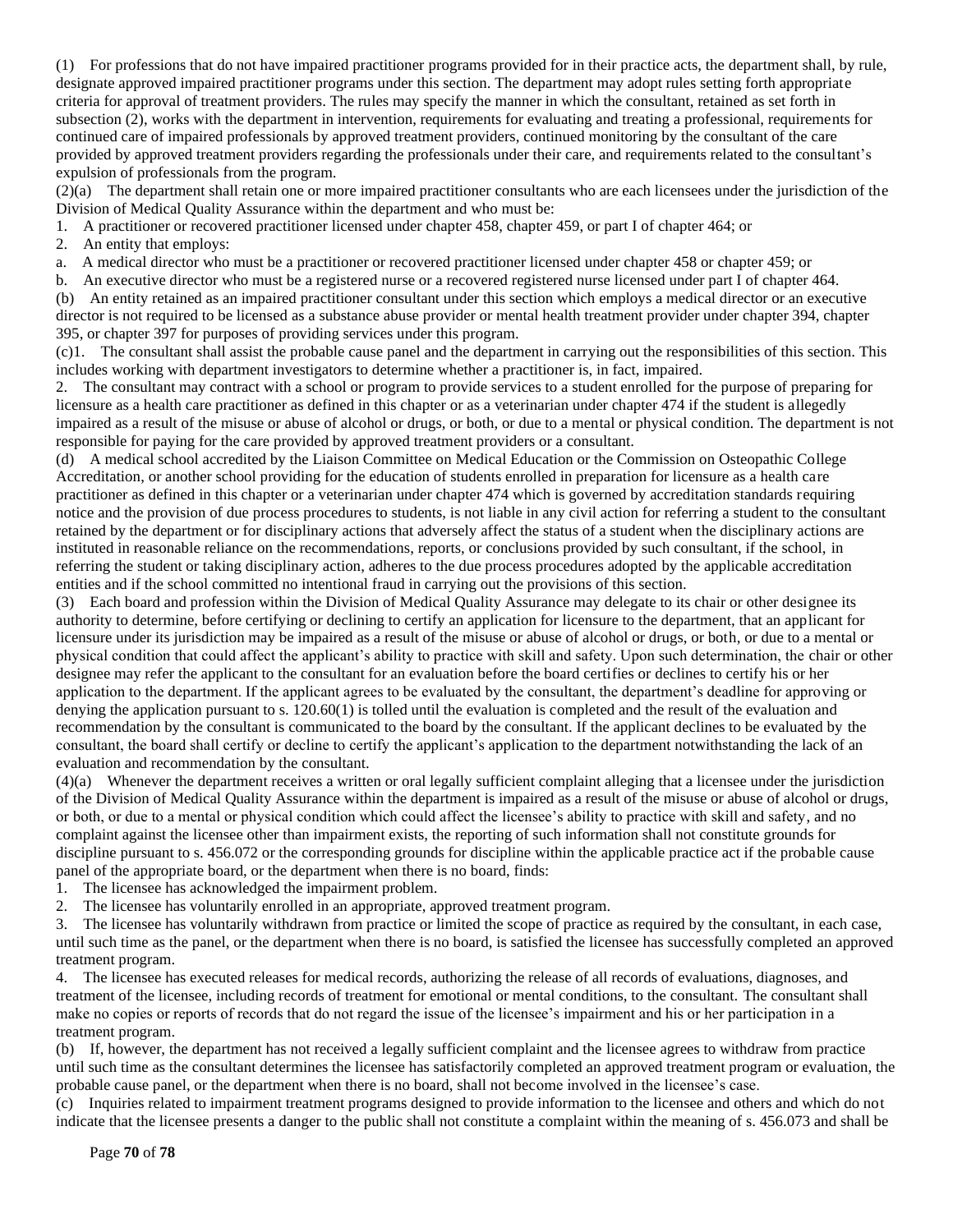exempt from the provisions of this subsection.

(d) Whenever the department receives a legally sufficient complaint alleging that a licensee is impaired as described in paragraph (a) and no complaint against the licensee other than impairment exists, the department shall forward all information in its possession regarding the impaired licensee to the consultant. For the purposes of this section, a suspension from hospital staff privileges due to the impairment does not constitute a complaint.

(e) The probable cause panel, or the department when there is no board, shall work directly with the consultant, and all information concerning a practitioner obtained from the consultant by the panel, or the department when there is no board, shall remain confidential and exempt from the provisions of s. 119.07(1), subject to the provisions of subsections (6) and (7).

(f) A finding of probable cause shall not be made as long as the panel, or the department when there is no board, is satisfied, based upon information it receives from the consultant and the department, that the licensee is progressing satisfactorily in an approved impaired practitioner program and no other complaint against the licensee exists.

(5) In any disciplinary action for a violation other than impairment in which a licensee establishes the violation for which the licensee is being prosecuted was due to or connected with impairment and further establishes the licensee is satisfactorily progressing through or has successfully completed an approved treatment program pursuant to this section, such information may be considered by the board, or the department when there is no board, as a mitigating factor in determining the appropriate penalty. This subsection does not limit mitigating factors the board may consider.

(6)(a) An approved treatment provider shall, upon request, disclose to the consultant all information in its possession regarding the issue of a licensee's impairment and participation in the treatment program. All information obtained by the consultant and department pursuant to this section is confidential and exempt from the provisions of s. 119.07(1), subject to the provisions of this subsection and subsection (7). Failure to provide such information to the consultant is grounds for withdrawal of approval of such program or provider.

(b) If in the opinion of the consultant, after consultation with the treatment provider, an impaired licensee has not progressed satisfactorily in a treatment program, all information regarding the issue of a licensee's impairment and participation in a treatment program in the consultant's possession shall be disclosed to the department. Such disclosure shall constitute a complaint pursuant to the general provisions of s. 456.073. Whenever the consultant concludes that impairment affects a licensee's practice and constitutes an immediate, serious danger to the public health, safety, or welfare, that conclusion shall be communicated to the State Surgeon General.

(7) A consultant, licensee, or approved treatment provider who makes a disclosure pursuant to this section is not subject to civil liability for such disclosure or its consequences. The provisions of s. 766.101 apply to any officer, employee, or agent of the department or the board and to any officer, employee, or agent of any entity with which the department has contracted pursuant to this section.

(8)(a) A consultant retained pursuant to subsection (2), a consultant's officers and employees, and those acting at the direction of the consultant for the limited purpose of an emergency intervention on behalf of a licensee or student as described in subsection (2) when the consultant is unable to perform such intervention shall be considered agents of the department for purposes of s. 768.28 while acting within the scope of the consultant's duties under the contract with the department if the contract complies with the requirements of this section. The contract must require that:

- 1. The consultant indemnify the state for any liabilities incurred up to the limits set out in chapter 768.
- 2. The consultant establish a quality assurance program to monitor services delivered under the contract.
- 3. The consultant's quality assurance program, treatment, and monitoring records be evaluated quarterly.
- 4. The consultant's quality assurance program be subject to review and approval by the department.
- 5. The consultant operate under policies and procedures approved by the department.

6. The consultant provide to the department for approval a policy and procedure manual that comports with all statutes, rules, and contract provisions approved by the department.

7. The department be entitled to review the records relating to the consultant's performance under the contract for the purpose of management audits, financial audits, or program evaluation.

- 8. All performance measures and standards be subject to verification and approval by the department.
- 9. The department be entitled to terminate the contract with the consultant for noncompliance with the contract.

(b) In accordance with s. 284.385, the Department of Financial Services shall defend any claim, suit, action, or proceeding, including a claim, suit, action, or proceeding for injunctive, affirmative, or declaratory relief, against the consultant, the consultant's officers or employees, or those acting at the direction of the consultant for the limited purpose of an emergency intervention on behalf of a licensee or student as described in subsection (2) when the consultant is unable to perform such intervention, which claim, suit, action, or proceeding is brought as a result of an act or omission by any of the consultant's officers and employees and those acting under the direction of the consultant for the limited purpose of an emergency intervention on behalf of the licensee or student when the consultant is unable to perform such intervention, if the act or omission arises out of and is in the scope of the consultant's duties under its contract with the department.

(c) If the consultant retained pursuant to subsection (2) is retained by any other state agency, and if the contract between such state agency and the consultant complies with the requirements of this section, the consultant, the consultant's officers and employees, and those acting under the direction of the consultant for the limited purpose of an emergency intervention on behalf of a licensee or student as described in subsection (2) when the consultant is unable to perform such intervention shall be considered agents of the state for the purposes of this section while acting within the scope of and pursuant to guidelines established in the contract between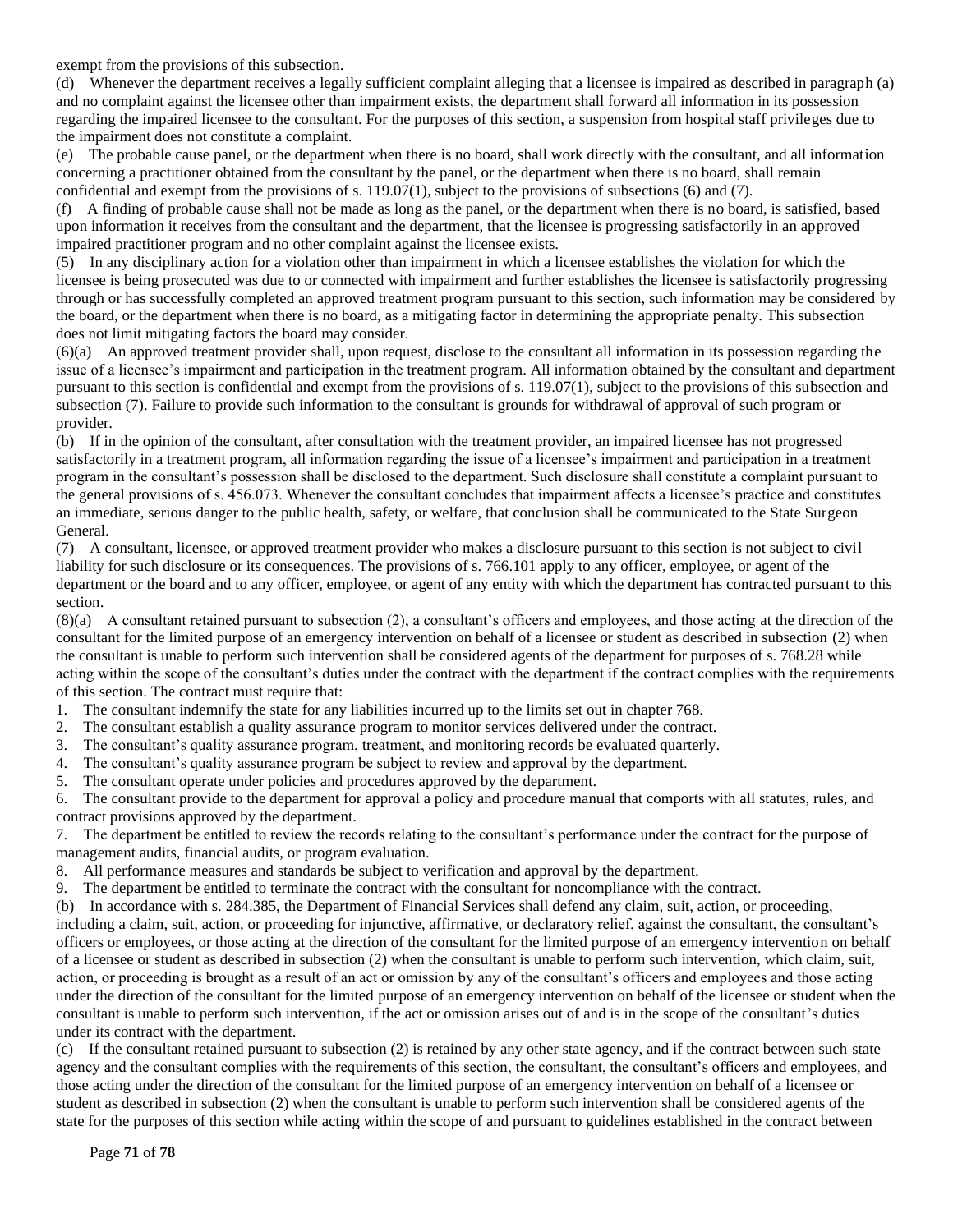such state agency and the consultant.

 $\frac{1}{2}(9)$  $\frac{1}{2}(9)$  $\frac{1}{2}(9)$  An impaired practitioner consultant is the official custodian of records relating to the referral of an impaired licensee or applicant to that consultant and any other interaction between the licensee or applicant and the consultant. The consultant may disclose to the impaired licensee or applicant or his or her designee any information that is disclosed to or obtained by the consultant or that is confidential under paragraph (6)(a), but only to the extent that it is necessary to do so to carry out the consultant's duties under this section. The department, and any other entity that enters into a contract with the consultant to receive the services of the consultant, has direct administrative control over the consultant to the extent necessary to receive disclosures from the consultant as allowed by federal law. If a disciplinary proceeding is pending, an impaired licensee may obtain such information from the department under s. 456.073.

History.—s. 38, ch. 92-149; s. 1, ch. 95-139; s. 310, ch. 96-406; s. 1085, ch. 97-103; s. 3, ch. 97-209; s. 94, ch. 97-261; s. 2, ch. 98- 130; s. 94, ch. 2000-160; ss. 29, 117, ch. 2000-318; s. 67, ch. 2008-6; s. 1, ch. 2008-63; s. 2, ch. 2013-130; s. 1, ch. 2013-166; s. 2, ch. 2016-139.

<sup>1</sup>Note.—Section 2, ch. 2016-139, amended subsection (9), effective "December 31, 2018, or upon enactment of the Nurse Licensure Compact into law by 26 states, whichever occurs first." When s. 2, ch. 2016-139, takes effect, subsection (9) will read:

(9) An impaired practitioner consultant is the official custodian of records relating to the referral of an impaired licensee or applicant to that consultant and any other interaction between the licensee or applicant and the consultant. The consultant may disclose to the impaired licensee or applicant or his or her designee any information that is disclosed to or obtained by the consultant or that is confidential under paragraph (6)(a), but only to the extent that it is necessary to do so to carry out the consultant's duties under this section. The department, and any other entity that enters into a contract with the consultant to receive the services of the consultant, has direct administrative control over the consultant to the extent necessary to receive disclosures from the consultant as allowed by federal law. The consultant must disclose to the department, upon the department's request, whether an applicant for a multistate license under s. 464.0095 is participating in a treatment program and must report to the department when a nurse holding a multistate license under s. 464.0095 enters a treatment program. A nurse holding a multistate license pursuant to s. 464.0095 must report to the department within 2 business days after entering a treatment program pursuant to this section. If a disciplinary proceeding is pending, an impaired licensee may obtain such information from the department under s. 456.073.

Note.—Former s. 455.261; s. 455.707.

### 456.077 Authority to issue citations.—

(1) Notwithstanding s. 456.073, the board, or the department if there is no board, shall adopt rules to permit the issuance of citations. The citation shall be issued to the subject and shall contain the subject's name and address, the subject's license number if applicable, a brief factual statement, the sections of the law allegedly violated, and the penalty imposed. The citation must clearly state that the subject may choose, in lieu of accepting the citation, to follow the procedure under s. 456.073. If the subject disputes the matter in the citation, the procedures set forth in s. 456.073 must be followed. However, if the subject does not dispute the matter in the citation with the department within 30 days after the citation is served, the citation becomes a public final order and does not constitute discipline for a first offense, but does constitute discipline for a second or subsequent offense. The penalty shall be a fine or other conditions as established by rule.

(2) The board, or the department if there is no board, shall adopt rules designating violations for which a citation may be issued. Such rules shall designate as citation violations those violations for which there is no substantial threat to the public health, safety, and welfare or no violation of standard of care involving injury to a patient. Violations for which a citation may be issued shall include violations of continuing education requirements; failure to timely pay required fees and fines; failure to comply with the requirements of ss. 381.026 and 381.0261 regarding the dissemination of information regarding patient rights; failure to comply with advertising requirements; failure to timely update practitioner profile and credentialing files; failure to display signs, licenses, and permits; failure to have required reference books available; and all other violations that do not pose a direct and serious threat to the health and safety of the patient or involve a violation of standard of care that has resulted in injury to a patient.

(3) The department shall be entitled to recover the costs of investigation, in addition to any penalty provided according to board or department rule, as part of the penalty levied pursuant to the citation.

(4) A citation must be issued within 6 months after the filing of the complaint that is the basis for the citation.

(5) Service of a citation may be made by personal service or certified mail, restricted delivery, to the subject at the subject's last known address.

(6) A board has 6 months in which to enact rules designating violations and penalties appropriate for citation offenses. Failure to enact such rules gives the department exclusive authority to adopt rules as required for implementing this section. A board has continuous authority to amend its rules adopted pursuant to this section.

History.—s. 67, ch. 97-261; s. 95, ch. 2000-160; s. 74, ch. 2001-277; s. 21, ch. 2003-416. Note.—Former s. 455.617.

## 456.078 Mediation.—

(1) Notwithstanding the provisions of s. 456.073, the board, or the department when there is no board, shall adopt rules to designate

Page **72** of **78**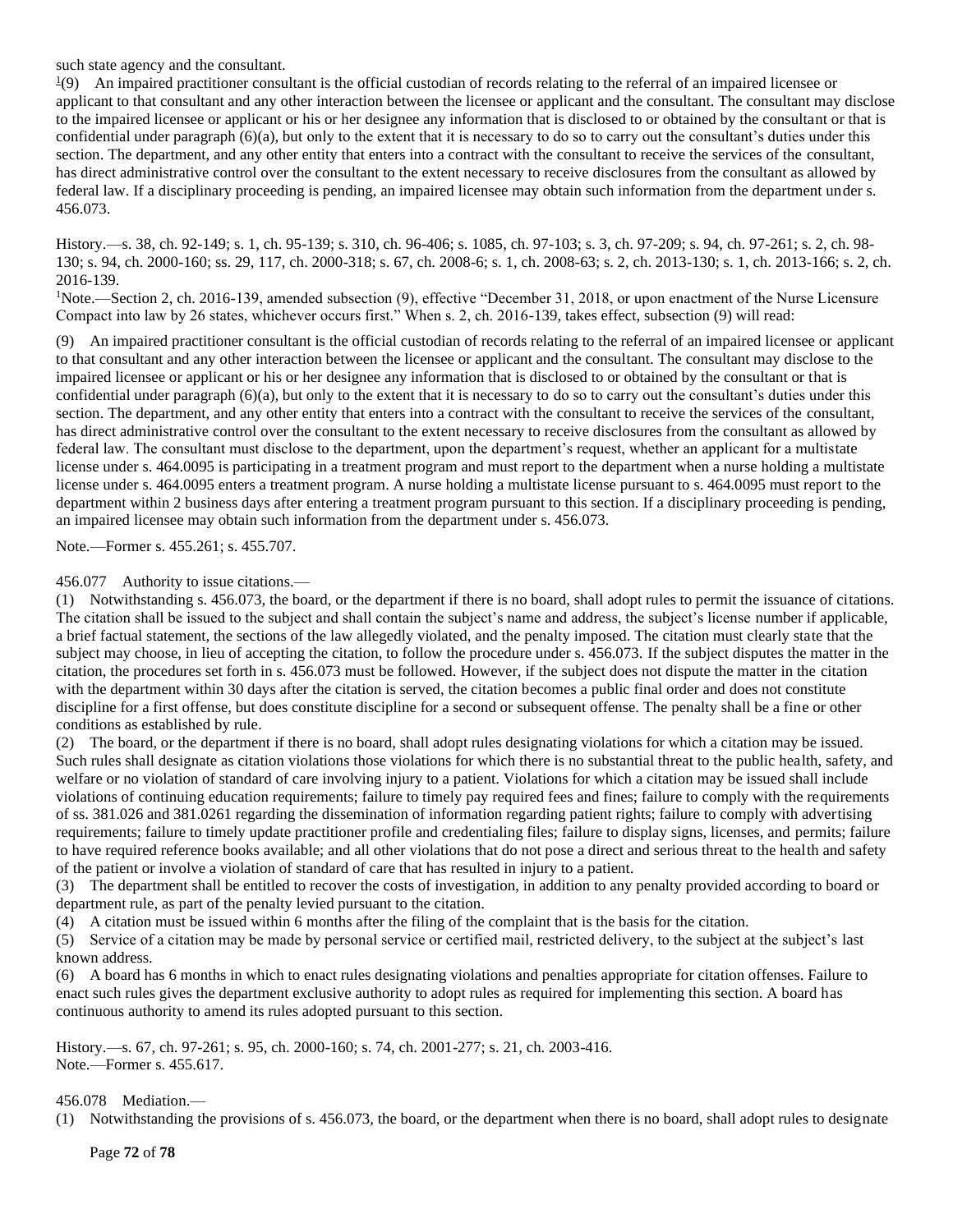which violations of the applicable professional practice act are appropriate for mediation. The board, or the department when there is no board, shall designate as mediation offenses those complaints where harm caused by the licensee:

- (a) Is economic in nature except any act or omission involving intentional misconduct;
- (b) Can be remedied by the licensee;
- (c) Is not a standard of care violation involving any type of injury to a patient; or
- (d) Does not result in an adverse incident.
- (2) For the purposes of this section, an "adverse incident" means an event that results in:
- (a) The death of a patient;
- (b) Brain or spinal damage to a patient;
- (c) The performance of a surgical procedure on the wrong patient;
- (d) The performance of a wrong-site surgical procedure;

(e) The performance of a surgical procedure that is medically unnecessary or otherwise unrelated to the patient's diagnosis or medical condition;

(f) The surgical repair of damage to a patient resulting from a planned surgical procedure, which damage is not a recognized specific risk as disclosed to the patient and documented through the informed-consent process;

- (g) The performance of a procedure to remove unplanned foreign objects remaining from a surgical procedure; or
- (h) The performance of any other surgical procedure that breached the standard of care.

(3) After the department determines a complaint is legally sufficient and the alleged violations are defined as mediation offenses, the department or any agent of the department may conduct informal mediation to resolve the complaint. If the complainant and the subject of the complaint agree to a resolution of a complaint within 14 days after contact by the mediator, the mediator shall notify the department of the terms of the resolution. The department or board shall take no further action unless the complainant and the subject each fail to record with the department an acknowledgment of satisfaction of the terms of mediation within 60 days of the mediator's notification to the department. A successful mediation shall not constitute discipline. In the event the complainant and subject fail to reach settlement terms or to record the required acknowledgment, the department shall process the complaint according to the provisions of s. 456.073.

(4) Conduct or statements made during mediation are inadmissible in any proceeding pursuant to s. 456.073. Further, any information relating to the mediation of a case shall be subject to the confidentiality provisions of s. 456.073.

(5) No licensee shall go through the mediation process more than three times without approval of the department. The department may consider the subject and dates of the earlier complaints in rendering its decision. Such decision shall not be considered a final agency action for purposes of chapter 120.

(6) Any board created on or after January 1, 1995, shall have 6 months to adopt rules designating which violations are appropriate for mediation, after which time the department shall have exclusive authority to adopt rules pursuant to this section. A board shall have continuing authority to amend its rules adopted pursuant to this section.

History.—s. 66, ch. 97-261; s. 96, ch. 2000-160; s. 22, ch. 2003-416. Note.—Former s. 455.614.

456.079 Disciplinary guidelines.—

(1) Each board, or the department if there is no board, shall adopt by rule and periodically review the disciplinary guidelines applicable to each ground for disciplinary action which may be imposed by the board, or the department if there is no board, pursuant to this chapter, the respective practice acts, and any rule of the board or department.

(2) The disciplinary guidelines shall specify a meaningful range of designated penalties based upon the severity and repetition of specific offenses, it being the legislative intent that minor violations be distinguished from those which endanger the public health, safety, or welfare; that such guidelines provide reasonable and meaningful notice to the public of likely penalties which may be imposed for proscribed conduct; and that such penalties be consistently applied by the board.

(3) A specific finding in the final order of mitigating or aggravating circumstances shall allow the board to impose a penalty other than that provided for in such guidelines. If applicable, the board, or the department if there is no board, shall adopt by rule disciplinary guidelines to designate possible mitigating and aggravating circumstances and the variation and range of penalties permitted for such circumstances.

(4) The department must review such disciplinary guidelines for compliance with the legislative intent as set forth herein to determine whether the guidelines establish a meaningful range of penalties and may also challenge such rules pursuant to s. 120.56. (5) The administrative law judge, in recommending penalties in any recommended order, must follow the penalty guidelines established by the board or department and must state in writing the mitigating or aggravating circumstances upon which the recommended penalty is based.

History.—s. 70, ch. 97-261; s. 97, ch. 2000-160; s. 16, ch. 2001-277. Note.—Former s. 455.627.

456.081 Publication of information.—The department and the boards shall have the authority to advise licensees periodically, through the publication of a newsletter on the department's website, about information that the department or the board determines is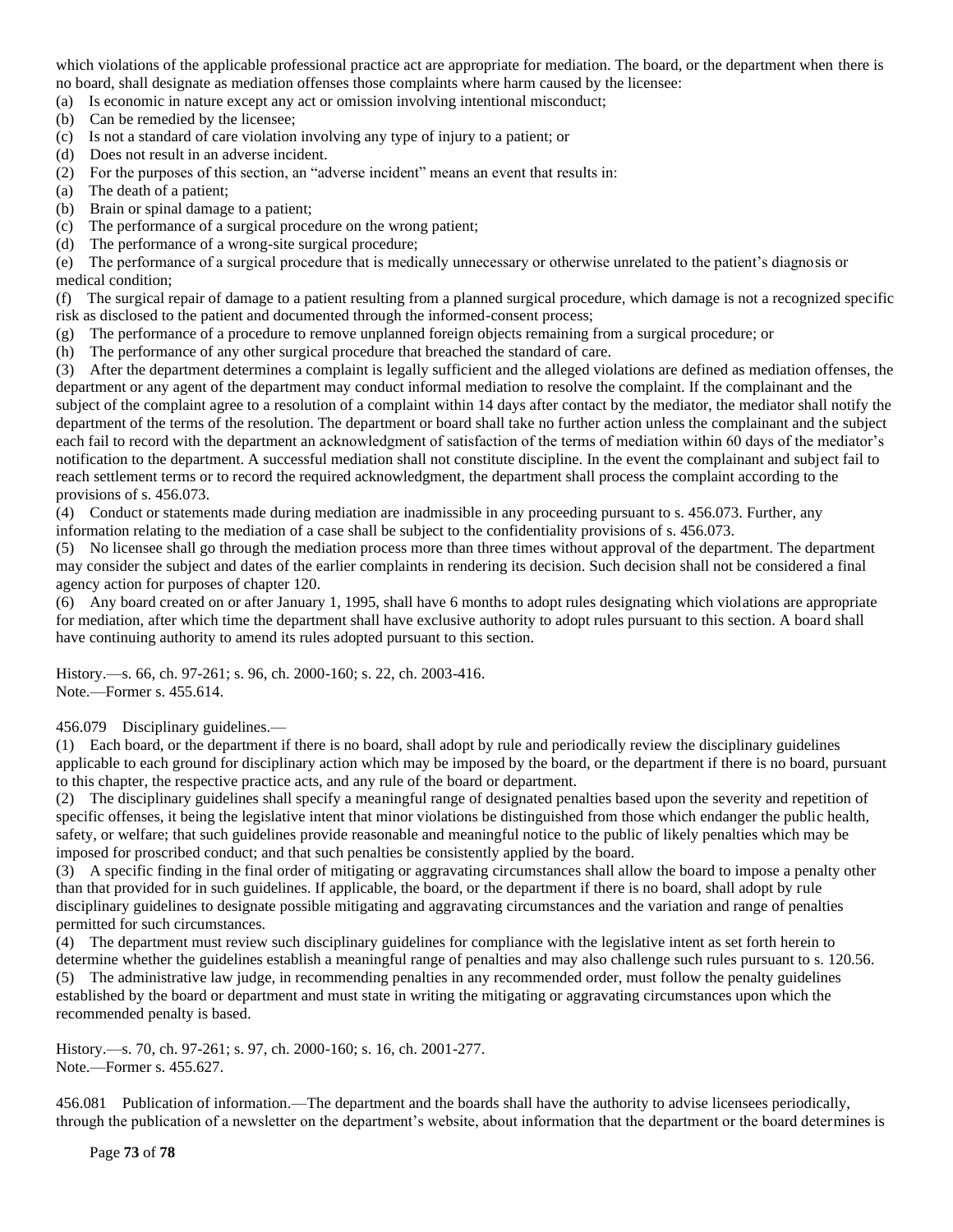of interest to the industry. The department and the boards shall maintain a website which contains copies of the newsletter; information relating to adverse incident reports without identifying the patient, practitioner, or facility in which the adverse incident occurred until 10 days after probable cause is found, at which time the name of the practitioner and facility shall become public as part of the investigative file; information about error prevention and safety strategies; and information concerning best practices. Unless otherwise prohibited by law, the department and the boards shall publish on the website a summary of final orders entered after July 1, 2001, resulting in disciplinary action, and any other information the department or the board determines is of interest to the public. In order to provide useful and timely information at minimal cost, the department and boards may consult with, and include information provided by, professional associations and national organizations.

History.—s. 44, ch. 97-261; s. 98, ch. 2000-160; ss. 15, 75, ch. 2001-277. Note.—Former s. 455.537.

456.082 Disclosure of confidential information.—

(1) No officer, employee, or person under contract with the department, or any board therein, or any subject of an investigation shall convey knowledge or information to any person who is not lawfully entitled to such knowledge or information about any public meeting or public record, which at the time such knowledge or information is conveyed is exempt from the provisions of s. 119.01, s. 119.07(1), or s. 286.011.

(2) Any person who willfully violates any provision of this section is guilty of a misdemeanor of the first degree, punishable as provided in s. 775.082 or s. 775.083, and may be subject to discipline pursuant to s. 456.072, and, if applicable, shall be removed from office, employment, or the contractual relationship.

(3) Any person injured as a result of a willful violation of this section shall have a civil cause of action for treble damages, reasonable attorney fees, and costs.

History.—s. 77, ch. 97-261; s. 37, ch. 98-166; s. 7, ch. 99-356; s. 188, ch. 99-397; s. 99, ch. 2000-160; s. 27, ch. 2000-318. Note.—Former s. 455.651.

456.36 Health care professionals; exemption from disqualification from employment or contracting.—Any other provision of law to the contrary notwithstanding, only the appropriate regulatory board, or the department when there is no board, may grant an exemption from disqualification from employment or contracting as provided in s. 435.07 to a person under the licensing jurisdiction of that board or the department, as applicable.

History.—s. 34, ch. 2000-318.

456.38 Practitioner registry for disasters and emergencies.—The Department of Health may include on its forms for the licensure or certification of health care practitioners, as defined in s. 456.001, who could assist the department in the event of a disaster a question asking if the practitioner would be available to provide health care services in special needs shelters or to help staff disaster medical assistance teams during times of emergency or major disaster. The names of practitioners who answer affirmatively shall be maintained by the department as a health care practitioner registry for disasters and emergencies.

History.—s. 20, ch. 2000-140.

456.41 Complementary or alternative health care treatments.—

(1) LEGISLATIVE INTENT.—It is the intent of the Legislature that citizens be able to make informed choices for any type of health care they deem to be an effective option for treating human disease, pain, injury, deformity, or other physical or mental condition. It is the intent of the Legislature that citizens be able to choose from all health care options, including the prevailing or conventional treatment methods as well as other treatments designed to complement or substitute for the prevailing or conventional treatment methods. It is the intent of the Legislature that health care practitioners be able to offer complementary or alternative health care treatments with the same requirements, provisions, and liabilities as those associated with the prevailing or conventional treatment methods.

(2) DEFINITIONS.—As used in this section, the term:

(a) "Complementary or alternative health care treatment" means any treatment that is designed to provide patients with an effective option to the prevailing or conventional treatment methods associated with the services provided by a health care practitioner. Such a treatment may be provided in addition to or in place of other treatment options.

(b) "Health care practitioner" means any health care practitioner as defined in s. 456.001(4).

(3) COMMUNICATION OF TREATMENT ALTERNATIVES.—A health care practitioner who offers to provide a patient with a complementary or alternative health care treatment must inform the patient of the nature of the treatment and must explain the benefits and risks associated with the treatment to the extent necessary for the patient to make an informed and prudent decision regarding such treatment option. In compliance with this subsection:

(a) The health care practitioner must inform the patient of the practitioner's education, experience, and credentials in relation to the complementary or alternative health care treatment option.

Page **74** of **78**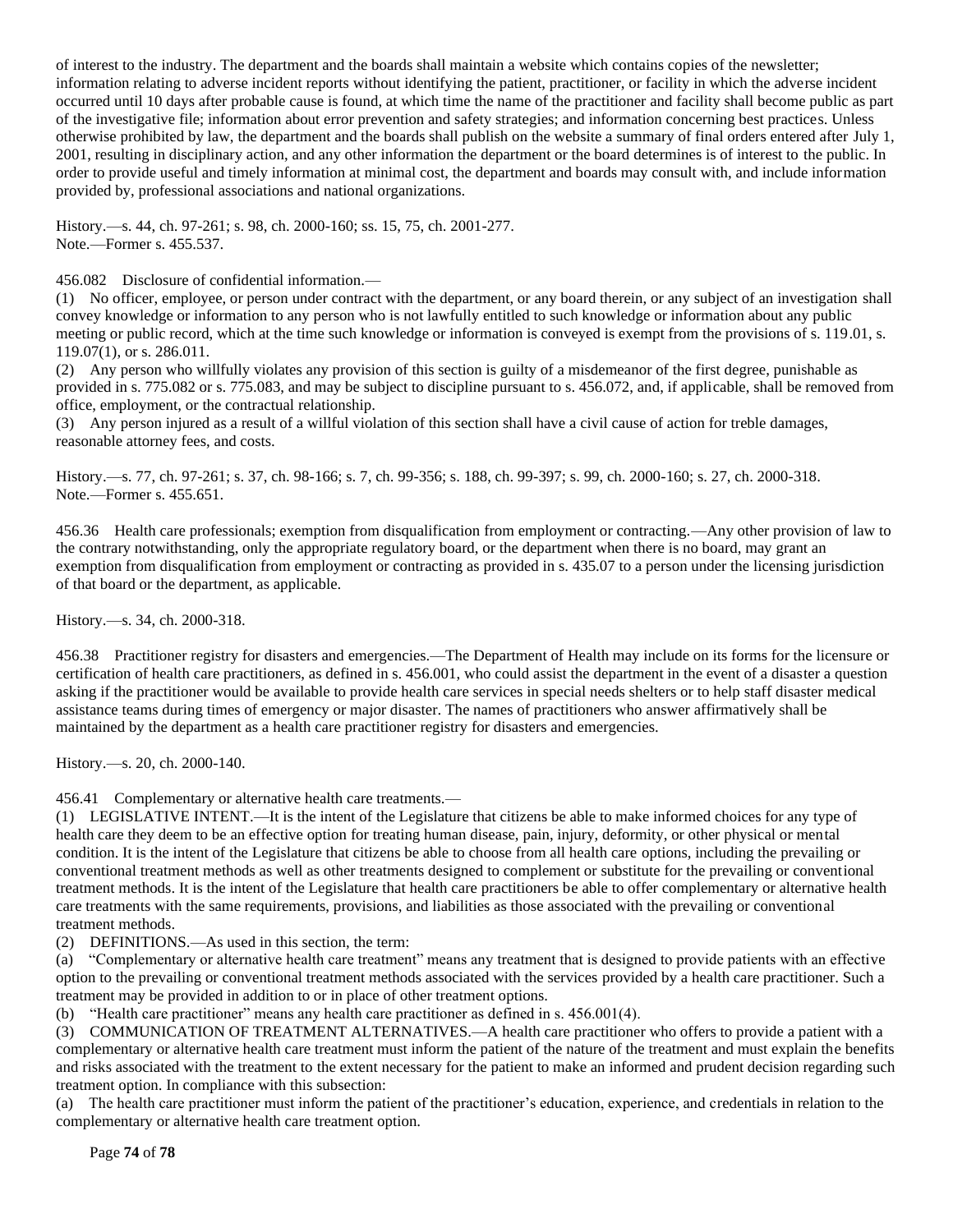(b) The health care practitioner may, in his or her discretion, communicate the information orally or in written form directly to the patient or to the patient's legal representative.

(c) The health care practitioner may, in his or her discretion and without restriction, recommend any mode of treatment that is, in his or her judgment, in the best interests of the patient, including complementary or alternative health care treatments, in accordance with the provisions of his or her license.

(4) RECORDS.—Every health care practitioner providing a patient with a complementary or alternative health care treatment must indicate in the patient's care record the method by which the requirements of subsection (3) were met.

(5) EFFECT.—This section does not modify or change the scope of practice of any licensees of the department, nor does it alter in any way the provisions of the individual practice acts for those licensees, which require licensees to practice within their respective standards of care and which prohibit fraud and exploitation of patients.

History.—s. 1, ch. 2001-116.

456.42 Written prescriptions for medicinal drugs.—

(1) A written prescription for a medicinal drug issued by a health care practitioner licensed by law to prescribe such drug must be legibly printed or typed so as to be capable of being understood by the pharmacist filling the prescription; must contain the name of the prescribing practitioner, the name and strength of the drug prescribed, the quantity of the drug prescribed, and the directions for use of the drug; must be dated; and must be signed by the prescribing practitioner on the day when issued. However, a prescription that is electronically generated and transmitted must contain the name of the prescribing practitioner, the name and strength of the drug prescribed, the quantity of the drug prescribed in numerical format, and the directions for use of the drug and must be dated and signed by the prescribing practitioner only on the day issued, which signature may be in an electronic format as defined in s. 668.003(4).

(2) A written prescription for a controlled substance listed in chapter 893 must have the quantity of the drug prescribed in both textual and numerical formats, must be dated in numerical, month/day/year format, or with the abbreviated month written out, or the month written out in whole, and must be either written on a standardized counterfeit-proof prescription pad produced by a vendor approved by the department or electronically prescribed as that term is used in s. 408.0611. As a condition of being an approved vendor, a prescription pad vendor must submit a monthly report to the department that, at a minimum, documents the number of prescription pads sold and identifies the purchasers. The department may, by rule, require the reporting of additional information.

History.—s. 1, ch. 2003-41; s. 2, ch. 2006-271; s. 2, ch. 2009-202; s. 2, ch. 2011-141; s. 4, ch. 2014-113.

456.43 Electronic prescribing for medicinal drugs.—

(1) Electronic prescribing shall not interfere with a patient's freedom to choose a pharmacy.

(2) Electronic prescribing software shall not use any means or permit any other person to use any means, including, but not limited to, advertising, instant messaging, and pop-up ads, to influence or attempt to influence, through economic incentives or otherwise, the prescribing decision of a prescribing practitioner at the point of care. Such means shall not be triggered or in specific response to the input, selection, or act of a prescribing practitioner or his or her agent in prescribing a certain pharmaceutical or directing a patient to a certain pharmacy.

(a) The term "prescribing decision" means a prescribing practitioner's decision to prescribe a certain pharmaceutical.

(b) The term "point of care" means the time that a prescribing practitioner or his or her agent is in the act of prescribing a certain pharmaceutical.

(3) Electronic prescribing software may show information regarding a payor's formulary as long as nothing is designed to preclude or make more difficult the act of a prescribing practitioner or patient selecting any particular pharmacy or pharmaceutical.

History.—s. 3, ch. 2006-271.

456.44 Controlled substance prescribing.—

(1) DEFINITIONS.—As used in this section, the term:

(a) "Addiction medicine specialist" means a board-certified psychiatrist with a subspecialty certification in addiction medicine or who is eligible for such subspecialty certification in addiction medicine, an addiction medicine physician certified or eligible for certification by the American Society of Addiction Medicine, or an osteopathic physician who holds a certificate of added qualification in addiction medicine through the American Osteopathic Association.

(b) "Adverse incident" means any incident set forth in s.  $458.351(4)(a)-(e)$  or s.  $459.026(4)(a)-(e)$ .

(c) "Board-certified pain management physician" means a physician who possesses board certification in pain medicine by the American Board of Pain Medicine, board certification by the American Board of Interventional Pain Physicians, or board certification or subcertification in pain management or pain medicine by a specialty board recognized by the American Association of Physician Specialists or the American Board of Medical Specialties or an osteopathic physician who holds a certificate in Pain Management by the American Osteopathic Association.

(d) "Board eligible" means successful completion of an anesthesia, physical medicine and rehabilitation, rheumatology, or neurology residency program approved by the Accreditation Council for Graduate Medical Education or the American Osteopathic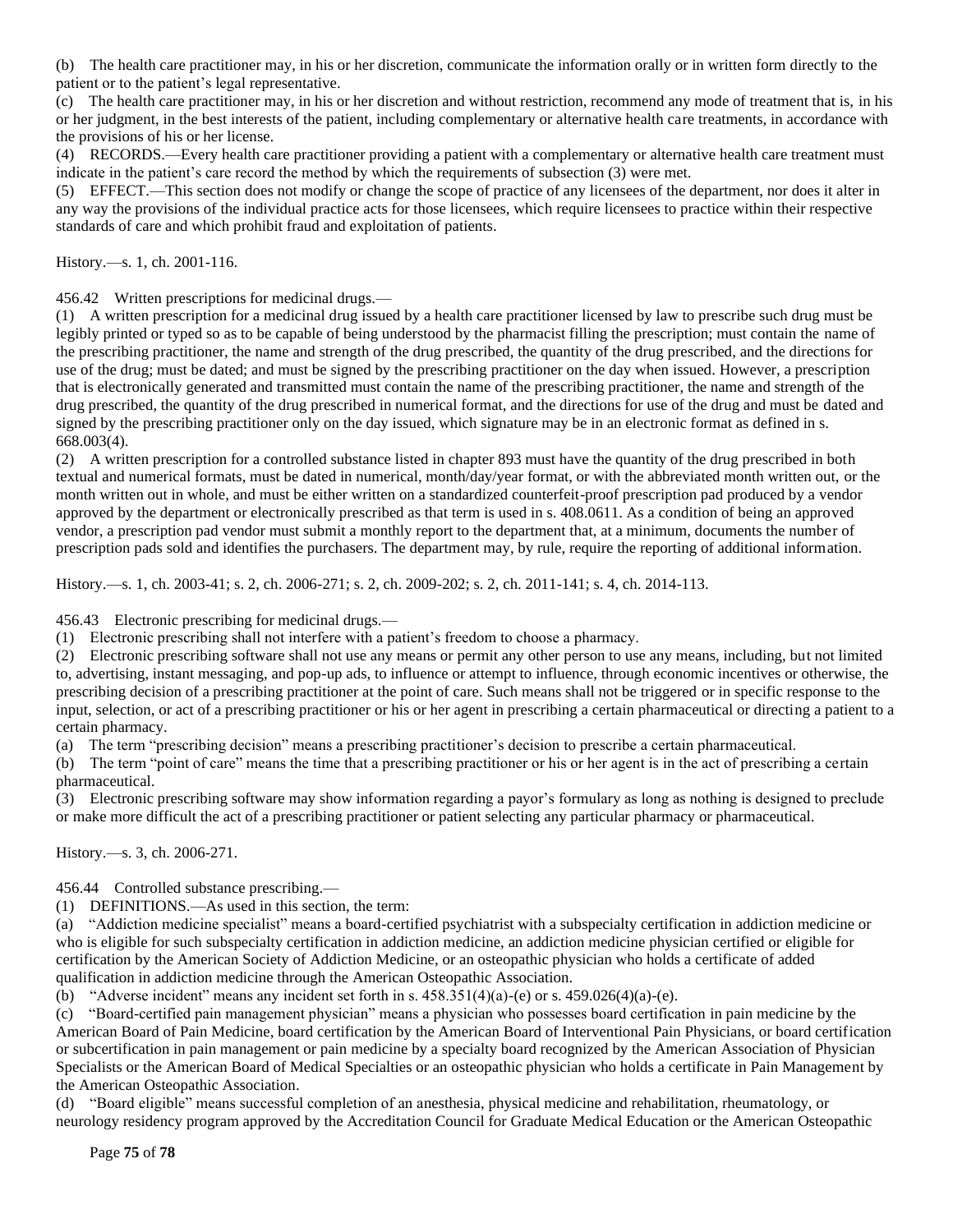Association for a period of 6 years from successful completion of such residency program.

(e) "Chronic nonmalignant pain" means pain unrelated to cancer which persists beyond the usual course of disease or the injury that is the cause of the pain or more than 90 days after surgery.

(f) "Mental health addiction facility" means a facility licensed under chapter 394 or chapter 397.

(g) "Registrant" means a physician, a physician assistant, or an advanced registered nurse practitioner who meets the requirements of subsection (2).

(2) REGISTRATION.—A physician licensed under chapter 458, chapter 459, chapter 461, or chapter 466, a physician assistant licensed under chapter 458 or chapter 459, or an advanced registered nurse practitioner certified under part I of chapter 464 who prescribes any controlled substance, listed in Schedule II, Schedule III, or Schedule IV as defined in s. 893.03, for the treatment of chronic nonmalignant pain, must:

(a) Designate himself or herself as a controlled substance prescribing practitioner on his or her practitioner profile.

(b) Comply with the requirements of this section and applicable board rules.

(3) STANDARDS OF PRACTICE.—The standards of practice in this section do not supersede the level of care, skill, and treatment recognized in general law related to health care licensure.

(a) A complete medical history and a physical examination must be conducted before beginning any treatment and must be documented in the medical record. The exact components of the physical examination shall be left to the judgment of the registrant who is expected to perform a physical examination proportionate to the diagnosis that justifies a treatment. The medical record must, at a minimum, document the nature and intensity of the pain, current and past treatments for pain, underlying or coexisting diseases or conditions, the effect of the pain on physical and psychological function, a review of previous medical records, previous diagnostic studies, and history of alcohol and substance abuse. The medical record shall also document the presence of one or more recognized medical indications for the use of a controlled substance. Each registrant must develop a written plan for assessing each patient's risk of aberrant drug-related behavior, which may include patient drug testing. Registrants must assess each patient's risk for aberrant drug-related behavior and monitor that risk on an ongoing basis in accordance with the plan.

(b) Each registrant must develop a written individualized treatment plan for each patient. The treatment plan shall state objectives that will be used to determine treatment success, such as pain relief and improved physical and psychosocial function, and shall indicate if any further diagnostic evaluations or other treatments are planned. After treatment begins, the registrant shall adjust drug therapy to the individual medical needs of each patient. Other treatment modalities, including a rehabilitation program, shall be considered depending on the etiology of the pain and the extent to which the pain is associated with physical and psychosocial impairment. The interdisciplinary nature of the treatment plan shall be documented.

(c) The registrant shall discuss the risks and benefits of the use of controlled substances, including the risks of abuse and addiction, as well as physical dependence and its consequences, with the patient, persons designated by the patient, or the patient's surrogate or guardian if the patient is incompetent. The registrant shall use a written controlled substance agreement between the registrant and the patient outlining the patient's responsibilities, including, but not limited to:

1. Number and frequency of controlled substance prescriptions and refills.

2. Patient compliance and reasons for which drug therapy may be discontinued, such as a violation of the agreement.

3. An agreement that controlled substances for the treatment of chronic nonmalignant pain shall be prescribed by a single treating registrant unless otherwise authorized by the treating registrant and documented in the medical record.

(d) The patient shall be seen by the registrant at regular intervals, not to exceed 3 months, to assess the efficacy of treatment, ensure that controlled substance therapy remains indicated, evaluate the patient's progress toward treatment objectives, consider adverse drug effects, and review the etiology of the pain. Continuation or modification of therapy shall depend on the registrant's evaluation of the patient's progress. If treatment goals are not being achieved, despite medication adjustments, the registrant shall reevaluate the appropriateness of continued treatment. The registrant shall monitor patient compliance in medication usage, related treatment plans, controlled substance agreements, and indications of substance abuse or diversion at a minimum of 3-month intervals.

(e) The registrant shall refer the patient as necessary for additional evaluation and treatment in order to achieve treatment objectives. Special attention shall be given to those patients who are at risk for misusing their medications and those whose living arrangements pose a risk for medication misuse or diversion. The management of pain in patients with a history of substance abuse or with a comorbid psychiatric disorder requires extra care, monitoring, and documentation and requires consultation with or referral to an addiction medicine specialist or a psychiatrist.

(f) A registrant must maintain accurate, current, and complete records that are accessible and readily available for review and comply with the requirements of this section, the applicable practice act, and applicable board rules. The medical records must include, but are not limited to:

- 1. The complete medical history and a physical examination, including history of drug abuse or dependence.
- 2. Diagnostic, therapeutic, and laboratory results.
- 3. Evaluations and consultations.
- 4. Treatment objectives.
- 5. Discussion of risks and benefits.
- 6. Treatments.
- 7. Medications, including date, type, dosage, and quantity prescribed.
- 8. Instructions and agreements.
- 9. Periodic reviews.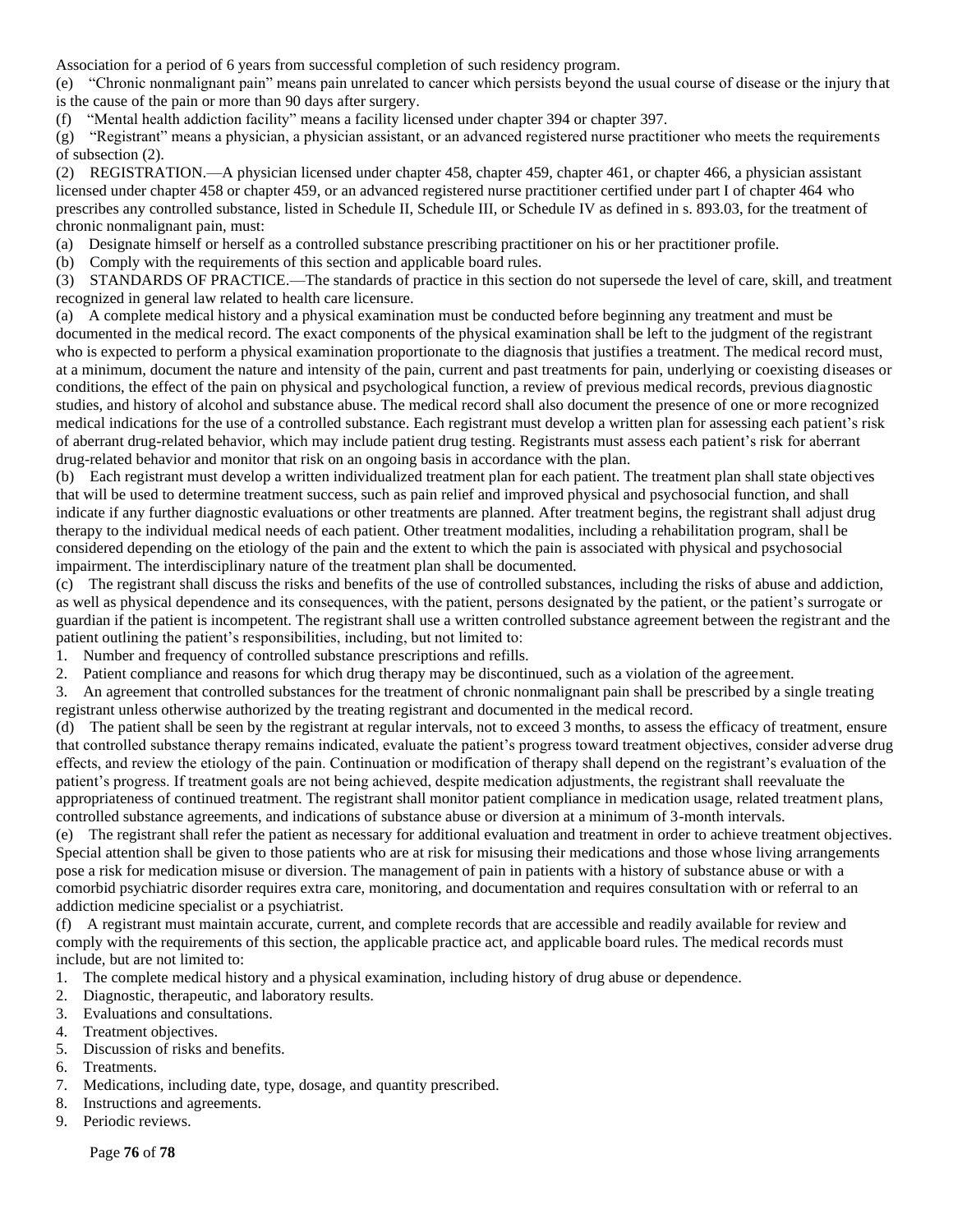- 10. Results of any drug testing.
- 11. A photocopy of the patient's government-issued photo identification.
- 12. If a written prescription for a controlled substance is given to the patient, a duplicate of the prescription.
- 13. The registrant's full name presented in a legible manner.

(g) A registrant shall immediately refer patients with signs or symptoms of substance abuse to a board-certified pain management physician, an addiction medicine specialist, or a mental health addiction facility as it pertains to drug abuse or addiction unless the registrant is a physician who is board-certified or board-eligible in pain management. Throughout the period of time before receiving the consultant's report, a prescribing registrant shall clearly and completely document medical justification for continued treatment with controlled substances and those steps taken to ensure medically appropriate use of controlled substances by the patient. Upon receipt of the consultant's written report, the prescribing registrant shall incorporate the consultant's recommendations for continuing, modifying, or discontinuing controlled substance therapy. The resulting changes in treatment shall be specifically documented in the patient's medical record. Evidence or behavioral indications of diversion shall be followed by discontinuation of controlled substance therapy, and the patient shall be discharged, and all results of testing and actions taken by the registrant shall be documented in the patient's medical record.

This subsection does not apply to a board-eligible or board-certified anesthesiologist, physiatrist, rheumatologist, or neurologist, or to a board-certified physician who has surgical privileges at a hospital or ambulatory surgery center and primarily provides surgical services. This subsection does not apply to a board-eligible or board-certified medical specialist who has also completed a fellowship in pain medicine approved by the Accreditation Council for Graduate Medical Education or the American Osteopathic Association, or who is board eligible or board certified in pain medicine by the American Board of Pain Medicine, the American Board of Interventional Pain Physicians, the American Association of Physician Specialists, or a board approved by the American Board of Medical Specialties or the American Osteopathic Association and performs interventional pain procedures of the type routinely billed using surgical codes. This subsection does not apply to a registrant who prescribes medically necessary controlled substances for a patient during an inpatient stay in a hospital licensed under chapter 395.

History.—s. 3, ch. 2011-141; s. 31, ch. 2012-160; s. 16, ch. 2016-105; s. 6, ch. 2016-224; s. 4, ch. 2016-231.

456.50 Repeated medical malpractice.—

(1) For purposes of s. 26, Art. X of the State Constitution and ss.  $458.331(1)(t)$ , (4), and (5) and  $459.015(1)(x)$ , (4), and (5):

(a) "Board" means the Board of Medicine, in the case of a physician licensed pursuant to chapter 458, or the Board of Osteopathic Medicine, in the case of an osteopathic physician licensed pursuant to chapter 459.

(b) "Final administrative agency decision" means a final order of the licensing board following a hearing as provided in s. 120.57(1) or (2) or s. 120.574 finding that the licensee has violated s.  $458.331(1)(t)$  or s.  $459.015(1)(x)$ .

(c) "Found to have committed" means the malpractice has been found in a final judgment of a court of law, final administrative agency decision, or decision of binding arbitration.

(d) "Incident" means the wrongful act or occurrence from which the medical malpractice arises, regardless of the number of claimants or findings. For purposes of this section:

1. A single act of medical malpractice, regardless of the number of claimants, shall count as only one incident.

2. Multiple findings of medical malpractice arising from the same wrongful act or series of wrongful acts associated with the treatment of the same patient shall count as only one incident.

(e) "Level of care, skill, and treatment recognized in general law related to health care licensure" means the standard of care specified in s. 766.102.

(f) "Medical doctor" means a physician licensed pursuant to chapter 458 or chapter 459.

(g) "Medical malpractice" means the failure to practice medicine in accordance with the level of care, skill, and treatment recognized in general law related to health care licensure. Only for the purpose of finding repeated medical malpractice pursuant to this section, any similar wrongful act, neglect, or default committed in another state or country which, if committed in this state, would have been considered medical malpractice as defined in this paragraph, shall be considered medical malpractice if the standard of care and burden of proof applied in the other state or country equaled or exceeded that used in this state.

(h) "Repeated medical malpractice" means three or more incidents of medical malpractice found to have been committed by a medical doctor. Only an incident occurring on or after November 2, 2004, shall be considered an incident for purposes of finding repeated medical malpractice under this section.

(2) For purposes of implementing s. 26, Art. X of the State Constitution, the board shall not license or continue to license a medical doctor found to have committed repeated medical malpractice, the finding of which was based upon clear and convincing evidence. In order to rely on an incident of medical malpractice to determine whether a license must be denied or revoked under this section, if the facts supporting the finding of the incident of medical malpractice were determined on a standard less stringent than clear and convincing evidence, the board shall review the record of the case and determine whether the finding would be supported under a standard of clear and convincing evidence. Section 456.073 applies. The board may verify on a biennial basis an out-of-state licensee's medical malpractice history using federal, state, or other databases. The board may require licensees and applicants for licensure to provide a copy of the record of the trial of any medical malpractice judgment, which may be required to be in an electronic format, involving an incident that occurred on or after November 2, 2004. For purposes of implementing s. 26, Art. X of the State Constitution, the 90-day requirement for granting or denying a complete allopathic or osteopathic licensure application in s.